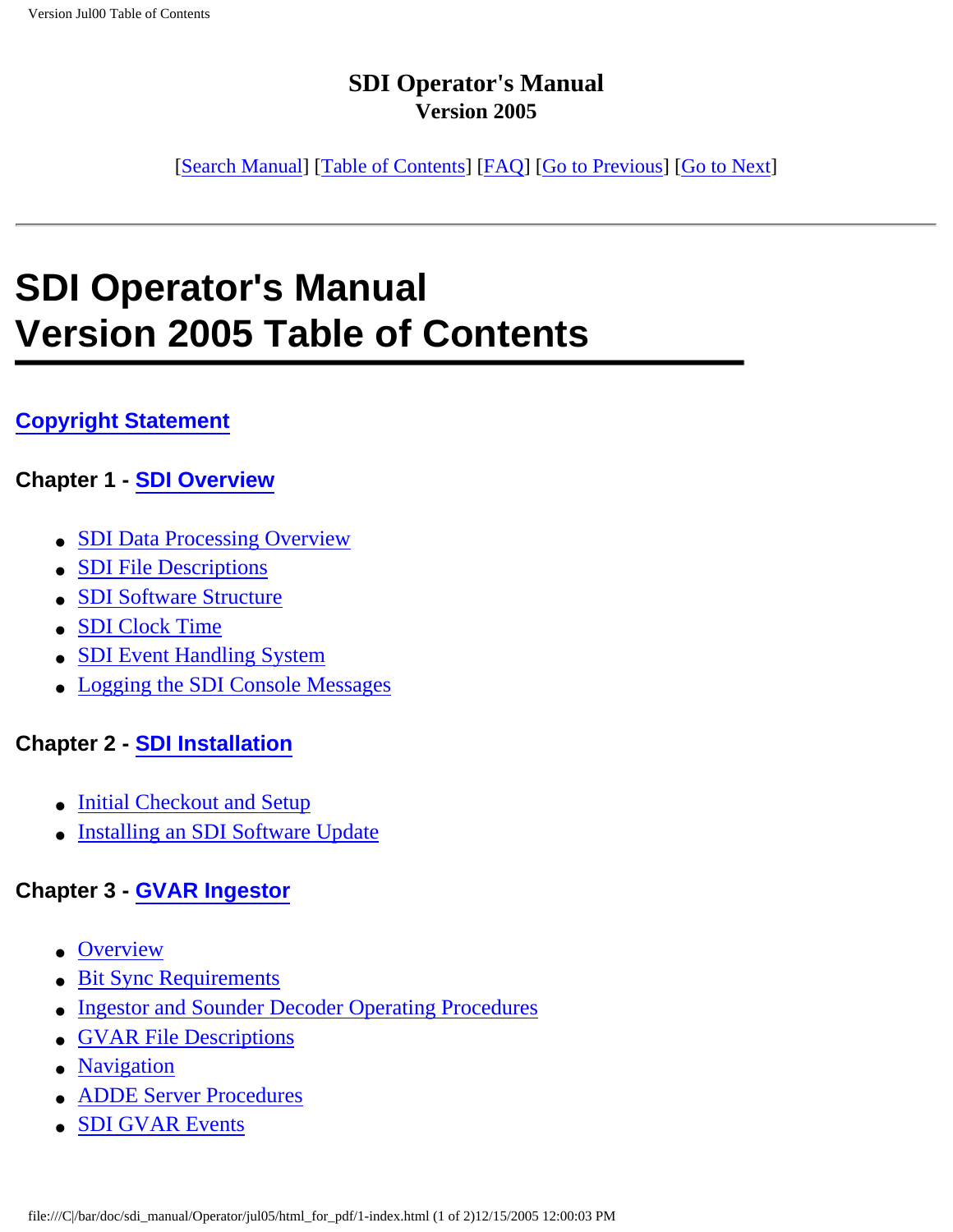### **Chapter 4 - [POES Ingestor](file:///C|/bar/doc/sdi_manual/Operator/jul05/html_for_pdf/poes-1.html#18935)**

- [Overview](file:///C|/bar/doc/sdi_manual/Operator/jul05/html_for_pdf/poes-3.html#74120)
- [Bit Sync Requirements](file:///C|/bar/doc/sdi_manual/Operator/jul05/html_for_pdf/poes-4.html#35288)
- [POES Ingestor Operating Procedures](file:///C|/bar/doc/sdi_manual/Operator/jul05/html_for_pdf/poes-5.html#41449)
- [POES File Descriptions](file:///C|/bar/doc/sdi_manual/Operator/jul05/html_for_pdf/poes-11.html#26929)
- [Navigation](file:///C|/bar/doc/sdi_manual/Operator/jul05/html_for_pdf/poes-14.html#35529)
- [ADDE Server Procedures](file:///C|/bar/doc/sdi_manual/Operator/jul05/html_for_pdf/poes-15.html#28537)
- [SDI POES Events](file:///C|/bar/doc/sdi_manual/Operator/jul05/html_for_pdf/poes-18.html#25147)
- [POES ATOVS](file:///C|/bar/doc/sdi_manual/Operator/jul05/html_for_pdf/poes-19.html#73342)

### **Chapter 5 - [Meteosat Ingestor](file:///C|/bar/doc/sdi_manual/Operator/jul05/html_for_pdf/meteosat-1.html#34999)**

- [Overview](file:///C|/bar/doc/sdi_manual/Operator/jul05/html_for_pdf/meteosat-3.html#11244)
- [Bit Sync Requirements](file:///C|/bar/doc/sdi_manual/Operator/jul05/html_for_pdf/meteosat-4.html#21755)
- [Ingestor Operating Procedures](file:///C|/bar/doc/sdi_manual/Operator/jul05/html_for_pdf/meteosat-5.html#39590)
- [Meteosat File Naming Conventions](file:///C|/bar/doc/sdi_manual/Operator/jul05/html_for_pdf/meteosat-11.html#12478)
- [Navigation](file:///C|/bar/doc/sdi_manual/Operator/jul05/html_for_pdf/meteosat-12.html#35583)
- [ADDE Server Procedures](file:///C|/bar/doc/sdi_manual/Operator/jul05/html_for_pdf/meteosat-13.html#17439)
- [SDI Meteosat Events](file:///C|/bar/doc/sdi_manual/Operator/jul05/html_for_pdf/meteosat-17.html#30171)

### **Chapter 6 - [MTSAT Ingestor: HiRID Format](file:///C|/bar/doc/sdi_manual/Operator/jul05/html_for_pdf/mtsat-1.html#27562)**

- [Overview](file:///C|/bar/doc/sdi_manual/Operator/jul05/html_for_pdf/mtsat-3.html#21222)
- [Bit Sync Requirements](file:///C|/bar/doc/sdi_manual/Operator/jul05/html_for_pdf/mtsat-4.html#20692)
- [Ingestor Operating Procedures](file:///C|/bar/doc/sdi_manual/Operator/jul05/html_for_pdf/mtsat-5.html#33172)
- [Navigation](file:///C|/bar/doc/sdi_manual/Operator/jul05/html_for_pdf/mtsat-11.html#29855)
- [ADDE Server Considerations](file:///C|/bar/doc/sdi_manual/Operator/jul05/html_for_pdf/mtsat-12.html#23246)
- [SDI MTSAT Events](file:///C|/bar/doc/sdi_manual/Operator/jul05/html_for_pdf/mtsat-13.html#23202)

### **Appendix A - [GVAR Signal Characteristics](file:///C|/bar/doc/sdi_manual/Operator/jul05/html_for_pdf/appendixA-1.html#24283)**

### **Appendix B - [Frequently Asked Questions](file:///C|/bar/doc/sdi_manual/Operator/jul05/html_for_pdf/appendixB.html#26939)**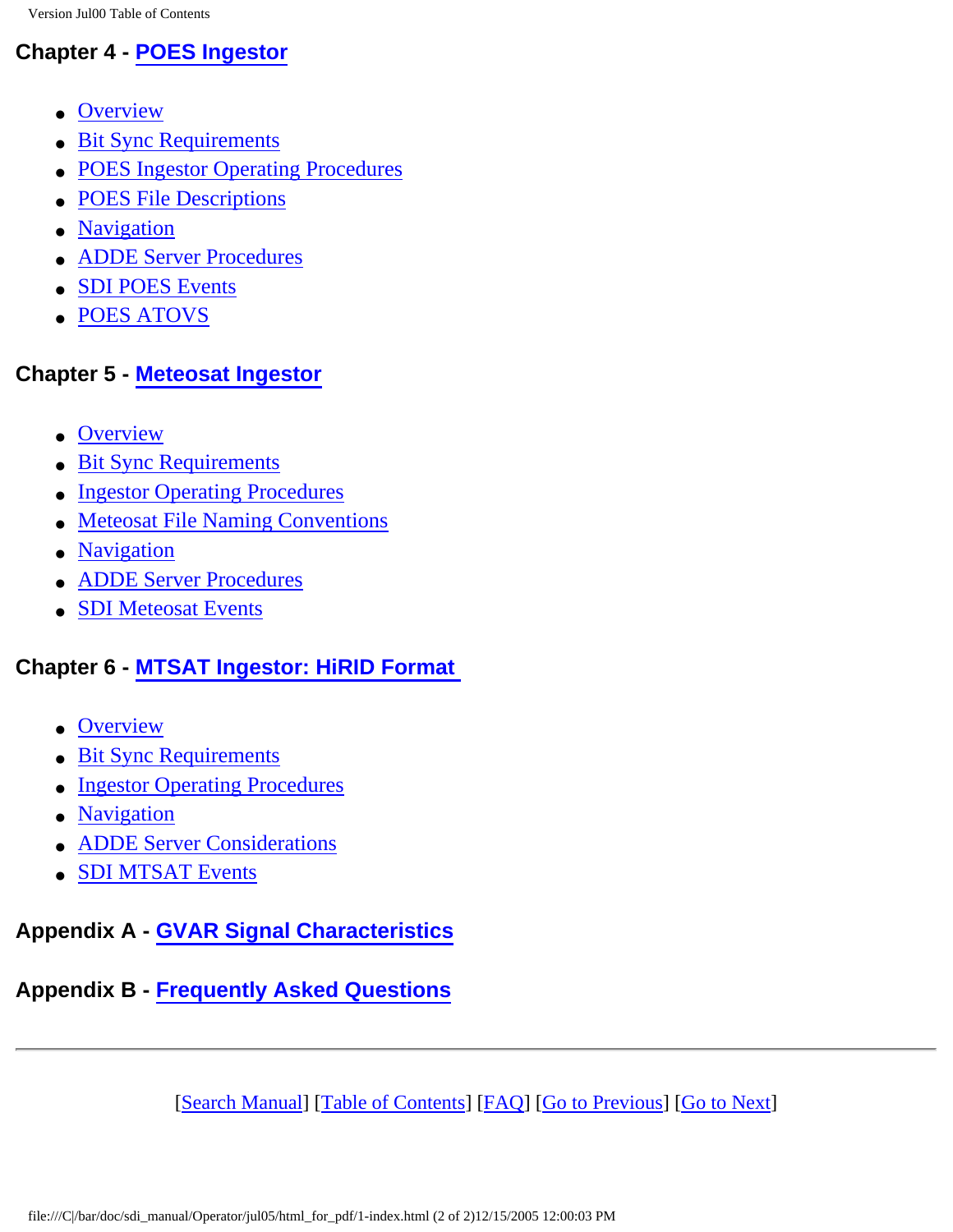#### [[Search Manual\]](file:///C|/bar/doc/sdi_manual/Operator/jul05/index.html) [\[Table of Contents\]](file:///C|/bar/doc/sdi_manual/Operator/jul05/html_for_pdf/index.html) [[FAQ\]](file:///C|/bar/doc/sdi_manual/Operator/jul05/html_for_pdf/appendixB.html) [[Go to Previous](file:///C|/bar/doc/sdi_manual/Operator/jul05/html_for_pdf/index.html)] [[Go to Next](file:///C|/bar/doc/sdi_manual/Operator/jul05/html_for_pdf/overview-1.html)]

### Copyright© 1998, 1999, 2000, 2005 Space Science and Engineering Center (SSEC) University of Wisconsin - Madison All Rights Reserved

Permission is granted to make and distribute verbatim copies of this document, provided the copyright notice and this permission are preserved on all copies.

Permission is further granted to modify, amend or otherwise alter this document, and to distribute, including electronically, the modified, amended or otherwise altered document provided the copyright notice and this permission are preserved on all copies and derivative works thereof. In addition, the following notice must be added to this copyright page by each individual or organization that modifies, amends or otherwise alters this document: "This is NOT a verbatim version of the original SSEC document. Portions have been modified, amended or otherwise altered by *[name and address of modifying individual or organization]*."

SSEC makes no warranty of any kind with regard to the software, hardware or accompanying documentation, including but not limited to the implied warranties of merchantability and fitness for a particular purpose. SSEC does not indemnify any infringement of copyright, patent, or trademark through the use or modification of this software.

There is no expressed or implied warranty made to anyone as to the suitability of this software for any purpose. All risk of use is assumed by the user. Users agree not to hold SSEC, the University of Wisconsin-Madison, or any of its employees or assigns liable for any consequences resulting from the use of the McIDAS software.

Mention of any commercial company or product in this document does not constitute an endorsement by SSEC. Many of the designations used by manufacturers and sellers to distinguish their products are claimed as trademarks. Where those designations appear in this document, and SSEC was aware of the trademark claim, the designations are printed in caps or initial caps.

The information in this document is subject to change without notice. Considerable effort has been expended to make this document accurate and complete, but SSEC cannot assume responsibility for inaccuracies, omissions, manufacturers' claims or their representations.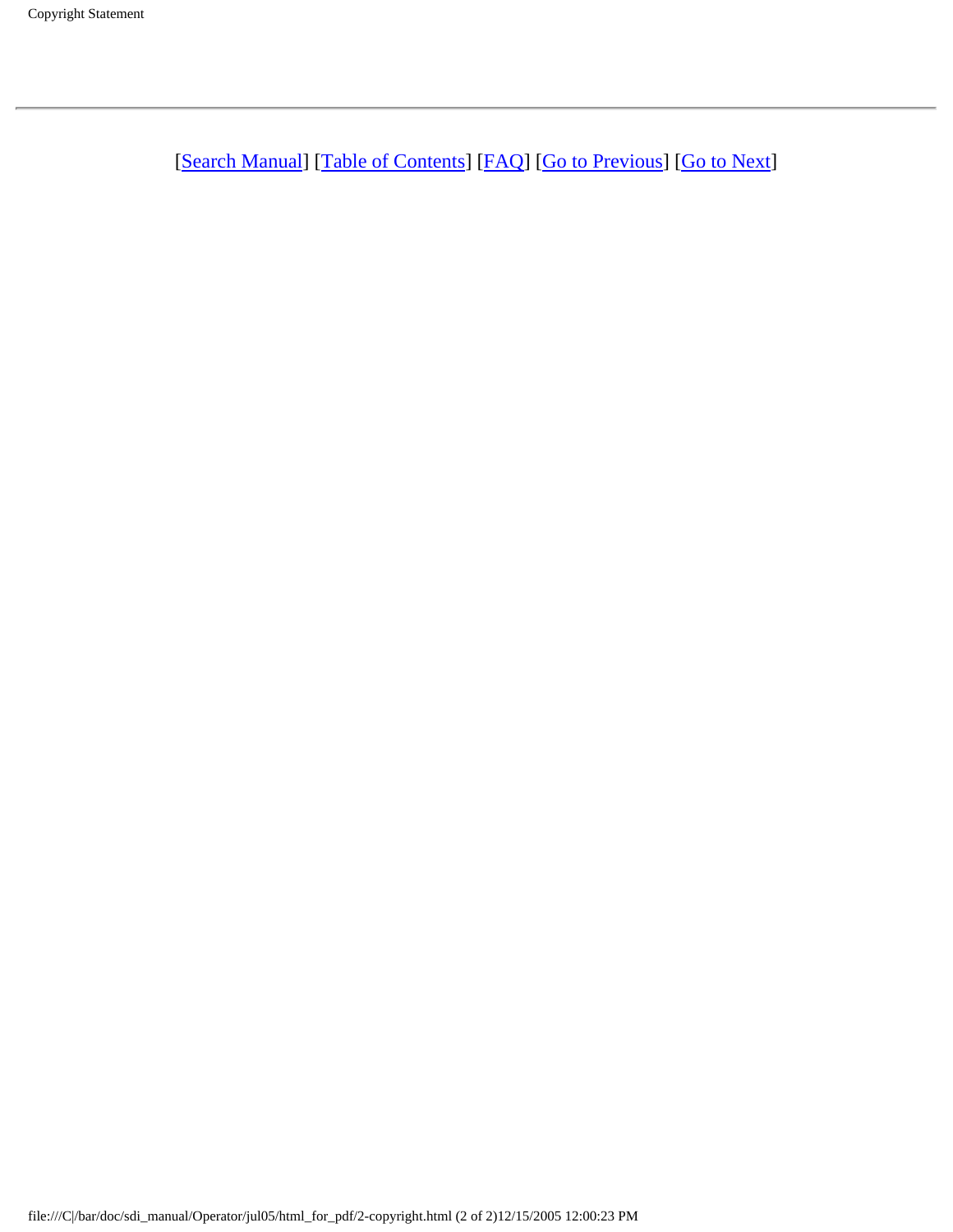[[Search Manual\]](file:///C|/bar/doc/sdi_manual/Operator/jul05/index.html) [\[Table of Contents\]](file:///C|/bar/doc/sdi_manual/Operator/jul05/html_for_pdf/index.html) [[FAQ\]](file:///C|/bar/doc/sdi_manual/Operator/jul05/html_for_pdf/appendixB.html) [[Go to Previous](file:///C|/bar/doc/sdi_manual/Operator/jul05/html_for_pdf/copyright.html)] [[Go to Next](file:///C|/bar/doc/sdi_manual/Operator/jul05/html_for_pdf/overview-2.html)]

### **Chapter 1**

### **SDI Overview**

The SSEC Desktop Ingestor (SDI) takes a simple approach to satellite data ingesting. A fast PC plus a modified third party interface card receives clock and data from a bit sync. For high data rate satellites, such as GVAR and POES, the entire serial data stream is ingested into memory, blocked into 1 Mbyte files, and written to disk. These files are called Stretched Data Format (SDF) files. An independent program analyzes the SDF files to build index files to the information in the SDFs. Data access is handled by an ADDE server running on the ingest processor without interfering with the ingest process. For low data rate satellites, such as METEOSAT PDUS, image files are built directly as the data is received. The image files contain the raw satellite transmission aligned on byte boundaries with sync removed.

The advantages to these approaches are:

- No frame synchronizer or SAS (Satellite Acquisition System) is required. The frame synchronization is done in software.
- For the high data rate approach, SDF files usually use less disk space than area files; therefore, more data can be stored on-line.
- The SDI runs without operator intervention, i.e., it is a black box. After attaching the clock and data cables to the card and booting up the PC, data ingestion begins.
- The same hardware works for multiple satellite families; i.e., the same hardware that handles GVAR handles POES, Meteosat, etc. Only the software running in the black box varies.

This chapter is divided into the following sections:

- [SDI Data Processing Overview](file:///C|/bar/doc/sdi_manual/Operator/jul05/html_for_pdf/overview-2.html#25640)
- [SDI File Descriptions](file:///C|/bar/doc/sdi_manual/Operator/jul05/html_for_pdf/overview-3.html#17998)
- [SDI Software Structure](file:///C|/bar/doc/sdi_manual/Operator/jul05/html_for_pdf/overview-8.html#23920)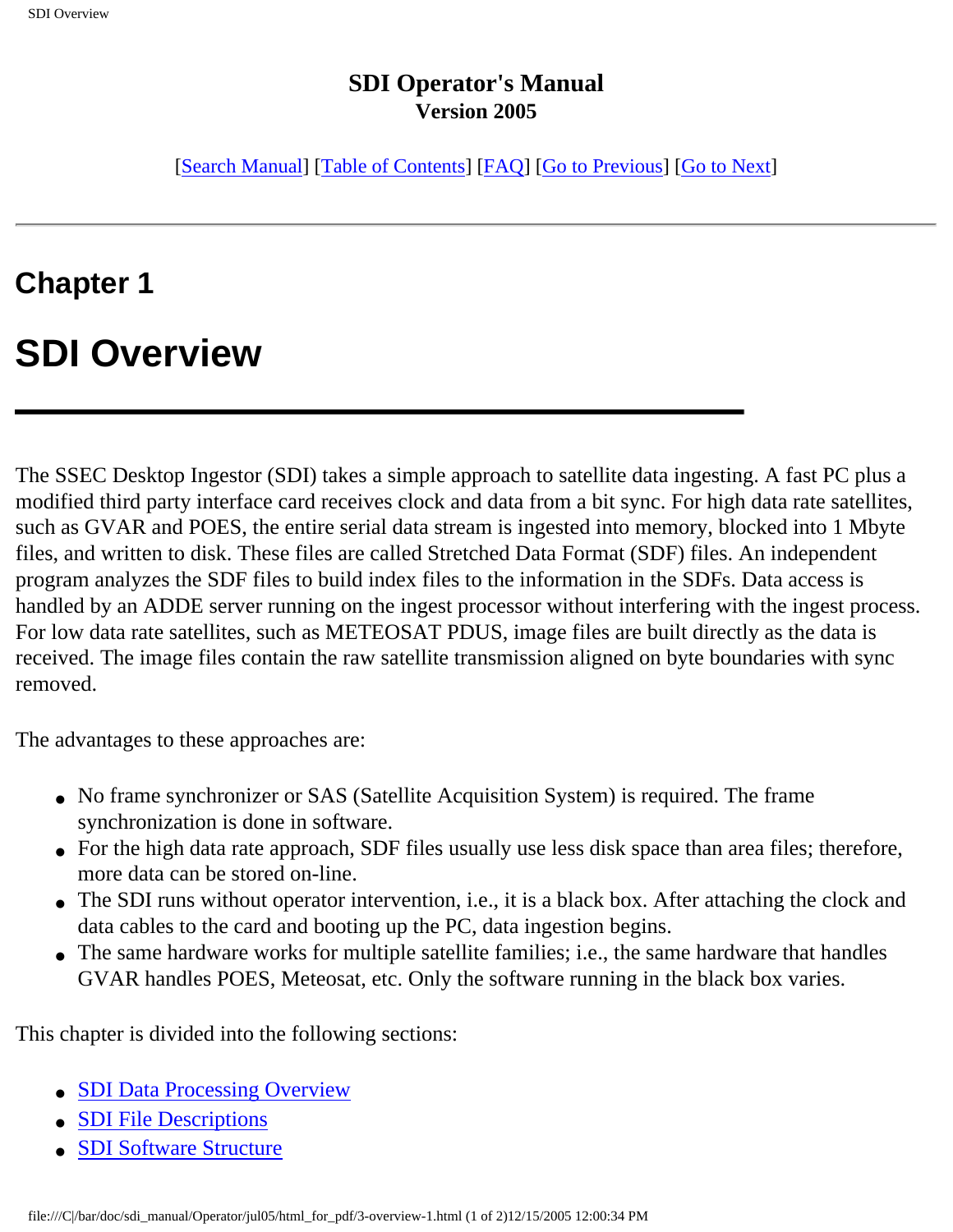- [SDI Clock Time](file:///C|/bar/doc/sdi_manual/Operator/jul05/html_for_pdf/overview-11.html#68729)
- **[SDI Event Handling System](file:///C|/bar/doc/sdi_manual/Operator/jul05/html_for_pdf/overview-12.html#40650)**
- [Logging the SDI Console Messages](file:///C|/bar/doc/sdi_manual/Operator/jul05/html_for_pdf/overview-15.html#25434)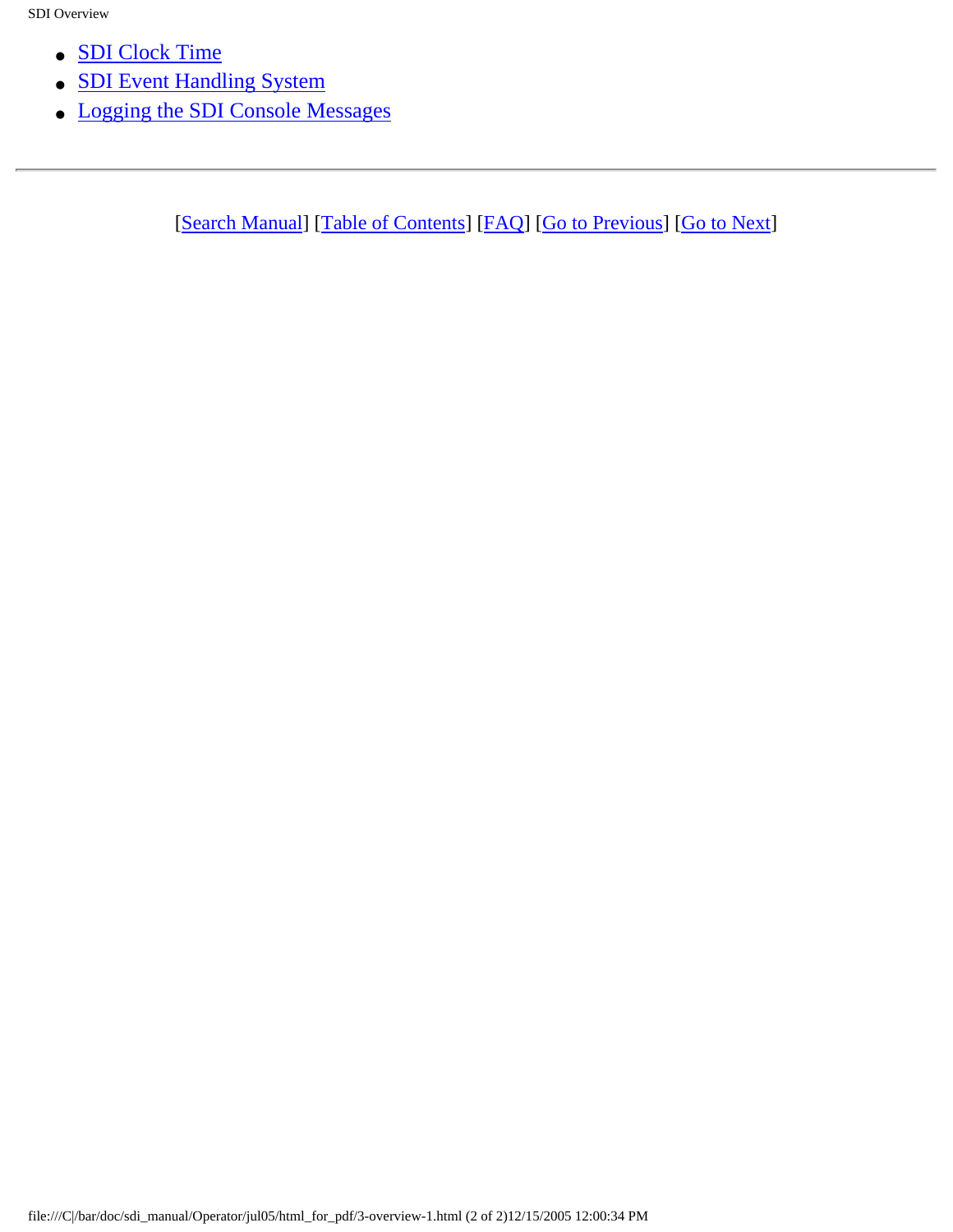[[Search Manual\]](file:///C|/bar/doc/sdi_manual/Operator/jul05/index.html) [\[Table of Contents\]](file:///C|/bar/doc/sdi_manual/Operator/jul05/html_for_pdf/index.html) [[FAQ\]](file:///C|/bar/doc/sdi_manual/Operator/jul05/html_for_pdf/appendixB.html) [[Go to Previous](file:///C|/bar/doc/sdi_manual/Operator/jul05/html_for_pdf/overview-1.html)] [[Go to Next](file:///C|/bar/doc/sdi_manual/Operator/jul05/html_for_pdf/overview-3.html)]

## **SDI Data Processing Overview**

Few meteorological satellites broadcast data directly to the user. Because of the satellite's complexity, the raw sensor data is usually downlinked to a ground station, which preprocesses and formats it into blocks. The data blocks are uplinked to a geostationary satellite (may be the originating satellite), which broadcasts the data to users.

Most meteorological satellites simultaneously scan a portion (sector) or all of the earth with several sensors having different spectral characteristics. Only the data from sensors having the same spectral characteristics can be used to generate a specific image. For example, a GVAR satellite's imager, provides data for generating several IR images and one visible image during a scan of a sector. To generate a visible image, only the visible spectrum data is used; to generate an IR image, only the data from a specific IR sensor is used.

The satellite sends all data to the ground station in near real time. For most satellite types, the ground station delays data only long enough to form complete blocks. When a block is formed, it is queued for retransmission. Therefore, serial data, as received from a meteorological satellite, consists of interleaved sensor data blocks, as well as nondisplayable data such as documentation and calibration blocks. To generate an image, the data from a specific sensor or group of sensors must be sorted out of the incoming data stream and presented to a display device.

SDI's approach to the sorting process when handling high data rates is to store all received data in fixed length files (SDF files) in the order it is received. Then, create a data location file for each possible image that points to the data blocks in the SDFs that are required to build the image. If a specific image is requested, the entries in its location file are used by transfer software to locate the beginning and length of each data block in the image. The transfer software simply reads the blocks in the sequential order listed in the data location files. In this way, SDF data is never actually sorted or moved; it is only inventoried and read. This approach is used by the SDI for the higher data rate satellites because there is not enough time between incoming data transfers to decommutate the data into areas.

SDI's approach to the sorting process when handling low data rates is to initially store all received data in a buffer. Then, locate the beginning of a data block and read its data type from the block's header information. Finally, the data block is transferred to the appropriate image file. A separate image file is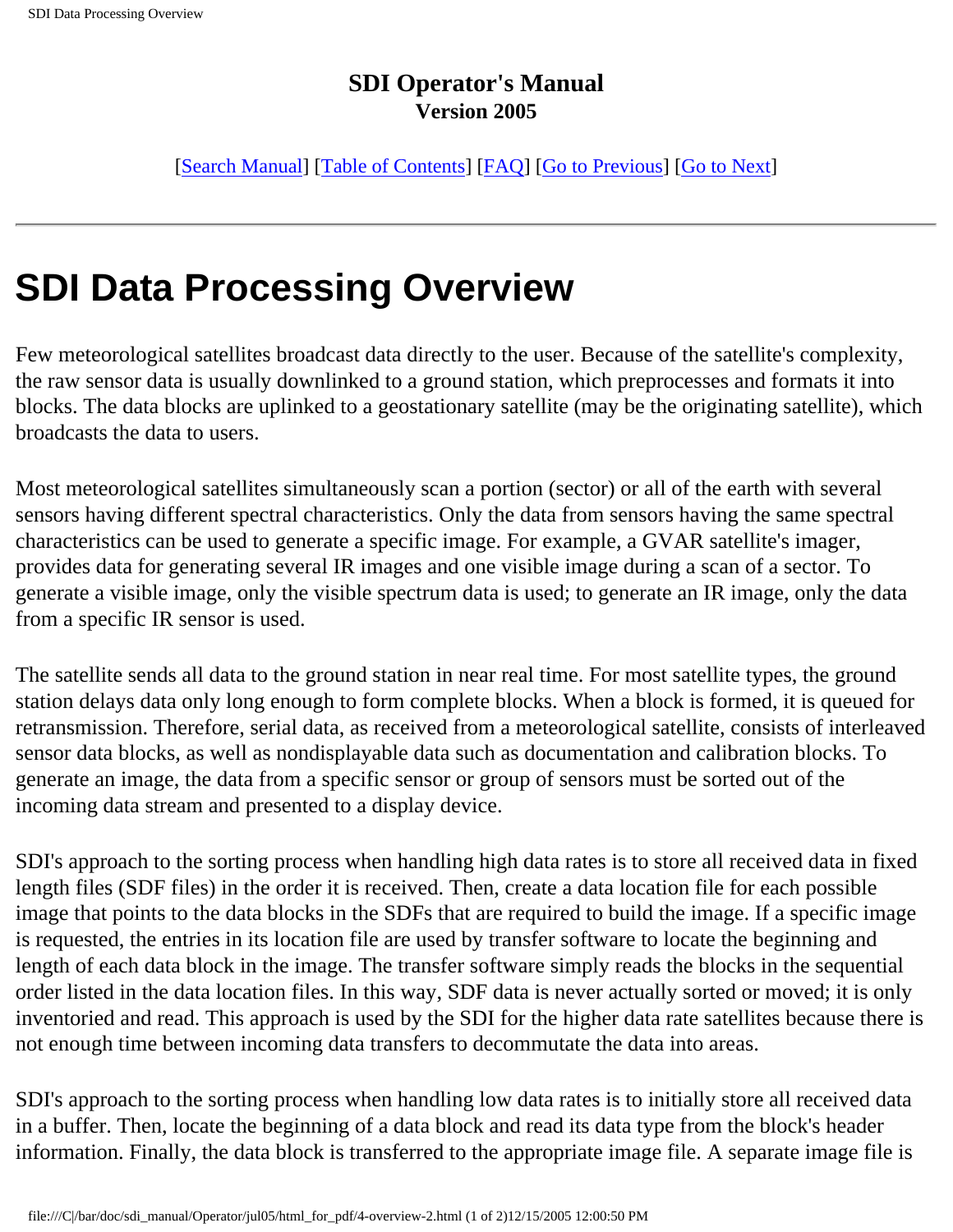created for each data sensor type received.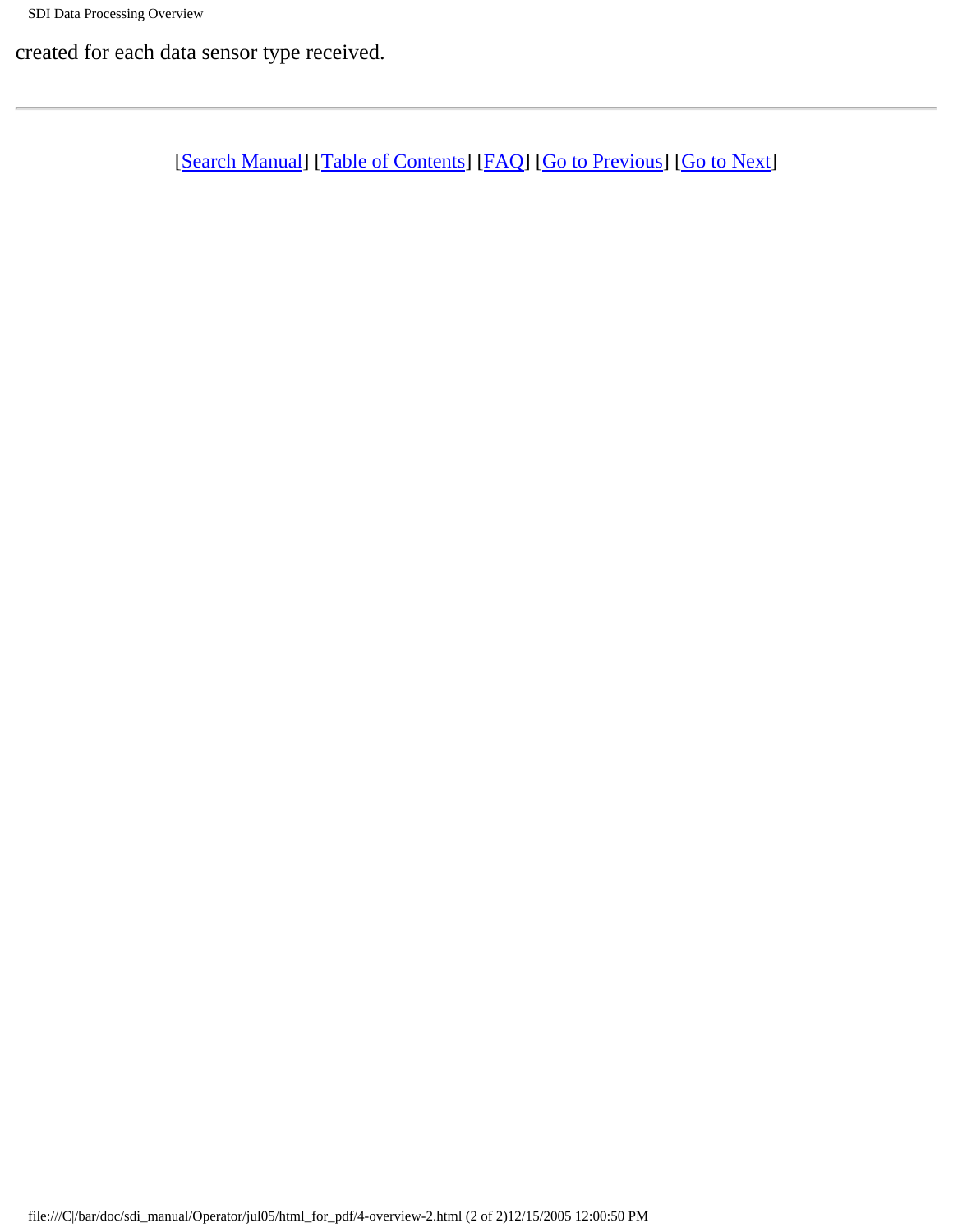[[Search Manual\]](file:///C|/bar/doc/sdi_manual/Operator/jul05/index.html) [\[Table of Contents\]](file:///C|/bar/doc/sdi_manual/Operator/jul05/html_for_pdf/index.html) [[FAQ\]](file:///C|/bar/doc/sdi_manual/Operator/jul05/html_for_pdf/appendixB.html) [[Go to Previous](file:///C|/bar/doc/sdi_manual/Operator/jul05/html_for_pdf/overview-2.html)] [[Go to Next](file:///C|/bar/doc/sdi_manual/Operator/jul05/html_for_pdf/overview-4.html)]

# **SDI File Descriptions**

The types of SDI files common to all high data rate satellite types (GVAR and POES) are:

- [SDF Files](file:///C|/bar/doc/sdi_manual/Operator/jul05/html_for_pdf/overview-4.html#20082) (Stretched Data Format)
- [Index Files](file:///C|/bar/doc/sdi_manual/Operator/jul05/html_for_pdf/overview-5.html#26676)
- [Descriptor Files](file:///C|/bar/doc/sdi_manual/Operator/jul05/html_for_pdf/overview-6.html#41083)
- [Image Files](file:///C|/bar/doc/sdi_manual/Operator/jul05/html_for_pdf/overview-7.html#42701)

Image files are also generated for lower data rate satellite types (MTSAT and Meteosat).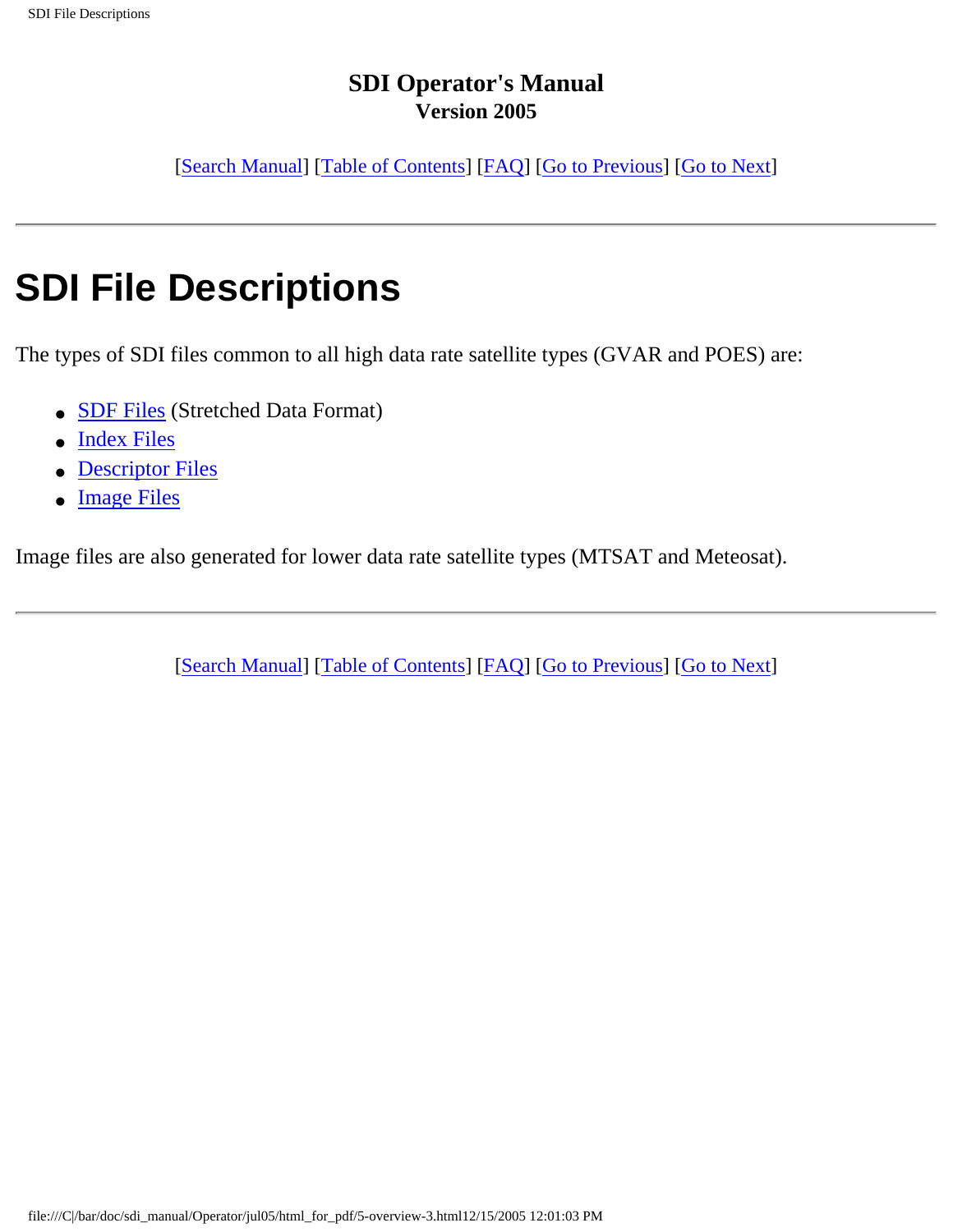[[Search Manual\]](file:///C|/bar/doc/sdi_manual/Operator/jul05/index.html) [\[Table of Contents\]](file:///C|/bar/doc/sdi_manual/Operator/jul05/html_for_pdf/index.html) [[FAQ\]](file:///C|/bar/doc/sdi_manual/Operator/jul05/html_for_pdf/appendixB.html) [[Go to Previous](file:///C|/bar/doc/sdi_manual/Operator/jul05/html_for_pdf/overview-3.html)] [[Go to Next](file:///C|/bar/doc/sdi_manual/Operator/jul05/html_for_pdf/overview-5.html)]

# **SDF Files**

The SDI hardware converts the serial data and clock to 32-bit parallel words and stores them in an 8K by 32-bit FIFO. When 4,096 words have been collected, the ingestor software transfers 4,096 words to an SDF file in the ingestor's hard drive. Sixty-four transfers are required to build a 1,048,576 byte (1 Mbyte) SDF file. Thus, each SDF contains 8,388,608 satellite data bits.

### **Data Storage Requirements**

To determine the number of seconds per SDF, divide 8,388,608 by the satellite's bit rate. For example, GVAR's data rate is 2,111,360 bits per second. Therefore, each SDF provides 3.973 seconds of data storage (8,388,608/2,111,360=3.973). At this rate, 906 SDFs are generated per hour.

The data in each SDF file includes all data types sent. Nothing is stripped out and there are no byte aligned boundaries. Thus, new data blocks can start anywhere in any SDF word.

### **SDF File Naming Convention**

SDF files are named using the following convention.

*signal\_type.ccyy.ddd.hhmmss*

Where:

*signal\_type* is the satellite signal type, e.g., gvar, poes, etc.

| cc | is the century when the file was written to disk |  |  |  |
|----|--------------------------------------------------|--|--|--|
|----|--------------------------------------------------|--|--|--|

*yy* is the year when the file was written to disk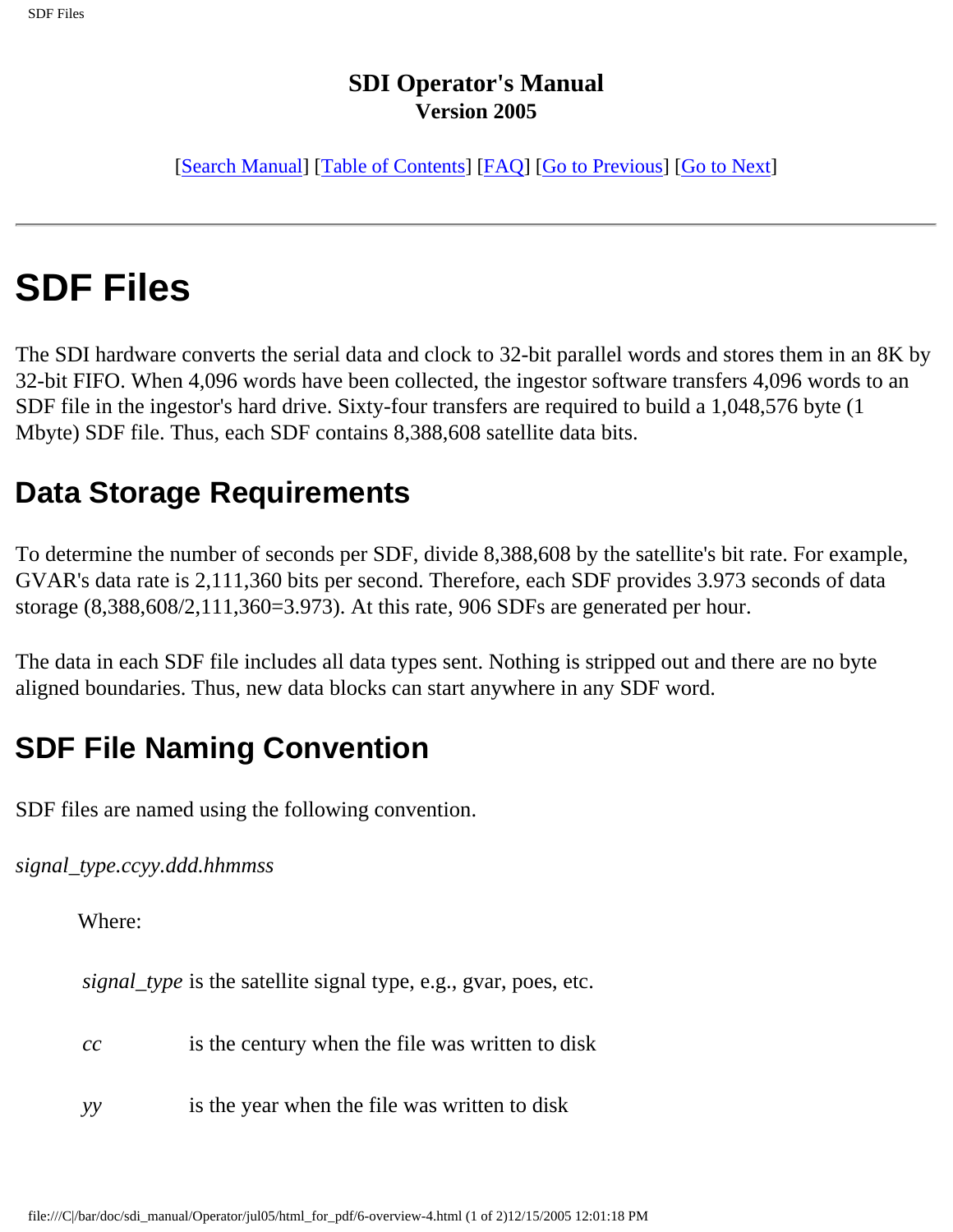| ddd | is the julian day the file was written to disk |
|-----|------------------------------------------------|
| hh  | is the UTC hour the file was written to disk   |
| mm  | is the minute the file was written to disk     |
| SS  | is the second the file was written to disk     |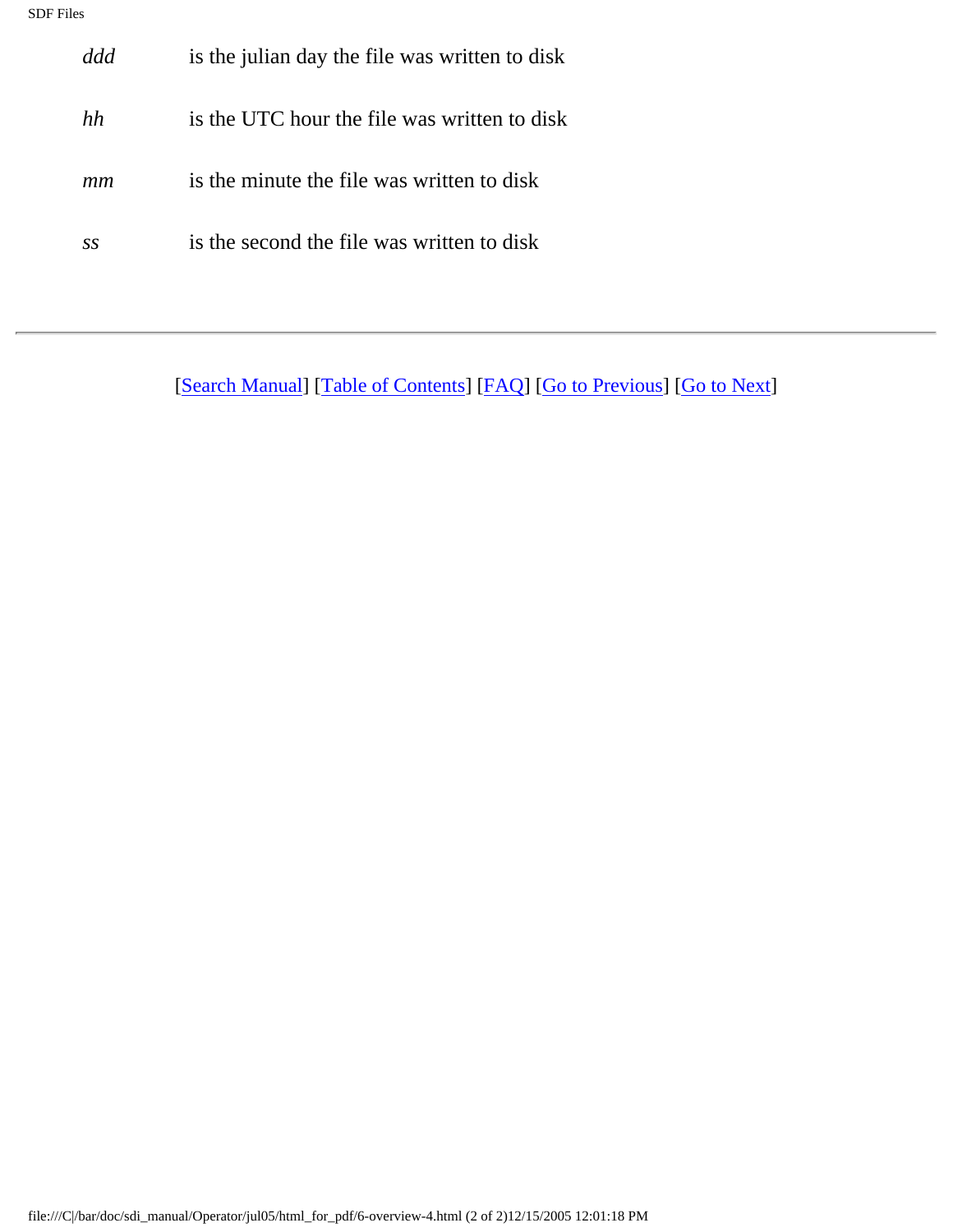[[Search Manual\]](file:///C|/bar/doc/sdi_manual/Operator/jul05/index.html) [\[Table of Contents\]](file:///C|/bar/doc/sdi_manual/Operator/jul05/html_for_pdf/index.html) [[FAQ\]](file:///C|/bar/doc/sdi_manual/Operator/jul05/html_for_pdf/appendixB.html) [[Go to Previous](file:///C|/bar/doc/sdi_manual/Operator/jul05/html_for_pdf/overview-4.html)] [[Go to Next](file:///C|/bar/doc/sdi_manual/Operator/jul05/html_for_pdf/overview-6.html)]

# **Index Files**

The data location files are called index files, and one is created for each image type detected in the SDFs. An index file consists of a series of text lines, one for each data block or frame in the image. If the image consists of 1800 blocks, its index file contains 1800 text lines. Each text line describes the location of a data block in an SDF that is required to create the complete image. For example, if a certain image consists of 1,000 blocks distributed in 400 SDFs, its index file has 1,000 ASCII text lines. Since the index files are in ASCII format, they can be viewed using most Unix file viewing commands.

Index file text entries are generated by an SDF scanning process that looks for the beginnings of blocks. When a block's beginning is located, its length, type and location information, including the SDF file name, are formed into a text line and stored in the appropriate index file.

For some satellites, multiple index files are created simultaneously. For example, GVAR imager data block descriptions are stored in one index file (Blocks 0 through 10), while all Block 11 descriptions are stored in another index file.

### **Index File Format**

The index file format is different for different satellites types. Refer to the index file Format description in the satellite-specific chapter for a complete description of the index file format for your ingestor.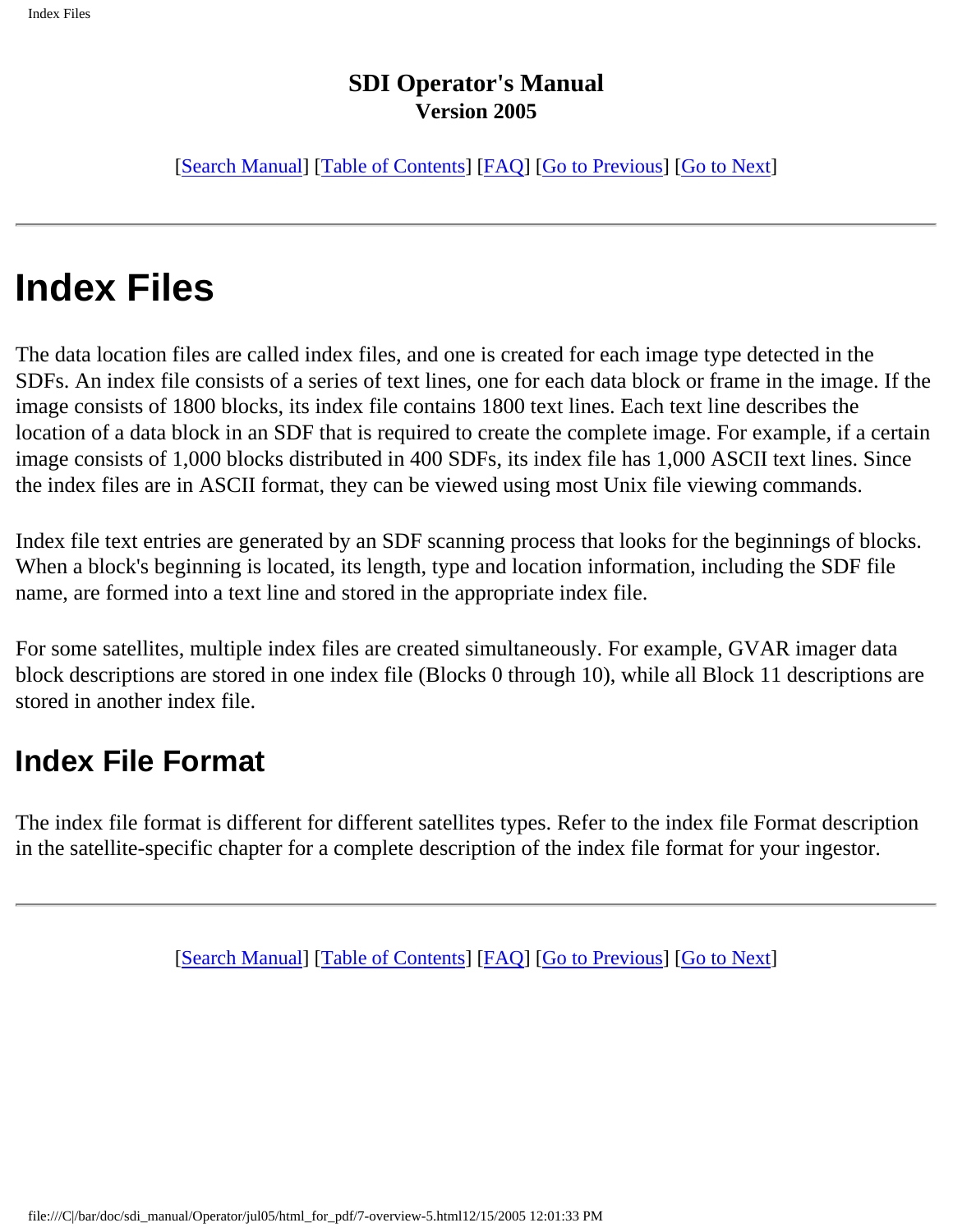[[Search Manual\]](file:///C|/bar/doc/sdi_manual/Operator/jul05/index.html) [\[Table of Contents\]](file:///C|/bar/doc/sdi_manual/Operator/jul05/html_for_pdf/index.html) [[FAQ\]](file:///C|/bar/doc/sdi_manual/Operator/jul05/html_for_pdf/appendixB.html) [[Go to Previous](file:///C|/bar/doc/sdi_manual/Operator/jul05/html_for_pdf/overview-5.html)] [[Go to Next](file:///C|/bar/doc/sdi_manual/Operator/jul05/html_for_pdf/overview-7.html)]

## **Descriptor Files**

A descriptor file contains a list of currently available index files (images) for a specific data type and area of coverage. The file name indicates the area of coverage or type of data. Each satellite type has a unique set of descriptor file names, which are described in its ingestor procedures chapter. However, all satellite types have a descriptor file name called ALL. This descriptor file contains a list of all available images for this satellite type, regardless of the area of coverage.

*Note! The descriptor names are designed to be used as a search tool for images and their times over your areas of interest only. No sectorizing is done by the SDI system.*

### **Descriptor File Naming Convention**

The naming convention is: **/data/***descriptor*

Where: *descriptor* is the descriptor file name.

As an example, the file **/data/HRPT** contains a list of all the index files for POES HRPT images on the SDI computer.

### **Descriptor File Format**

The descriptor file format is different for different satellite types. Refer to the Descriptor File Format description in the satellite-specific chapter for your ingestor for details.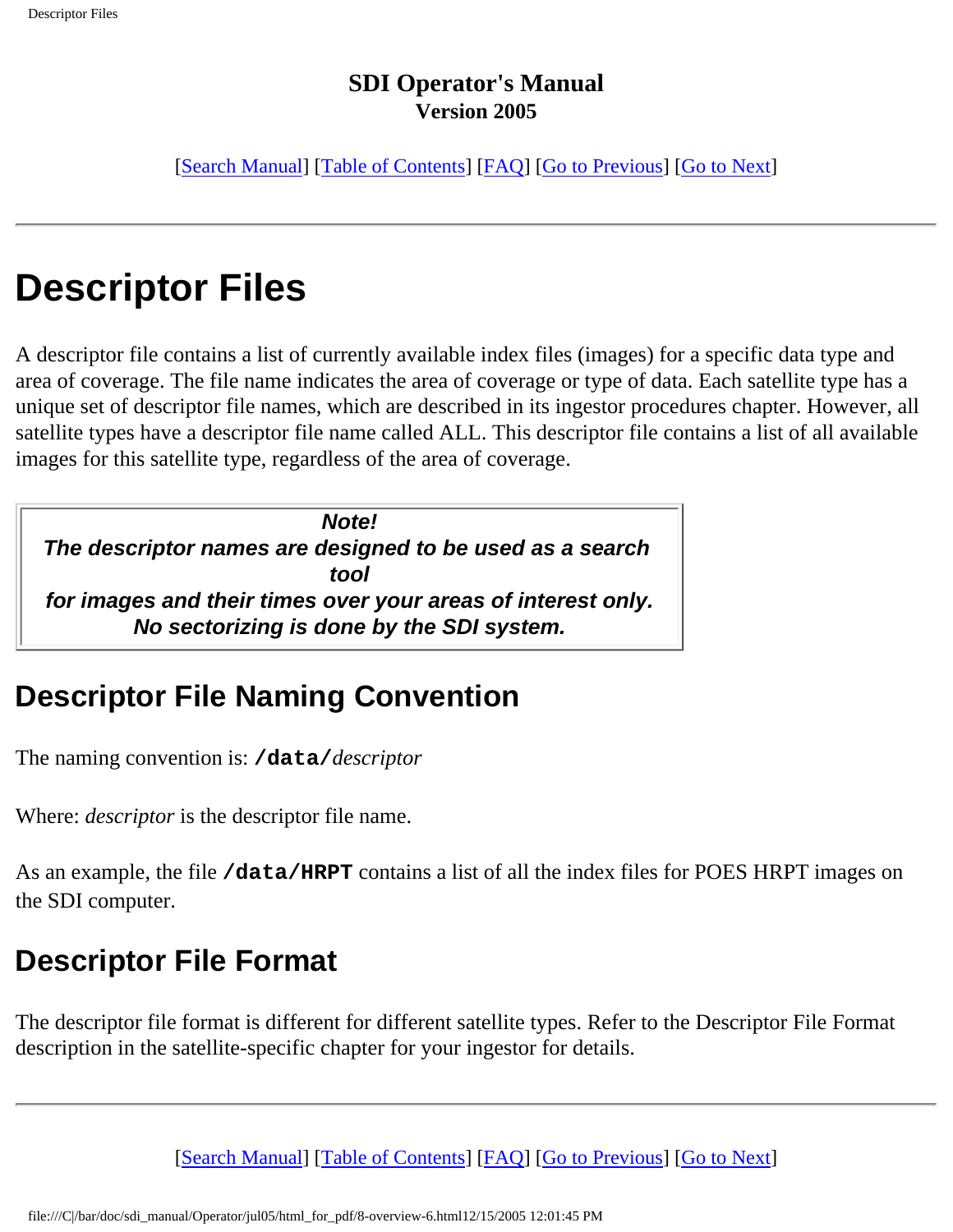[[Search Manual\]](file:///C|/bar/doc/sdi_manual/Operator/jul05/index.html) [\[Table of Contents\]](file:///C|/bar/doc/sdi_manual/Operator/jul05/html_for_pdf/index.html) [[FAQ\]](file:///C|/bar/doc/sdi_manual/Operator/jul05/html_for_pdf/appendixB.html) [[Go to Previous](file:///C|/bar/doc/sdi_manual/Operator/jul05/html_for_pdf/overview-6.html)] [[Go to Next](file:///C|/bar/doc/sdi_manual/Operator/jul05/html_for_pdf/overview-8.html)]

# **Image Files**

Image files contain a very raw format of the satellite signal. The ingestor removes only the sync blocks and aligns the data on byte boundaries if it is 8-bit data.

Image file formats depend on the transmission format of the satellite. Therefore, refer to the Image File Format description in the satellite-specific chapter of your ingestor for details.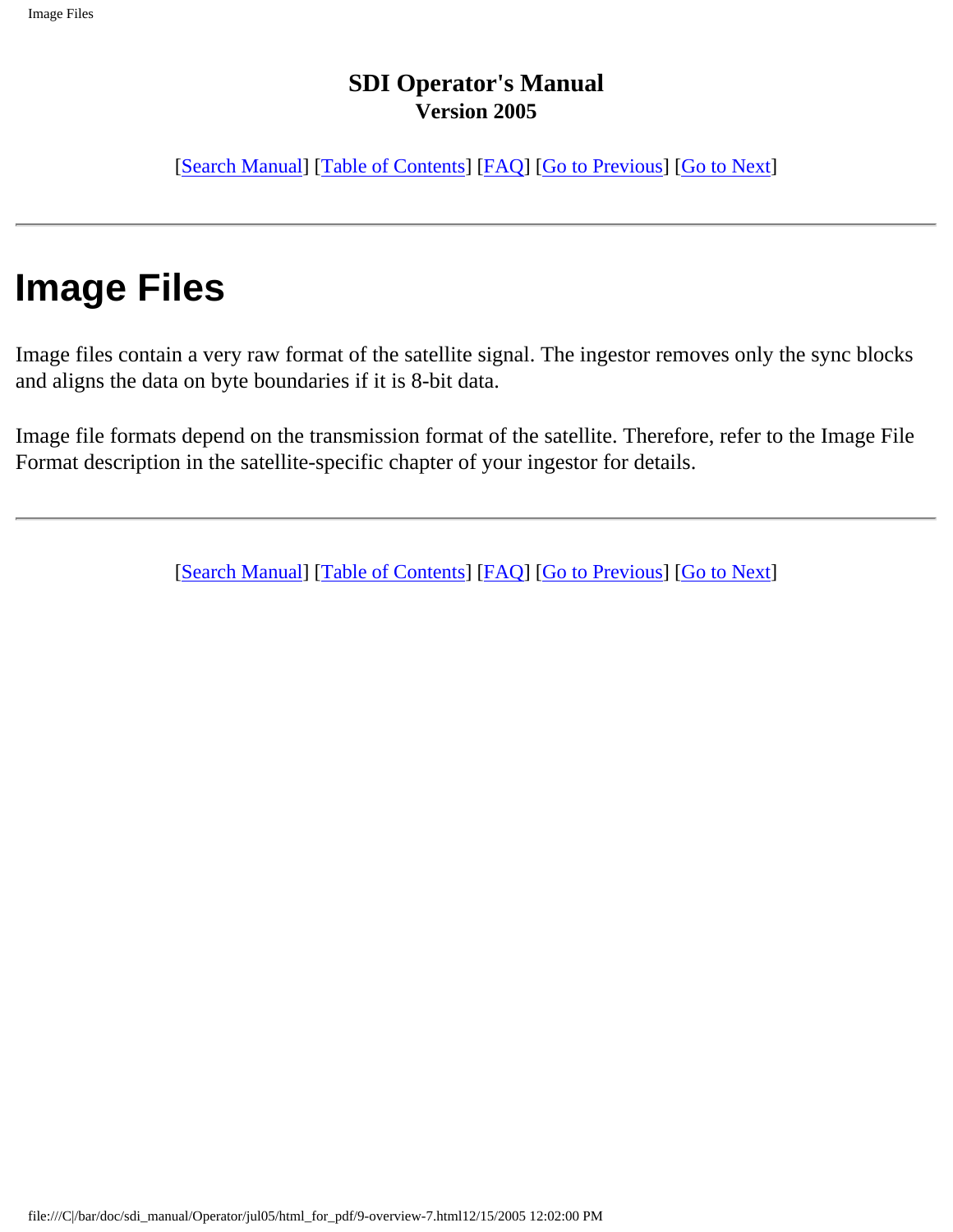[[Search Manual\]](file:///C|/bar/doc/sdi_manual/Operator/jul05/index.html) [\[Table of Contents\]](file:///C|/bar/doc/sdi_manual/Operator/jul05/html_for_pdf/index.html) [[FAQ\]](file:///C|/bar/doc/sdi_manual/Operator/jul05/html_for_pdf/appendixB.html) [[Go to Previous](file:///C|/bar/doc/sdi_manual/Operator/jul05/html_for_pdf/overview-7.html)] [[Go to Next](file:///C|/bar/doc/sdi_manual/Operator/jul05/html_for_pdf/overview-9.html)]

### **SDI Software Structure**

The SDI software consists of:

- [Data Processing Software](file:///C|/bar/doc/sdi_manual/Operator/jul05/html_for_pdf/overview-9.html)
- [Configuration Files](file:///C|/bar/doc/sdi_manual/Operator/jul05/html_for_pdf/overview-10.html)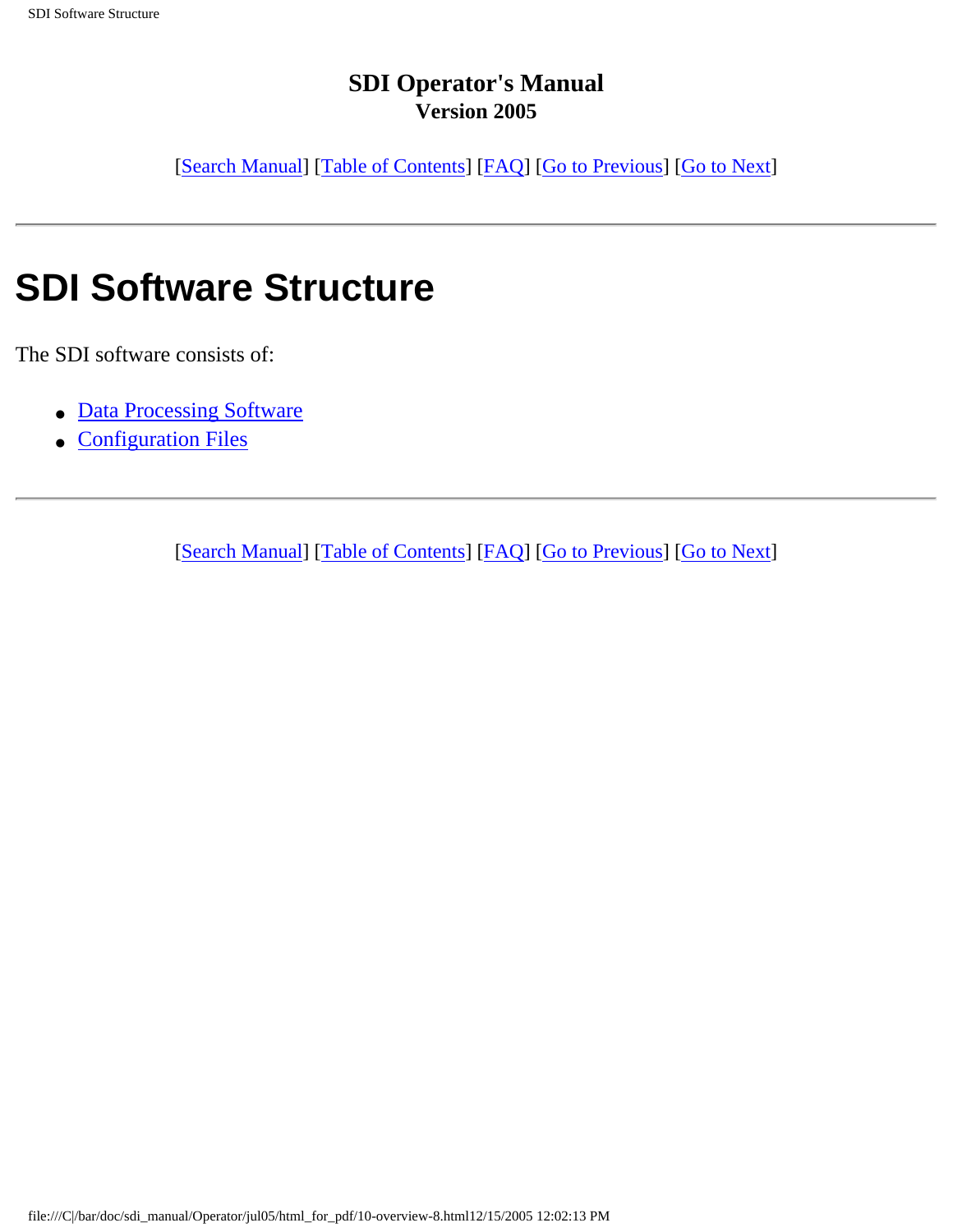[[Search Manual\]](file:///C|/bar/doc/sdi_manual/Operator/jul05/index.html) [\[Table of Contents\]](file:///C|/bar/doc/sdi_manual/Operator/jul05/html_for_pdf/index.html) [[FAQ\]](file:///C|/bar/doc/sdi_manual/Operator/jul05/html_for_pdf/appendixB.html) [[Go to Previous](file:///C|/bar/doc/sdi_manual/Operator/jul05/html_for_pdf/overview-8.html)] [[Go to Next](file:///C|/bar/doc/sdi_manual/Operator/jul05/html_for_pdf/overview-10.html)]

## **Data Processing Software**

The data processing software is made up of two components, the ingest and decode component, and the server component.

The ingest and decode component receives the incoming raw satellite data from the SDI card and stores and decodes the data into files. The ingest and decode components are located in subdirectories of **/opt**.

The server component fulfills client requests by extracting the requested data and sending it to the client. The server components are located in **~mcadde/mcidas/bin** (versions 1999nov29 onward) or **~mcidas/bin** (pre-1999nov29 versions).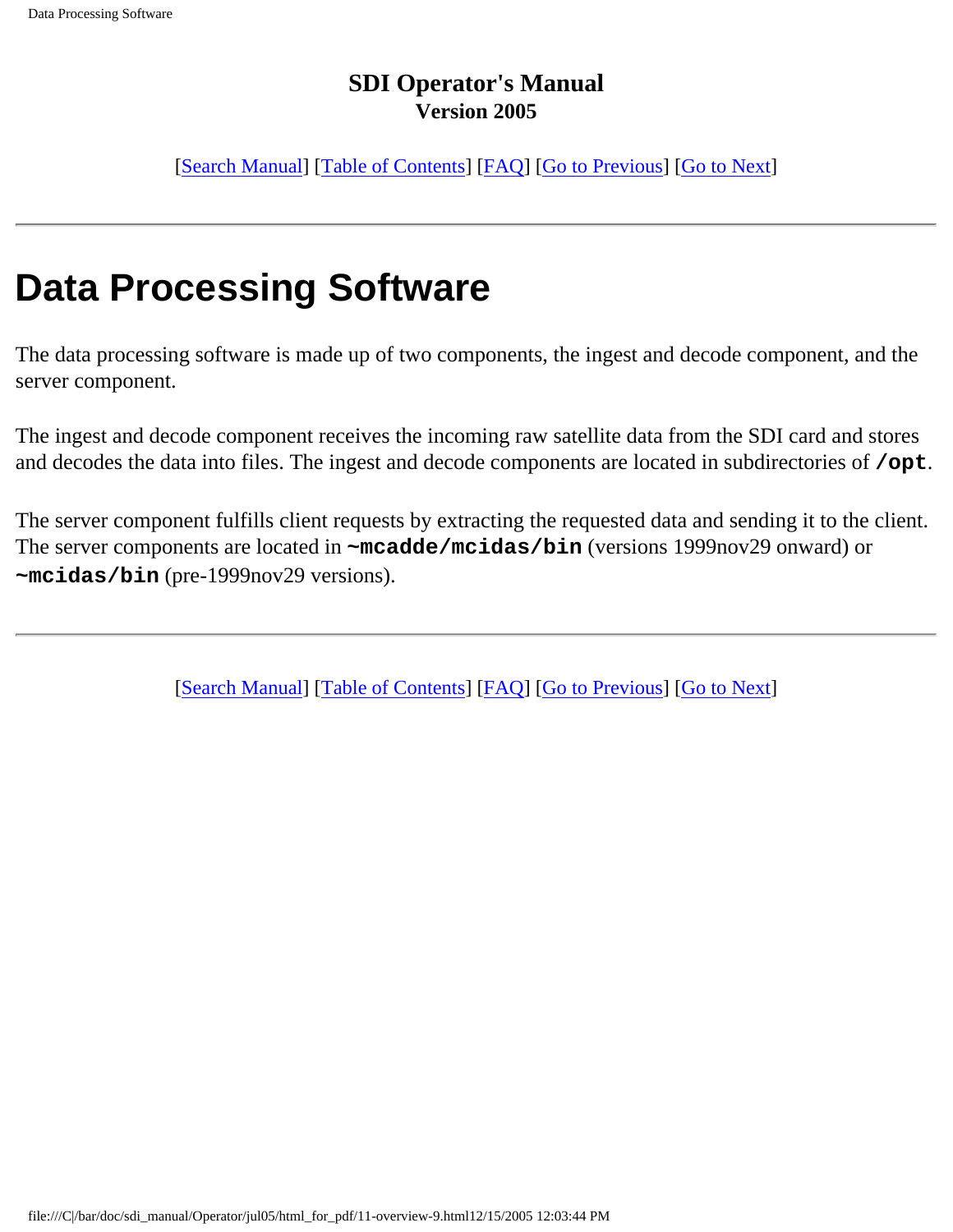[[Search Manual\]](file:///C|/bar/doc/sdi_manual/Operator/jul05/index.html) [\[Table of Contents\]](file:///C|/bar/doc/sdi_manual/Operator/jul05/html_for_pdf/index.html) [[FAQ\]](file:///C|/bar/doc/sdi_manual/Operator/jul05/html_for_pdf/appendixB.html) [[Go to Previous](file:///C|/bar/doc/sdi_manual/Operator/jul05/html_for_pdf/overview-9.html)] [[Go to Next](file:///C|/bar/doc/sdi_manual/Operator/jul05/html_for_pdf/overview-11.html)]

# **Configuration Files**

All configuration files exist (depending on the ingestor type) in the following directories.

| <b>Directory</b> | <b>Description</b>                                                                             |
|------------------|------------------------------------------------------------------------------------------------|
| /etc/init.d      | $ $ ingestor control files, e.g., ingentl                                                      |
| /data            | ingestor configuration and descriptor files, e.g., $\text{notify}.\text{list}$ ,<br>names.gvar |
|                  |                                                                                                |
| $\sim$ mcadde    | server configuration files, e.g., $\sqrt{m}$ cenv                                              |
|                  | $ \sim$ mcadde/mcidas/data $  $ server configuration files, e.g., RESOLV.SRV                   |
| /home/tip        | decoder configuration files, e.g., . tiprc, noaa15_7_tip.cfg                                   |
| 'sounder         | decoder configuration files, $e.g.,$ . soundre                                                 |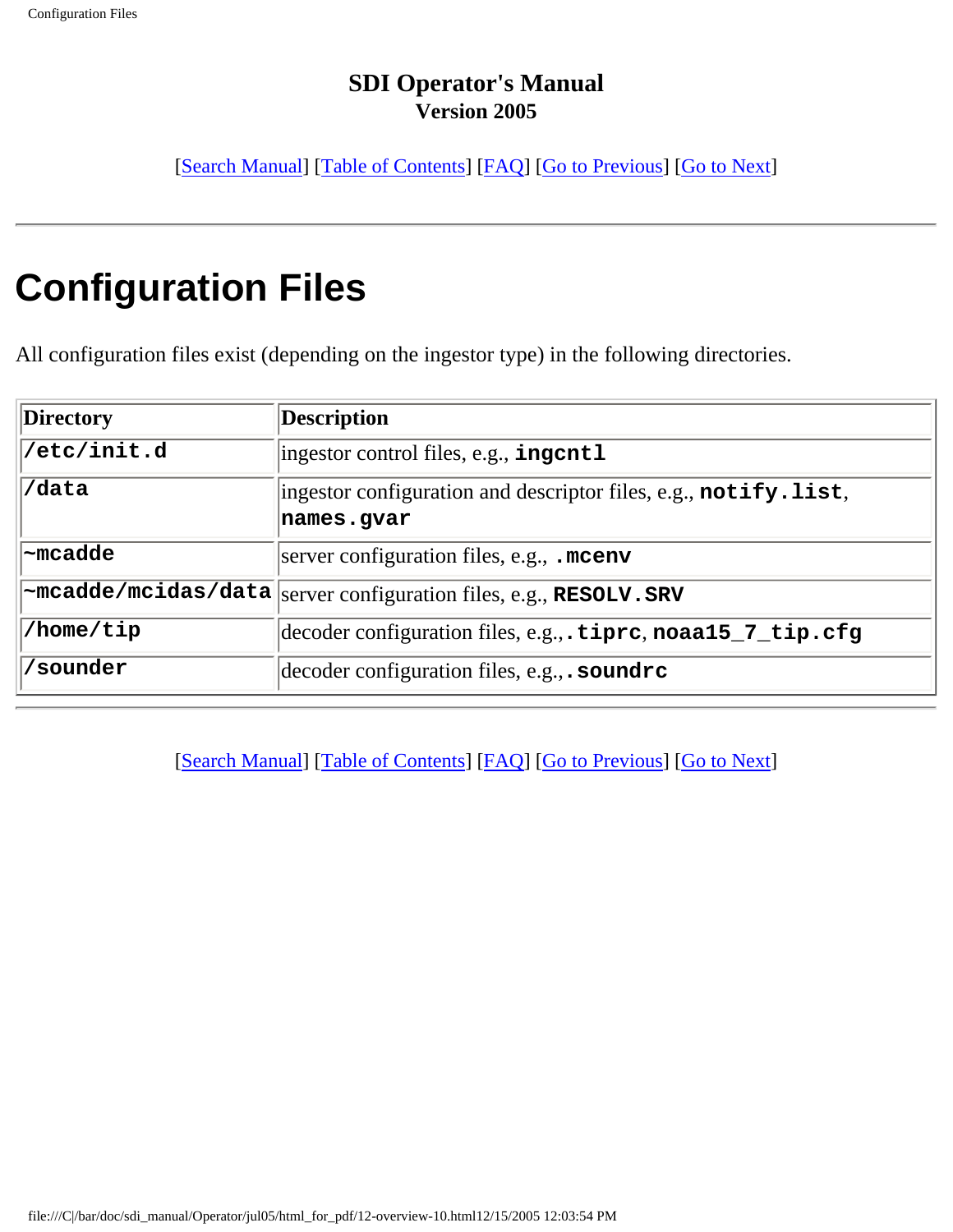[[Search Manual\]](file:///C|/bar/doc/sdi_manual/Operator/jul05/index.html) [\[Table of Contents\]](file:///C|/bar/doc/sdi_manual/Operator/jul05/html_for_pdf/index.html) [[FAQ\]](file:///C|/bar/doc/sdi_manual/Operator/jul05/html_for_pdf/appendixB.html) [[Go to Previous](file:///C|/bar/doc/sdi_manual/Operator/jul05/html_for_pdf/overview-10.html)] [[Go to Next](file:///C|/bar/doc/sdi_manual/Operator/jul05/html_for_pdf/overview-12.html)]

## **SDI Clock Time**

In general, the local SDI clock time only needs to be approximately correct (within a few minutes) since navigation and image start times use the image time transmitted in the signal. One exception to this is DMSP which uses the local clock on the SDI to help in the navigation of images.

SSEC installs **xntp** on SDI configurations that are local time sensitive (like DMSP). For all other configurations, it is the SDI user's responsibility to maintain the time.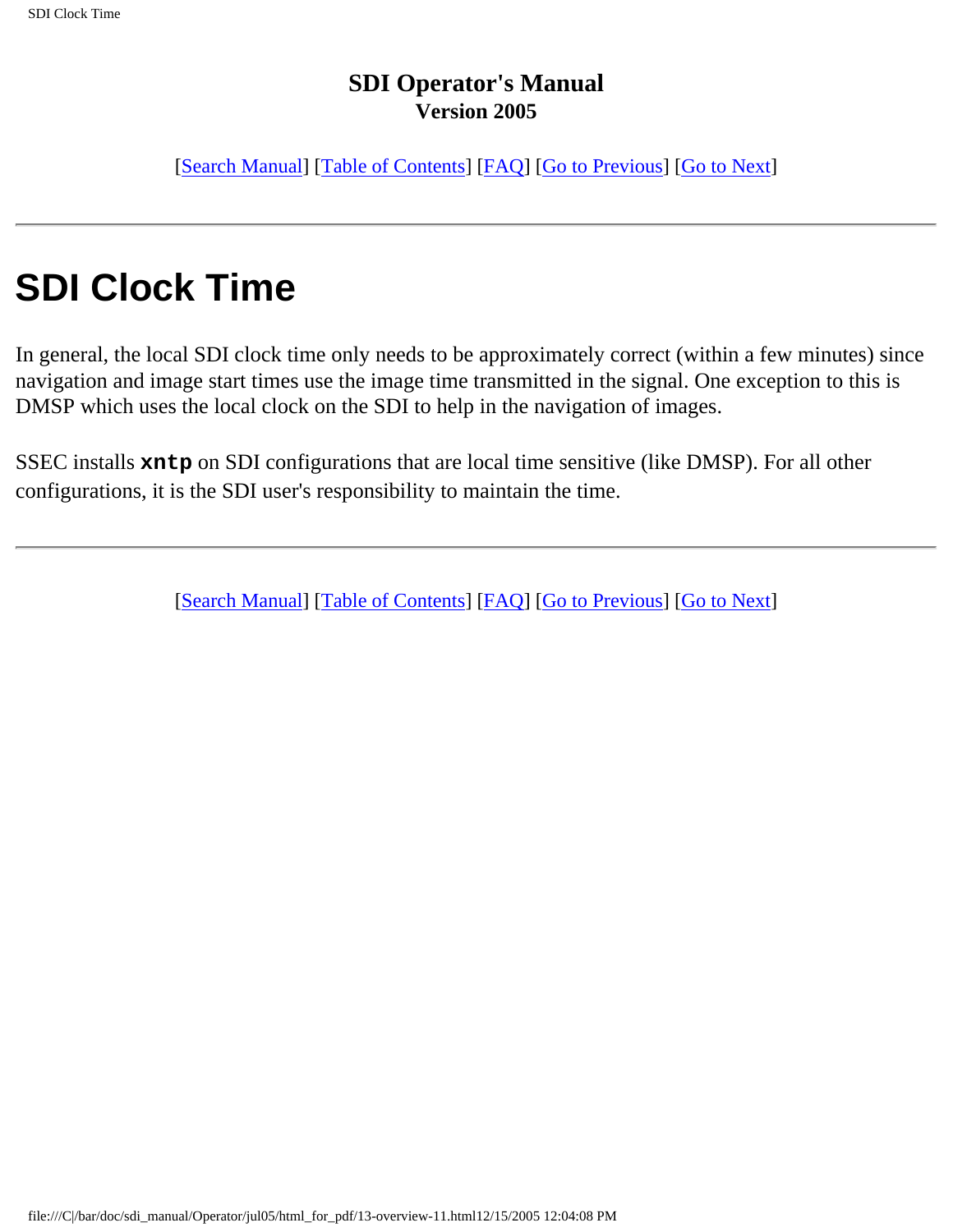[[Search Manual\]](file:///C|/bar/doc/sdi_manual/Operator/jul05/index.html) [\[Table of Contents\]](file:///C|/bar/doc/sdi_manual/Operator/jul05/html_for_pdf/index.html) [[FAQ\]](file:///C|/bar/doc/sdi_manual/Operator/jul05/html_for_pdf/appendixB.html) [[Go to Previous](file:///C|/bar/doc/sdi_manual/Operator/jul05/html_for_pdf/overview-11.html)] [[Go to Next](file:///C|/bar/doc/sdi_manual/Operator/jul05/html_for_pdf/overview-13.html)]

# **SDI Event Handling System**

This section is divided into the following topics:

- [Overview](file:///C|/bar/doc/sdi_manual/Operator/jul05/html_for_pdf/overview-13.html#40533)
- [The Event Notifier List File](file:///C|/bar/doc/sdi_manual/Operator/jul05/html_for_pdf/overview-14.html#32935)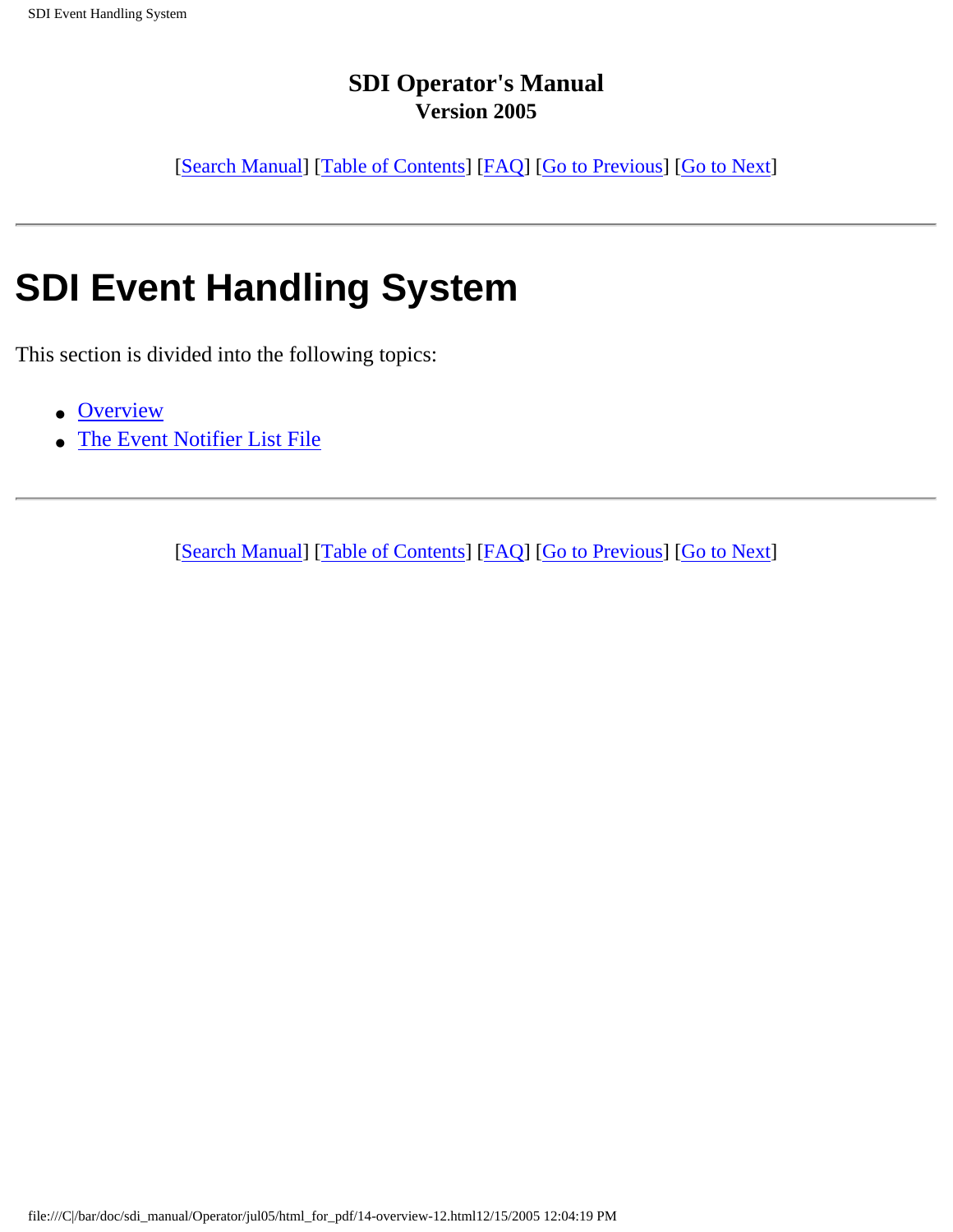[[Search Manual\]](file:///C|/bar/doc/sdi_manual/Operator/jul05/index.html) [\[Table of Contents\]](file:///C|/bar/doc/sdi_manual/Operator/jul05/html_for_pdf/index.html) [[FAQ\]](file:///C|/bar/doc/sdi_manual/Operator/jul05/html_for_pdf/appendixB.html) [[Go to Previous](file:///C|/bar/doc/sdi_manual/Operator/jul05/html_for_pdf/overview-12.html)] [[Go to Next](file:///C|/bar/doc/sdi_manual/Operator/jul05/html_for_pdf/overview-14.html)]

# **Overview**

The SDI ingestor implements an event handling system via the electronic mail medium. When the ingestor detects an event; e.g. a start of a new image, it sends a mail message to a list of users defined in an event notifier list file. The content of the mail message describes the event. Content differs depending on the source and type of the event. The following is an example of the content of an event mailed by the GVAR ingestor:

gvar.1997.202.205303.INDX 16537 21512 2973 5368

Please refer to the satellite specific chapter for a complete description of the event types and contents of event mail messages for your satellite.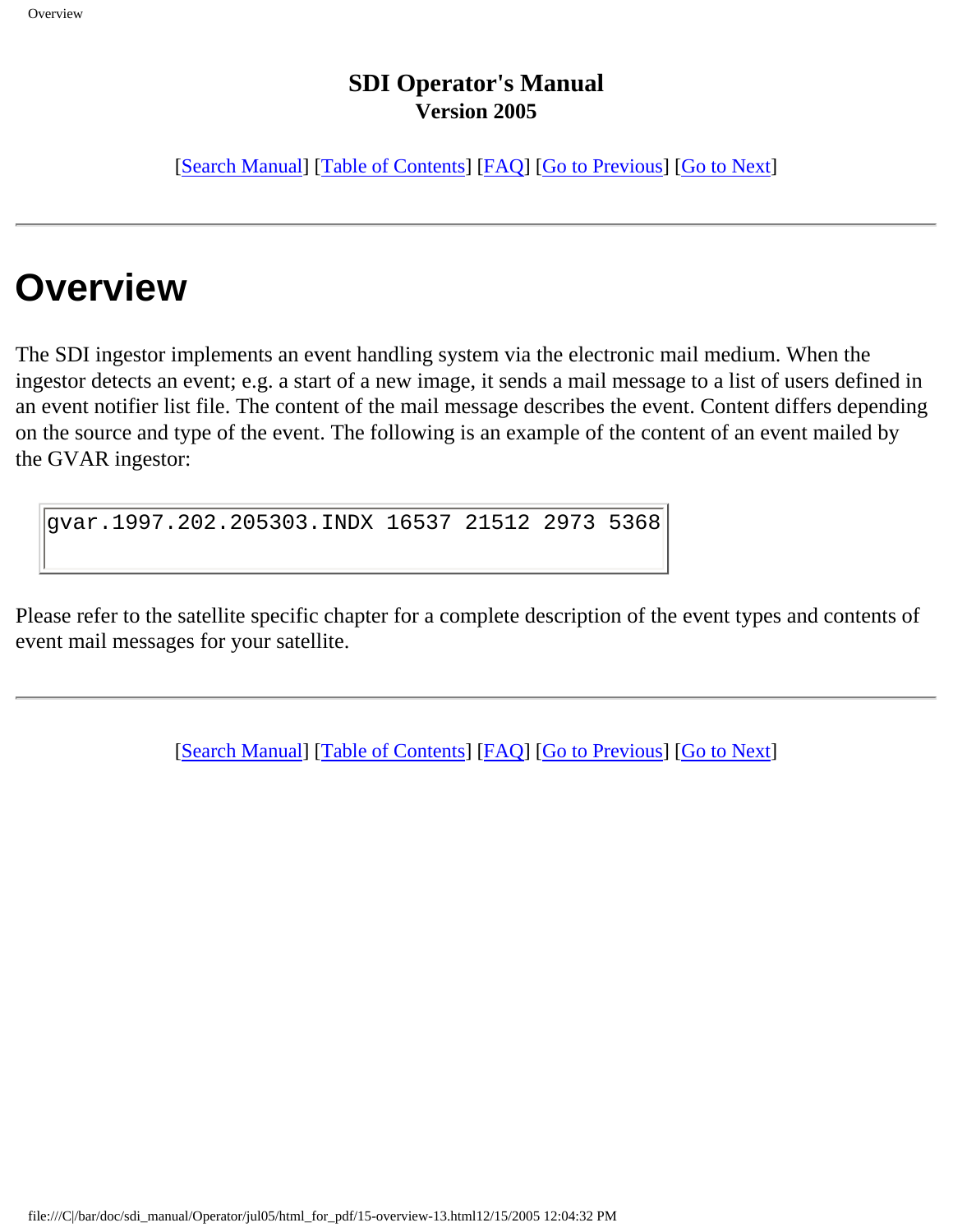[[Search Manual\]](file:///C|/bar/doc/sdi_manual/Operator/jul05/index.html) [\[Table of Contents\]](file:///C|/bar/doc/sdi_manual/Operator/jul05/html_for_pdf/index.html) [[FAQ\]](file:///C|/bar/doc/sdi_manual/Operator/jul05/html_for_pdf/appendixB.html) [[Go to Previous](file:///C|/bar/doc/sdi_manual/Operator/jul05/html_for_pdf/overview-13.html)] [[Go to Next](file:///C|/bar/doc/sdi_manual/Operator/jul05/html_for_pdf/overview-15.html)]

## **The Event Notifier List File**

The event notifier list file, **notify.list**, is in the same directory that the ingestor is started from. It is usually in **/data**, but may be in another directory due to site-specific changes. To find the correct directory, look for the line in the file **/etc/init.d/ingcntl** that begins with the **cd** command. For example, to receive the ingestor events from an ingestor whose **/etc/init.d/ingcntl** includes the line **cd /noaa**, the **notify.list** file would need to be in **/noaa**.

The format of the **notify.list** file is one e-mail address per line. For example, to send events to users john@doe, mary@jane and tomato@soup.wisc.edu, the **notify.list** file would look like:

john@doe mary@jane tomato@soup.wisc.edu

There may be additional event notifier list files for satellite-specific processes, such as GVAR Sounder.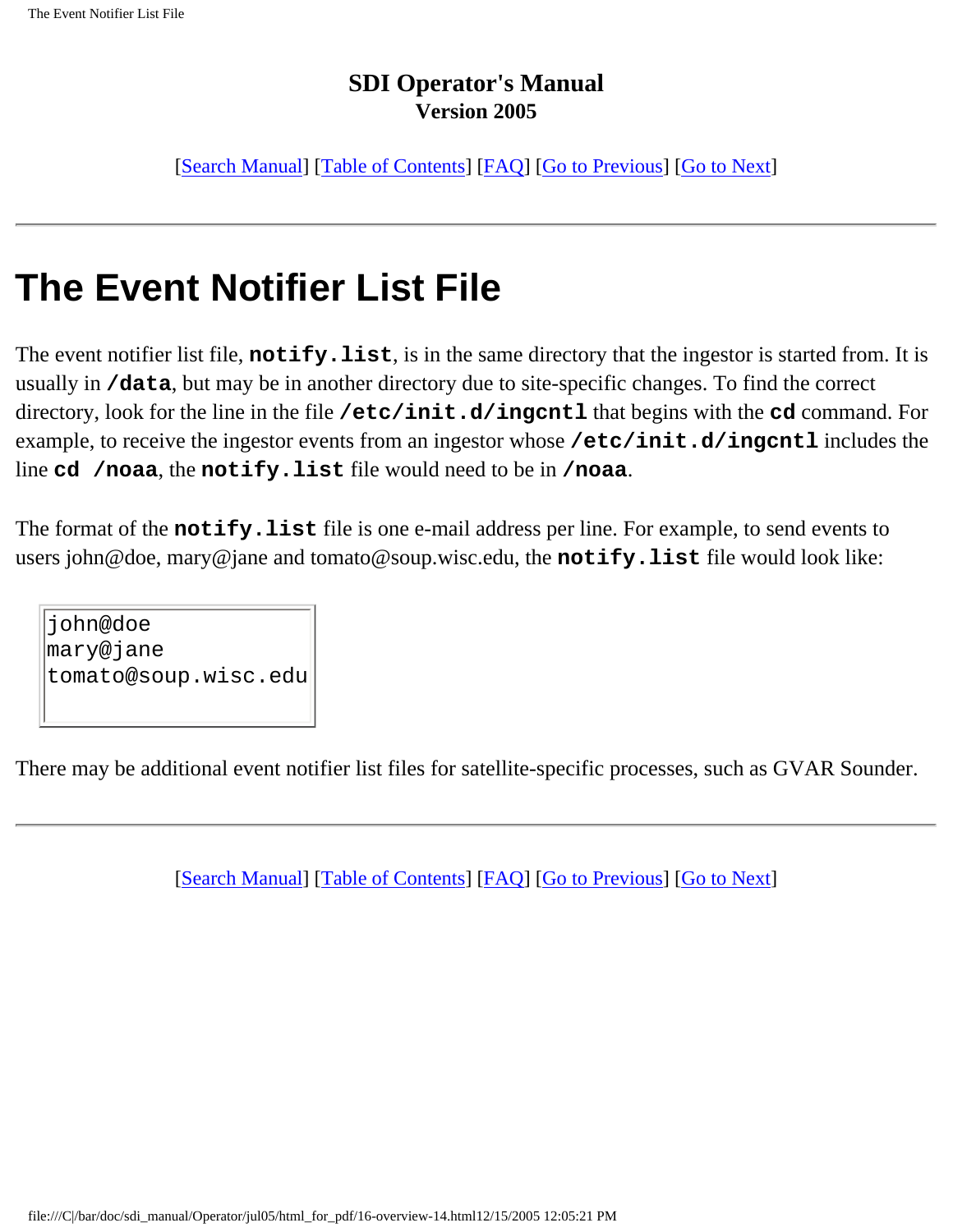[[Search Manual\]](file:///C|/bar/doc/sdi_manual/Operator/jul05/index.html) [\[Table of Contents\]](file:///C|/bar/doc/sdi_manual/Operator/jul05/html_for_pdf/index.html) [[FAQ\]](file:///C|/bar/doc/sdi_manual/Operator/jul05/html_for_pdf/appendixB.html) [[Go to Previous](file:///C|/bar/doc/sdi_manual/Operator/jul05/html_for_pdf/overview-14.html)] [[Go to Next](file:///C|/bar/doc/sdi_manual/Operator/jul05/html_for_pdf/install-1.html)]

## **Logging the SDI Console Messages**

If the variable LOG is defined in the file **/etc/init.d/ingcntl**, all console messages are appended to the file whose name is set in the LOG variable. As delivered, the system does not log console messages.

*CAUTION!*

*If logging is enabled, you must truncate or rotate the log file or it will grow indefinitely. If logging is added, you must reboot in order for it to take effect. The file could become very large if things are not working well.*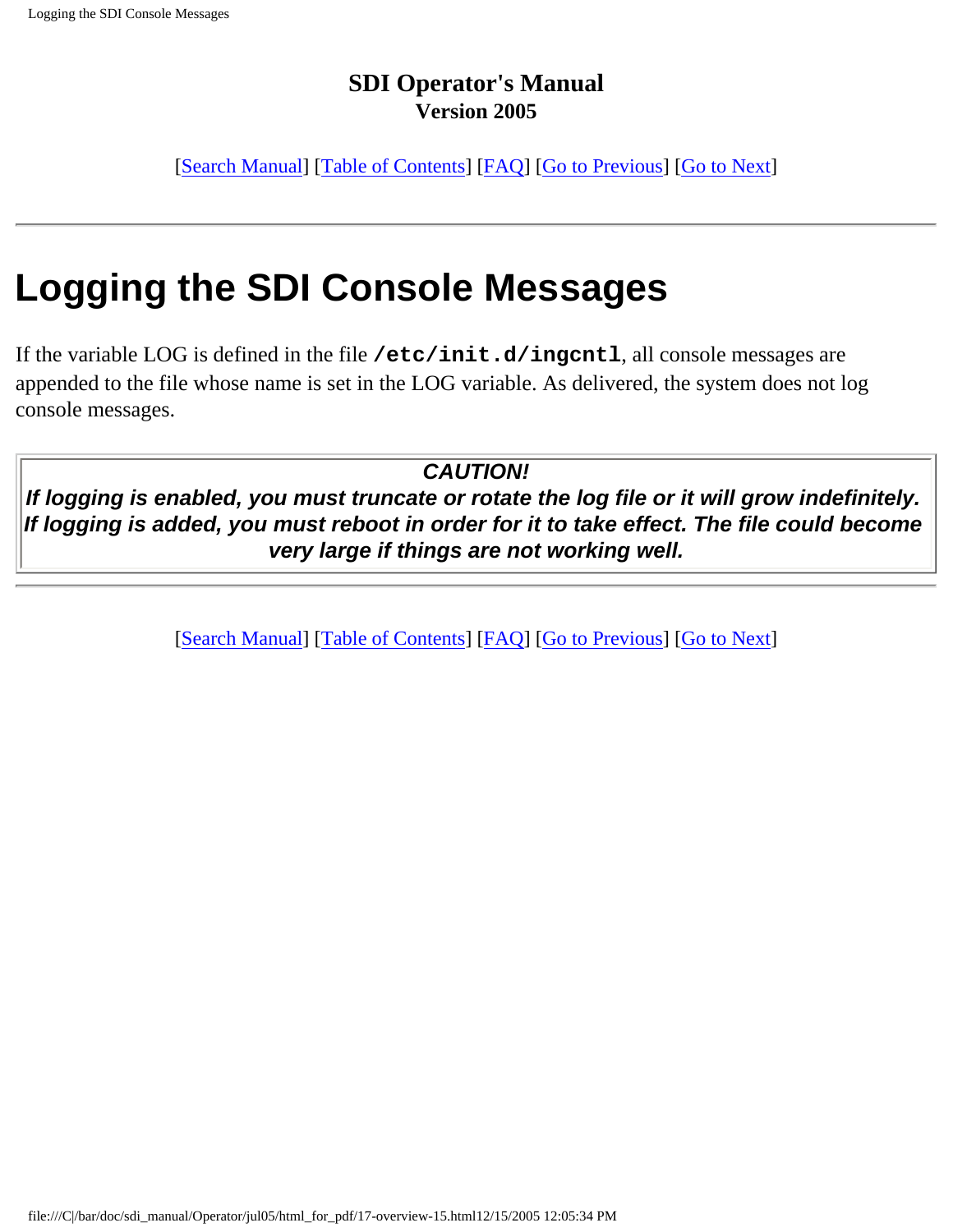[[Search Manual\]](file:///C|/bar/doc/sdi_manual/Operator/jul05/index.html) [\[Table of Contents\]](file:///C|/bar/doc/sdi_manual/Operator/jul05/html_for_pdf/index.html) [[FAQ\]](file:///C|/bar/doc/sdi_manual/Operator/jul05/html_for_pdf/appendixB.html) [[Go to Previous](file:///C|/bar/doc/sdi_manual/Operator/jul05/html_for_pdf/overview-15.html)] [[Go to Next](file:///C|/bar/doc/sdi_manual/Operator/jul05/html_for_pdf/install-2.html)]

### **Chapter 2**

### **SDI Installation**

This chapter consists of the SDI setup and installation instructions. Go to the corresponding section below to complete the necessary tasks.

- [Initial Checkout and Setup](file:///C|/bar/doc/sdi_manual/Operator/jul05/html_for_pdf/install-2.html#96081)
- [Installing an SDI Software Update](file:///C|/bar/doc/sdi_manual/Operator/jul05/html_for_pdf/install-9.html#16800)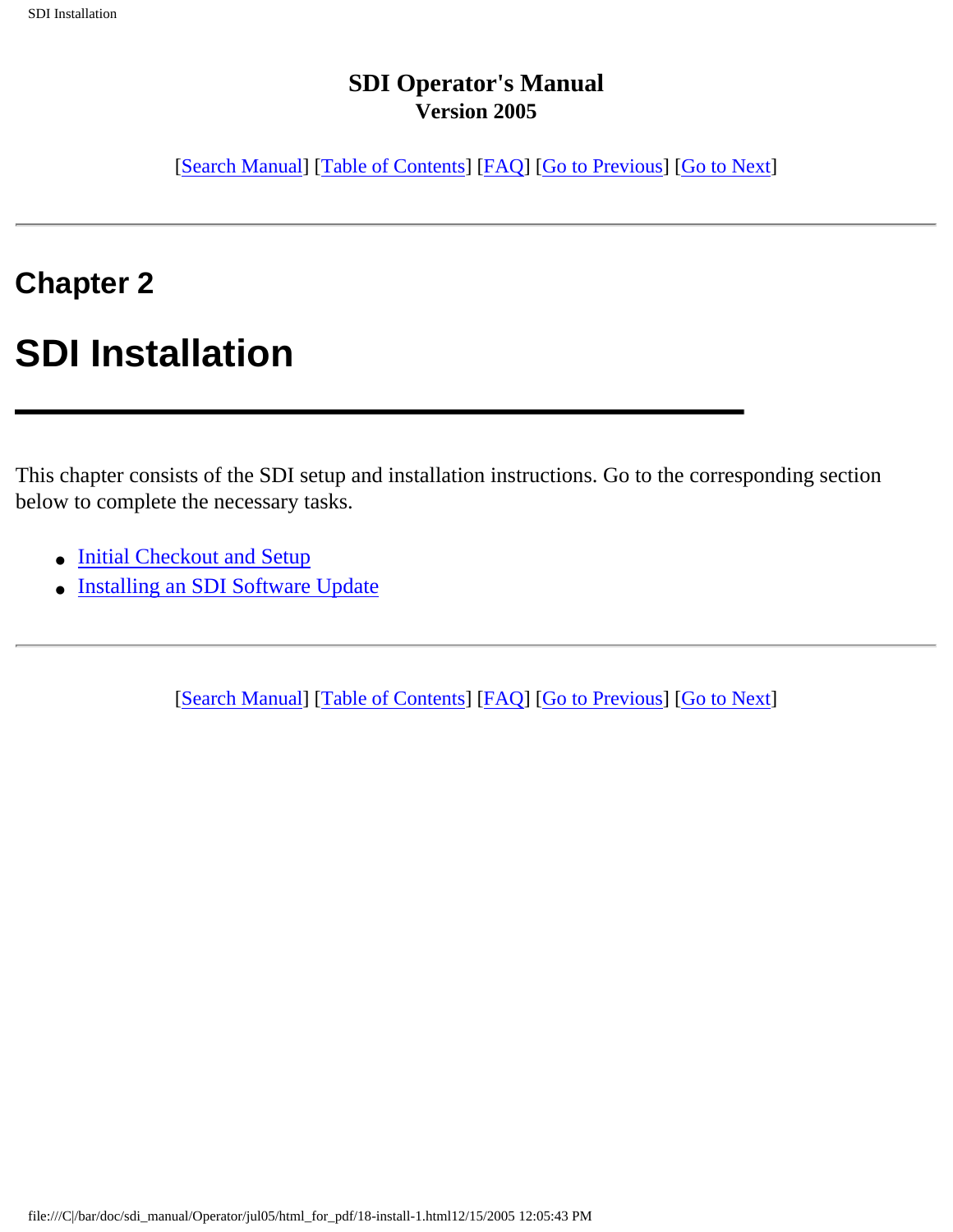[[Search Manual\]](file:///C|/bar/doc/sdi_manual/Operator/jul05/index.html) [\[Table of Contents\]](file:///C|/bar/doc/sdi_manual/Operator/jul05/html_for_pdf/index.html) [[FAQ\]](file:///C|/bar/doc/sdi_manual/Operator/jul05/html_for_pdf/appendixB.html) [[Go to Previous](file:///C|/bar/doc/sdi_manual/Operator/jul05/html_for_pdf/install-1.html)] [[Go to Next](file:///C|/bar/doc/sdi_manual/Operator/jul05/html_for_pdf/install-3.html)]

## **Initial Checkout and Setup**

The SDI was initially built on an IBM® PC Server 310 computer; most later versions are built on IBM Netfinity server. Both computers run a Solaris operating system. SSEC's application software and custom hardware have been installed, and the complete SDI is tested prior to shipment. This reduces the initial checkout and setup to the following:

- [Initial Inspection](file:///C|/bar/doc/sdi_manual/Operator/jul05/html_for_pdf/install-3.html#55242)
- [Location](file:///C|/bar/doc/sdi_manual/Operator/jul05/html_for_pdf/install-4.html#95047)
- [Power Requirements](file:///C|/bar/doc/sdi_manual/Operator/jul05/html_for_pdf/install-5.html#49011)
- [Component Interconnections](file:///C|/bar/doc/sdi_manual/Operator/jul05/html_for_pdf/install-6.html#90922)
- [Bit Sync Requirements](file:///C|/bar/doc/sdi_manual/Operator/jul05/html_for_pdf/install-7.html#37337)
- [Connecting External Inputs and Outputs](file:///C|/bar/doc/sdi_manual/Operator/jul05/html_for_pdf/install-8.html#63613)

Perform the steps below to checkout and setup your new SDI system.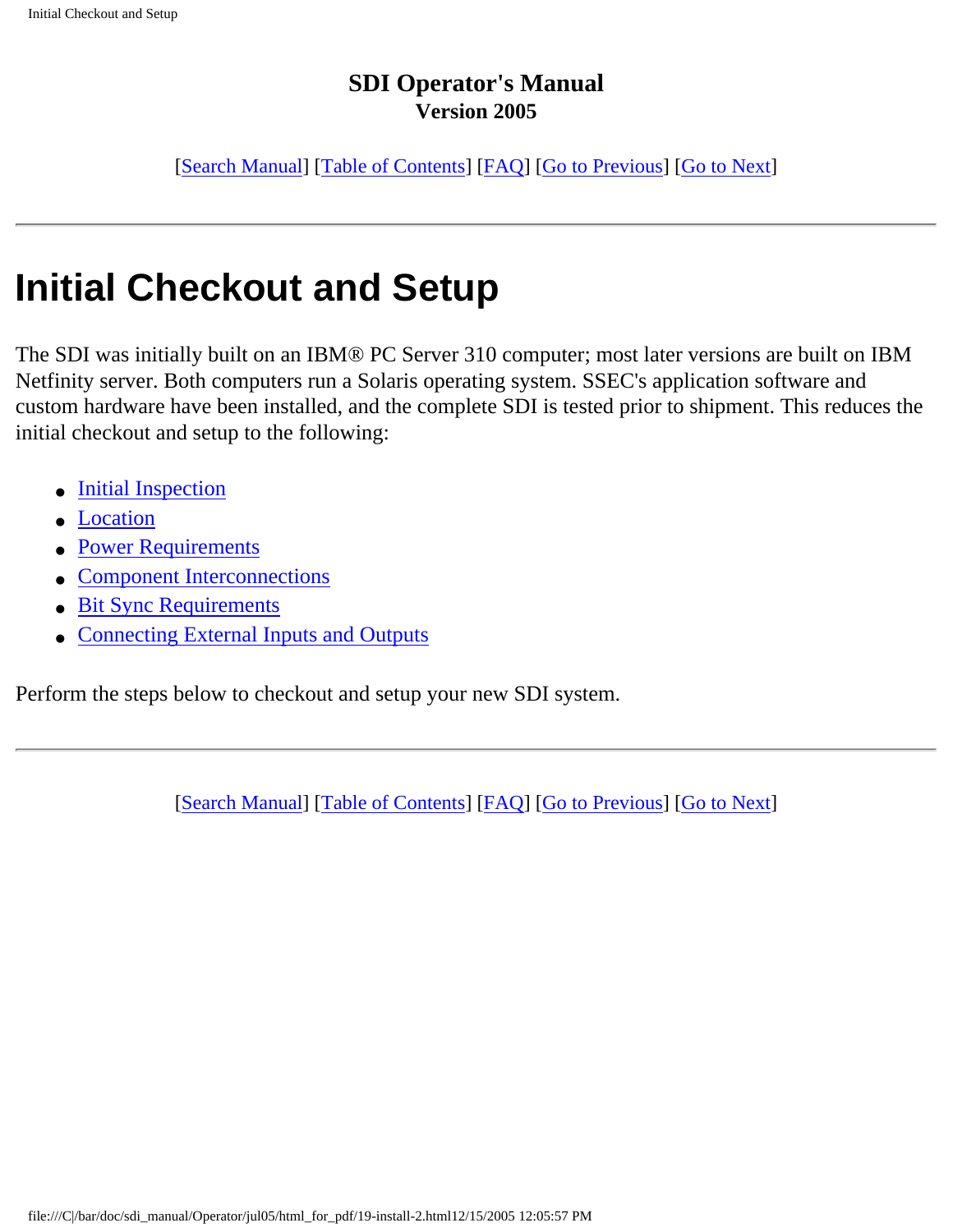[[Search Manual\]](file:///C|/bar/doc/sdi_manual/Operator/jul05/index.html) [\[Table of Contents\]](file:///C|/bar/doc/sdi_manual/Operator/jul05/html_for_pdf/index.html) [[FAQ\]](file:///C|/bar/doc/sdi_manual/Operator/jul05/html_for_pdf/appendixB.html) [[Go to Previous](file:///C|/bar/doc/sdi_manual/Operator/jul05/html_for_pdf/install-2.html)] [[Go to Next](file:///C|/bar/doc/sdi_manual/Operator/jul05/html_for_pdf/install-4.html)]

### **Initial Inspection**

**1. Remove the components from their shipping containers and inspect them for signs of shipping damage.** Contact SSEC for further instructions if damage is discovered.

Occasionally, SSEC's proprietary PCI interface card (shown in the picture below) becomes partially unseated during shipment. If this happens, you will get the following error message on your console when you power up the SDI.

Open error on /dev/jmb no such device or address

Therefore, as a precautionary measure, SSEC recommends that you remove the computer's outer case, reseat the interface card, and reinstall the outer case.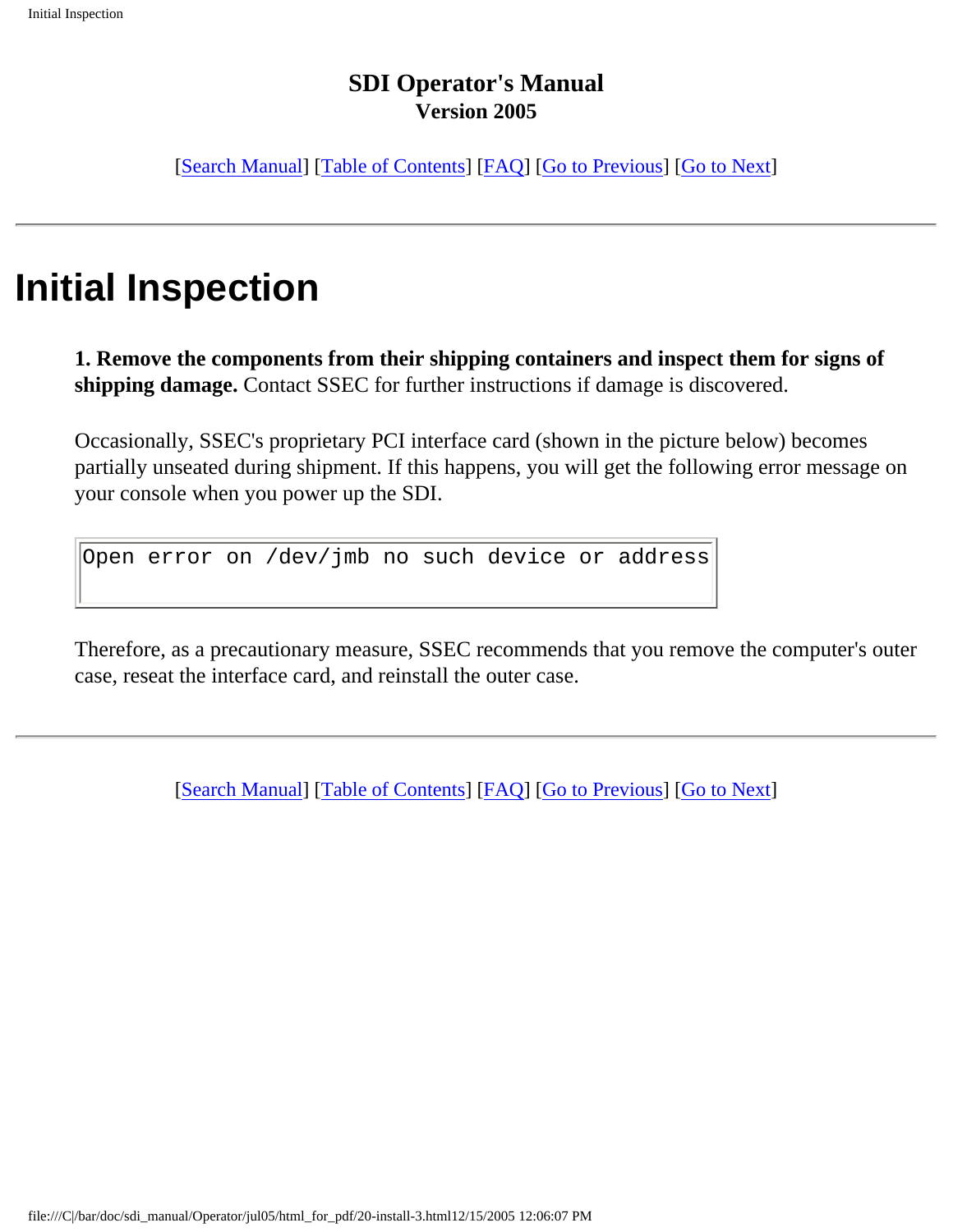[[Search Manual\]](file:///C|/bar/doc/sdi_manual/Operator/jul05/index.html) [\[Table of Contents\]](file:///C|/bar/doc/sdi_manual/Operator/jul05/html_for_pdf/index.html) [[FAQ\]](file:///C|/bar/doc/sdi_manual/Operator/jul05/html_for_pdf/appendixB.html) [[Go to Previous](file:///C|/bar/doc/sdi_manual/Operator/jul05/html_for_pdf/install-3.html)] [[Go to Next](file:///C|/bar/doc/sdi_manual/Operator/jul05/html_for_pdf/install-5.html)]

## **Location**

**2. The SDI requires a standard PC environment that has access to the data and clock outputs from your satellite antenna chain.** Since the SDI functions as an ADDE server, your location must also have a TCP/IP connection so that it can be accessed by ADDE clients.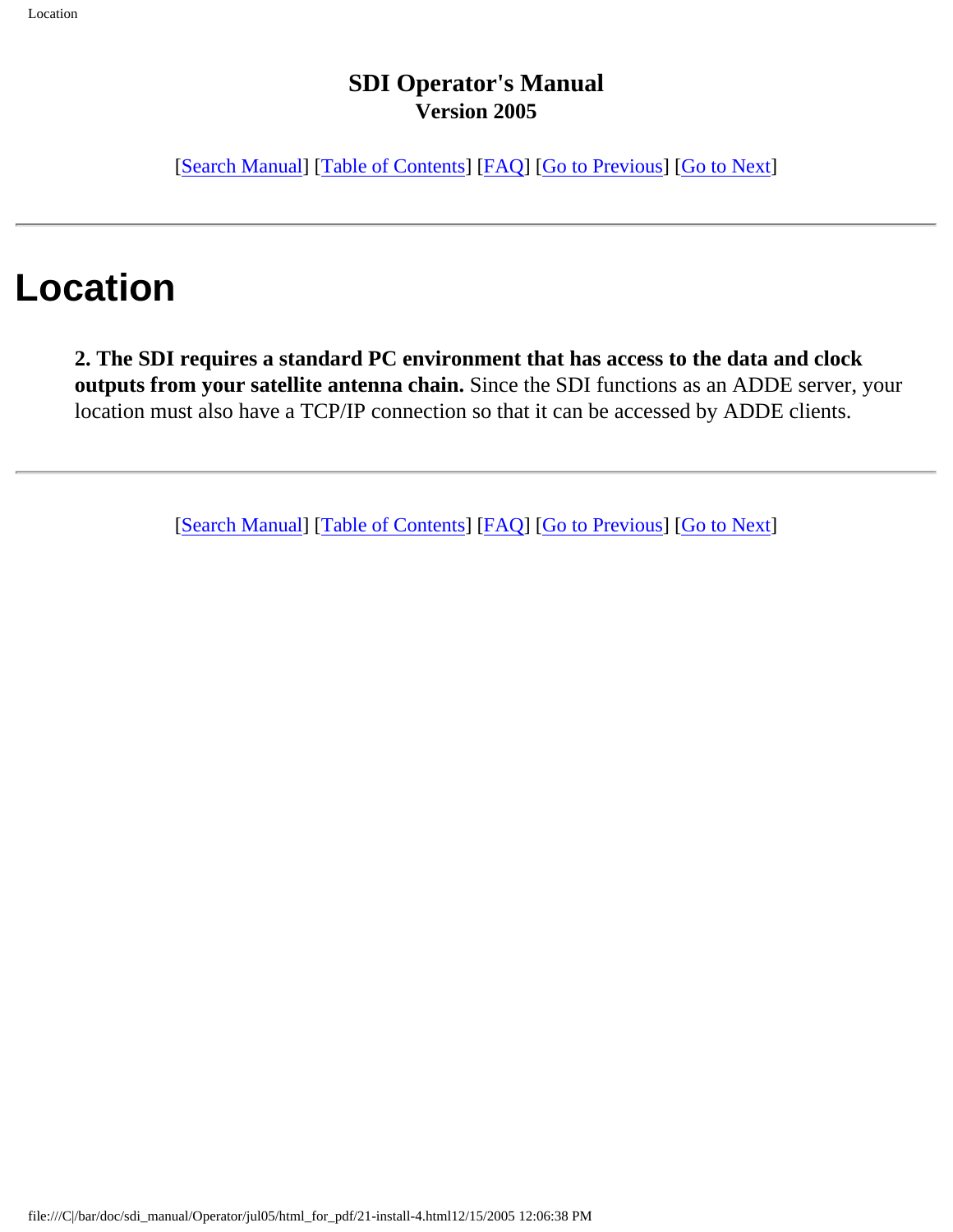[[Search Manual\]](file:///C|/bar/doc/sdi_manual/Operator/jul05/index.html) [\[Table of Contents\]](file:///C|/bar/doc/sdi_manual/Operator/jul05/html_for_pdf/index.html) [[FAQ\]](file:///C|/bar/doc/sdi_manual/Operator/jul05/html_for_pdf/appendixB.html) [[Go to Previous](file:///C|/bar/doc/sdi_manual/Operator/jul05/html_for_pdf/install-4.html)] [[Go to Next](file:///C|/bar/doc/sdi_manual/Operator/jul05/html_for_pdf/install-6.html)]

### **Power Requirements**

**3. Check that the voltage-selection switch is set to the correct position.**



The PC Server 310 runs on one of two switch selectable AC voltage ranges, 90-137 VAC or 180- 265 VAC. The voltage-selection switch is located immediately to the right of the AC power cord connector, as shown in the drawing above. If your voltage is between 90 VAC and 137 VAC check to see that 115 is visible on the switch; if your voltage is between 180 VAC and 265 VAC, check to see that 230 is visible on the switch.

**CAUTION!** If you set the voltage switch to the wrong position, you might permanently damage your SDI when you turn it on.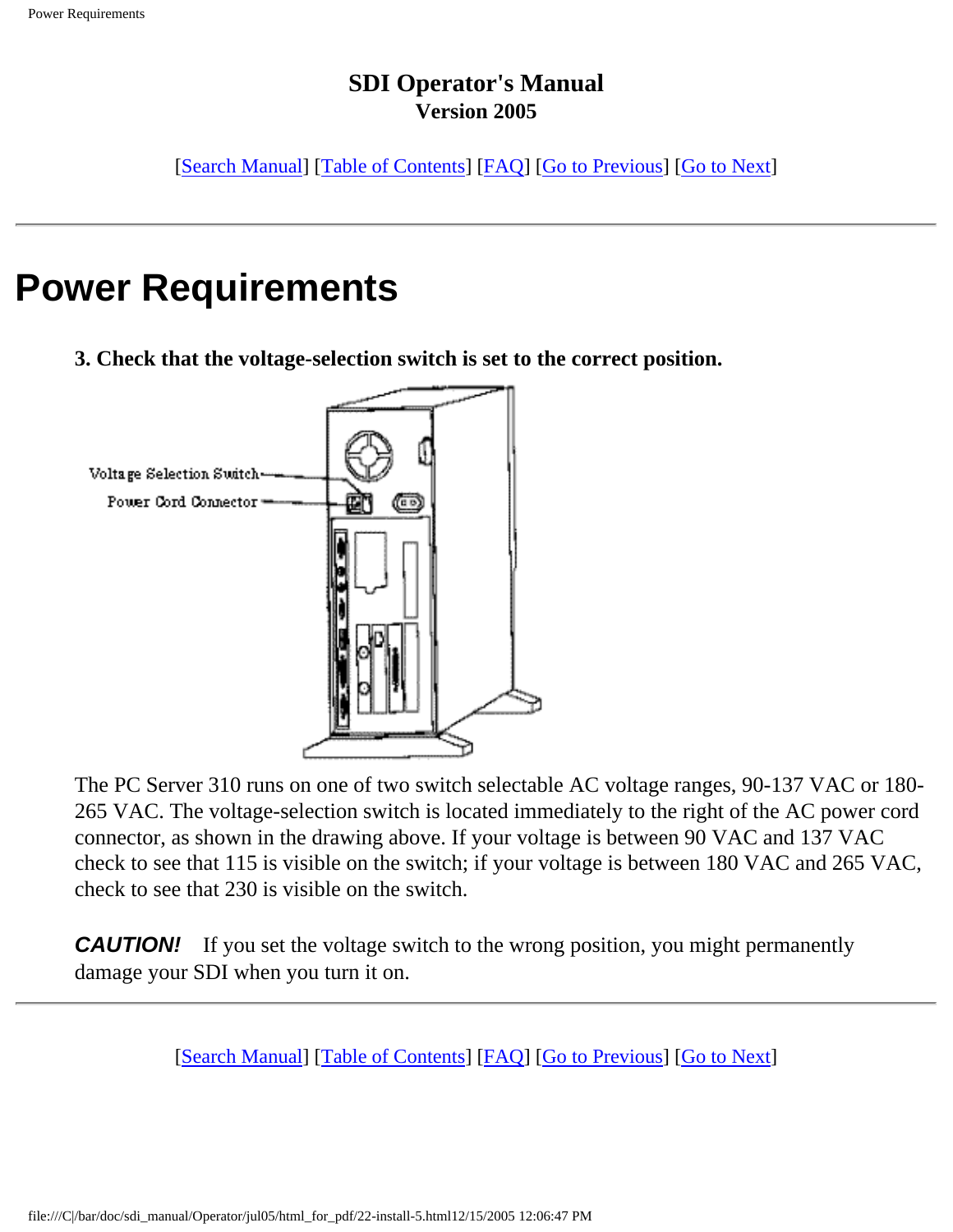[[Search Manual\]](file:///C|/bar/doc/sdi_manual/Operator/jul05/index.html) [\[Table of Contents\]](file:///C|/bar/doc/sdi_manual/Operator/jul05/html_for_pdf/index.html) [[FAQ\]](file:///C|/bar/doc/sdi_manual/Operator/jul05/html_for_pdf/appendixB.html) [[Go to Previous](file:///C|/bar/doc/sdi_manual/Operator/jul05/html_for_pdf/install-5.html)] [[Go to Next](file:///C|/bar/doc/sdi_manual/Operator/jul05/html_for_pdf/install-7.html)]

### **Component Interconnections**

**4. (Optional) Connect a monitor to the SDI.**



The SDI does not include or require a monitor or mouse. However, you may want to use a monitor to initially verify normal operation. You can use any monitor by connecting its data cable connector to the 15-pin D-connector located at the bottom-left corner of the computer, as shown in the drawing at the left.

The SDI is normally operated from a remote location by ssh. Therefore, once normal operation is confirmed, there is no need for a monitor.

#### **5. Connect the keyboard to the connector indicated in the drawing above.**

The bit sync requirement is different for different satellite types. Refer to the Bit Sync Requirements description in the satellite-specific chapter for your ingestor for details.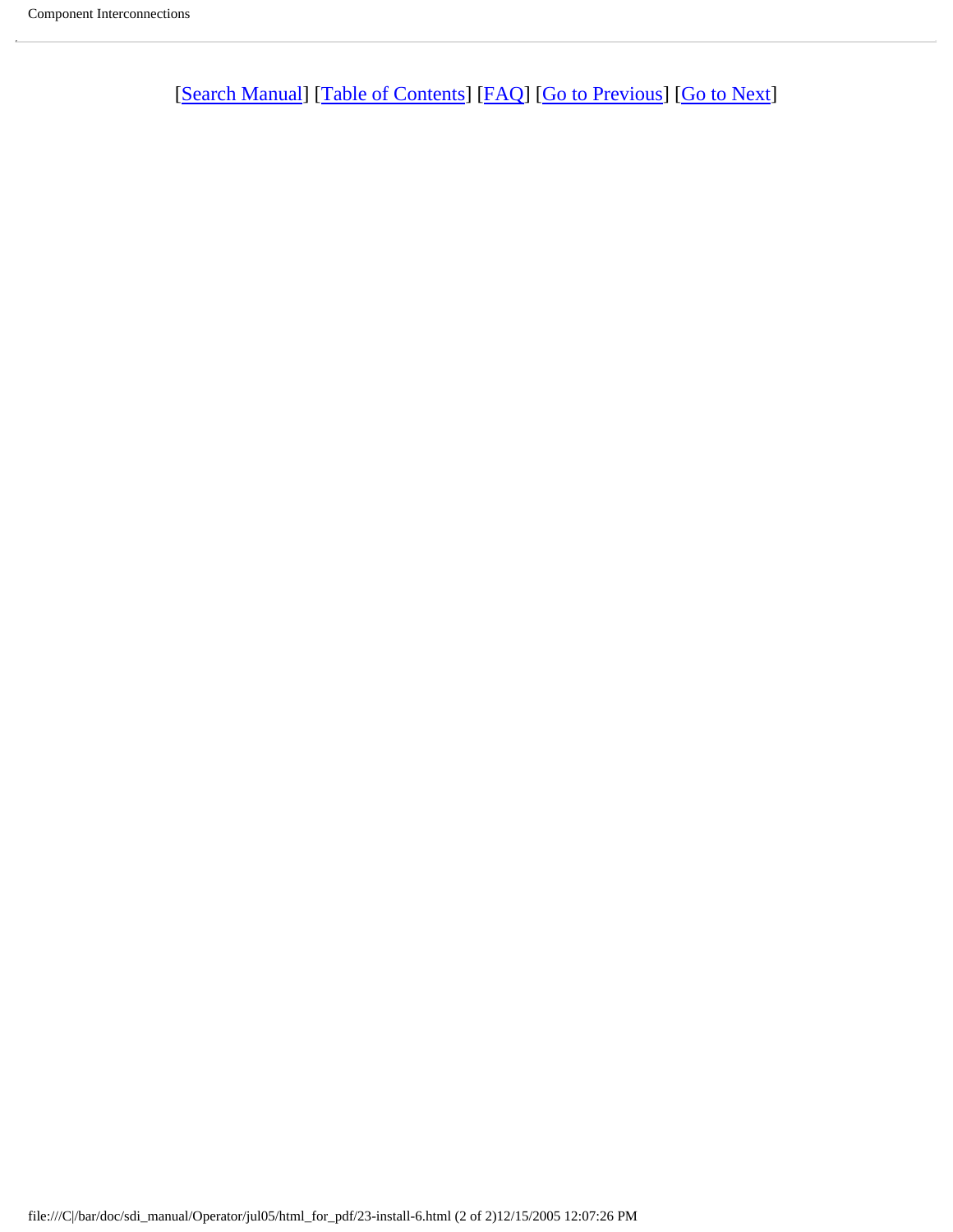[[Search Manual\]](file:///C|/bar/doc/sdi_manual/Operator/jul05/index.html) [\[Table of Contents\]](file:///C|/bar/doc/sdi_manual/Operator/jul05/html_for_pdf/index.html) [[FAQ\]](file:///C|/bar/doc/sdi_manual/Operator/jul05/html_for_pdf/appendixB.html) [[Go to Previous](file:///C|/bar/doc/sdi_manual/Operator/jul05/html_for_pdf/install-6.html)] [[Go to Next](file:///C|/bar/doc/sdi_manual/Operator/jul05/html_for_pdf/install-8.html)]

## **Bit Sync Requirements**

Bit syncs provide clock and data outputs in either NRZ-L or NRZ-S format. The *PCI Ingestor* card in the SDI can decode either format via a selection jumper (JP11) on the PCI card. During initial installation, and/or after changing the bit sync, verify that the format selected on the PCI card matches the bit sync's output format. Refer to the picture below for the location of the jumper. With the *PCI Ingestor* board positioned as shown in the picture, pin 1 is "up".

The jumper configuration is defined as:

- $1 2 = NRZ-S$
- $2 3 = NRZ-L$

Remove the card from the PC before changing the jumper. If your SDI is an IBM Netfinity, first removing the bottom of the computer simplifies removal of the *PCI Ingestor* card.

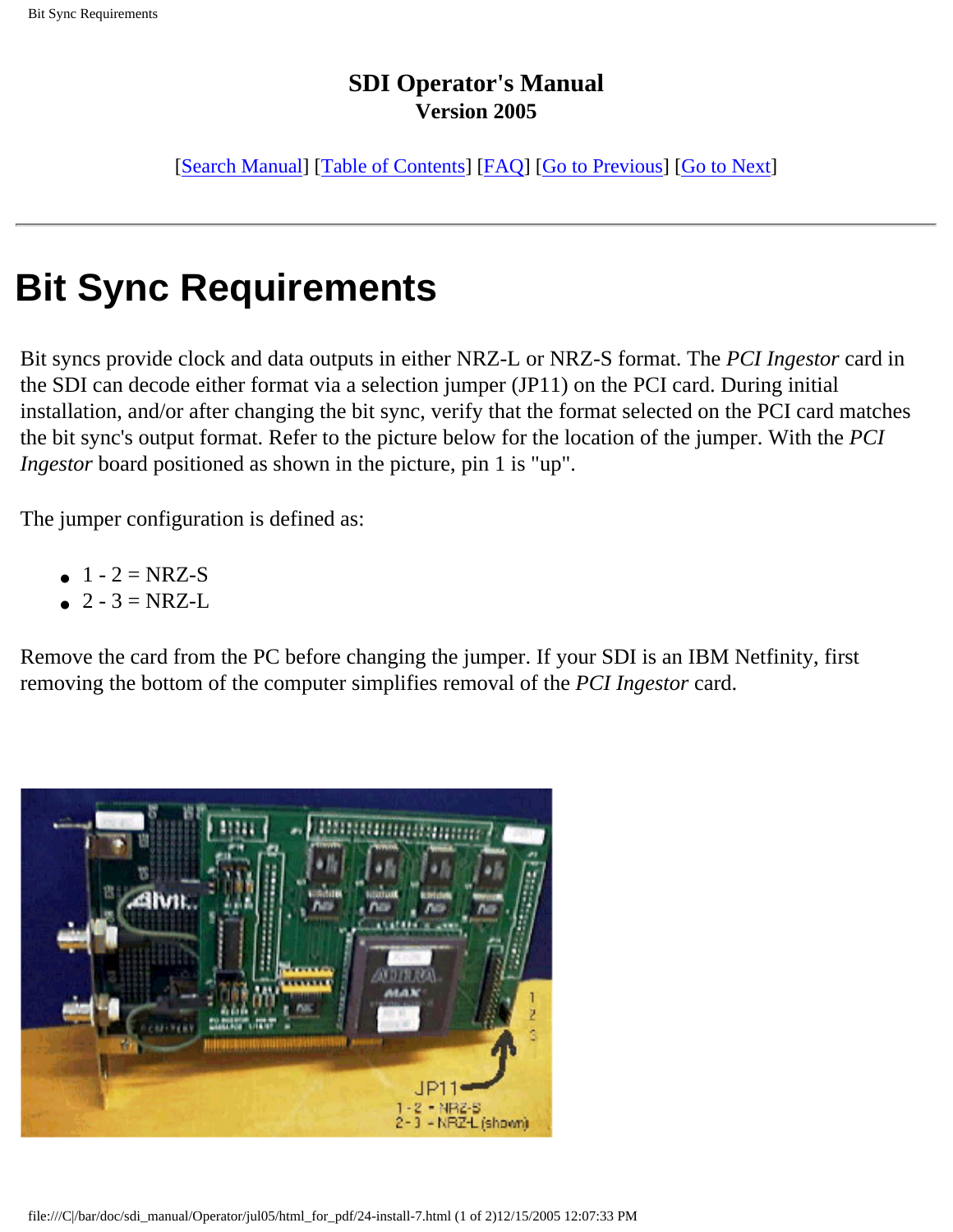IBM is a registered trademark of International Business Machines Corporation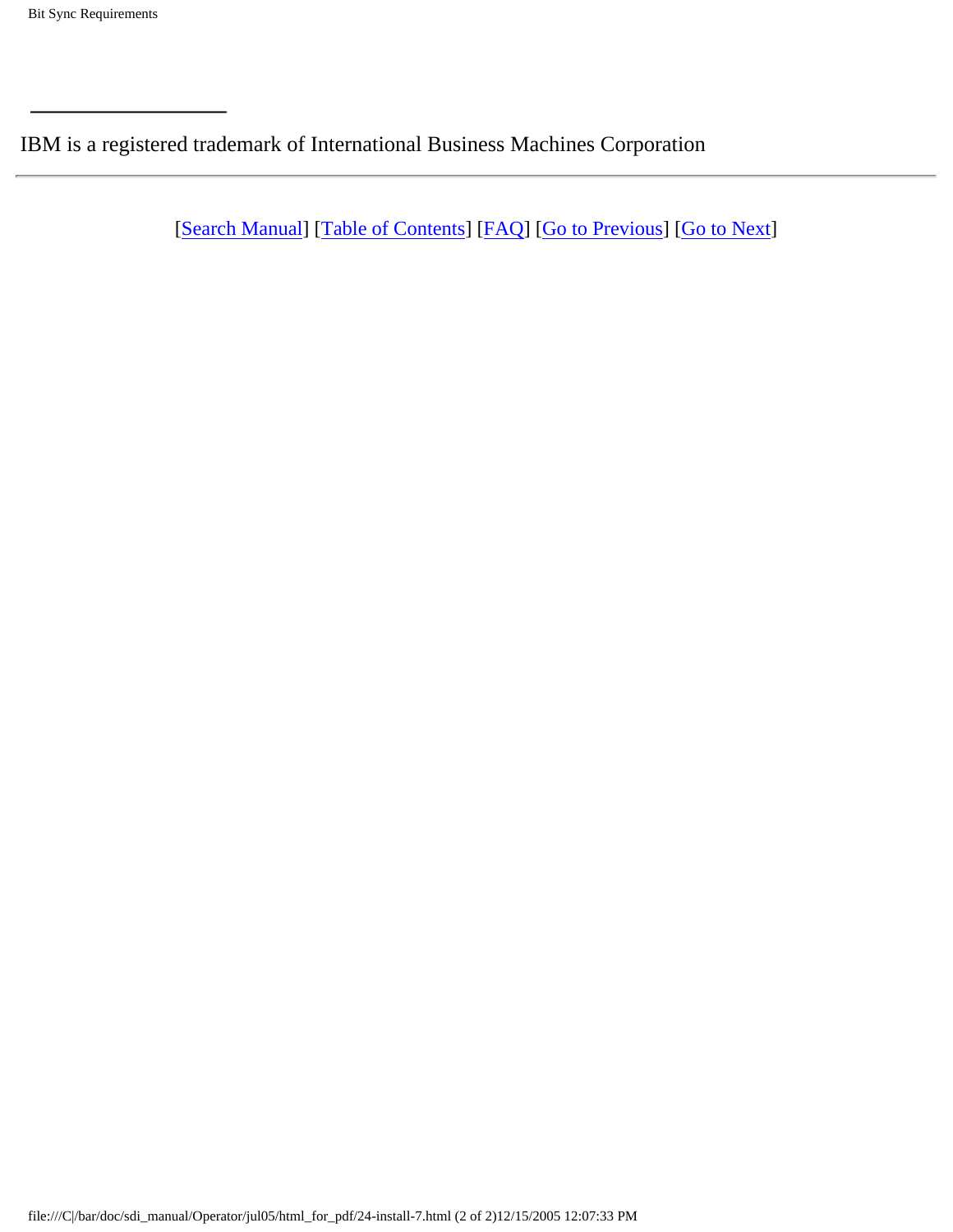[[Search Manual\]](file:///C|/bar/doc/sdi_manual/Operator/jul05/index.html) [\[Table of Contents\]](file:///C|/bar/doc/sdi_manual/Operator/jul05/html_for_pdf/index.html) [[FAQ\]](file:///C|/bar/doc/sdi_manual/Operator/jul05/html_for_pdf/appendixB.html) [[Go to Previous](file:///C|/bar/doc/sdi_manual/Operator/jul05/html_for_pdf/install-7.html)] [[Go to Next](file:///C|/bar/doc/sdi_manual/Operator/jul05/html_for_pdf/install-9.html)]

## **Connecting External Inputs and Outputs**

**6. Connect the Data and Clock inputs and the Ethernet cable according to the drawing below.**

Your antenna chain provides two 75-ohm outputs from its bit synchronizer. They should be labeled data and clock. If the cables are not labeled, you will identify and mark them during the completion of this step.

Use an oscilloscope to verify that the output from each cable is between 2.0 and 2.75 volts peakto-peak when terminated in a 75-ohm impedance. The line having a 50 percent duty cycle signal is the clock line. If it is not labeled, label it Clock and label the other line Data.

Connect the Data and Clock inputs shown in the drawing below.

Connect the Ethernet cable to the connector indicated in the drawing below. This completes the initial checkout and setup process.

Continue with the chapter that contains the operating instructions for your data type.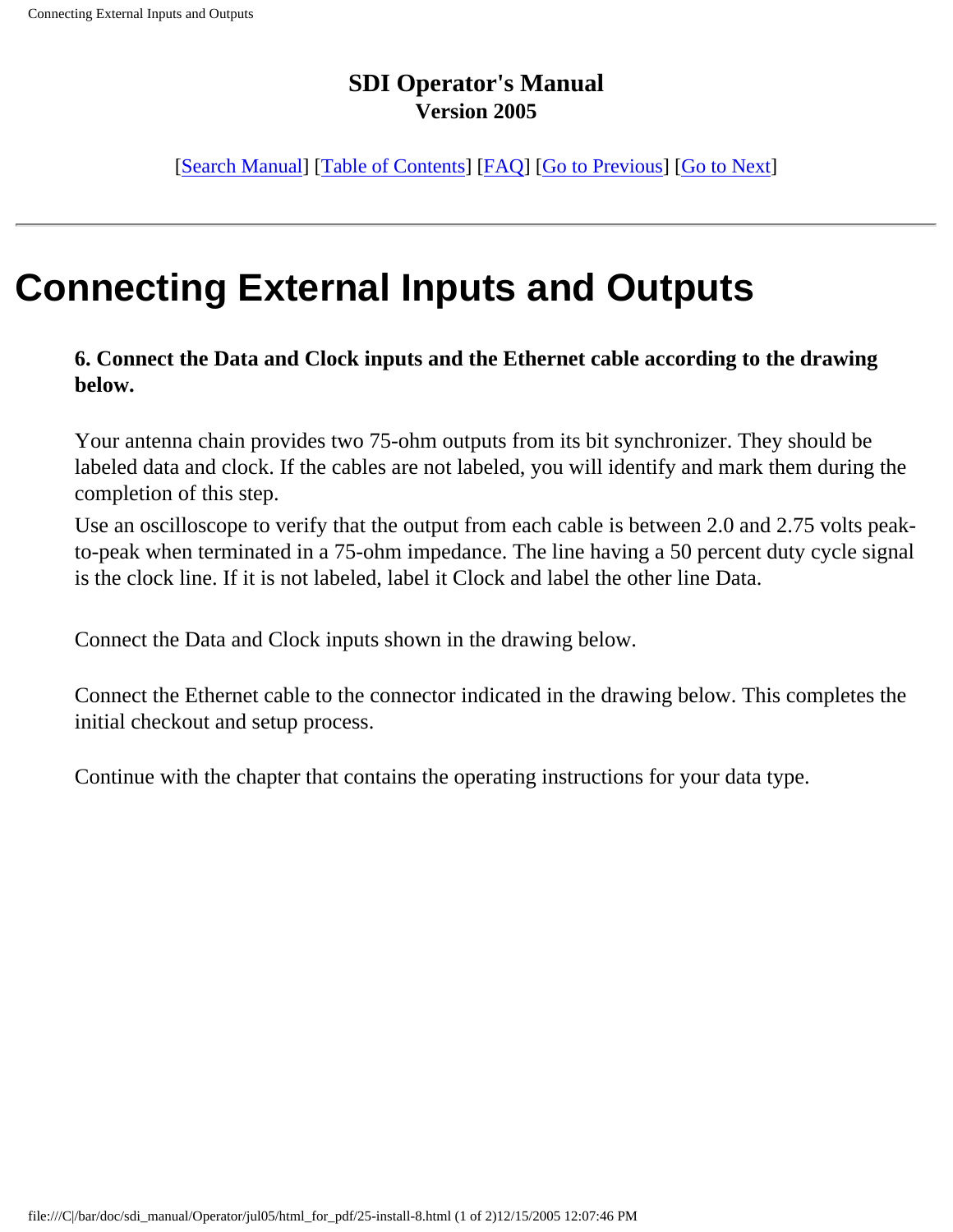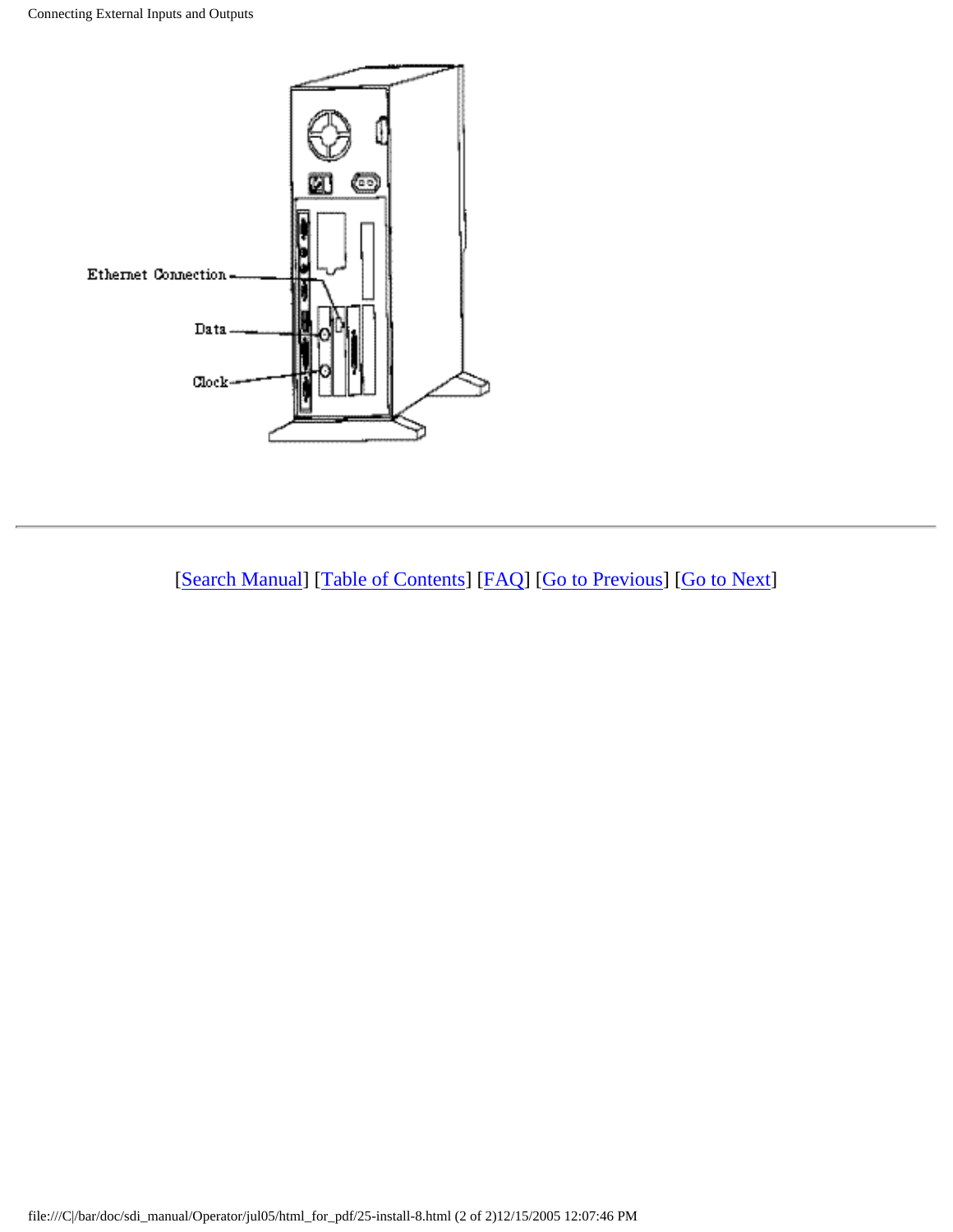[[Search Manual\]](file:///C|/bar/doc/sdi_manual/Operator/jul05/index.html) [\[Table of Contents\]](file:///C|/bar/doc/sdi_manual/Operator/jul05/html_for_pdf/index.html) [[FAQ\]](file:///C|/bar/doc/sdi_manual/Operator/jul05/html_for_pdf/appendixB.html) [[Go to Previous](file:///C|/bar/doc/sdi_manual/Operator/jul05/html_for_pdf/install-8.html)] [[Go to Next](file:///C|/bar/doc/sdi_manual/Operator/jul05/html_for_pdf/install-10.html)]

## **Installing an SDI Software Update**

You can obtain and install SDI software updates if you purchased McIDAS Users' Group (MUG) support for your SDI system or have been contacted and been given approval by SSEC. If you have a problem obtaining or installing the update, ask your site coordinator to contact the McIDAS Help Desk [by email](file:///C|/bar/doc/sdi_manual/misc/contact.html?helpdesk) or by phone at (608) 262-2455.

The SDI software update installation consists of two tasks:

- [Obtaining the SDI Software Update Files](file:///C|/bar/doc/sdi_manual/Operator/jul05/html_for_pdf/install-10.html#59182)
- [Installing the SDI Software Update](file:///C|/bar/doc/sdi_manual/Operator/jul05/html_for_pdf/install-11.html#97853)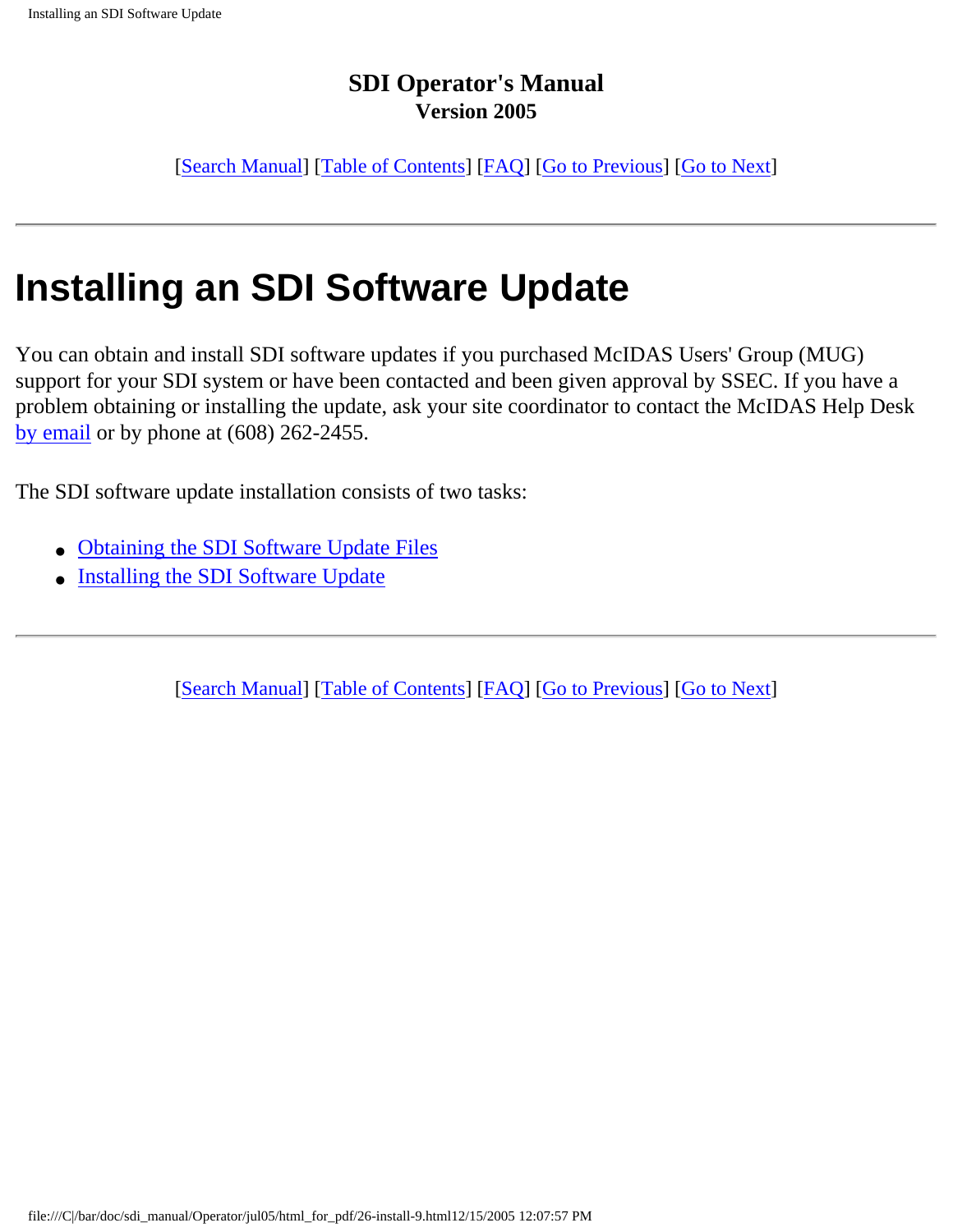[[Search Manual\]](file:///C|/bar/doc/sdi_manual/Operator/jul05/index.html) [\[Table of Contents\]](file:///C|/bar/doc/sdi_manual/Operator/jul05/html_for_pdf/index.html) [[FAQ\]](file:///C|/bar/doc/sdi_manual/Operator/jul05/html_for_pdf/appendixB.html) [[Go to Previous](file:///C|/bar/doc/sdi_manual/Operator/jul05/html_for_pdf/install-9.html)] [[Go to Next](file:///C|/bar/doc/sdi_manual/Operator/jul05/html_for_pdf/install-11.html)]

## **Obtaining the SDI Software Update Files**

The SDI software update contains the files below.

| <b>File Name</b>    | Description                                                                                                                 |
|---------------------|-----------------------------------------------------------------------------------------------------------------------------|
| $\ $ sdiversion#.sh | shell script that does the build/install                                                                                    |
|                     | $ \text{sdiversion}\#$ . $\tan z $ compressed tar file containing the server binaries, ingestor binaries, and data<br>files |

The *version#* above and hereafter refers to the name of the SDI software version (e.g., 2000jun06 or 2000jan12).

The software updates are distributed via download from the MUG Web Site or via CD (for an extra charge).

### **Obtaining the Update Files From the MUG Web Site**

1. Use your Web browser to download the files listed above. Access the MUG Web Site at , and follow the SSEC Desktop Ingestor (SDI) link in the Software section. Each site has its own login and password for downloading files.

2. Log on to the SDI workstation as user **root** and move the downloaded files to the **~mcadde** directory. If you ftp the files from another workstation, be sure to use binary file transfers.

### **Obtaining the Update Files From a CD**

1. Insert the CD into the drive and extract or copy the files listed above.

2. Log on to the SDI workstation as user **root** and move the downloaded files to the **~mcadde** directory. If you ftp the files from another workstation, be sure to use binary file transfers.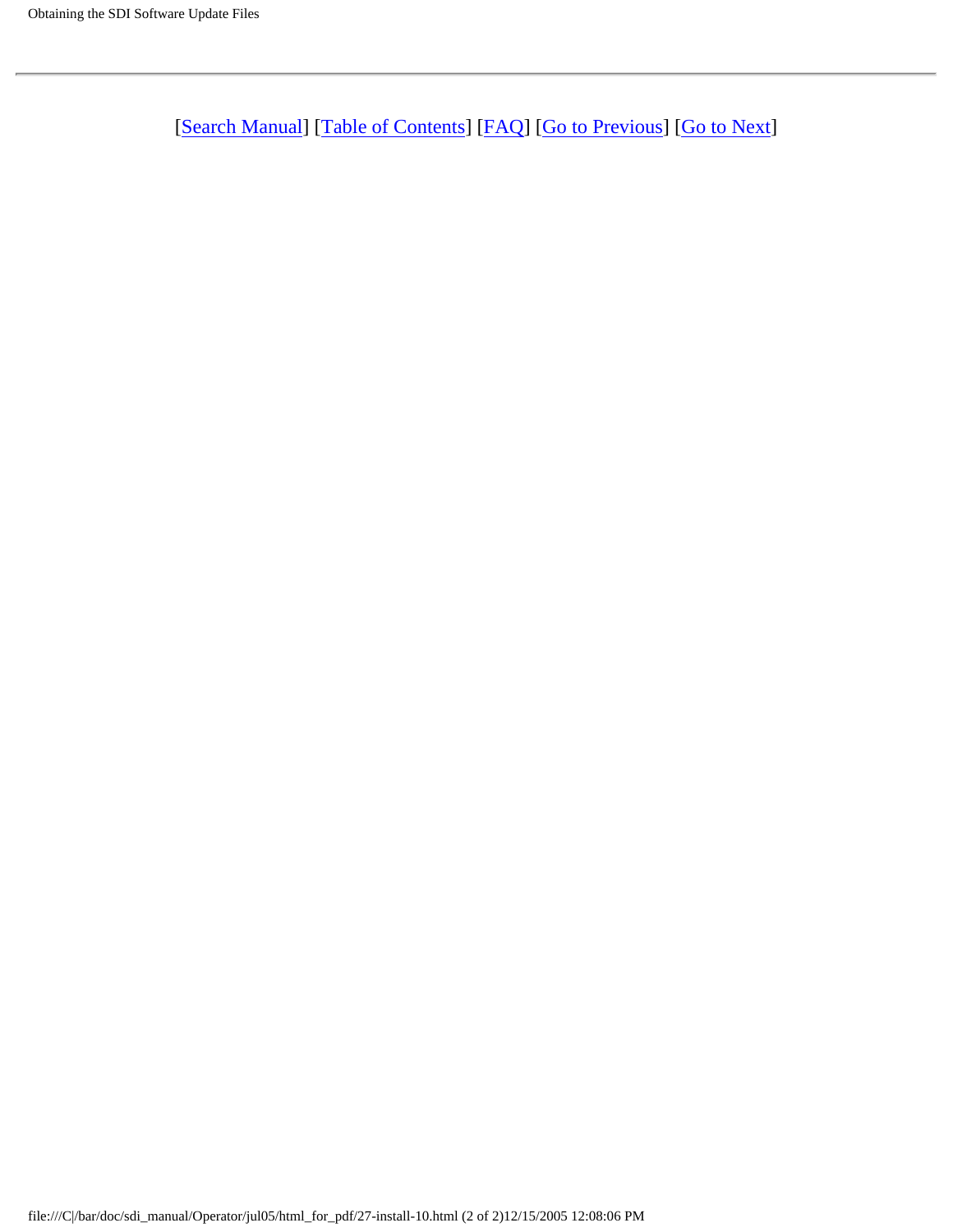[[Search Manual\]](file:///C|/bar/doc/sdi_manual/Operator/jul05/index.html) [\[Table of Contents\]](file:///C|/bar/doc/sdi_manual/Operator/jul05/html_for_pdf/index.html) [[FAQ\]](file:///C|/bar/doc/sdi_manual/Operator/jul05/html_for_pdf/appendixB.html) [[Go to Previous](file:///C|/bar/doc/sdi_manual/Operator/jul05/html_for_pdf/install-10.html)] [[Go to Next](file:///C|/bar/doc/sdi_manual/Operator/jul05/html_for_pdf/gvar-1.html)]

# **Installing the SDI Software Update**

Next, complete the steps below to install the SDI software update.

1. Log on to the SDI workstation as user **root**. Run all commands below from the **~mcadde** directory.

2. Install the SDI software update using the appropriate command below.

To install the ingestor and server software,

Type: **sh ./sdi***version#***.sh install**

To install the ingestor software only,

Type: **sh ./sdi***version#***.sh install ingestors**

To install the server software only,

Type: **sh ./sdi***version#***.sh install servers**

3. From the console, issue a stop command to stop the ingestor.

Type:**/etc/init.d/ingcntl stop**

4. From the console, issue a start command to restart the ingestor.

#### Type: **/etc/init.d/ingcntl start**

See the ingestor specific chapter in this manual for your ingestor's operating and ADDE server procedures.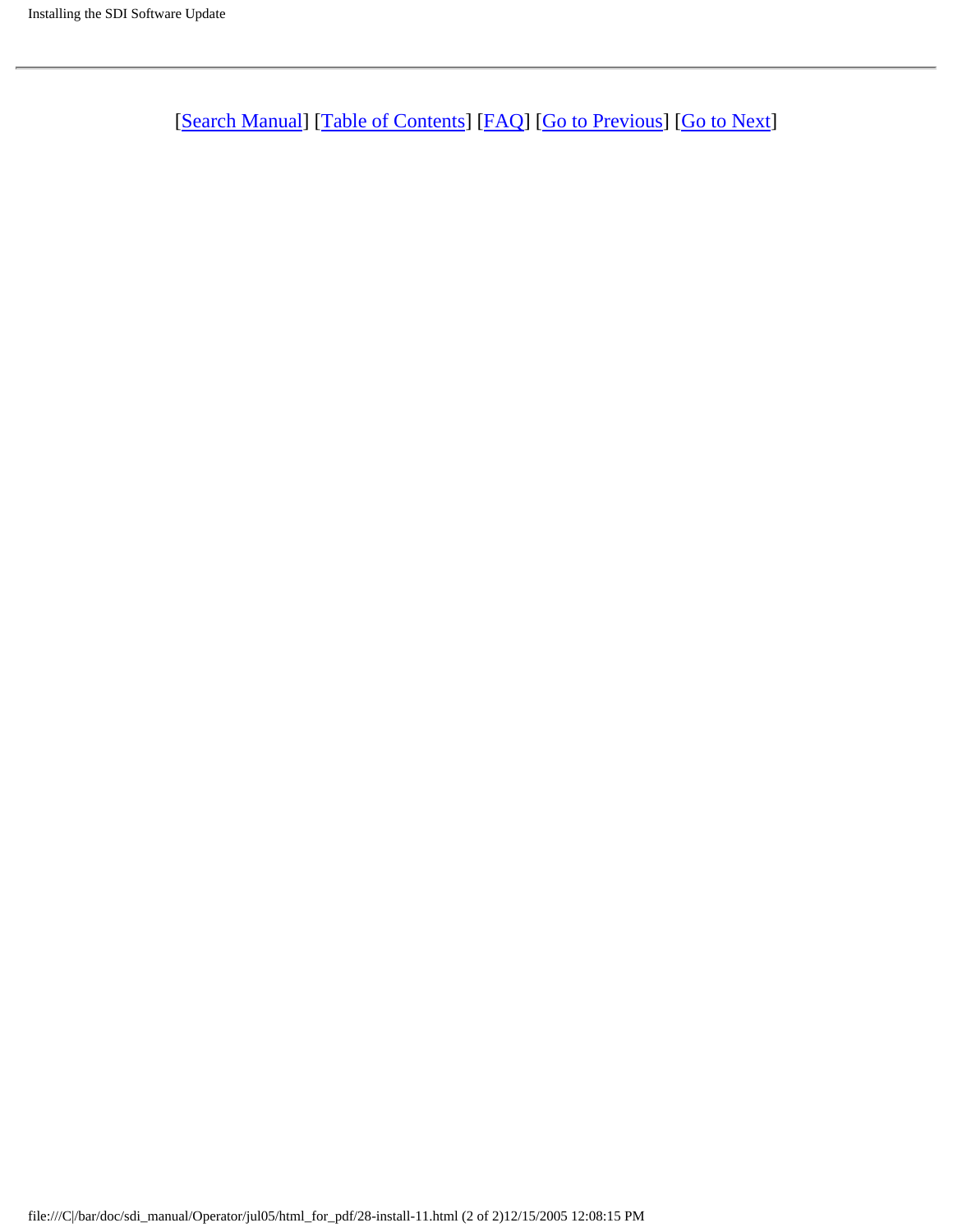[[Search Manual\]](file:///C|/bar/doc/sdi_manual/Operator/jul05/index.html) [\[Table of Contents\]](file:///C|/bar/doc/sdi_manual/Operator/jul05/html_for_pdf/index.html) [[FAQ\]](file:///C|/bar/doc/sdi_manual/Operator/jul05/html_for_pdf/appendixB.html) [[Go to Previous](file:///C|/bar/doc/sdi_manual/Operator/jul05/html_for_pdf/install-11.html)] [[Go to Next](file:///C|/bar/doc/sdi_manual/Operator/jul05/html_for_pdf/gvar-2.html)]

### **Chapter 3**

## **GVAR Ingestor**

This chapter applies to the GVAR signal only.

Topics discussed in this chapter are:

- [Overview](file:///C|/bar/doc/sdi_manual/Operator/jul05/html_for_pdf/gvar-3.html#62525)
- [Bit Sync Requirements](file:///C|/bar/doc/sdi_manual/Operator/jul05/html_for_pdf/gvar-4.html#35288)
- [Ingestor and Sounder Decoder Operating Procedures](file:///C|/bar/doc/sdi_manual/Operator/jul05/html_for_pdf/gvar-5.html#36547)
- **[GVAR File Descriptions](file:///C|/bar/doc/sdi_manual/Operator/jul05/html_for_pdf/gvar-14.html#19456)**
- [Navigation](file:///C|/bar/doc/sdi_manual/Operator/jul05/html_for_pdf/gvar-19.html#21367)
- **[ADDE Server Procedures](file:///C|/bar/doc/sdi_manual/Operator/jul05/html_for_pdf/gvar-21.html#10991)**
- [SDI GVAR Events](file:///C|/bar/doc/sdi_manual/Operator/jul05/html_for_pdf/gvar-26.html#16654)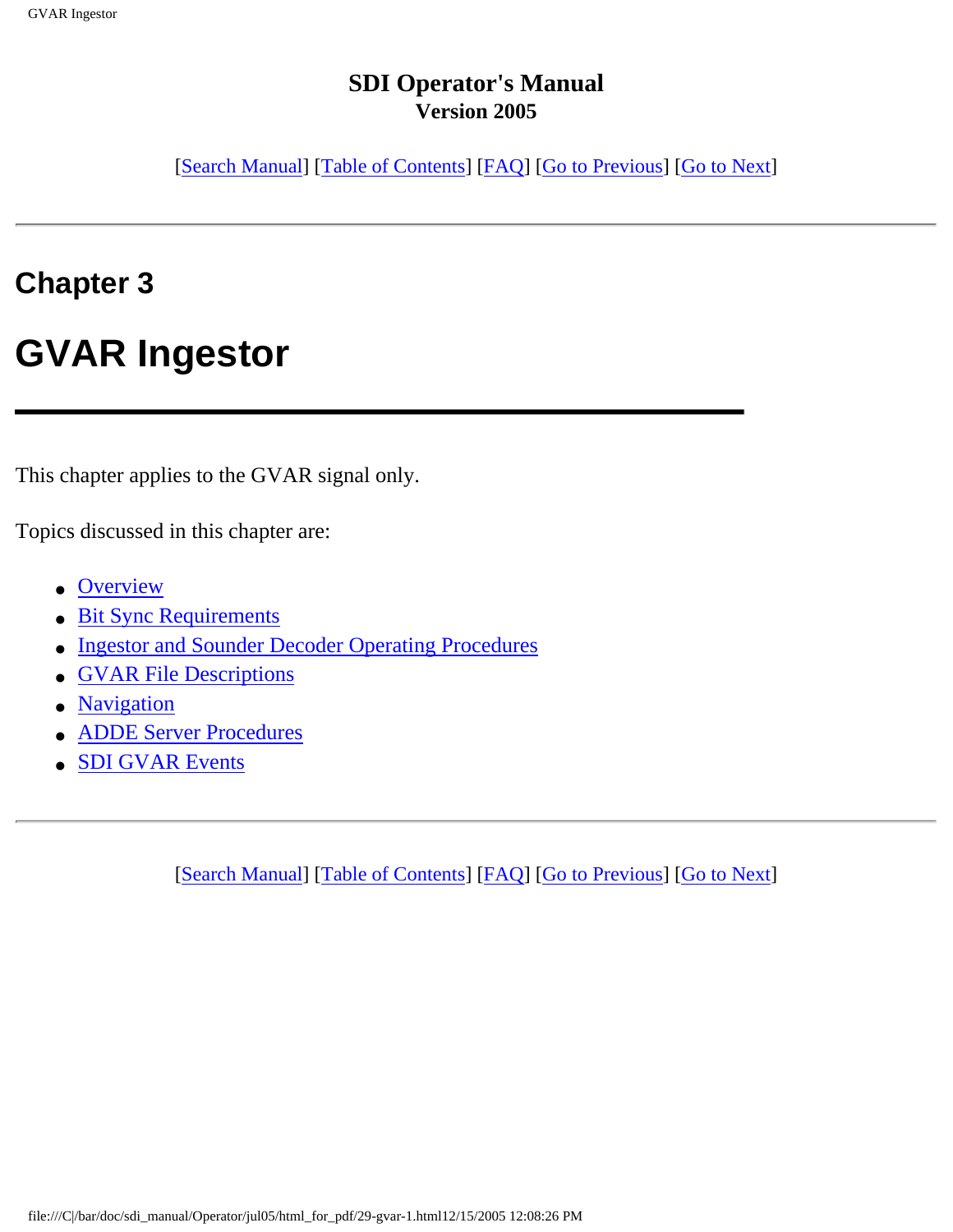[[Search Manual\]](file:///C|/bar/doc/sdi_manual/Operator/jul05/index.html) [\[Table of Contents\]](file:///C|/bar/doc/sdi_manual/Operator/jul05/html_for_pdf/index.html) [[FAQ\]](file:///C|/bar/doc/sdi_manual/Operator/jul05/html_for_pdf/appendixB.html) [[Go to Previous](file:///C|/bar/doc/sdi_manual/Operator/jul05/html_for_pdf/gvar-1.html)] [[Go to Next](file:///C|/bar/doc/sdi_manual/Operator/jul05/html_for_pdf/gvar-3.html)]

### **Interpreting Bold and Italicized Terms**

Throughout this chapter, actual keyboard entries appear in **BOLD** type. You will type these entries exactly as they appear. For example:

#### Type: **export DISPLAY=**

Variable entries appear in italics. For example:

#### Type: **export DISPLAY=***workstation***:0**

In this example, replace *workstation* with the workstation's name. For example, if you want to export the display to a workstation named zebra:

#### Type: **export DISPLAY=zebra:0**

File names and paths appear in **courier bold**. For example: **/home/mcadde/mcidas/data**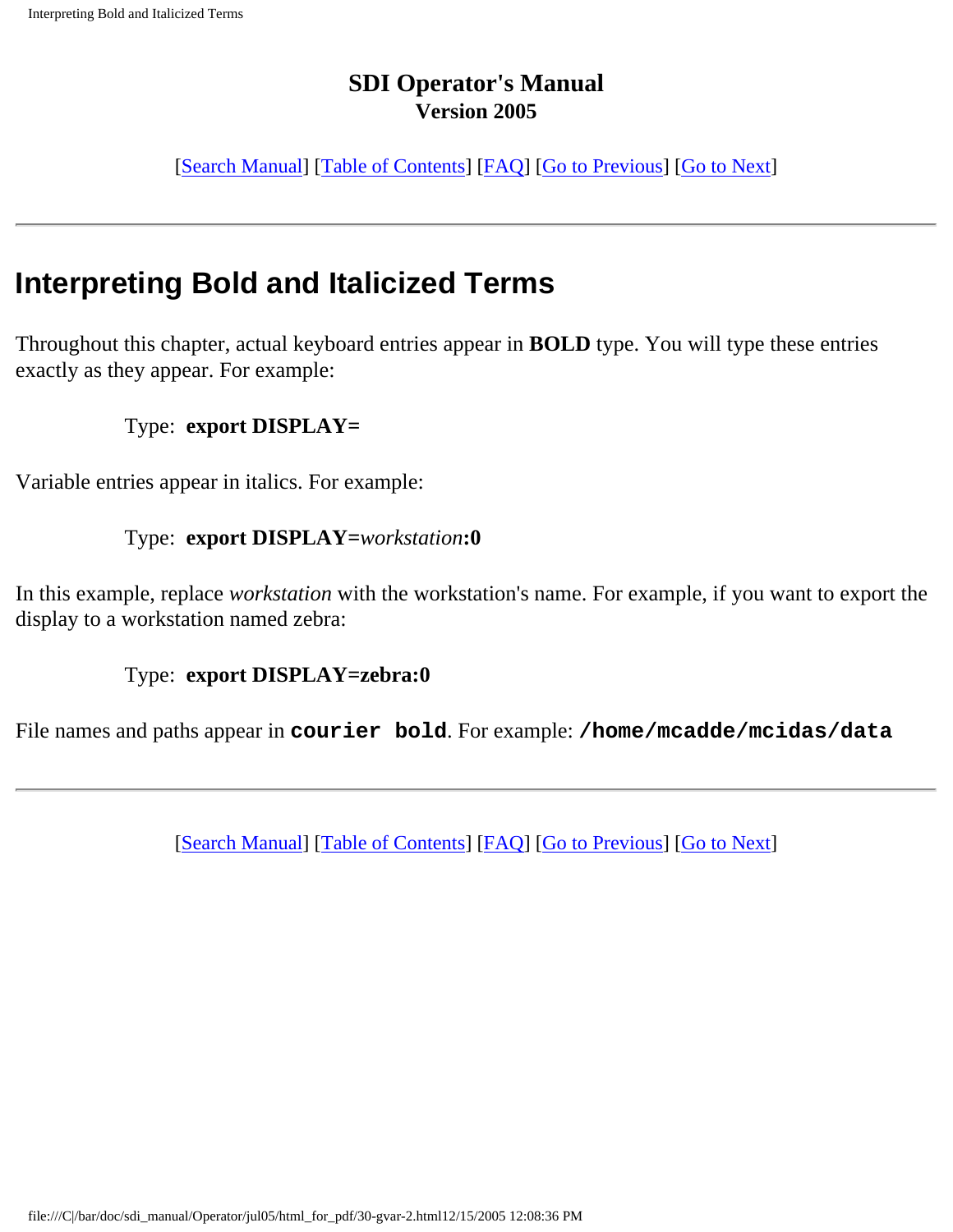[[Search Manual\]](file:///C|/bar/doc/sdi_manual/Operator/jul05/index.html) [\[Table of Contents\]](file:///C|/bar/doc/sdi_manual/Operator/jul05/html_for_pdf/index.html) [[FAQ\]](file:///C|/bar/doc/sdi_manual/Operator/jul05/html_for_pdf/appendixB.html) [[Go to Previous](file:///C|/bar/doc/sdi_manual/Operator/jul05/html_for_pdf/gvar-2.html)] [[Go to Next](file:///C|/bar/doc/sdi_manual/Operator/jul05/html_for_pdf/gvar-4.html)]

# **Overview**

The GVAR satellites contain two independent instruments, an imager and a sounder. Imager and sounder data are transmitted in formatted data blocks numbered 0-11. Imager data is transmitted via blocks 0-10; sounder data and 21 types of non-image data are transmitted via block 11. The GVAR Ingestor process writes all data to one megabyte files called Stretched Data Format (SDF) files. Between data writing cycles, the GVAR Ingestor process searches the SDF files for block starts. It stores the search results in one of two index file types, imager index files (.INDX file extension) or sounder index files (.B11 file extension). A new imager index file is created for each new image. A new block 11 index file is created every 10 minutes.

Since there are 22 types of block 11 data, a separate decoder called the GVAR Sounder Decoder is used to process sounder data from the 22 types of block 11 data.

The GVAR Sounder Decoder process reads the BK11 index files that were created by the GVAR ingestor. It decodes the block 11 sounder blocks into McIDAS AREA files, which are written to the **/ data** directory.

Knowledge of the GVAR system and its data characteristics are not essential for routine operation of an SDI. However, if you experience difficulty, familiarity with these characteristics may help you diagnose operational problems. See *[Appendix A, GVAR Signal Characteristics](file:///C|/bar/doc/sdi_manual/Operator/jul05/html_for_pdf/appendixA-1.html#24283)* at the back of this manual for an overview of the GVAR data format.

Knowledge of the SDI files, their structures, or their naming conventions are not considered essential for normal operation of the SDI. However, if you request technical assistance from SSEC, you may be asked to examine these files to assist SSEC in diagnosing your SDI operational problems. Therefore, an overview of these files is provided at the end of this chapter.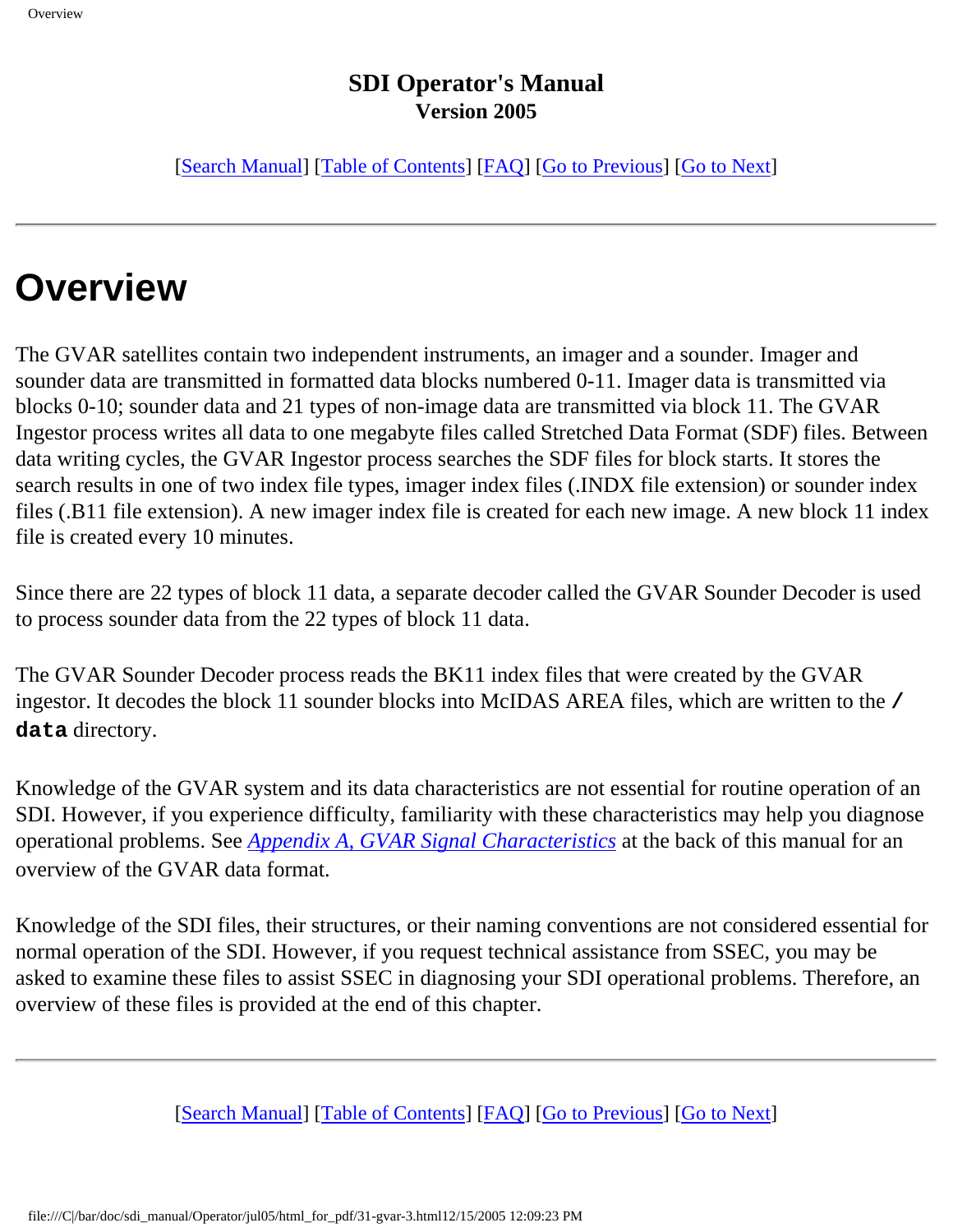[[Search Manual\]](file:///C|/bar/doc/sdi_manual/Operator/jul05/index.html) [\[Table of Contents\]](file:///C|/bar/doc/sdi_manual/Operator/jul05/html_for_pdf/index.html) [[FAQ\]](file:///C|/bar/doc/sdi_manual/Operator/jul05/html_for_pdf/appendixB.html) [[Go to Previous](file:///C|/bar/doc/sdi_manual/Operator/jul05/html_for_pdf/gvar-3.html)] [[Go to Next](file:///C|/bar/doc/sdi_manual/Operator/jul05/html_for_pdf/gvar-5.html)]

# **Bit Sync Requirements**

As shipped, the *PCI Ingestor* card in the SDI is configured to decode NRZ-L coded data from the bit sync. Currently, most if not all bit syncs used with GVAR produce an NRZ-L formatted clock and data, with the data changing on the rising edge of the clock. However, if your bit sync produces an NRZ-S encoded output, or you replace your bit sync in the future with a model that produces an NRZ-S output, you will need to reconfigure your *PCI Ingestor* card as described in *Chapter 2 - [SDI Installation](file:///C|/bar/doc/sdi_manual/Operator/jul05/html_for_pdf/install-1.html#34212)*.

The output should be TTL level output and terminated at 75 ohms. However, if you use a bit sync with a balanced (double-ended) output, the ingestor card can be reconfigured to receive it. Contact SSEC for reconfiguration instructions.

The GVAR bit rate is 2.111360 megabits per second.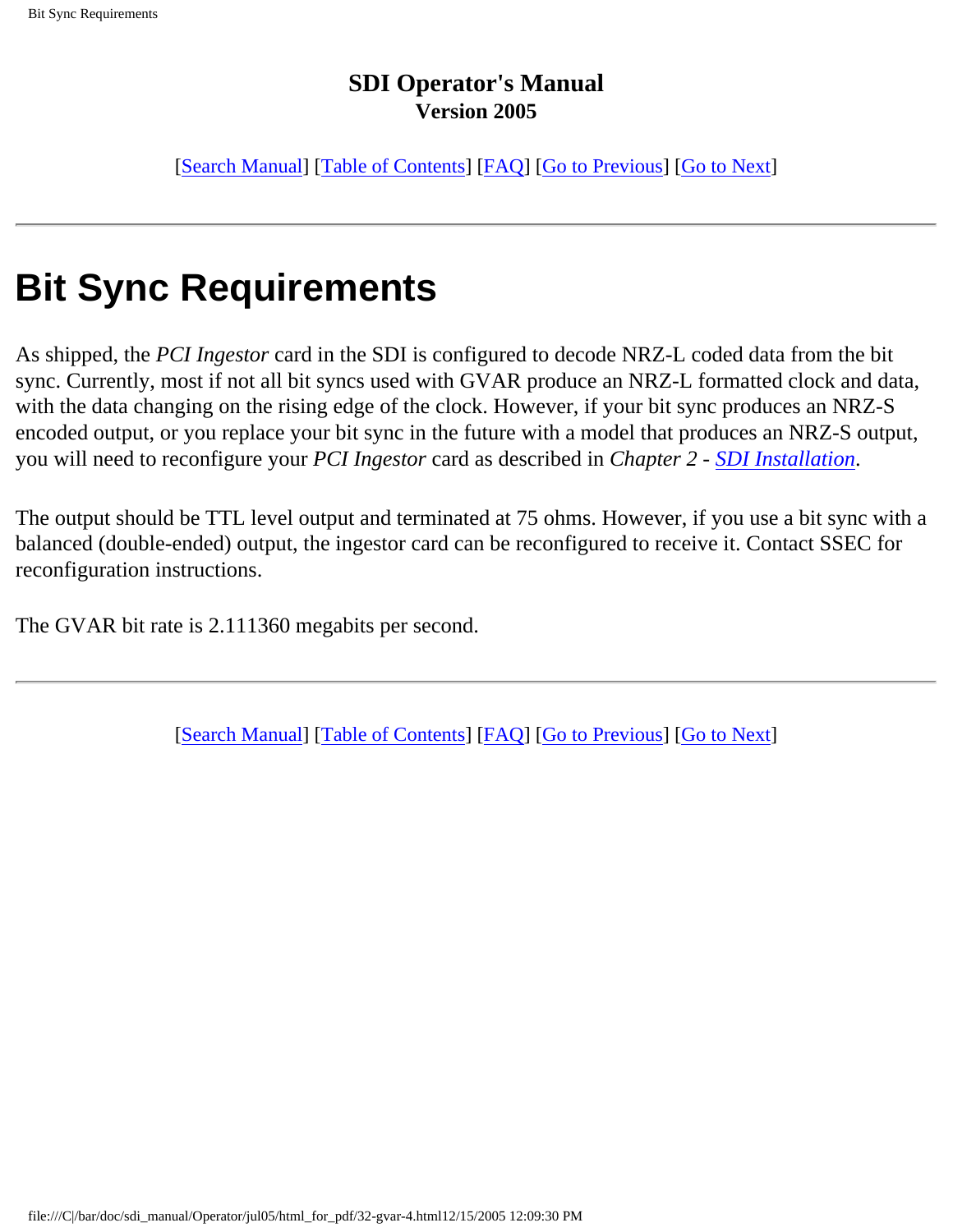[[Search Manual\]](file:///C|/bar/doc/sdi_manual/Operator/jul05/index.html) [\[Table of Contents\]](file:///C|/bar/doc/sdi_manual/Operator/jul05/html_for_pdf/index.html) [[FAQ\]](file:///C|/bar/doc/sdi_manual/Operator/jul05/html_for_pdf/appendixB.html) [[Go to Previous](file:///C|/bar/doc/sdi_manual/Operator/jul05/html_for_pdf/gvar-4.html)] [[Go to Next](file:///C|/bar/doc/sdi_manual/Operator/jul05/html_for_pdf/gvar-6.html)]

# **Ingestor and Sounder Decoder Operating Procedures**

GVAR ingestor and Sounder Decoder operating procedures consist of the following:

- [Using the Ingestor Console](file:///C|/bar/doc/sdi_manual/Operator/jul05/html_for_pdf/gvar-6.html#11526)
- [Starting the Ingestor and GVAR Sounder Decoder](file:///C|/bar/doc/sdi_manual/Operator/jul05/html_for_pdf/gvar-7.html#10478)
- **[Interpreting Console Messages](file:///C|/bar/doc/sdi_manual/Operator/jul05/html_for_pdf/gvar-8.html#15383)**
- [Stopping and Restarting the Ingestor or GVAR Sounder Decoder](file:///C|/bar/doc/sdi_manual/Operator/jul05/html_for_pdf/gvar-9.html#42427)
- [Shutting Down the Ingestor](file:///C|/bar/doc/sdi_manual/Operator/jul05/html_for_pdf/gvar-10.html#10272)
- [Changing the Amount of Retained Data](file:///C|/bar/doc/sdi_manual/Operator/jul05/html_for_pdf/gvar-11.html#42038)
- [Changing the Amount of Decoded Sounder Data](file:///C|/bar/doc/sdi_manual/Operator/jul05/html_for_pdf/gvar-12.html#39937)
- [Editing the names.gvar File](file:///C|/bar/doc/sdi_manual/Operator/jul05/html_for_pdf/gvar-13.html#30802)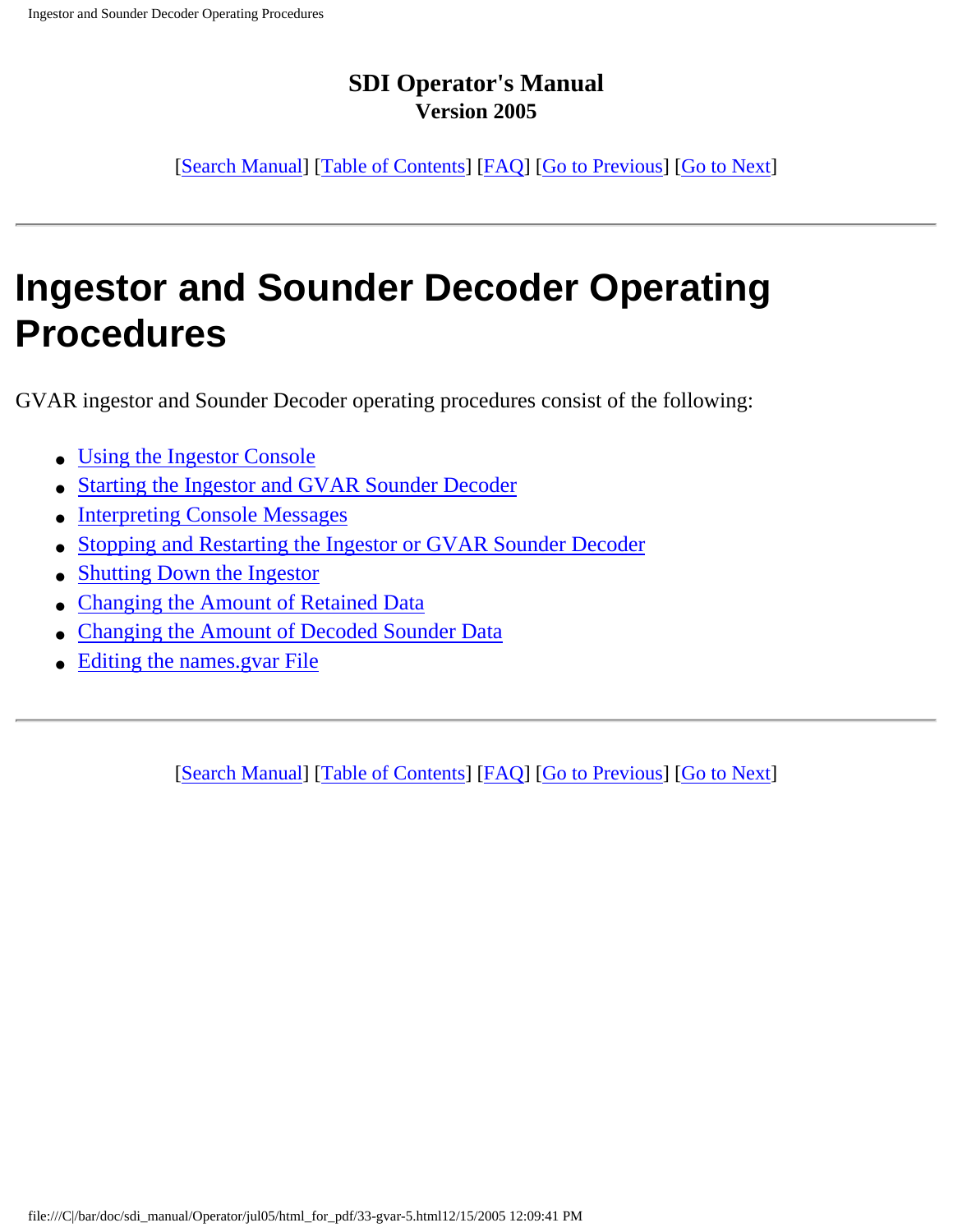[[Search Manual\]](file:///C|/bar/doc/sdi_manual/Operator/jul05/index.html) [\[Table of Contents\]](file:///C|/bar/doc/sdi_manual/Operator/jul05/html_for_pdf/index.html) [[FAQ\]](file:///C|/bar/doc/sdi_manual/Operator/jul05/html_for_pdf/appendixB.html) [[Go to Previous](file:///C|/bar/doc/sdi_manual/Operator/jul05/html_for_pdf/gvar-5.html)] [[Go to Next](file:///C|/bar/doc/sdi_manual/Operator/jul05/html_for_pdf/gvar-7.html)]

# **Using the Ingestor Console**

The Ingestor Console, referred to hereafter as console, displays the ingestor's status. This procedure describes two console choices, a local monitor and a remote monitor.

The console is either a monitor that is physically connected to your SDI computer or an ssh session into the SDI computer from a remote workstation.

If you prefer to use a monitor, refer to Chapter 2 - *[SDI Installation](file:///C|/bar/doc/sdi_manual/Operator/jul05/html_for_pdf/install-1.html#34212)* for installation instructions. You will need to acquire a monitor locally since the SDI is not shipped with a monitor.

To use an ssh session, perform the following steps.

- 1. Log into the SDI as **root**.
- 2. Export the display to your workstation.

Type: **export DISPLAY=***workstation***:0**

where: *workstation* is the name of your workstation

3. Type: **(xterm -C&)**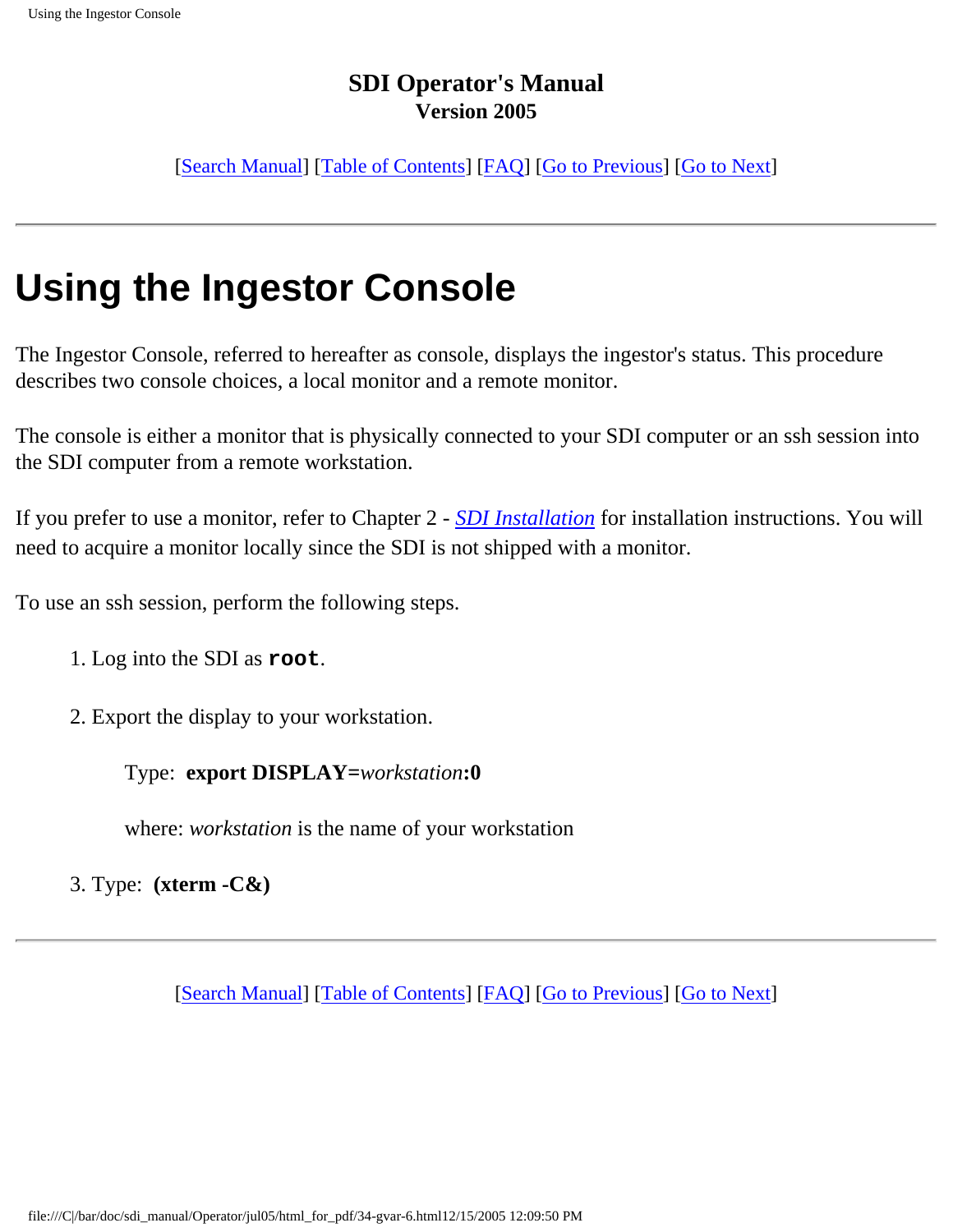[[Search Manual\]](file:///C|/bar/doc/sdi_manual/Operator/jul05/index.html) [\[Table of Contents\]](file:///C|/bar/doc/sdi_manual/Operator/jul05/html_for_pdf/index.html) [[FAQ\]](file:///C|/bar/doc/sdi_manual/Operator/jul05/html_for_pdf/appendixB.html) [[Go to Previous](file:///C|/bar/doc/sdi_manual/Operator/jul05/html_for_pdf/gvar-6.html)] [[Go to Next](file:///C|/bar/doc/sdi_manual/Operator/jul05/html_for_pdf/gvar-8.html)]

# **Starting the Ingestor and GVAR Sounder Decoder**

When the computer is powered up, the ingestor and decoder start automatically. If you are unsure about the state of the ingestor, shutting down and restarting is the recommended procedure.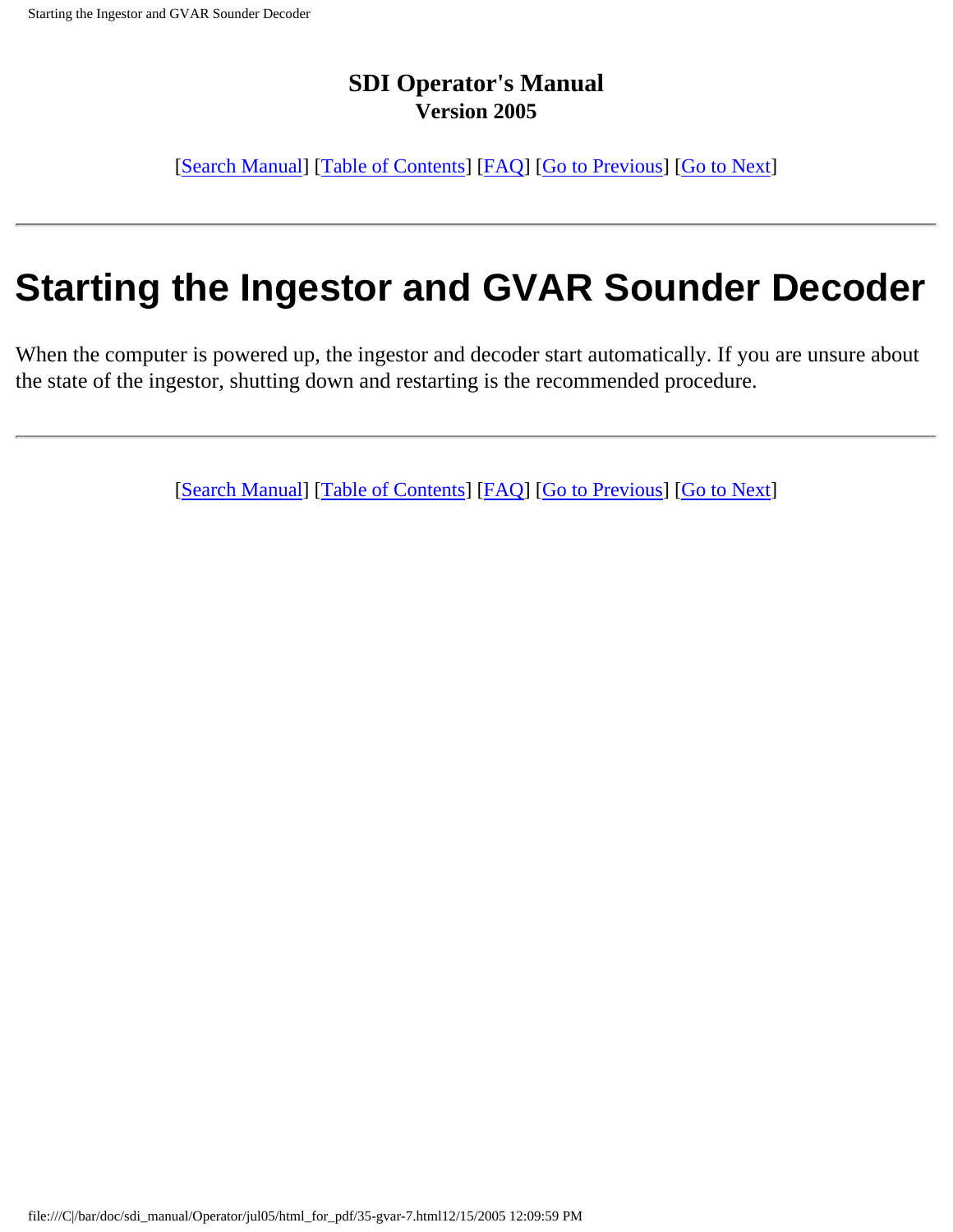[[Search Manual\]](file:///C|/bar/doc/sdi_manual/Operator/jul05/index.html) [\[Table of Contents\]](file:///C|/bar/doc/sdi_manual/Operator/jul05/html_for_pdf/index.html) [[FAQ\]](file:///C|/bar/doc/sdi_manual/Operator/jul05/html_for_pdf/appendixB.html) [[Go to Previous](file:///C|/bar/doc/sdi_manual/Operator/jul05/html_for_pdf/gvar-7.html)] [[Go to Next](file:///C|/bar/doc/sdi_manual/Operator/jul05/html_for_pdf/gvar-9.html)]

# **Interpreting Console Messages**

If you have a console, these are messages you may see:

- [New Image](file:///C|/bar/doc/sdi_manual/Operator/jul05/html_for_pdf/gvar-8.html#42407)
- [Bit Slip](file:///C|/bar/doc/sdi_manual/Operator/jul05/html_for_pdf/gvar-8.html#14952)
- [Error](file:///C|/bar/doc/sdi_manual/Operator/jul05/html_for_pdf/gvar-8.html#23606)
- [No Sync](file:///C|/bar/doc/sdi_manual/Operator/jul05/html_for_pdf/gvar-8.html#72800)
- [CRC Error](file:///C|/bar/doc/sdi_manual/Operator/jul05/html_for_pdf/gvar-8.html#19820)

There may also be messages from the system that are unrelated to the satellite ingest process, for example disk error or full disk.

### **New Image**

At the beginning of each new image, a line similar to the following appears on the console.

```
New image gvar.1997.113.205414.INDX Names:ALL CONUS
```
The **gvar.1997.113.205414.INDX** portion of this message is an index file name. Refer to the [GVAR Index File Naming Convention](file:///C|/bar/doc/sdi_manual/Operator/jul05/html_for_pdf/gvar-15.html#27942) for the complete description. Thus, **gvar.1997.113.205414** is interpreted as follows:

*Field Definition*

- **gvar** is the satellite signal type (GVAR)
- **1997** is the year when the image started
- **113** is the day of the year the image started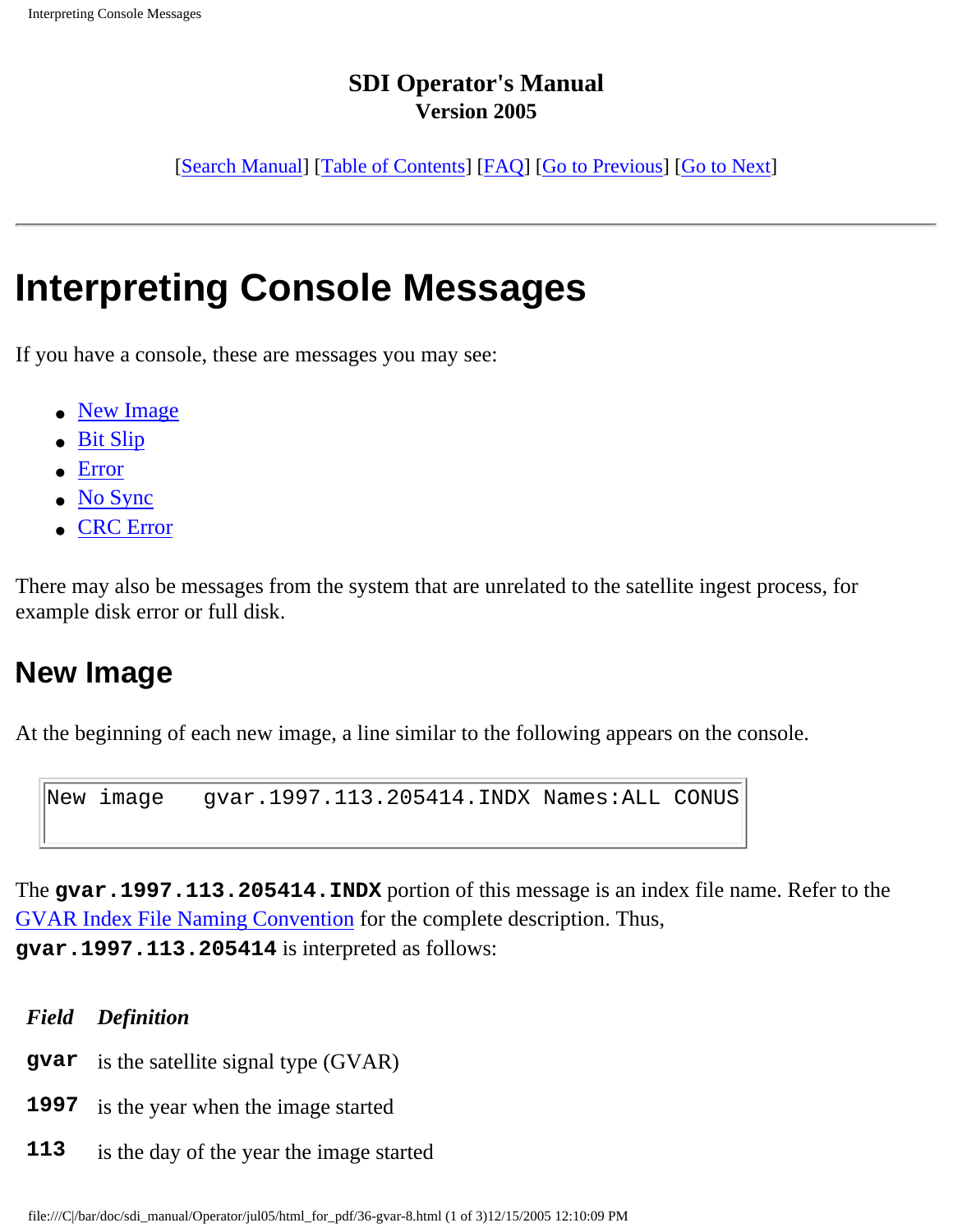Interpreting Console Messages

- **20** is the UTC hour the image started
- **54** is the minute the image started
- **14** is the second the image started
- **INDX** is the index file extension

The **Names:ALL CONUS** portion of the message above describes the ADDE dataset descriptors where the new index file is listed. In this example, **gvar.1997.113.205414.INDX** is listed in the descriptor files named ALL and CONUS.

## **Bit Slip**

When the SDI software detects the start of a new GVAR data block, it reads the block length information from the block's header to compute the beginning of the next block. If the next block does not start at the predicted location, the current block contains more or less bits than its header indicated. A message appears on the console indicating the time and the words *bit slip*. You can expect to see some bit slips, and this may result in the loss of some data.

An increase in the number of bit slip errors may indicate a:

- deteriorating signal
- antenna positioning errors
- degradation of antenna chain electronics
- cable problem

## **Error**

If the next block's synchronization code can't be located, the entire data block is lost and a message labeled as *error* appears on the console. This will result in the loss of data.

## **No Sync**

The no sync message indicates that the ingestor is not seeing a sync pattern in the data stream. This is normal during housekeeping periods, but if it continues at other times, it could indicate any of the following:

• poor termination of the signal; if you have a "Y"d signal (e.g., you split the clock and data signal from the bit syncs many times over) it will affect the termination of the signal; SDI's have a 75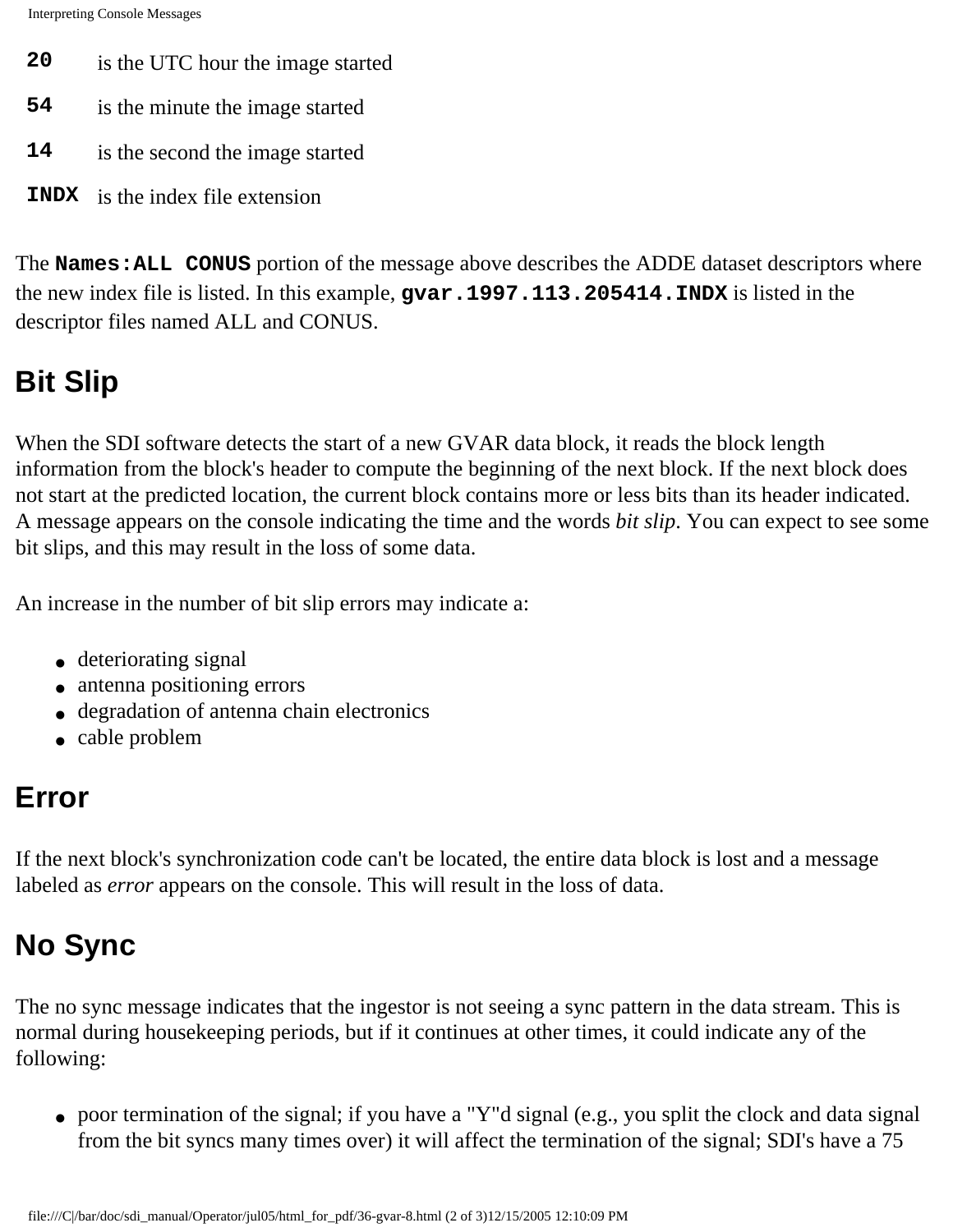ohm terminator built-in, and if you Y off an additional set of clock and data signals from the bit sync's output, you'll only get 37.5 ohm termination, etc.

- the signal is NRZ-L format versus NRZ-S would prevent the SDI from recognizing the sync pattern; SDIs require NRZ-L format
- the clock and data cables are reversed, resulting in a no-sync error
- satellite problems (e.g., no data is being sent)
- antenna postioning errors, or any of the above listed problems for bit slips could also give the nosync errors

### **CRC Error**

A new image is started when the priority frame start time changes within a block 0 that has a valid CRC code. A new image will not start if the CRC code is invalid (because of noisy data, etc.), causing the new image's data to be pasted on the end of the previous image. If the CRCs continue to be invalid, a new image is started after five consecutive block 0s with a new priority frame start time are received, regardless of the CRC status. When an image is started while the CRC is bad, the console displays the message:

CRC not valid.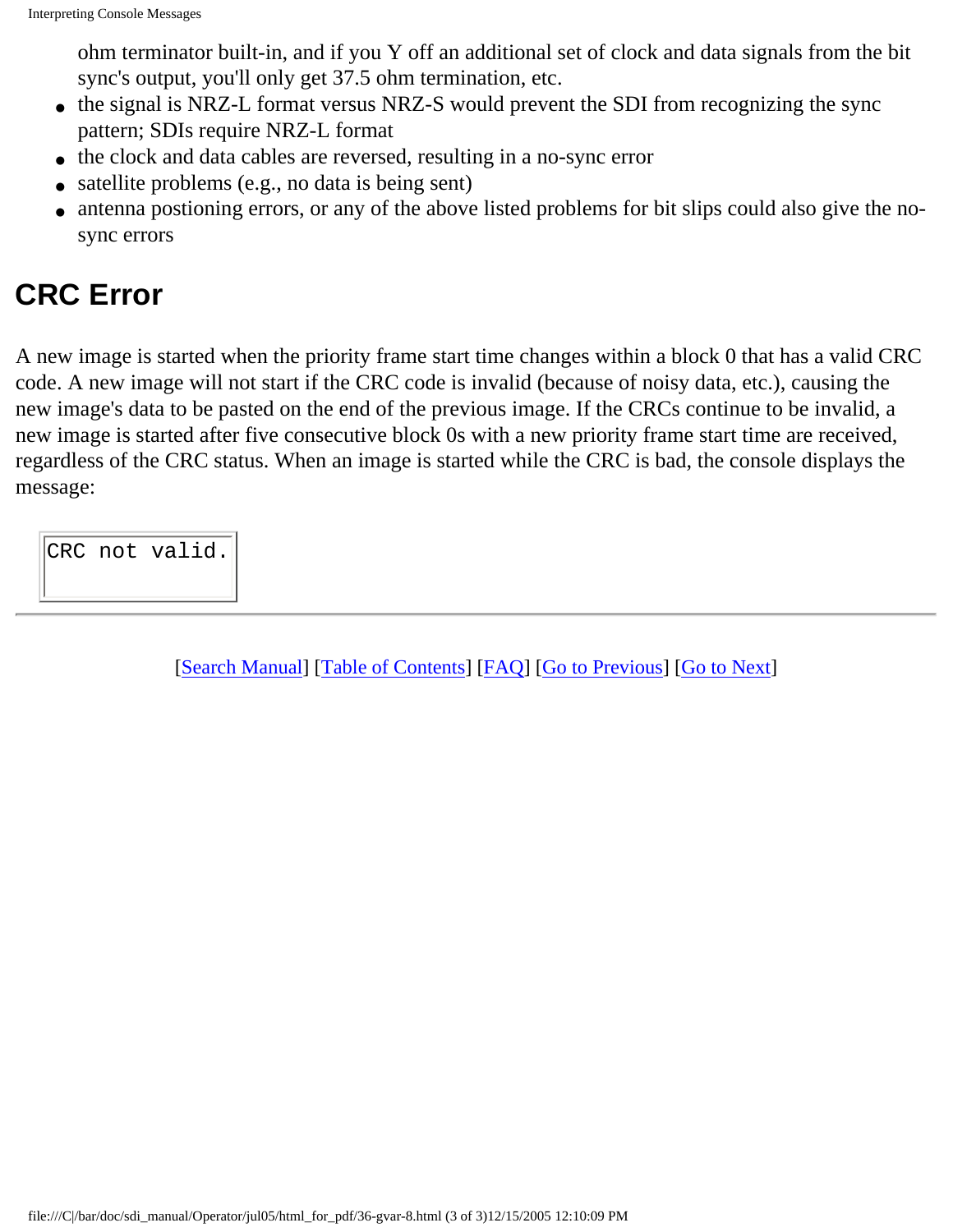[[Search Manual\]](file:///C|/bar/doc/sdi_manual/Operator/jul05/index.html) [\[Table of Contents\]](file:///C|/bar/doc/sdi_manual/Operator/jul05/html_for_pdf/index.html) [[FAQ\]](file:///C|/bar/doc/sdi_manual/Operator/jul05/html_for_pdf/appendixB.html) [[Go to Previous](file:///C|/bar/doc/sdi_manual/Operator/jul05/html_for_pdf/gvar-8.html)] [[Go to Next](file:///C|/bar/doc/sdi_manual/Operator/jul05/html_for_pdf/gvar-10.html)]

# **Stopping and Restarting the Ingestor or GVAR Sounder Decoder**

To stop the ingestor or GVAR Sounder Decoder, perform the following procedure as user **root**.

1. To stop the ingestor process, issue a stop command from the console.

#### Type: **/etc/init.d/ingcntl stop**

2. To stop the GVAR Sounder Decoder process, issue a stop command from the console.

#### Type: **/etc/init.d/sndcntl stop**

To restart the ingestor or GVAR Sounder Decoder process, either reboot (see *[Shutting Down the](file:///C|/bar/doc/sdi_manual/Operator/jul05/html_for_pdf/gvar-10.html#10272) [Ingestor](file:///C|/bar/doc/sdi_manual/Operator/jul05/html_for_pdf/gvar-10.html#10272)*) or perform these two steps:

1. To start the ingestor process, issue the start command from the console.

#### Type: **/etc/init.d/ingcntl start**

2. To start the GVAR Sounder Decoder process, issue the start command from the console.

Type: **/etc/init.d/sndcntl start**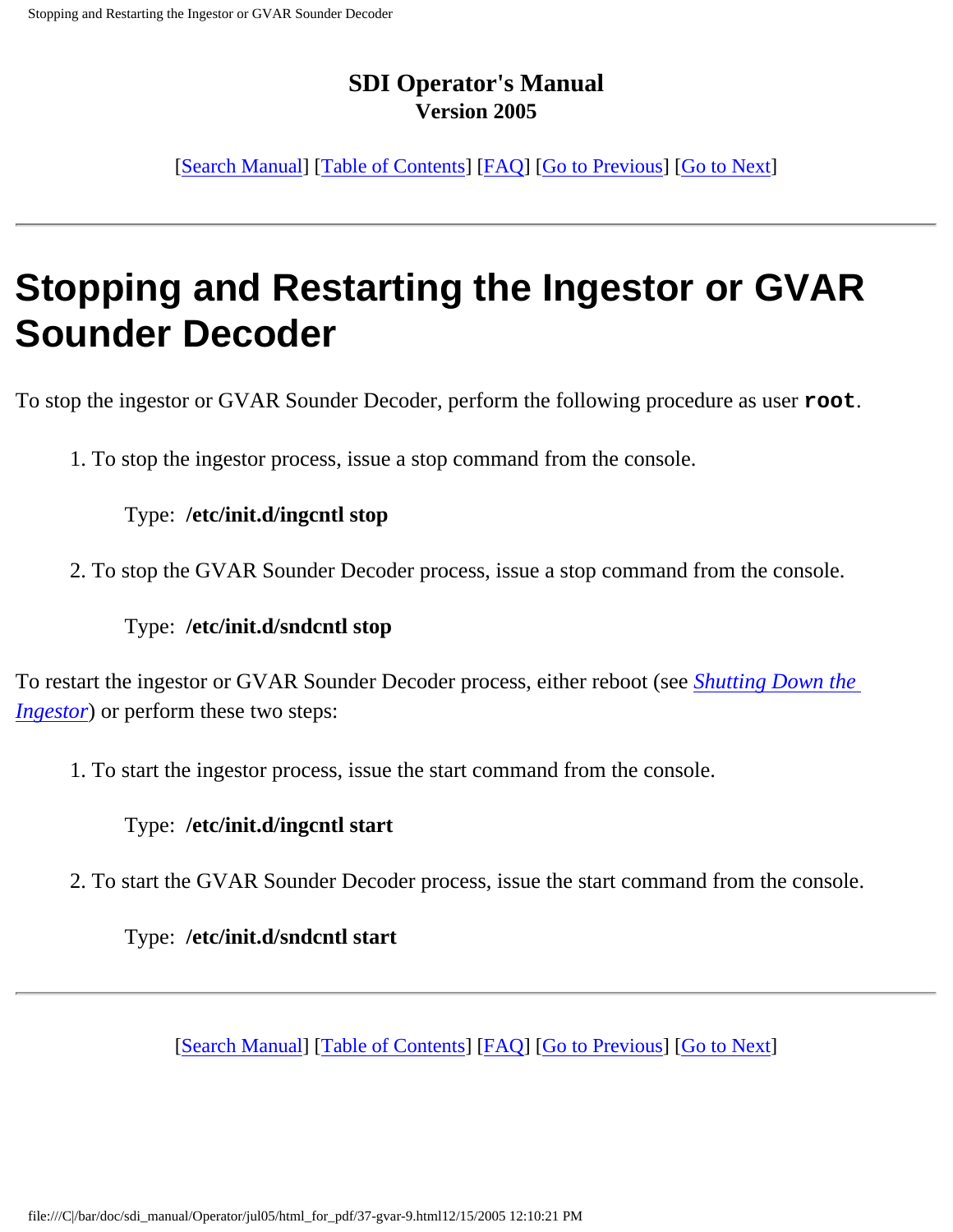[[Search Manual\]](file:///C|/bar/doc/sdi_manual/Operator/jul05/index.html) [\[Table of Contents\]](file:///C|/bar/doc/sdi_manual/Operator/jul05/html_for_pdf/index.html) [[FAQ\]](file:///C|/bar/doc/sdi_manual/Operator/jul05/html_for_pdf/appendixB.html) [[Go to Previous](file:///C|/bar/doc/sdi_manual/Operator/jul05/html_for_pdf/gvar-9.html)] [[Go to Next](file:///C|/bar/doc/sdi_manual/Operator/jul05/html_for_pdf/gvar-11.html)]

# **Shutting Down the Ingestor**

Perform the following procedure to shut down the ingestor.

1. Issue the workstation shutdown command.

Type: **init 0**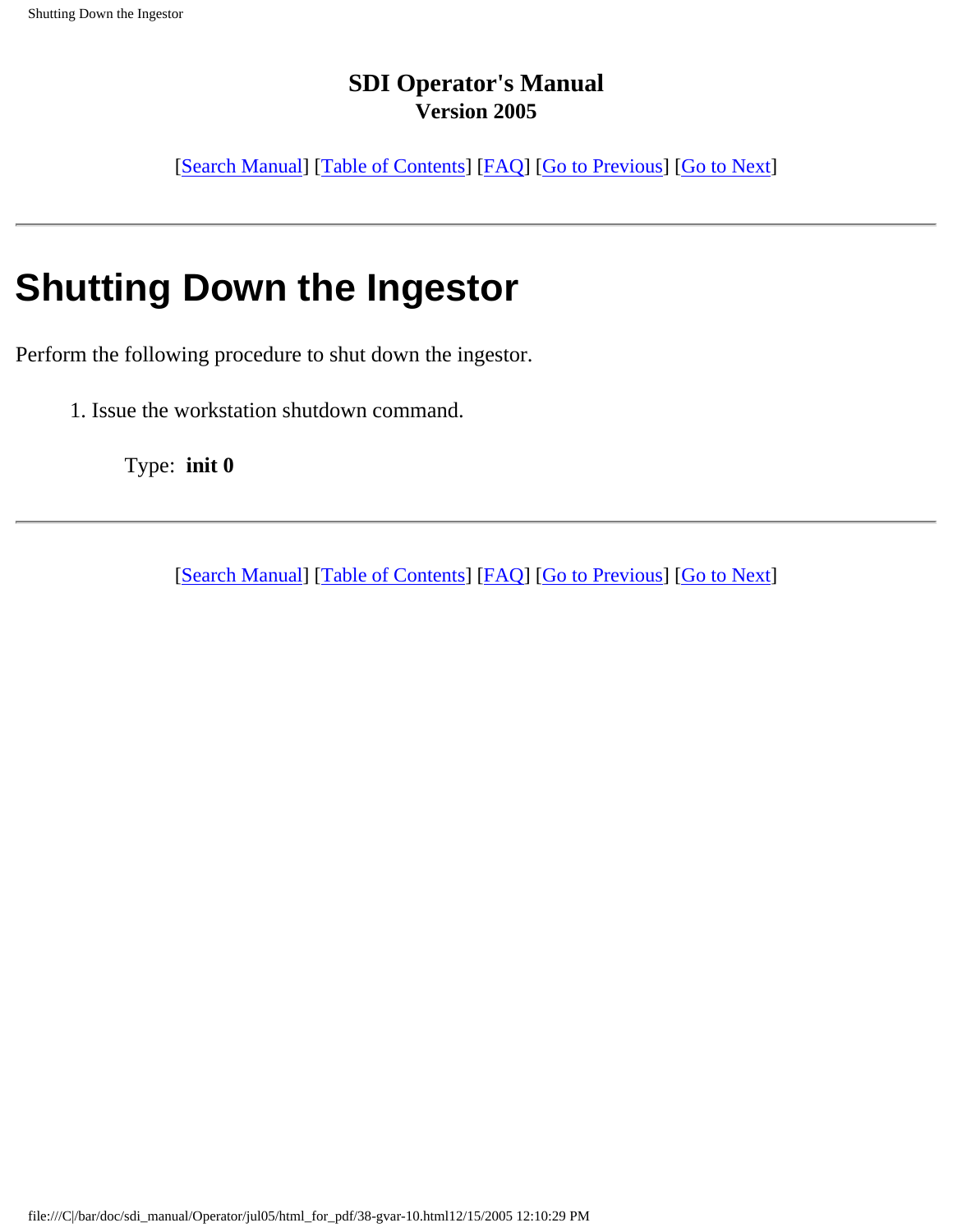[[Search Manual\]](file:///C|/bar/doc/sdi_manual/Operator/jul05/index.html) [\[Table of Contents\]](file:///C|/bar/doc/sdi_manual/Operator/jul05/html_for_pdf/index.html) [[FAQ\]](file:///C|/bar/doc/sdi_manual/Operator/jul05/html_for_pdf/appendixB.html) [[Go to Previous](file:///C|/bar/doc/sdi_manual/Operator/jul05/html_for_pdf/gvar-10.html)] [[Go to Next](file:///C|/bar/doc/sdi_manual/Operator/jul05/html_for_pdf/gvar-12.html)]

# **Changing the Amount of Retained Data**

SSEC sets a default of one hour for the amount of GVAR data to be retained (900 SDF files) prior to shipment. Perform the following procedure if you want to change the amount of data retained in your ingestor.

1. From the console, edit the file **/etc/init.d/ingcntl**

2. Change the value of the variable named SAVE\_FILES= to the number of files to retain. For example, a GVAR SDF file represents 4 seconds of time. Therefore, 900 SDF files are generated during one hour of continuous transmission time, requiring about 1 gigabyte of data storage.

3. [Stop and restart the ingestor process.](file:///C|/bar/doc/sdi_manual/Operator/jul05/html_for_pdf/gvar-9.html)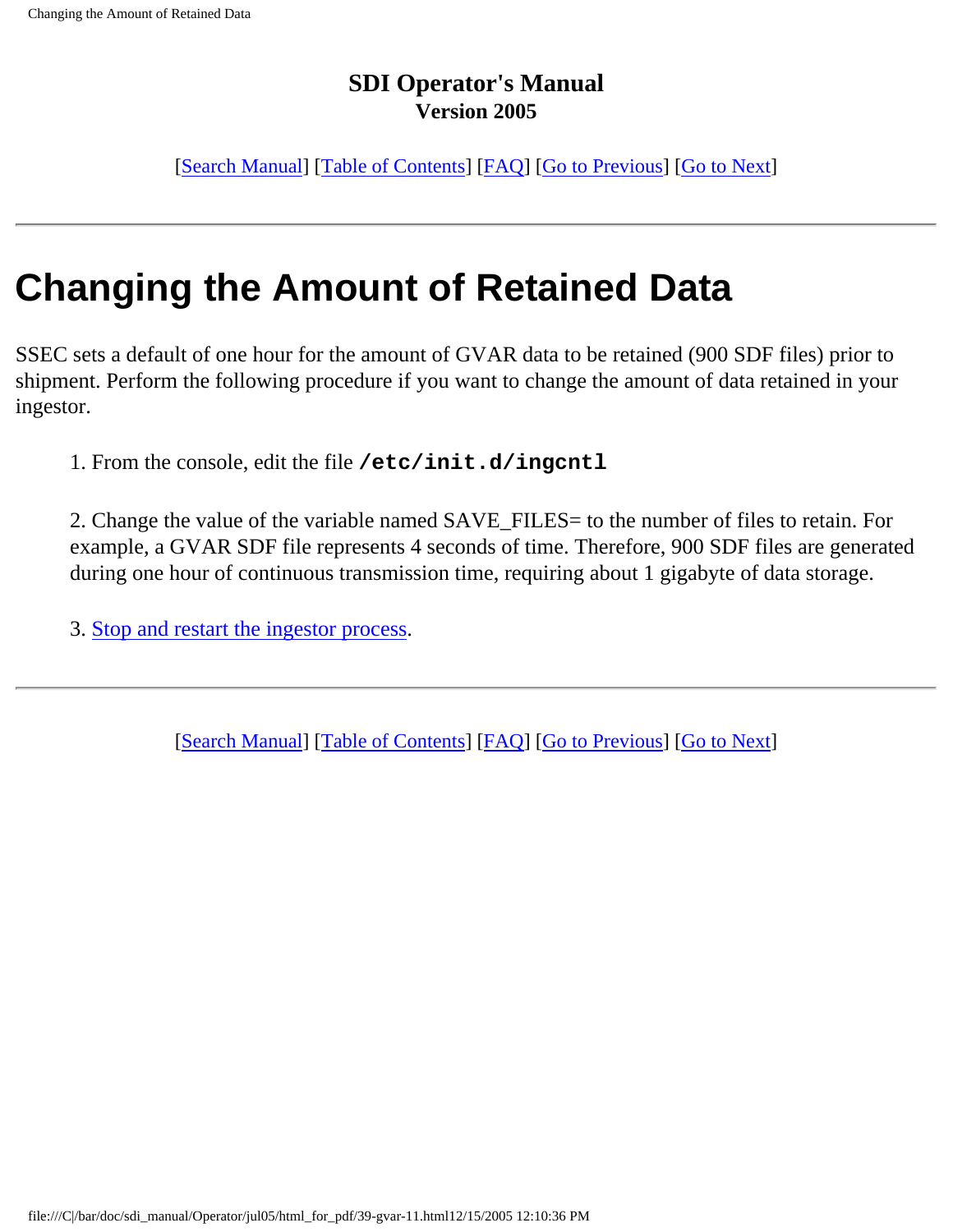[[Search Manual\]](file:///C|/bar/doc/sdi_manual/Operator/jul05/index.html) [\[Table of Contents\]](file:///C|/bar/doc/sdi_manual/Operator/jul05/html_for_pdf/index.html) [[FAQ\]](file:///C|/bar/doc/sdi_manual/Operator/jul05/html_for_pdf/appendixB.html) [[Go to Previous](file:///C|/bar/doc/sdi_manual/Operator/jul05/html_for_pdf/gvar-11.html)] [[Go to Next](file:///C|/bar/doc/sdi_manual/Operator/jul05/html_for_pdf/gvar-13.html)]

# **Changing the Amount of Decoded Sounder Data**

The GVAR Sounder Decoder images are written to a rotating spool of McIDAS area files. The amount of data retained is determined by the size of this spool, which may be adjusted to fit your needs by editing the beginning and ending range numbers in the file **/sounder/.soundrc**. Below is a sample of this file:

# This file defines the AREA loop for the sounder # decoder. ################################################# area1=1001 area2=1336

Where:

*area1* is the beginning number in the AREA spool *area2* is the ending number in the AREA spool

To adjust the amount of retained sounder areas, perform the following steps:

1. Modify the *area1* and *area2* variables in the **/sounder/.soundrc** sounder configuration file. The variable *area2* must always be greater than or equal to *area1*.

2. Update the R1 and R2 fields of the appropriate sounder datasets in the ADDE dataset resolution table. See *[Changing Sounder Server Dataset Names](file:///C|/bar/doc/sdi_manual/Operator/jul05/html_for_pdf/gvar-24.html#16868)*. The R1 and R2 fields should be set to those values defined for *area1* and *area2,* respectively.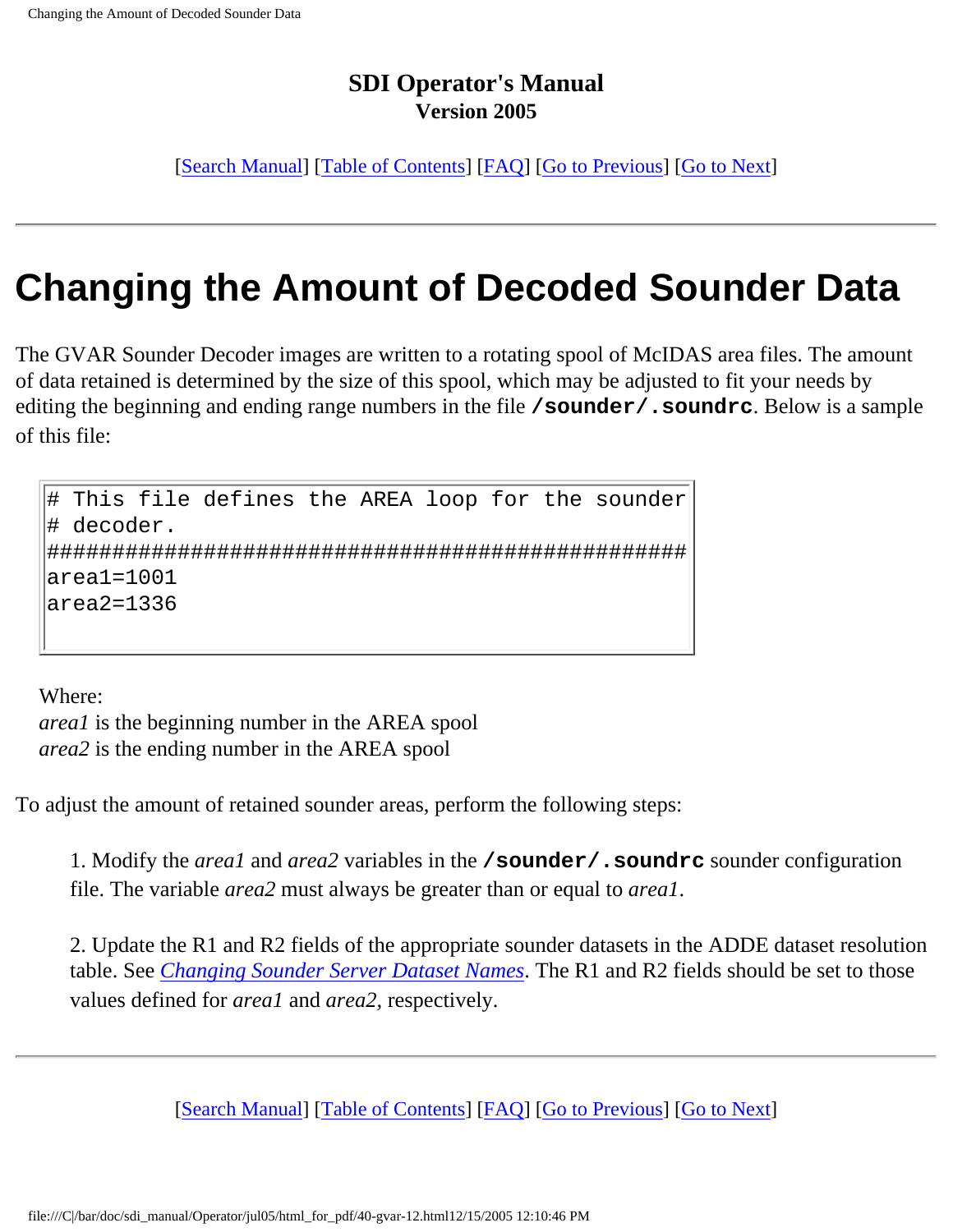[[Search Manual\]](file:///C|/bar/doc/sdi_manual/Operator/jul05/index.html) [\[Table of Contents\]](file:///C|/bar/doc/sdi_manual/Operator/jul05/html_for_pdf/index.html) [[FAQ\]](file:///C|/bar/doc/sdi_manual/Operator/jul05/html_for_pdf/appendixB.html) [[Go to Previous](file:///C|/bar/doc/sdi_manual/Operator/jul05/html_for_pdf/gvar-12.html)] [[Go to Next](file:///C|/bar/doc/sdi_manual/Operator/jul05/html_for_pdf/gvar-14.html)]

# **Editing the names.gvar File**

The **names.gvar** file is a configuration file that is used only with GVAR ingestors. It lists the GVAR descriptor file names and defines their sector boundaries (see the *[GVAR Descriptor Files](file:///C|/bar/doc/sdi_manual/Operator/jul05/html_for_pdf/gvar-17.html#37445)* description). Operators can edit this file to change descriptor boundaries if desired. Though most SDI GVAR ingestors have the same descriptors, each ingestor may define them differently via its **names**.gvar configuration file.

GVAR descriptors are used as search tools for locating GVAR images and their times for your geographical area of interest. For an image to be listed under a particular descriptor, it must include all of the sector area described by the descriptor's sector boundaries. This is a minimum requirement and some images may contain much more data than the descriptor indicates. For example, if you create a descriptor called WISC (Wisconsin) and set its sector boundaries just large enough to include all of the state of Wisconsin, WISC will contain any GVAR image that shows the entire state of Wisconsin. These images will include:

- all full disk images from GOES-East and GOES-West
- all northern hemisphere images from GOES-East and GOES-West
- all USA images from GOES-East and GOES-West
- any other images from GOES-East and GOES-West that includes all of Wisconsin

To change descriptor names or their boundaries, perform the following procedure.

- 1. From the console, login as **root** or ssh into the ingestor as **root**.
- 2. Edit the file **/data/names.gvar**.

The first line in the file must always be

ALL 0 0 0 0

The last line in file must always be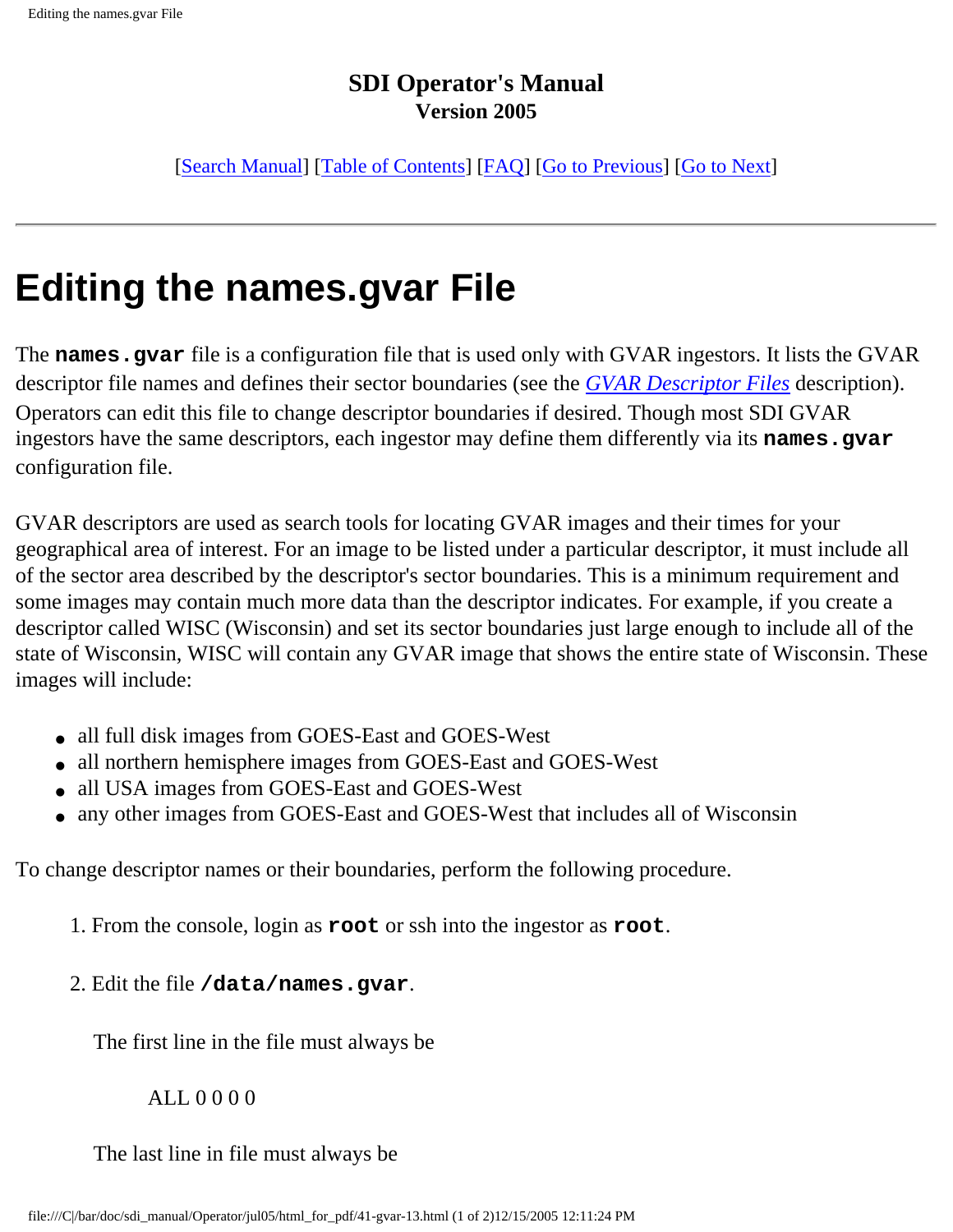#### OTHER 1 0 0 0

The format of the file is: *descriptor\_name sline eline sele eele*

#### Where:

|       | <i>descriptor_name</i> descriptor name (e.g., NH for Northern Hemisphere) |
|-------|---------------------------------------------------------------------------|
| sline | starting image line number                                                |
| eline | ending image line number                                                  |
| sele  | starting image element                                                    |
| eele  | ending image element                                                      |

The table below is a sample GVAR descriptor file

#### **Table 3-1: Sample Descriptor File Format (fields are space delimited)**

| 3250  | 5300  | 16700 | 17400 |
|-------|-------|-------|-------|
| 3250  | 7400  | 11000 | 20000 |
| 10200 | 10300 | 11000 | 12000 |
| 2800  | 10000 | 11000 | 20000 |
|       |       |       |       |
|       |       |       |       |
|       |       |       |       |

Example:

Using the **names.gvar** file above, any image that completely covers the area from image lines 3250 to 5300, and image elements 16700 to 17400 is listed in the descriptor file named **CONUS**.

3. Save the file.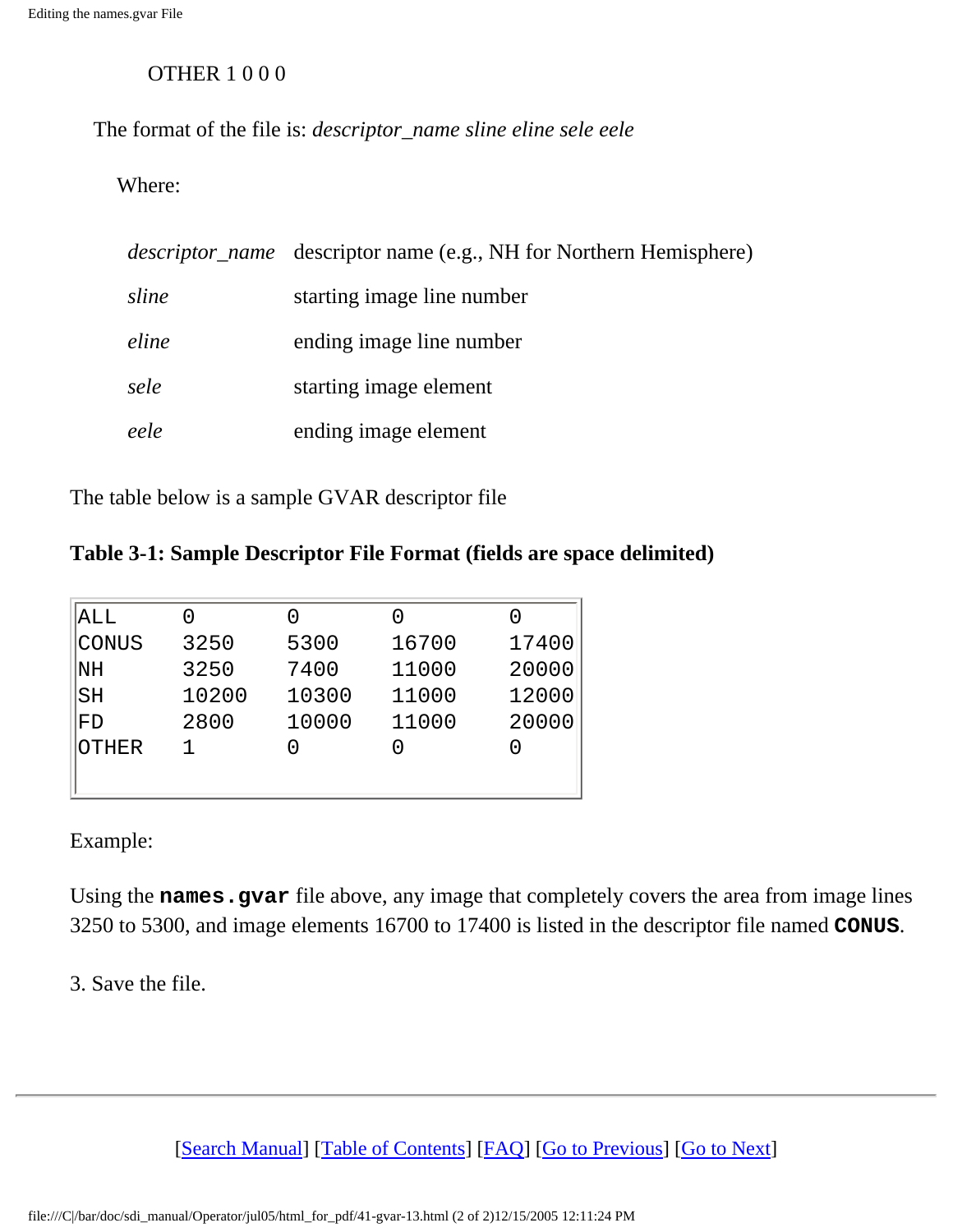[[Search Manual\]](file:///C|/bar/doc/sdi_manual/Operator/jul05/index.html) [\[Table of Contents\]](file:///C|/bar/doc/sdi_manual/Operator/jul05/html_for_pdf/index.html) [[FAQ\]](file:///C|/bar/doc/sdi_manual/Operator/jul05/html_for_pdf/appendixB.html) [[Go to Previous](file:///C|/bar/doc/sdi_manual/Operator/jul05/html_for_pdf/gvar-13.html)] [[Go to Next](file:///C|/bar/doc/sdi_manual/Operator/jul05/html_for_pdf/gvar-15.html)]

# **GVAR File Descriptions**

The following GVAR files are described:

- [GVAR Image Index Files](file:///C|/bar/doc/sdi_manual/Operator/jul05/html_for_pdf/gvar-15.html#26701)
- [Block 11 Index Files](file:///C|/bar/doc/sdi_manual/Operator/jul05/html_for_pdf/gvar-16.html#31838)
- [GVAR Descriptor Files](file:///C|/bar/doc/sdi_manual/Operator/jul05/html_for_pdf/gvar-17.html#37445)
- [Names.gvar Configuration File](file:///C|/bar/doc/sdi_manual/Operator/jul05/html_for_pdf/gvar-18.html#17576)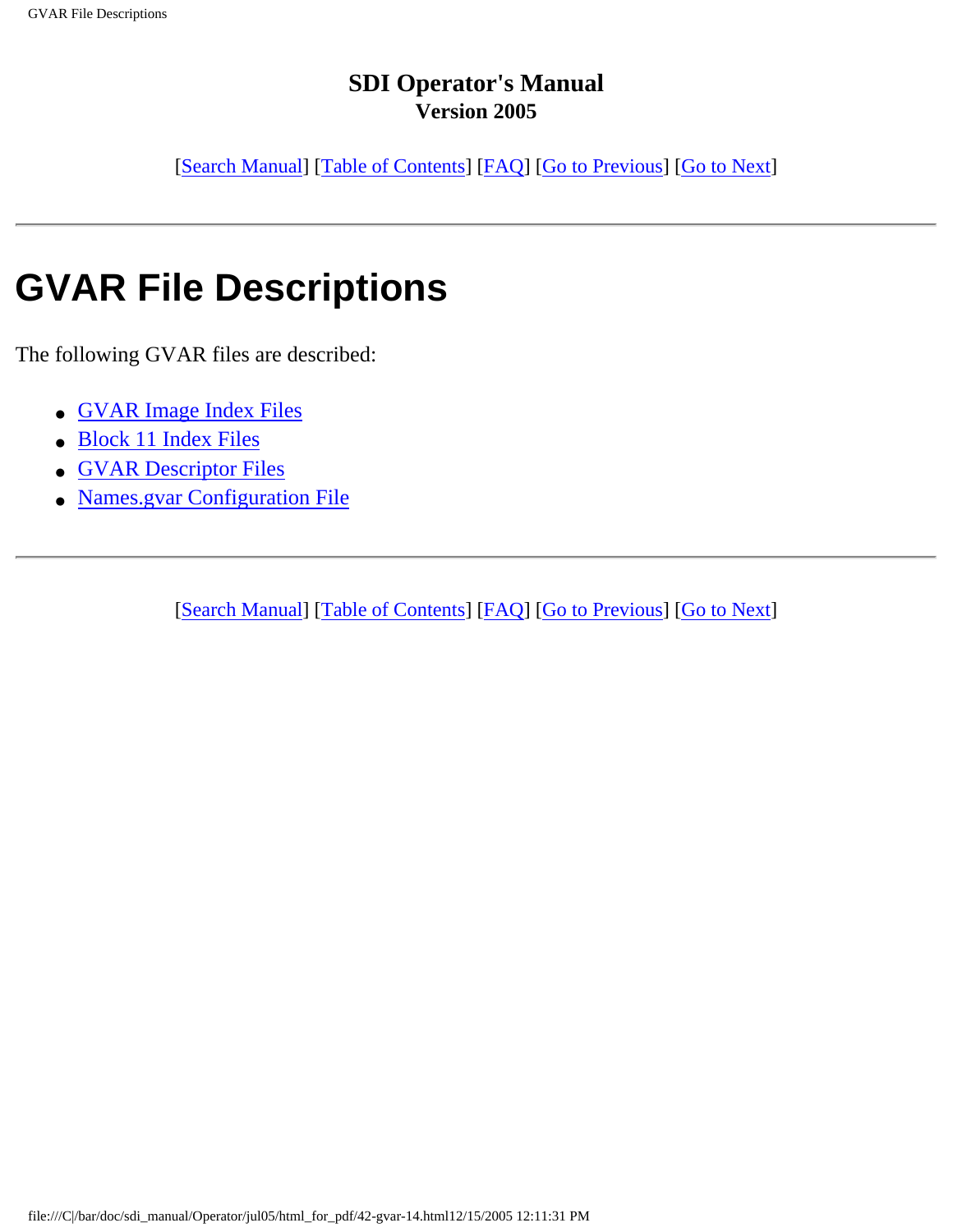[[Search Manual\]](file:///C|/bar/doc/sdi_manual/Operator/jul05/index.html) [\[Table of Contents\]](file:///C|/bar/doc/sdi_manual/Operator/jul05/html_for_pdf/index.html) [[FAQ\]](file:///C|/bar/doc/sdi_manual/Operator/jul05/html_for_pdf/appendixB.html) [[Go to Previous](file:///C|/bar/doc/sdi_manual/Operator/jul05/html_for_pdf/gvar-14.html)] [[Go to Next](file:///C|/bar/doc/sdi_manual/Operator/jul05/html_for_pdf/gvar-16.html)]

## **GVAR Image Index Files**

### **GVAR Index File Naming Convention**

The naming convention is: *signal\_type.ccyy.ddd.hhmmss***.INDX**

#### Where:

|     | <i>signal_type</i> is the satellite signal type, e.g., gvar |
|-----|-------------------------------------------------------------|
| cc  | is the century when the image started                       |
| yy  | is the year when the image started                          |
| ddd | is the julian day the image started                         |
| hh  | is the UTC hour the image started                           |
| mm  | is the minute the image started                             |
| SS  | is the second the image started                             |

As an example, the index file name for a 2005 GVAR image, whose nominal image date and time are 228 and 12:20:00, respectively, has the name **gvar.2005.228.122000.INDX**. This date and time is the "priority frame start time" from the satellite.

### **GVAR Index File Format**

Each GVAR index file text entry has the following six fields GVAR

### *Field Name Description* SDF name name of the Stretched Data Format file containing the block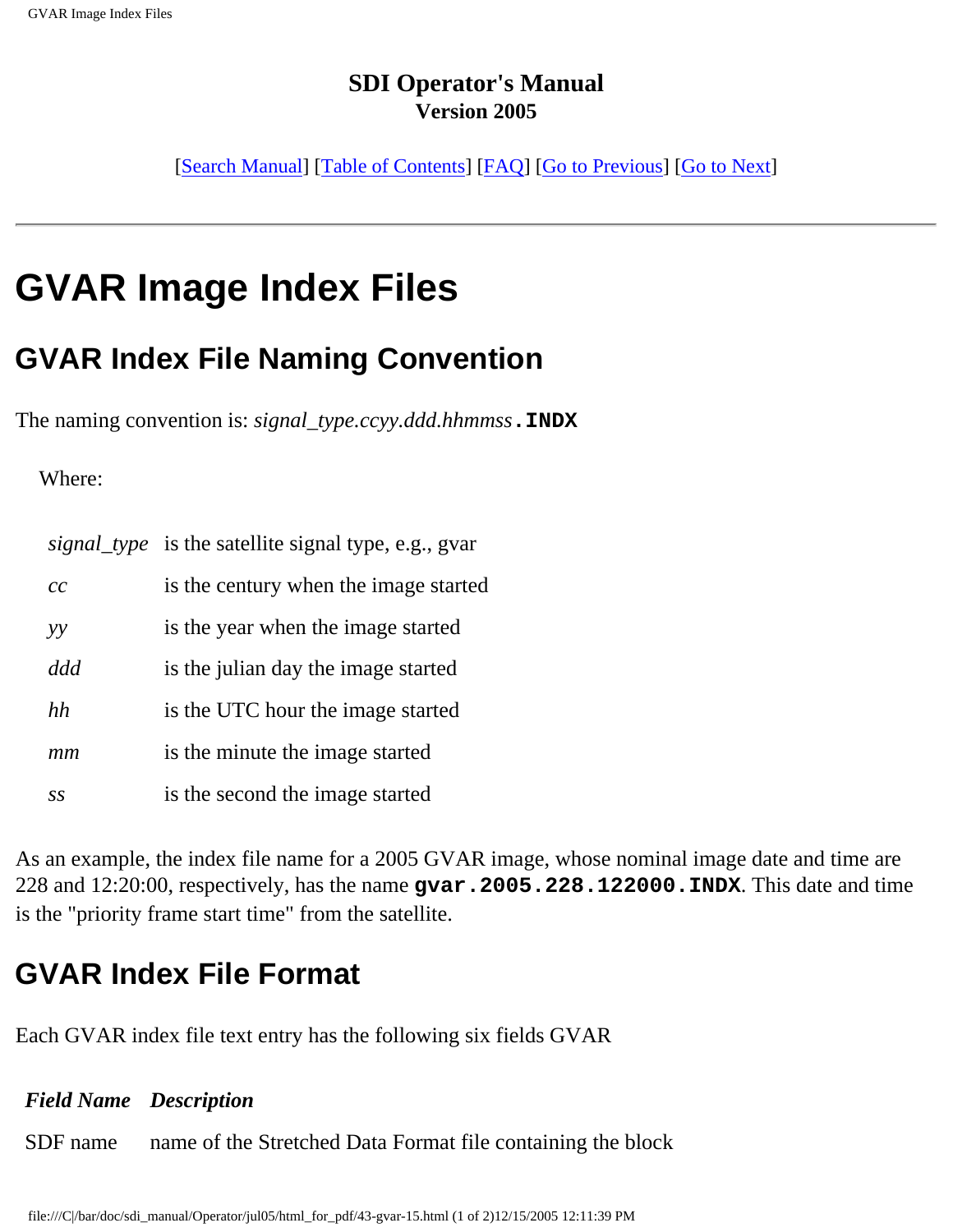- Word Offset a four-byte word offset into the SDF file that locates the word containing the starting bit of this block.
- Bit Offset a bit offset into the word pointed to by the Word Offset to locate the block's starting bit
- Length the length of the block in bits
- Block Type the data block type identified; values are 0 to 10 (see *[Appendix A, GVAR Signal](file:///C|/bar/doc/sdi_manual/Operator/jul05/html_for_pdf/appendixA-1.html#24283) [Characteristics](file:///C|/bar/doc/sdi_manual/Operator/jul05/html_for_pdf/appendixA-1.html#24283)*)
- Image Line the image line this block is associated with (GVAR block 0's only)

Sync errors and bit-slip errors are also logged in the GVAR Image index files.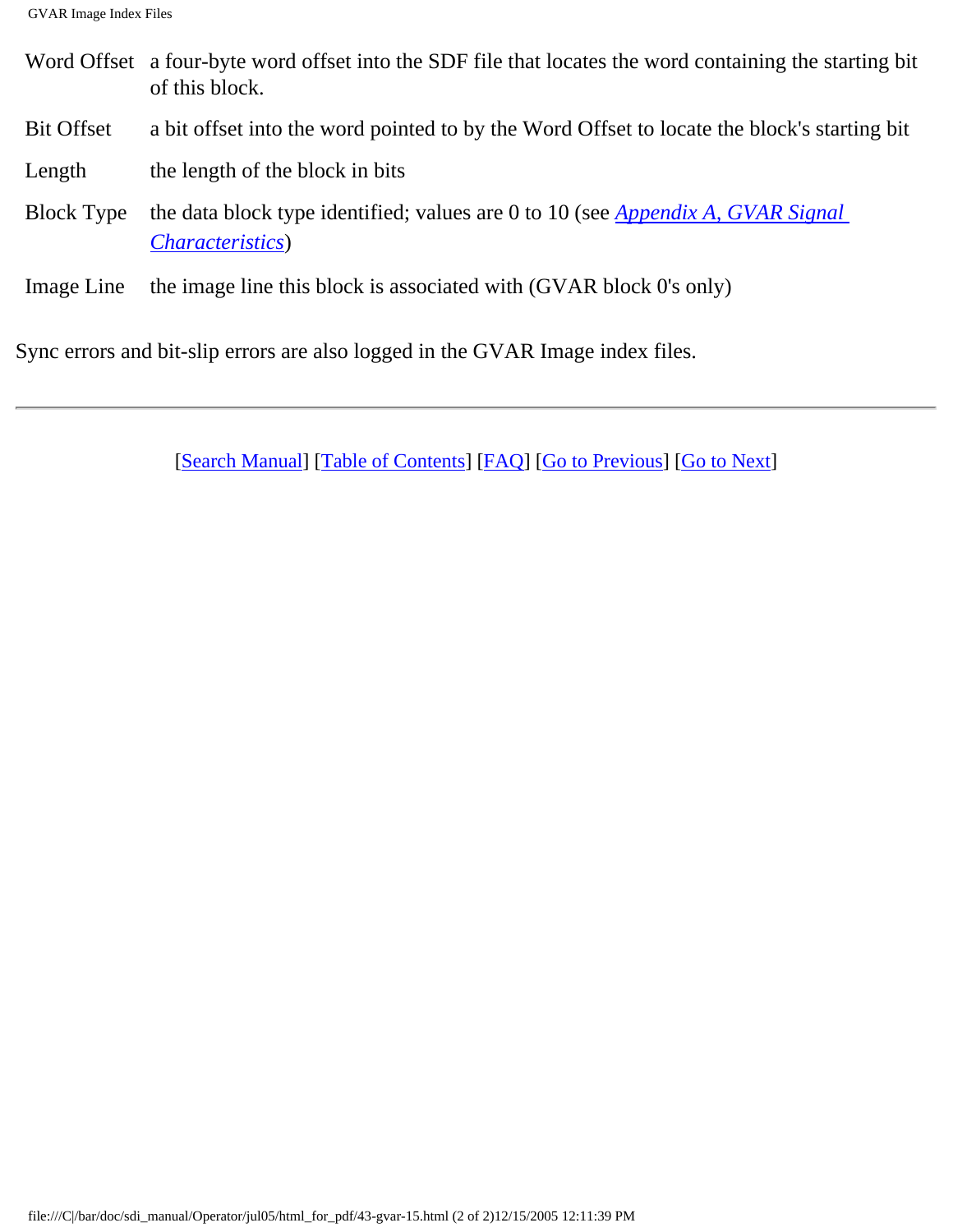[[Search Manual\]](file:///C|/bar/doc/sdi_manual/Operator/jul05/index.html) [\[Table of Contents\]](file:///C|/bar/doc/sdi_manual/Operator/jul05/html_for_pdf/index.html) [[FAQ\]](file:///C|/bar/doc/sdi_manual/Operator/jul05/html_for_pdf/appendixB.html) [[Go to Previous](file:///C|/bar/doc/sdi_manual/Operator/jul05/html_for_pdf/gvar-15.html)] [[Go to Next](file:///C|/bar/doc/sdi_manual/Operator/jul05/html_for_pdf/gvar-17.html)]

## **Block 11 Index Files**

Unlike an image index file, which describes a complete image, a new Block 11 index file is created every 10 minutes. The time portion of the Block 11 index file's name is the time the index file was created. Unlike the image index files, the time in the Block 11 index name is a local workstation time. When a Block 11 is located in an SDF file, an entry is made in the current Block 11 index file. Block 11 index files are in ASCII format and therefore can be viewed using most unix file viewing commands.

The naming convention for the Block 11 index files is:

**gvar.***ccyy.ddd.hhmm***.B11**

Where:

- *cc* is the century when the image started
- *yy* is the year when the image started
- *ddd* is the Julian day when the image started
- *hh* is the UTC hour when the image started
- *mm* is the minute when the image started

Every entry in the Block 11 index file identifies a data block in an SDF file and it's location within the SDF file. As in the imager index files, sync errors and slipped bits are also logged in the Block 11 index file entries.

The fields in the Block 11 index have the same meanings as the imager index.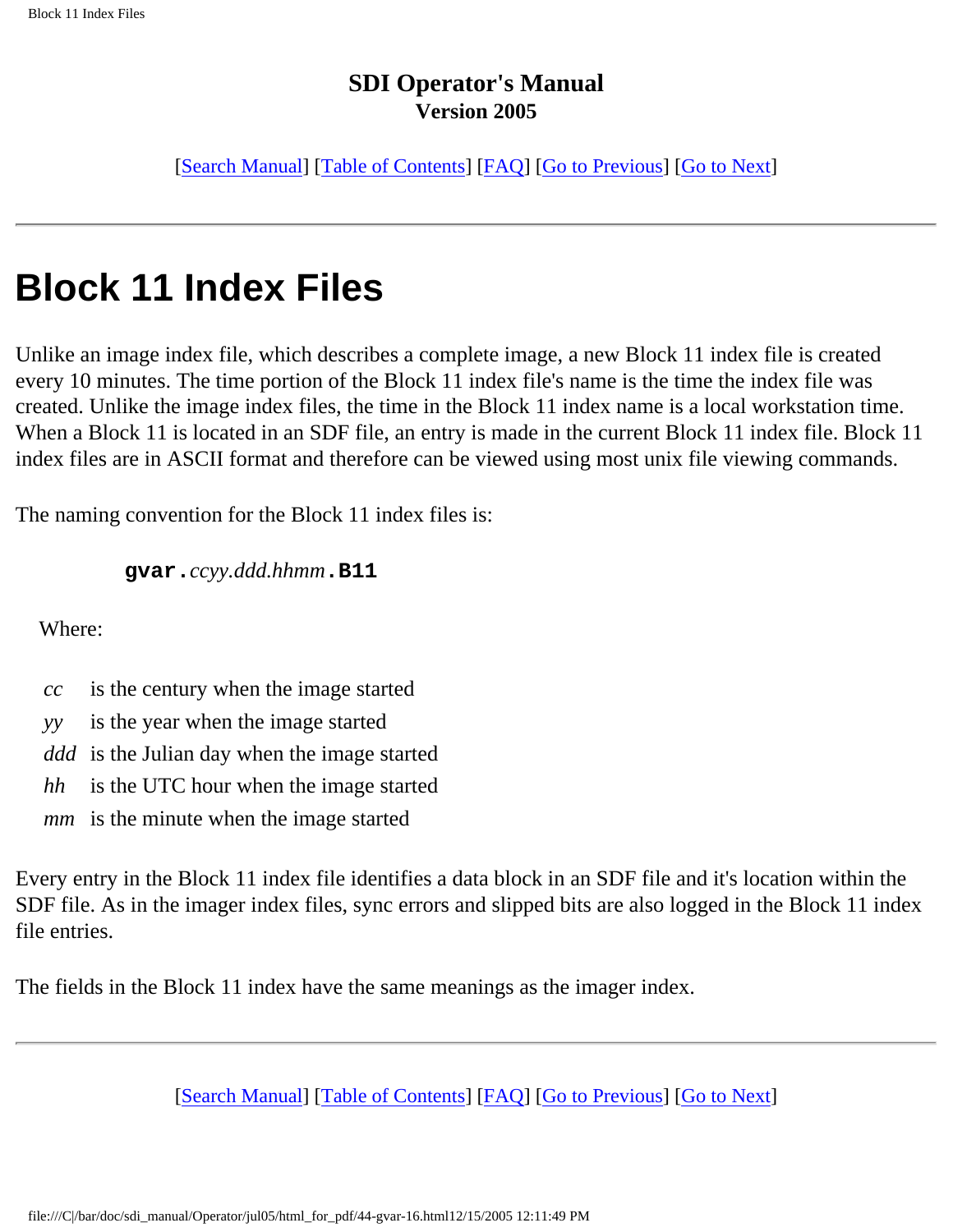[[Search Manual\]](file:///C|/bar/doc/sdi_manual/Operator/jul05/index.html) [\[Table of Contents\]](file:///C|/bar/doc/sdi_manual/Operator/jul05/html_for_pdf/index.html) [[FAQ\]](file:///C|/bar/doc/sdi_manual/Operator/jul05/html_for_pdf/appendixB.html) [[Go to Previous](file:///C|/bar/doc/sdi_manual/Operator/jul05/html_for_pdf/gvar-16.html)] [[Go to Next](file:///C|/bar/doc/sdi_manual/Operator/jul05/html_for_pdf/gvar-18.html)]

# **GVAR Descriptor Files**

### **Descriptor File Naming Convention**

The naming convention is: **/data/***descriptor*, where *descriptor* is the descriptor file name. The descriptor file names used for GVAR are

- ALL (list of all available GVAR images)
- CONUS (Continental US)
- NH (Northern Hemisphere)
- SH (Southern Hemisphere)
- $\bullet$  FD-E (Full Disk East)
- $\bullet$  FD-W (Full Disk West)
- $\bullet$  USA
- OTHER (list of images that do not fall into any other category other than ALL)

Because of the variable scan characteristic of GVAR, a nearly infinite number of image sectors are possible, making rigidly defined descriptor file names impractical. Therefore, GVAR descriptor file names describe the minimum coverage an image must have to be listed in the respective file. Except for descriptor files ALL and OTHER, each GVAR descriptor file name listed above is defined locally in a configuration file by listing the line and element of its four corners. When a new GVAR image becomes available (new index file), its four corners are compared to those of each GVAR descriptor listed above. If the new image falls completely inside the descriptor's boundary, it is listed in that file. All images are listed in at least two files. Some images are listed in several files. For example, an FD-E image is listed in the FD-E, NH, SH, CONUS, USA and ALL files. No image is listed in the OTHER listing if it is listed in any file besides ALL.

As an example, the file **/data/USA** contains a list of all the GVAR index files on the SDI computer containing, as a minimum, an image of the USA.

## **Descriptor File Format**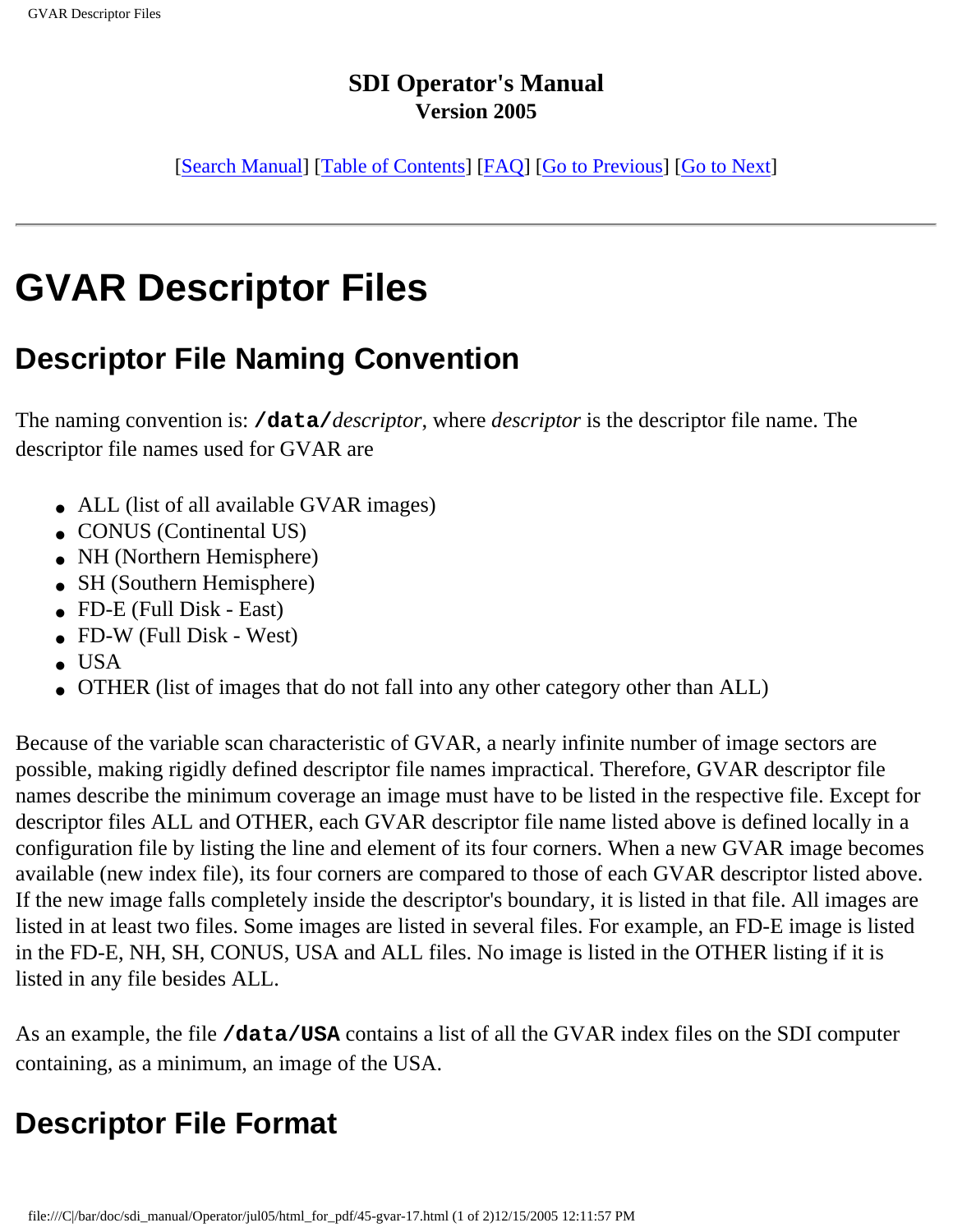```
GVAR Descriptor Files
```
Each GVAR descriptor file text entry has the following six fields

#### **Field Name Description**

|       | <i>INDX_name</i> name of the index file describing this image     |
|-------|-------------------------------------------------------------------|
| sline | starting line number                                              |
| eline | ending line number                                                |
| sele  | starting element number                                           |
| eele  | ending element number                                             |
| pos   | absolute position number in the dataset - used by the ADDE Server |

GVAR descriptors are defined in your site's **/data/names.gvar** configuration file. They indicate the image's area of coverage (e.g., CONUS for the continental US, or NHE for the northern hemisphere) for a particular image. This file can be edited to help you find images for particular areas of interest using the *[Editing the names.gvar File](file:///C|/bar/doc/sdi_manual/Operator/jul05/html_for_pdf/gvar-13.html#30802)* procedure. However, remember that the images the SDI indicates for your specified area of interest contain entire images (at full resolution) for that time period. For example, if your area of interest is CONUS, NHE and FD (full disk) images also cover this area. However, much more data must be transferred for an FD image than for a CONUS image. Descriptor files are also used by the ADDE server.

The table below is an example of the GVAR ALL descriptor file.

```
gvar.2005.030.160143.INDX 2973 9249 6512 17752 2
gvar.2005.030.160923.INDX 10037 9049 12496 22900 3
gvar.2005.030.161514.INDX 2805 9049 10120 22900 4
gvar.2005.030.163143.INDX 2973 9249 6512 17752 5
gvar.2005.030.163923.INDX 10037 9049 12496 22900 6
gvar.2005.030.164514.INDX 2805 9049 10120 22900 7
```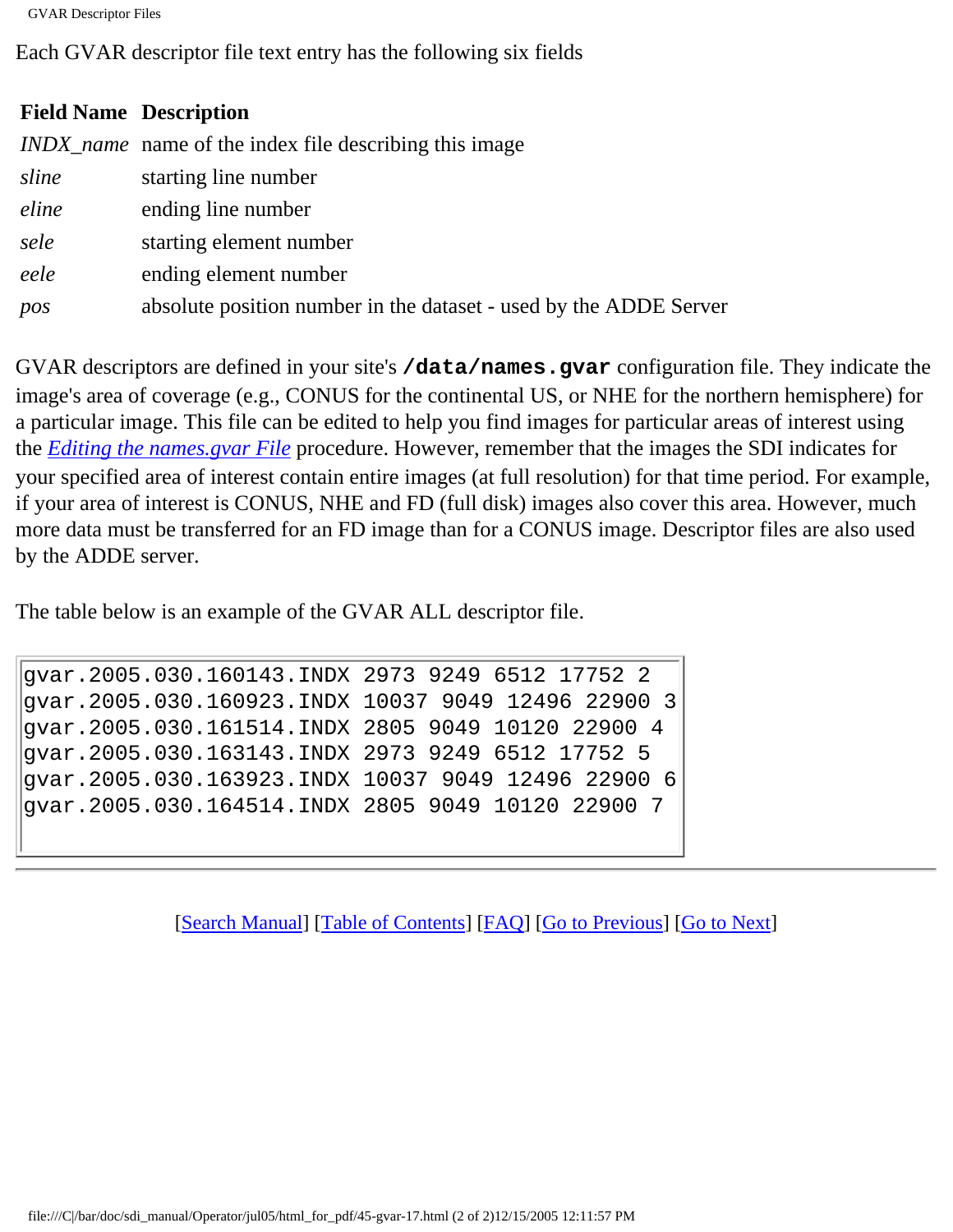[[Search Manual\]](file:///C|/bar/doc/sdi_manual/Operator/jul05/index.html) [\[Table of Contents\]](file:///C|/bar/doc/sdi_manual/Operator/jul05/html_for_pdf/index.html) [[FAQ\]](file:///C|/bar/doc/sdi_manual/Operator/jul05/html_for_pdf/appendixB.html) [[Go to Previous](file:///C|/bar/doc/sdi_manual/Operator/jul05/html_for_pdf/gvar-17.html)] [[Go to Next](file:///C|/bar/doc/sdi_manual/Operator/jul05/html_for_pdf/gvar-19.html)]

# **Names.gvar Configuration File**

See the *[Editing the names.gvar File](file:///C|/bar/doc/sdi_manual/Operator/jul05/html_for_pdf/gvar-13.html#30802)* procedure for a description of the **names.gvar** configuration file.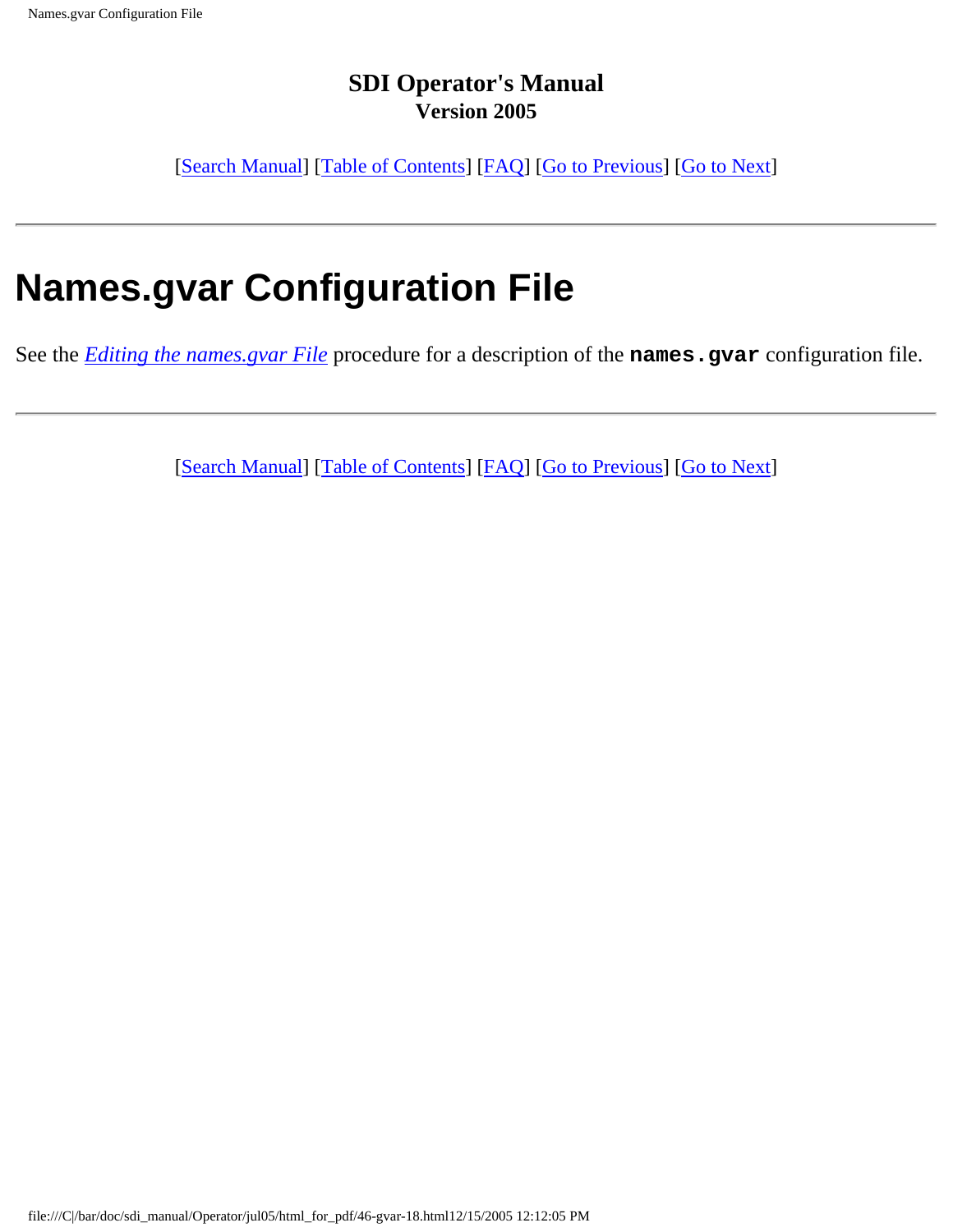[[Search Manual\]](file:///C|/bar/doc/sdi_manual/Operator/jul05/index.html) [\[Table of Contents\]](file:///C|/bar/doc/sdi_manual/Operator/jul05/html_for_pdf/index.html) [[FAQ\]](file:///C|/bar/doc/sdi_manual/Operator/jul05/html_for_pdf/appendixB.html) [[Go to Previous](file:///C|/bar/doc/sdi_manual/Operator/jul05/html_for_pdf/gvar-18.html)] [[Go to Next](file:///C|/bar/doc/sdi_manual/Operator/jul05/html_for_pdf/gvar-20.html)]

# **Navigation**

GVAR navigation is filed in the McIDAS SYSNAV file format. The SDI Event System is configured to execute **/usr/local/bin/sysnav.sh** at the start of a new image. This program reads the navigation information from the current image and files navigation if any of the following conditions are true:

- this is the first image of a new day
- the navigation in the current image differs from the navigation of the most recently filed navigation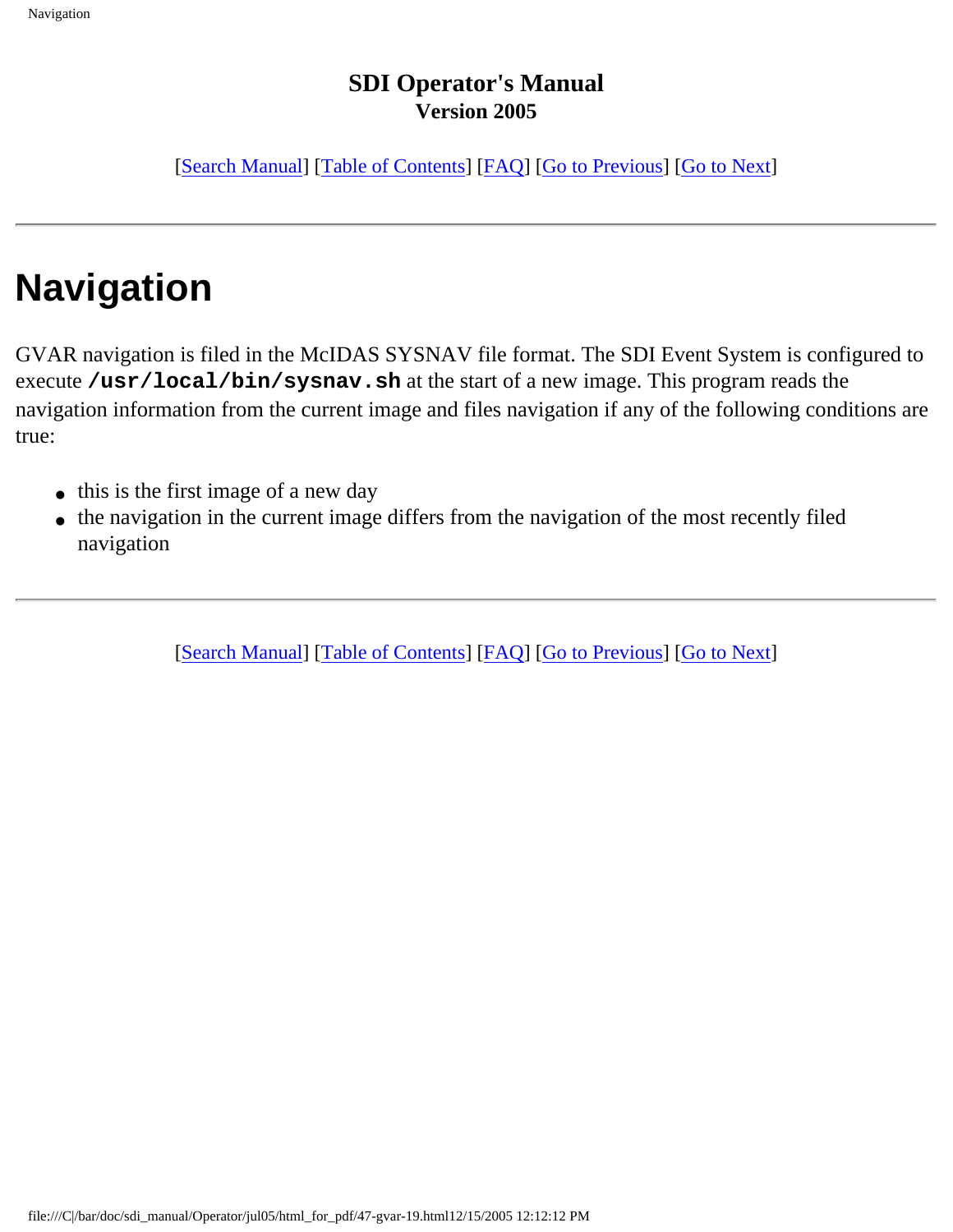[[Search Manual\]](file:///C|/bar/doc/sdi_manual/Operator/jul05/index.html) [\[Table of Contents\]](file:///C|/bar/doc/sdi_manual/Operator/jul05/html_for_pdf/index.html) [[FAQ\]](file:///C|/bar/doc/sdi_manual/Operator/jul05/html_for_pdf/appendixB.html) [[Go to Previous](file:///C|/bar/doc/sdi_manual/Operator/jul05/html_for_pdf/gvar-19.html)] [[Go to Next](file:///C|/bar/doc/sdi_manual/Operator/jul05/html_for_pdf/gvar-21.html)]

# **Navigation File Naming Convention**

The naming convention of the McIDAS SYSNAV files for GVAR is:

**/navigation/SYSNAV***YYSS*

Where:

*YY* is the julian year of the navigation

*SS* is the McIDAS sensor source number of the satellite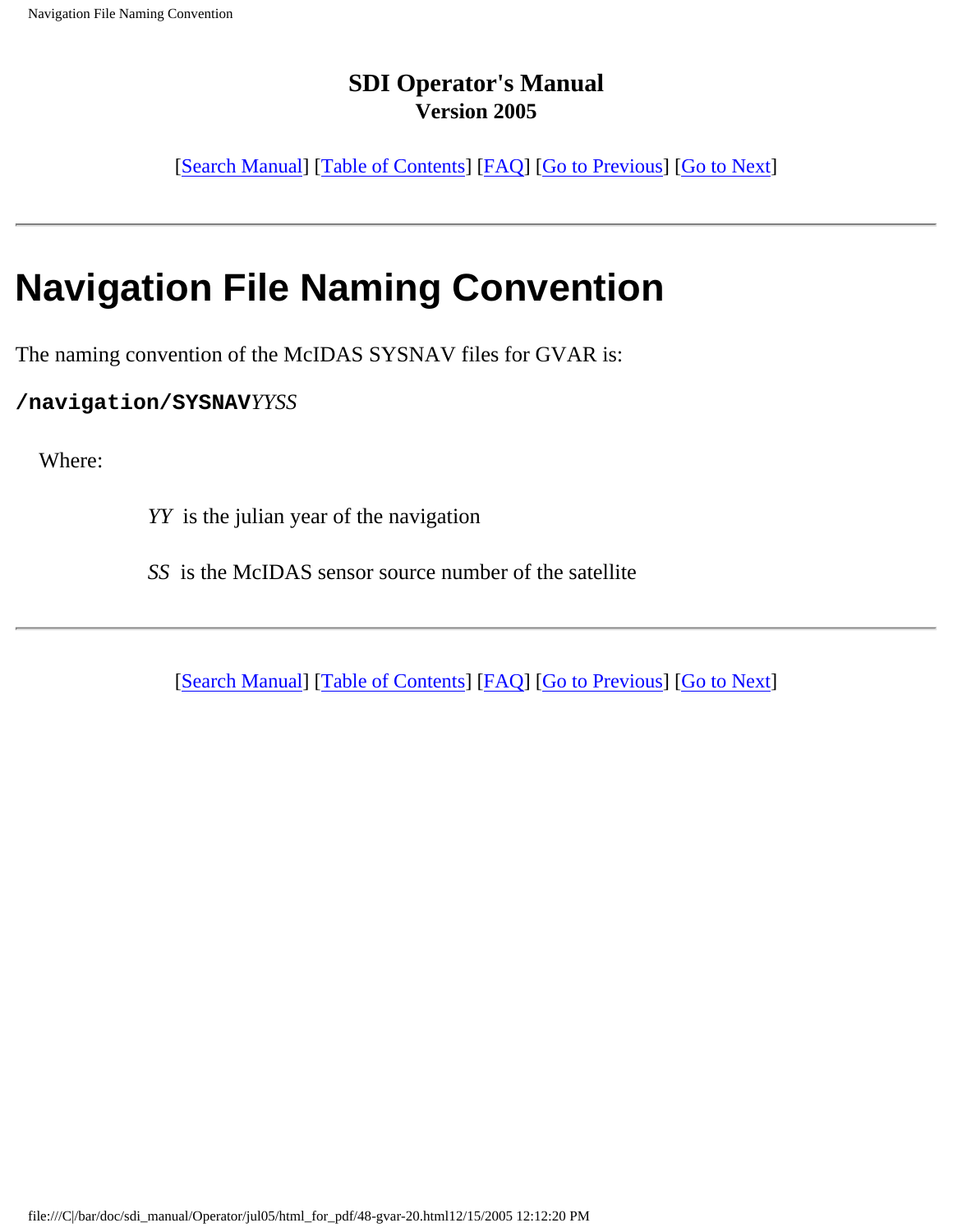[[Search Manual\]](file:///C|/bar/doc/sdi_manual/Operator/jul05/index.html) [\[Table of Contents\]](file:///C|/bar/doc/sdi_manual/Operator/jul05/html_for_pdf/index.html) [[FAQ\]](file:///C|/bar/doc/sdi_manual/Operator/jul05/html_for_pdf/appendixB.html) [[Go to Previous](file:///C|/bar/doc/sdi_manual/Operator/jul05/html_for_pdf/gvar-20.html)] [[Go to Next](file:///C|/bar/doc/sdi_manual/Operator/jul05/html_for_pdf/gvar-22.html)]

## **ADDE Server Procedures**

The procedures discussed in this section are:

- [Accessing the Data via ADDE](file:///C|/bar/doc/sdi_manual/Operator/jul05/html_for_pdf/gvar-22.html#14487)
- [Changing Imager Server Dataset Names](file:///C|/bar/doc/sdi_manual/Operator/jul05/html_for_pdf/gvar-23.html#39127)
- [Changing Sounder Server Dataset Names](file:///C|/bar/doc/sdi_manual/Operator/jul05/html_for_pdf/gvar-24.html#16868)
- [Managing the Server's Routing Table](file:///C|/bar/doc/sdi_manual/Operator/jul05/html_for_pdf/gvar-25.html#30171)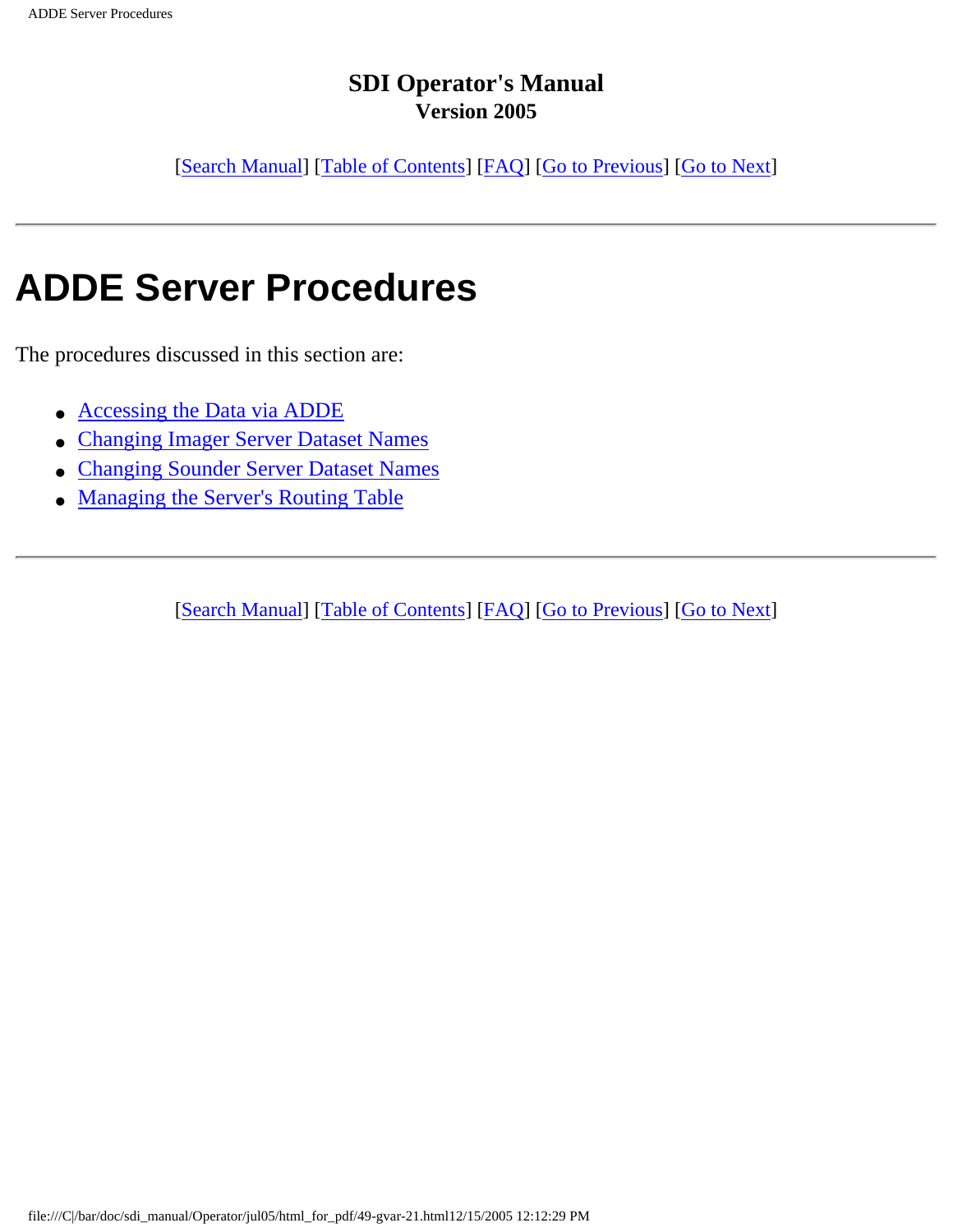[[Search Manual\]](file:///C|/bar/doc/sdi_manual/Operator/jul05/index.html) [\[Table of Contents\]](file:///C|/bar/doc/sdi_manual/Operator/jul05/html_for_pdf/index.html) [[FAQ\]](file:///C|/bar/doc/sdi_manual/Operator/jul05/html_for_pdf/appendixB.html) [[Go to Previous](file:///C|/bar/doc/sdi_manual/Operator/jul05/html_for_pdf/gvar-21.html)] [[Go to Next](file:///C|/bar/doc/sdi_manual/Operator/jul05/html_for_pdf/gvar-23.html)]

## **Accessing the Data via ADDE**

Once the SDI begins to ingest data and is connected to the network, the data can be accessed on McIDAS workstations via ADDE. The ADDE group name, by default, is GVAR.

Perform these steps to access the SDI's data.

1. From a McIDAS workstation:

#### Type: **DATALOC ADD GVAR** *SDI IP address*

For example, if the SDI has an IP address of 144.92.108.32

#### Type: **DATALOC ADD GVAR 144.92.108.32**

2. Use the ADDE command named DSINFO to determine the descriptor names:

#### Type: **DSINFO I GVAR**

The output should look something like: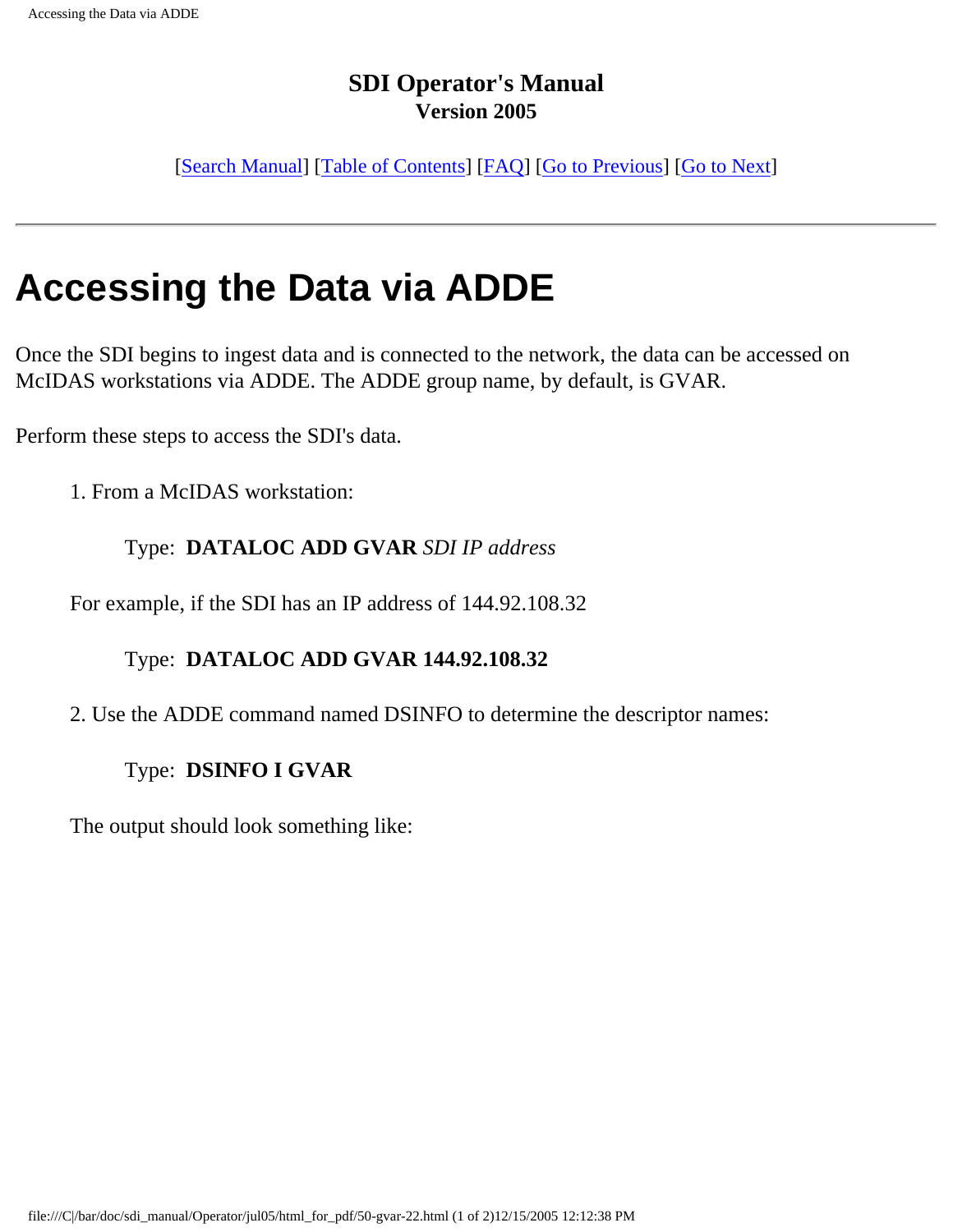```
Accessing the Data via ADDE
```

|                |        | Dataset Names of Type: IMAGE in Group: GVAR |
|----------------|--------|---------------------------------------------|
| Name           | NumPos | Content                                     |
|                |        |                                             |
| All.           | 100    | GOES-East all images                        |
| BLK11          | 11     | GVAR sounder areas                          |
| CONUS          | 20     | GOES-East continental U.S.                  |
| FD             | 20     | GOES-East full disk                         |
| FD-E           | 20     | GOES-East full disk                         |
| FD-W           | 20     | GOES-West full disk                         |
| NH             | 20     | GOES-East northern hemisphere               |
| OTHER          | 100    | GOES-East unknown                           |
| SH             | 20     | GOES-East southern hemisphere               |
| DSINFO -- done |        |                                             |
|                |        |                                             |

At this point, the suite of ADDE commands can be used with the data.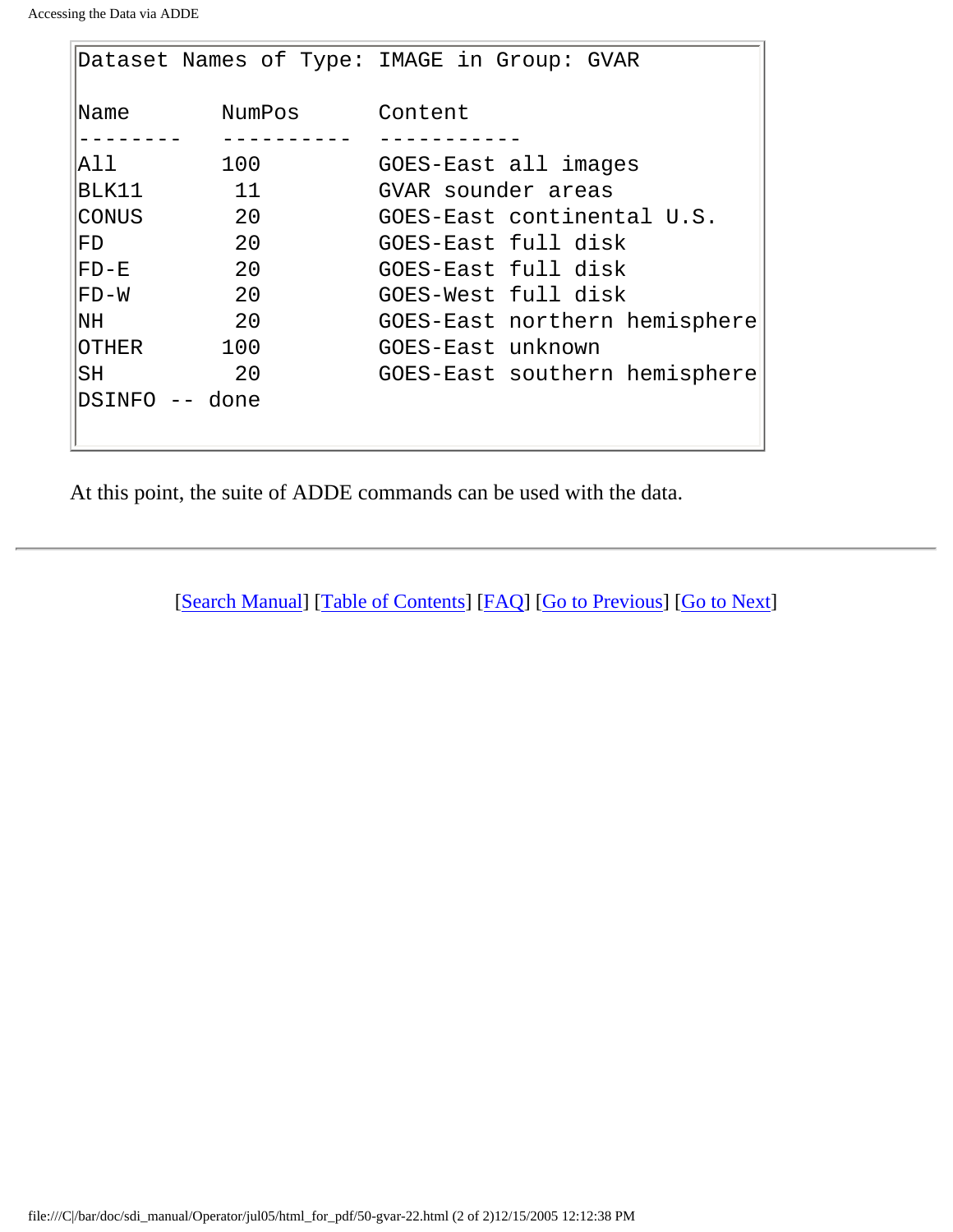[\[Search Manual](file:///C|/bar/doc/sdi_manual/Operator/jul05/index.html)] [\[Table of Contents\]](file:///C|/bar/doc/sdi_manual/Operator/jul05/html_for_pdf/index.html) [\[FAQ\]](file:///C|/bar/doc/sdi_manual/Operator/jul05/html_for_pdf/appendixB.html) [[Go to Previous](file:///C|/bar/doc/sdi_manual/Operator/jul05/html_for_pdf/gvar-22.html)] [[Go to Next\]](file:///C|/bar/doc/sdi_manual/Operator/jul05/html_for_pdf/gvar-24.html)

## **Changing Imager Server Dataset Names**

Perform steps 1-3 in the following procedure to change or update imager server dataset names; perform steps 4-6 in the following procedure to change GVAR sounder dataset names.

1. From the console, login as mcadde or ssh into the ingestor as user mcadde.

2. To change ADDE names associated with particular datasets, edit the **~mcadde/mcidas/data/RESOLV. SRV** file. The following is a sample of this file. Notice that all fields are comma delimited.

```
N1=GVAR, N2=ALL, TYPE=IMAGE, K=GVAR, R1=1, R2=2500, C=GOES-East all images
N1=GVAR,N2=CONUS,TYPE=IMAGE,K=GVAR,R1=1,R2=2500,C=GOES-East continental U.S.
N1=GVAR,N2=NH,TYPE=IMAGE,K=GVAR,R1=1,R2=2500,C=GOES-East northern hemisphere
N1=GVAR,N2=SH,TYPE=IMAGE,K=GVAR,R1=1,R2=2500,C=GOES-East southern hemisphere
N1=GVAR,N2=FD,TYPE=IMAGE,K=GVAR,R1=1,R2=2500,C=GOES-East full disk
N1=GVAR,N2=FD-E,TYPE=IMAGE,K=GVAR,R1=1,R2=2500,C=GOES-East full disk
N1=GVAR,N2=FD-W,TYPE=IMAGE,K=GVAR,R1=1,R2=2500,C=GOES-West full disk
N1=GVAR,N2=OTHER,TYPE=IMAGE,K=GVAR,R1=1,R2=2500,C=GOES-East unknown
```
Where:

- **N1** is the ADDE group name
- **N2** is the ADDE descriptor name
- **TYPE** is the data type
- **K** is the data format or kind
- **R1** is the beginning dataset position number (usually 1)
- **R2** is the ending dataset position number; this number should always be greater than the total number of images the ingestor has been configured to retain
- **C** is the comment field displayed with DSINFO
- 3. Save the file.

The IMGLIST command lists the images in a dataset. It always shows the image resolution as 1 (full resolution) and the image size as the complete image size. All sectorizing or image blowdowns are done via other ADDE commands such as IMGDISP, IMGCOPY, etc.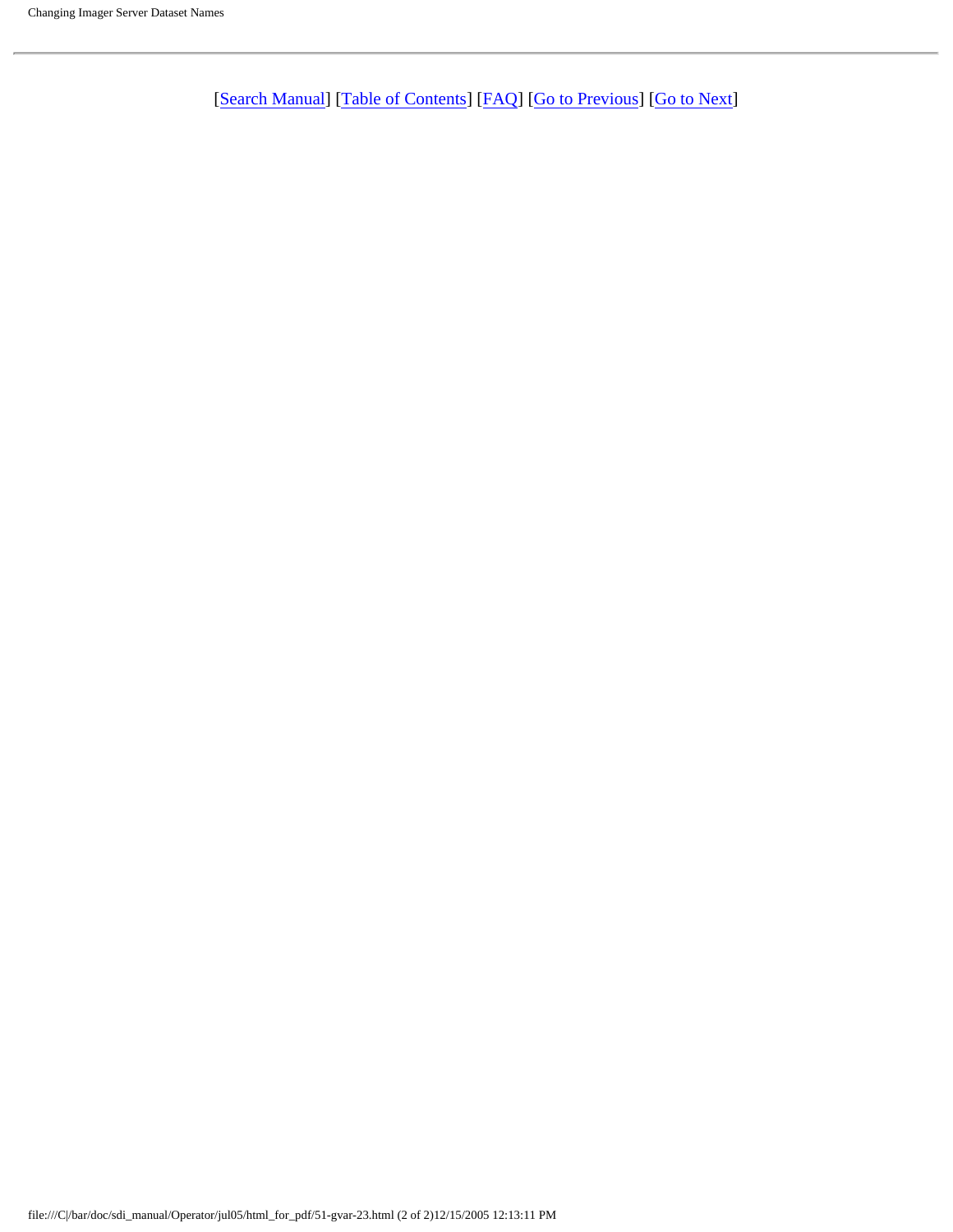[[Search Manual\]](file:///C|/bar/doc/sdi_manual/Operator/jul05/index.html) [\[Table of Contents](file:///C|/bar/doc/sdi_manual/Operator/jul05/html_for_pdf/index.html)] [[FAQ\]](file:///C|/bar/doc/sdi_manual/Operator/jul05/html_for_pdf/appendixB.html) [\[Go to Previous](file:///C|/bar/doc/sdi_manual/Operator/jul05/html_for_pdf/gvar-23.html)] [[Go to Next](file:///C|/bar/doc/sdi_manual/Operator/jul05/html_for_pdf/gvar-25.html)]

### **Changing Sounder Server Dataset Names**

1. From the console, login as mcadde or ssh into the ingestor as user mcadde.

2. To change ADDE names associated with particular datasets, edit the file **~mcadde/mcidas/data/RESOLV.SRV**. The following is an example of sounder datasets defined in this file. Notice that all fields are comma delimited. You can not place a comma in the comment field.

```
N1=EASTL,N2=BLK11,TYPE=IMAGE,RT=N,K=AREA,R1=2001,R2=2336,C=GOES-East SOUNDER AREAS,
N1=WESTS,N2=BLK11,TYPE=IMAGE,RT=N,K=AREA,R1=1001,R2=1336,C=GOES-West SOUNDER AREAS,
```
Where:

- **N1** is the ADDE group name
- **N2** is the ADDE descriptor name
- **TYPE** is the data type IMAGE
- **K** is the data format or kind area
- **R1** is the beginning AREA number in the range
- **R2** is the ending AREA number in the range, which should always be greater than or equal to R1
- **C** is the comment field displayed with DSINFO

3. Change the values of R1 and R2 in the **/sounder/.soundrc** file to match R1 and R2 in **~mcadde/mcidas/data/ RESOLV.SRV**.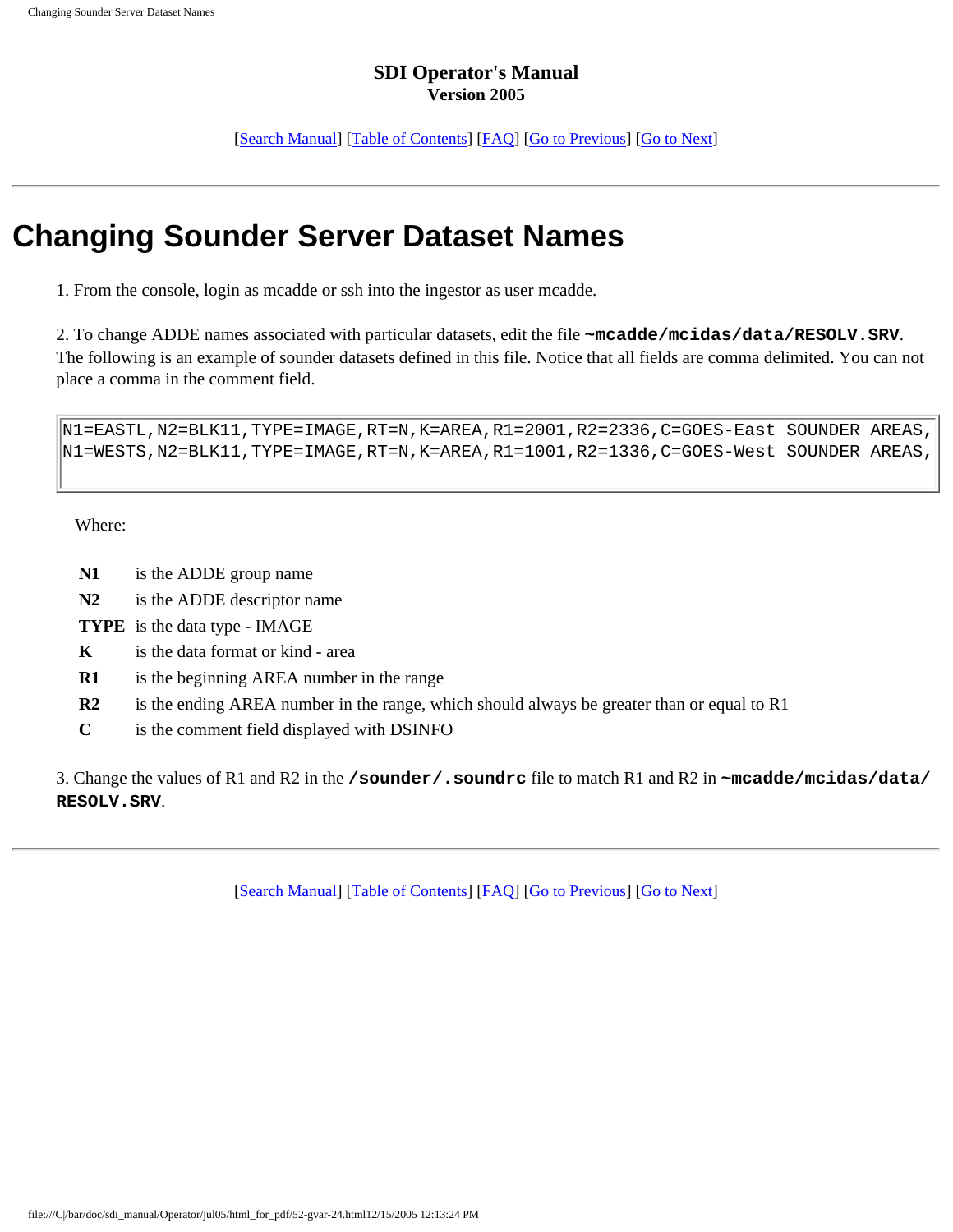[[Search Manual\]](file:///C|/bar/doc/sdi_manual/Operator/jul05/index.html) [\[Table of Contents\]](file:///C|/bar/doc/sdi_manual/Operator/jul05/html_for_pdf/index.html) [[FAQ\]](file:///C|/bar/doc/sdi_manual/Operator/jul05/html_for_pdf/appendixB.html) [[Go to Previous](file:///C|/bar/doc/sdi_manual/Operator/jul05/html_for_pdf/gvar-24.html)] [[Go to Next](file:///C|/bar/doc/sdi_manual/Operator/jul05/html_for_pdf/gvar-26.html)]

# **Managing the Server's Routing Table**

Users (clients) of the SDI ingestor's data must update their routing tables to link the SDI ingestor's group names to IP addresses. To do this, you must create or update a site routing table that contains the routing information for your site's clients.

The site's routing table can be created and updated in any McIDAS-X session by using the ADDE command named DATALOC to link group names to the IP addresses of remote servers. You will need to copy the table to a directory that is accessible to all clients. Clients must NFS mount the directory to access the file.

The default file name for all client routing tables is **MCTABLE.TXT**. To use a different name when creating or updating the site table, you must specify the file name in the **MCTABLE\_WRITE** environment variable of the account running the McIDAS-X session. Write-protect the file so it can't be modified or deleted by your clients.

To make the table accessible to your McIDAS-X clients, each client's **MCTABLE\_READ** environment variable must be modified to include this table.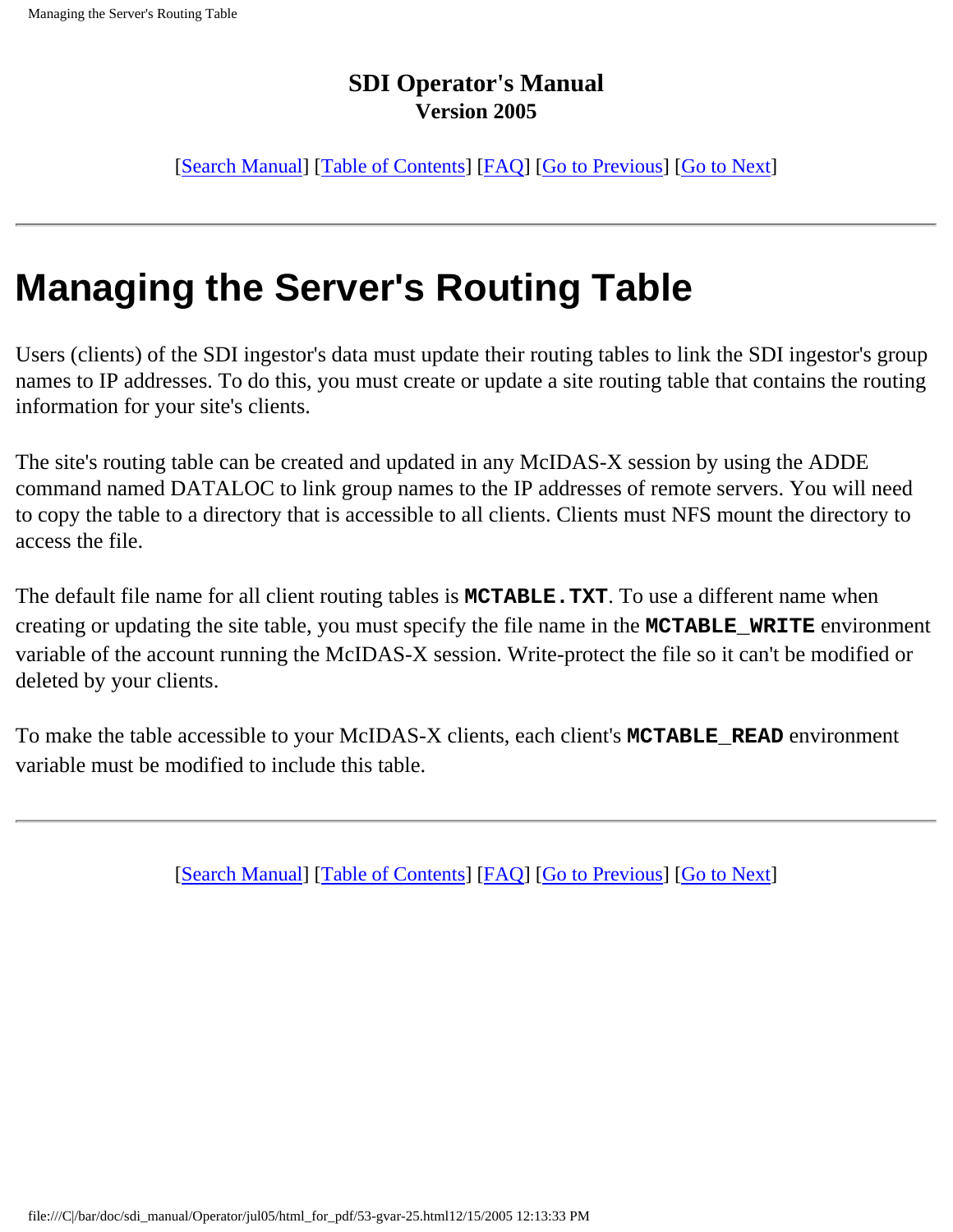[[Search Manual\]](file:///C|/bar/doc/sdi_manual/Operator/jul05/index.html) [\[Table of Contents\]](file:///C|/bar/doc/sdi_manual/Operator/jul05/html_for_pdf/index.html) [[FAQ\]](file:///C|/bar/doc/sdi_manual/Operator/jul05/html_for_pdf/appendixB.html) [[Go to Previous](file:///C|/bar/doc/sdi_manual/Operator/jul05/html_for_pdf/gvar-25.html)] [[Go to Next](file:///C|/bar/doc/sdi_manual/Operator/jul05/html_for_pdf/gvar-27.html)]

# **SDI GVAR Events**

As described in the *[SDI Event Handling System](file:///C|/bar/doc/sdi_manual/Operator/jul05/html_for_pdf/overview-12.html#40650)* section of Chapter 1, the SDI ingestor implements an electronic mail event system. The GVAR ingestor and sounder decoder generate three types of events:

- [Index Created](file:///C|/bar/doc/sdi_manual/Operator/jul05/html_for_pdf/gvar-27.html#30430) (imager start of image)
- [Sounder SOI](file:///C|/bar/doc/sdi_manual/Operator/jul05/html_for_pdf/gvar-28.html#15863) (Start Of Image)
- [Sounder EOI](file:///C|/bar/doc/sdi_manual/Operator/jul05/html_for_pdf/gvar-29.html#22353) (End Of Image)

These events are sent to the list in the **/data/notify.bk11** file.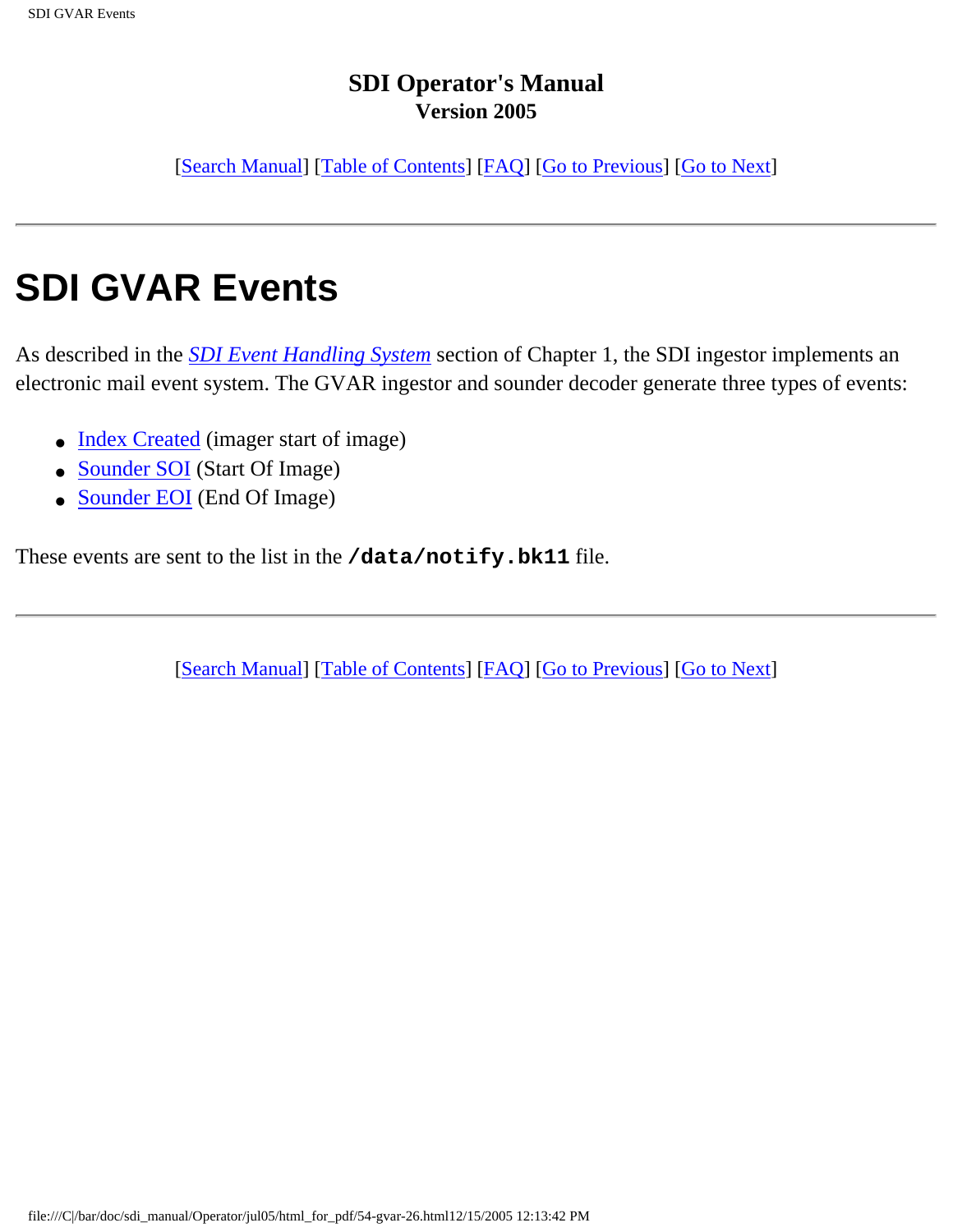[[Search Manual\]](file:///C|/bar/doc/sdi_manual/Operator/jul05/index.html) [\[Table of Contents\]](file:///C|/bar/doc/sdi_manual/Operator/jul05/html_for_pdf/index.html) [[FAQ\]](file:///C|/bar/doc/sdi_manual/Operator/jul05/html_for_pdf/appendixB.html) [[Go to Previous](file:///C|/bar/doc/sdi_manual/Operator/jul05/html_for_pdf/gvar-26.html)] [[Go to Next](file:///C|/bar/doc/sdi_manual/Operator/jul05/html_for_pdf/gvar-28.html)]

## **Index Created**

The Index Created event is generated any time the GVAR ingestor sees a new image and creates an index file. The body of the e-mail for this event is in the following format:

*index\_file\_name bele eele bline eline*

Where:

|       | <i>index_file_name</i> is the name of the index file; see <i>GVAR Index File Format</i> for a complete |  |
|-------|--------------------------------------------------------------------------------------------------------|--|
|       | description of the format of this file name                                                            |  |
| bele  | is the beginning element of this image                                                                 |  |
| eele  | is the ending element of this image.                                                                   |  |
| bline | is the beginning line of this image.                                                                   |  |
| eline | is the ending line of this image                                                                       |  |
|       |                                                                                                        |  |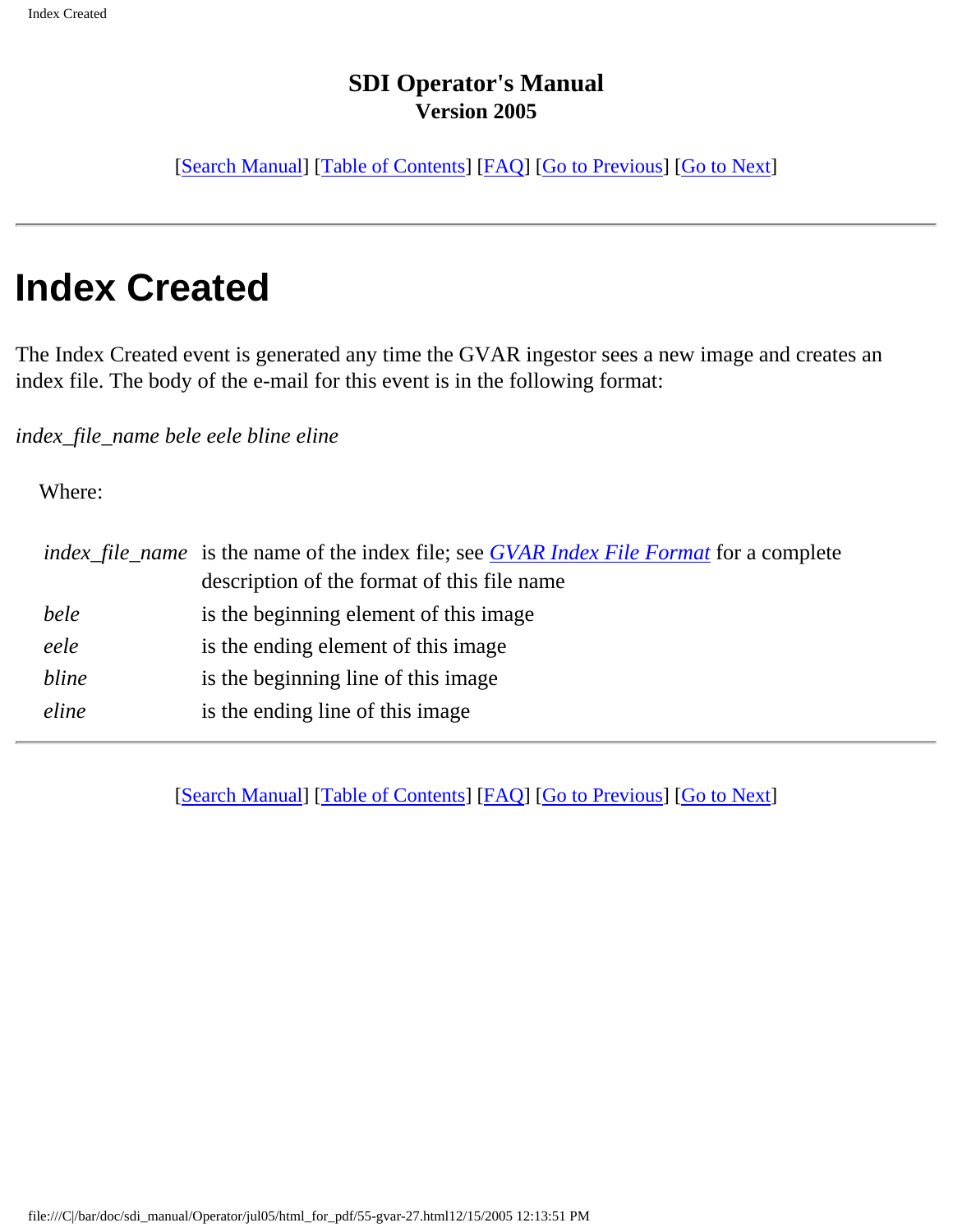[[Search Manual\]](file:///C|/bar/doc/sdi_manual/Operator/jul05/index.html) [\[Table of Contents\]](file:///C|/bar/doc/sdi_manual/Operator/jul05/html_for_pdf/index.html) [[FAQ\]](file:///C|/bar/doc/sdi_manual/Operator/jul05/html_for_pdf/appendixB.html) [[Go to Previous](file:///C|/bar/doc/sdi_manual/Operator/jul05/html_for_pdf/gvar-27.html)] [[Go to Next](file:///C|/bar/doc/sdi_manual/Operator/jul05/html_for_pdf/gvar-29.html)]

# **Sounder SOI**

The Sounder SOI event is generated any time the GVAR sounder decoder detects the start of a new sounder image and is creating a new McIDAS AREA file. The body of the e-mail for this event is in the following format:

**SOI** *bline nline bele nele jday time ss bscan escan area*

Where:

- **SOI** indicates this is a sounder start of image
- *bline* is the beginning detector scan line in sounder image (see Note below)
- *nline* is the number of detector scan lines in sounder image (see Note below)
- *bele* is the beginning element of sounder image
- *nele* is the number of elements in sounder image
- *jday* is the nominal julian day (yyddd) of sounder image
- *time* is the nominal time (hhmmss) of sounder image
- *ss* is the McIDAS sensor source number of satellite
- *bscan* is the beginning scan number of sounder image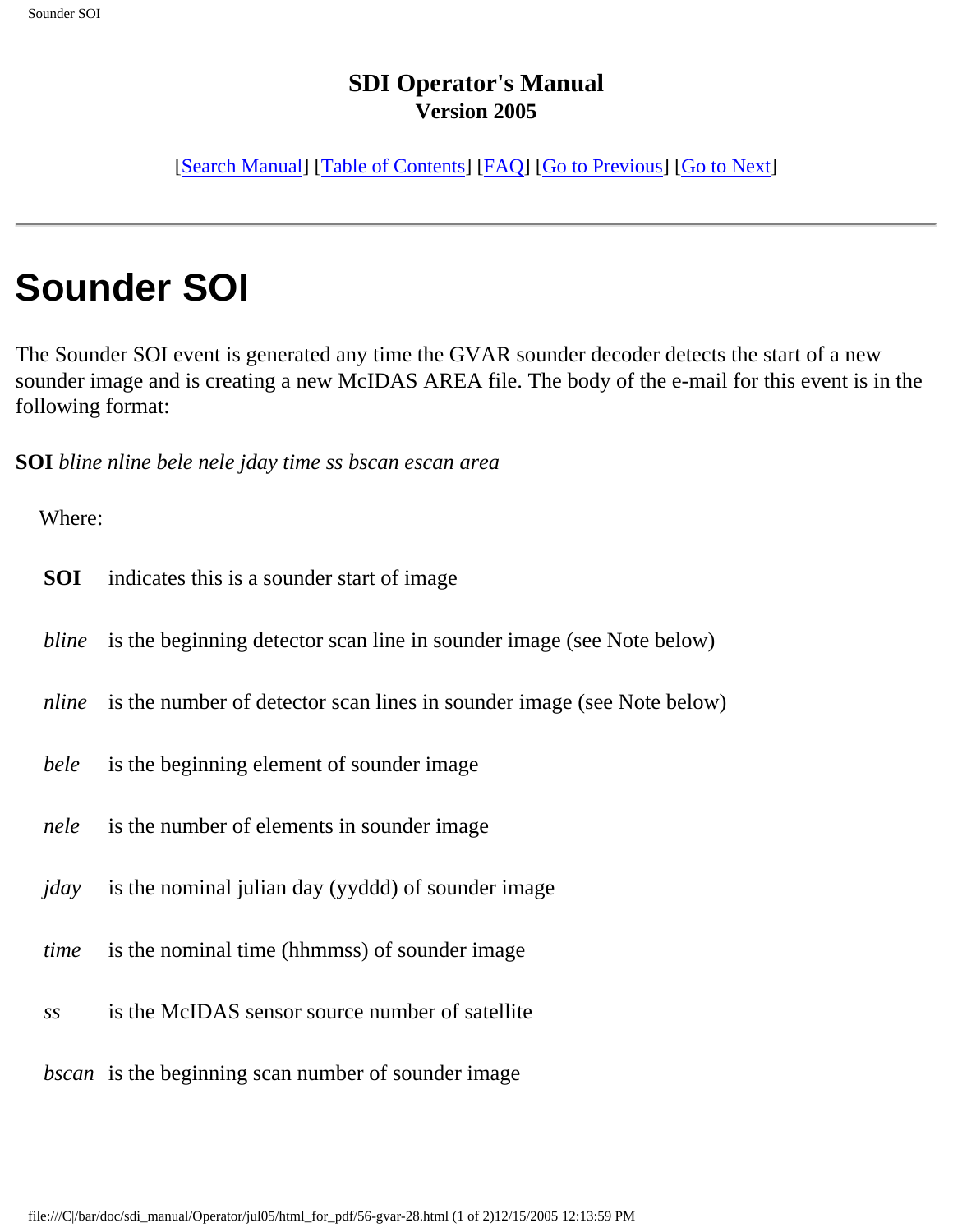*escan* is the ending scan number of sounder image

*area* is the McIDAS AREA number of decoded sounder image

Note: There are four detector scan lines in each GVAR sounder scan line.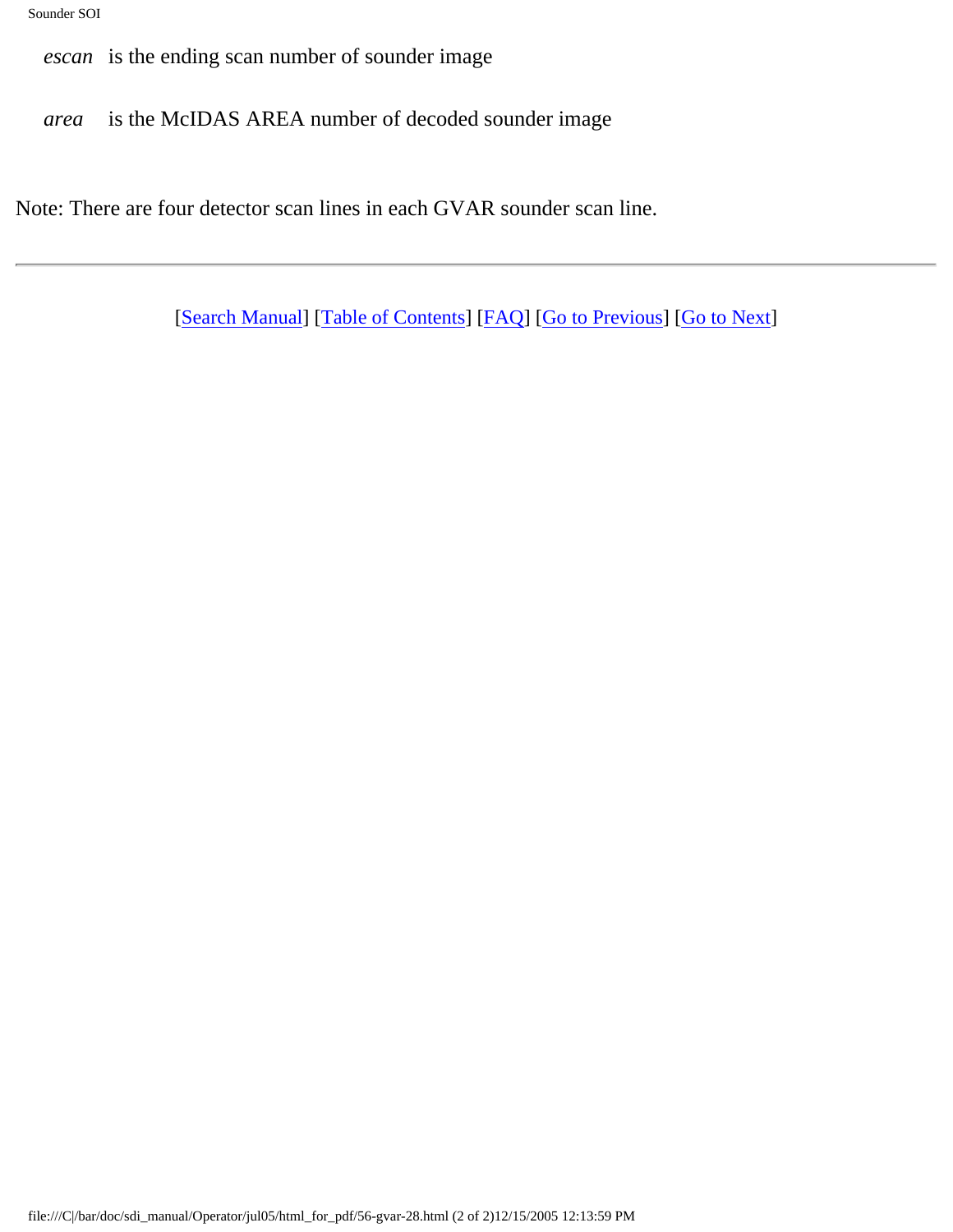[[Search Manual\]](file:///C|/bar/doc/sdi_manual/Operator/jul05/index.html) [\[Table of Contents\]](file:///C|/bar/doc/sdi_manual/Operator/jul05/html_for_pdf/index.html) [[FAQ\]](file:///C|/bar/doc/sdi_manual/Operator/jul05/html_for_pdf/appendixB.html) [[Go to Previous](file:///C|/bar/doc/sdi_manual/Operator/jul05/html_for_pdf/gvar-28.html)] [[Go to Next](file:///C|/bar/doc/sdi_manual/Operator/jul05/html_for_pdf/poes-1.html)]

# **Sounder EOI**

The Sounder EOI event is generated any time the GVAR sounder decoder finishes the decoding of a sounder image. The body of the e-mail for this event is in the following format:

**EOI** *area*

Where:

**EOI** indicates this is a sounder end of image

*area* is the McIDAS AREA number if decoded sounder image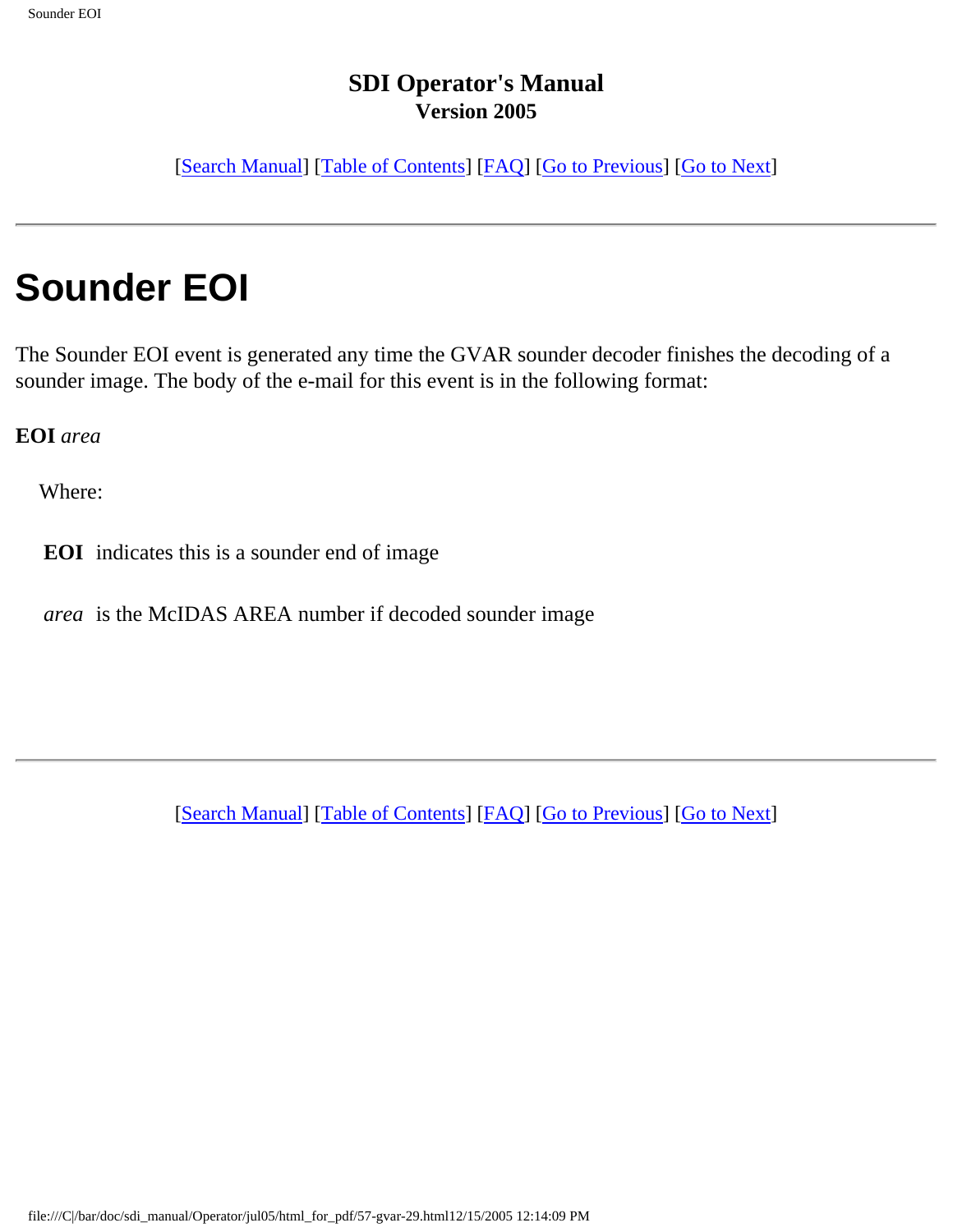[[Search Manual\]](file:///C|/bar/doc/sdi_manual/Operator/jul05/index.html) [\[Table of Contents\]](file:///C|/bar/doc/sdi_manual/Operator/jul05/html_for_pdf/index.html) [[FAQ\]](file:///C|/bar/doc/sdi_manual/Operator/jul05/html_for_pdf/appendixB.html) [[Go to Previous](file:///C|/bar/doc/sdi_manual/Operator/jul05/html_for_pdf/gvar-29.html)] [[Go to Next](file:///C|/bar/doc/sdi_manual/Operator/jul05/html_for_pdf/poes-2.html)]

## **Chapter 4**

# **POES Ingestor**

This chapter applies to the POES signal only.

Topics discussed in this chapter are:

- [Overview](file:///C|/bar/doc/sdi_manual/Operator/jul05/html_for_pdf/poes-3.html#74120)
- [Bit Sync Requirements](file:///C|/bar/doc/sdi_manual/Operator/jul05/html_for_pdf/poes-4.html#35288)
- [POES Ingestor Operating Procedures](file:///C|/bar/doc/sdi_manual/Operator/jul05/html_for_pdf/poes-5.html#41449)
- **[POES File Descriptions](file:///C|/bar/doc/sdi_manual/Operator/jul05/html_for_pdf/poes-11.html#26929)**
- [Navigation](file:///C|/bar/doc/sdi_manual/Operator/jul05/html_for_pdf/poes-14.html#35529)
- [ADDE Server Procedures](file:///C|/bar/doc/sdi_manual/Operator/jul05/html_for_pdf/poes-15.html#28537)
- [SDI POES Events](file:///C|/bar/doc/sdi_manual/Operator/jul05/html_for_pdf/poes-18.html#25147)
- [POES ATOVS](file:///C|/bar/doc/sdi_manual/Operator/jul05/html_for_pdf/poes-19.html#73342)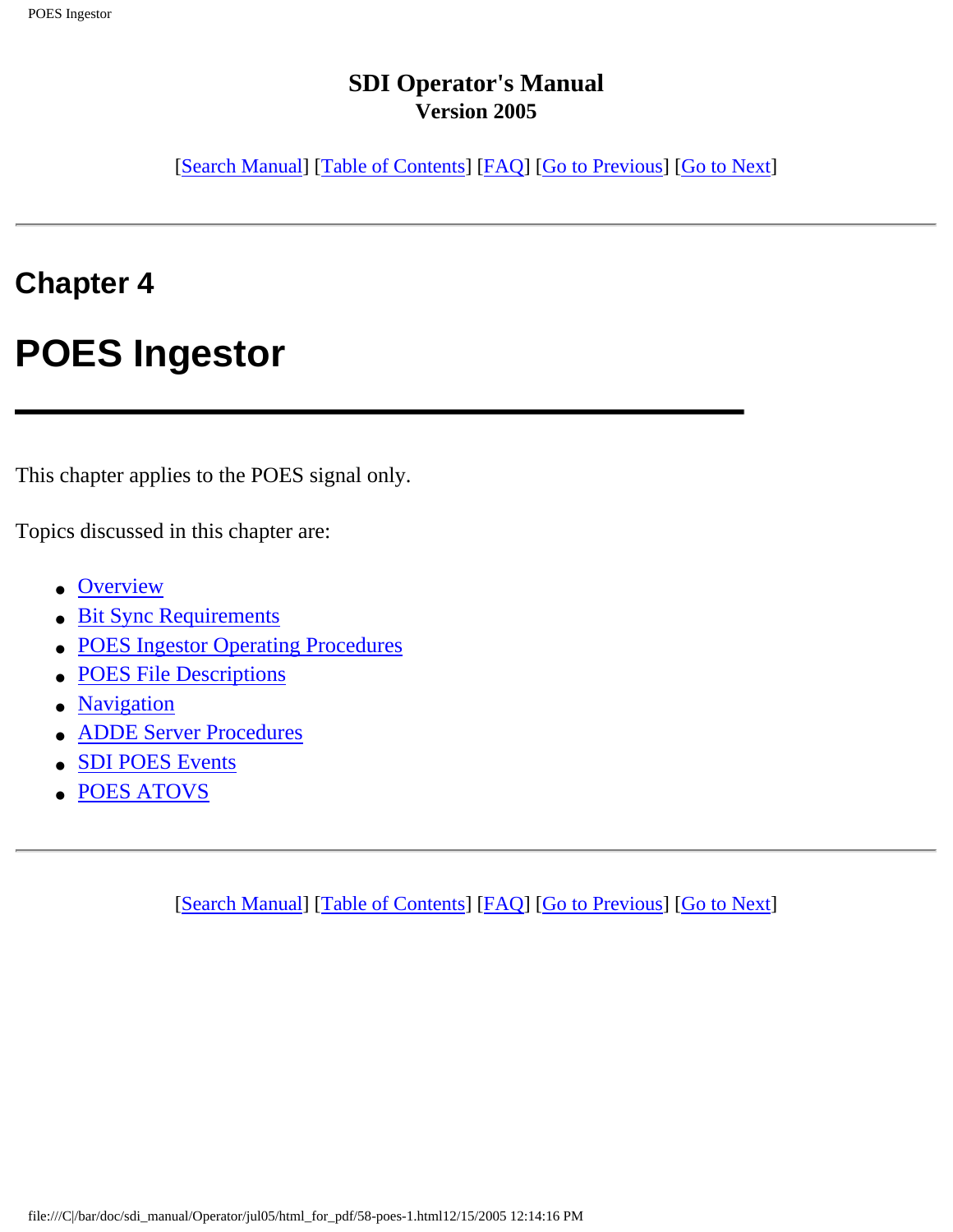[[Search Manual\]](file:///C|/bar/doc/sdi_manual/Operator/jul05/index.html) [\[Table of Contents\]](file:///C|/bar/doc/sdi_manual/Operator/jul05/html_for_pdf/index.html) [[FAQ\]](file:///C|/bar/doc/sdi_manual/Operator/jul05/html_for_pdf/appendixB.html) [[Go to Previous](file:///C|/bar/doc/sdi_manual/Operator/jul05/html_for_pdf/poes-1.html)] [[Go to Next](file:///C|/bar/doc/sdi_manual/Operator/jul05/html_for_pdf/poes-3.html)]

## **Interpreting Bold and Italicized Terms**

Throughout this chapter, actual keyboard entries appear in **BOLD** type. You will type these entries exactly as they appear. For example:

#### Type: **export DISPLAY=**

Variable entries appear in italics. For example:

#### Type: **export DISPLAY=***workstation***:0**

In this example, replace *workstation* with the workstation's name. For example, if you want to export the display to a workstation named zebra:

#### Type: **export DISPLAY=zebra:0**

File names and paths appear in **courier bold**. For example: **/home/mcadde/mcidas/data**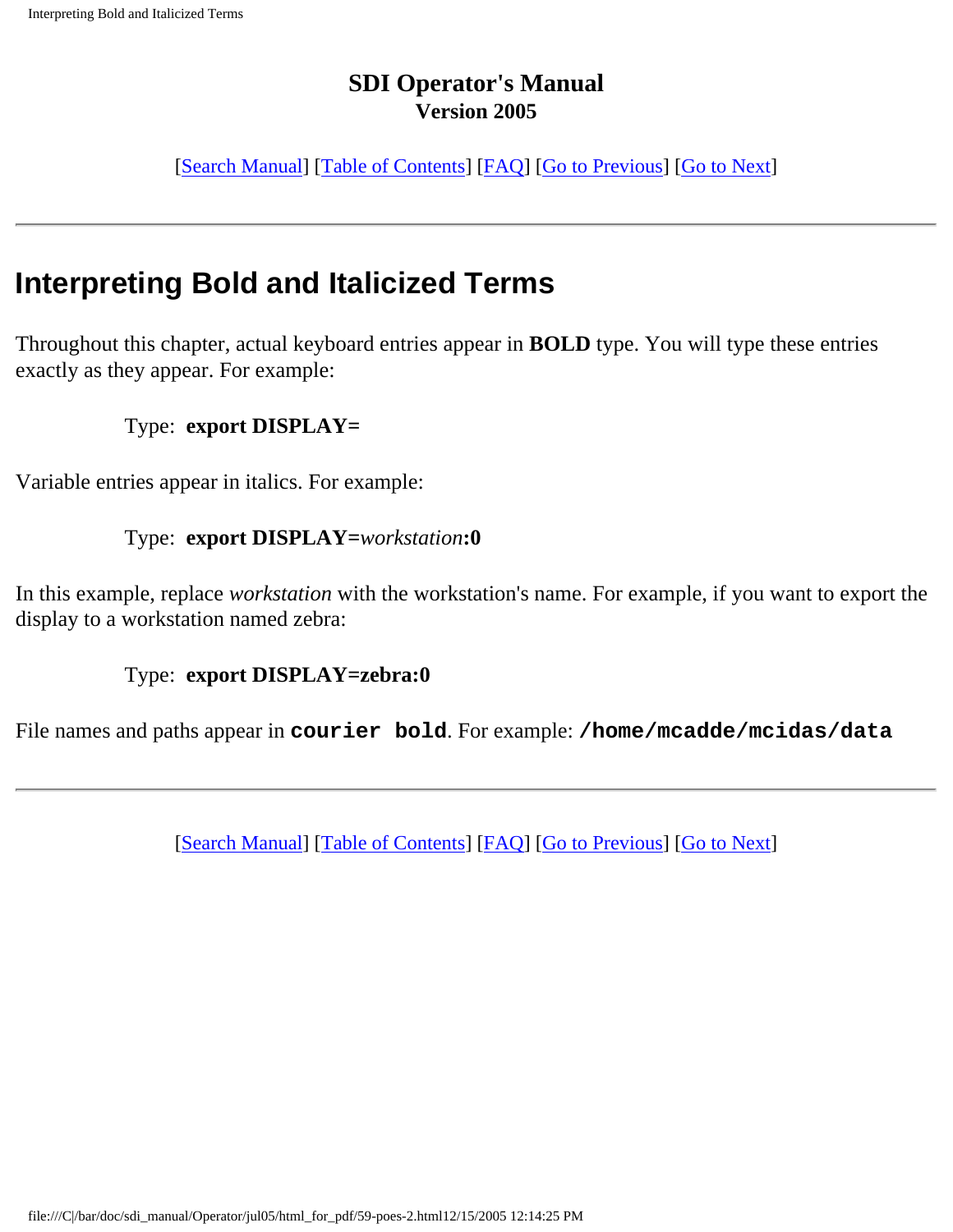[[Search Manual\]](file:///C|/bar/doc/sdi_manual/Operator/jul05/index.html) [\[Table of Contents\]](file:///C|/bar/doc/sdi_manual/Operator/jul05/html_for_pdf/index.html) [[FAQ\]](file:///C|/bar/doc/sdi_manual/Operator/jul05/html_for_pdf/appendixB.html) [[Go to Previous](file:///C|/bar/doc/sdi_manual/Operator/jul05/html_for_pdf/poes-2.html)] [[Go to Next](file:///C|/bar/doc/sdi_manual/Operator/jul05/html_for_pdf/poes-4.html)]

# **Overview**

Knowledge of the POES system and its data characteristics are not essential for routine operation of an SDI. However, if you experience difficulty, familiarity with these characteristics may help you diagnose operational problems.

Knowledge of the SDI files, their structures, or their naming conventions are not considered essential for normal operation of the SDI. However, if you request technical assistance from SSEC, you may be asked to examine these files to assist SSEC in diagnosing your SDI operational problems. Therefore, an overview of these files is provided in this chapter.

Throughout this chapter, you will see the related terms: Satellite Name, McIDAS Sensor Source (SS), and Spacecraft Address (or Sat-ID). The following table shows the current mappings between these terms.

| <b>Satellite Name</b> | <b>McIDAS</b><br><b>Sensor Source (SS)</b> | <b>Spacecraft</b><br><b>Address (Sat-ID)</b> |  |  |
|-----------------------|--------------------------------------------|----------------------------------------------|--|--|
| NOAA-9                | 45                                         | 11                                           |  |  |
| $NOAA-10$             | 60                                         | 15                                           |  |  |
| NOAA-11               | 61                                         | 1                                            |  |  |
| $NOAA-12$             | 62                                         | 9                                            |  |  |
| $NOAA-14$             | 64                                         | 5                                            |  |  |
| $NOAA-15$             | 65                                         | 7                                            |  |  |
| $NOAA-16$             | 66                                         | 3                                            |  |  |
| $NOAA-17$             | 67                                         | 11                                           |  |  |
| NOAA-18               | 68                                         | 13                                           |  |  |
| NOAA-N'               | 69                                         | 15                                           |  |  |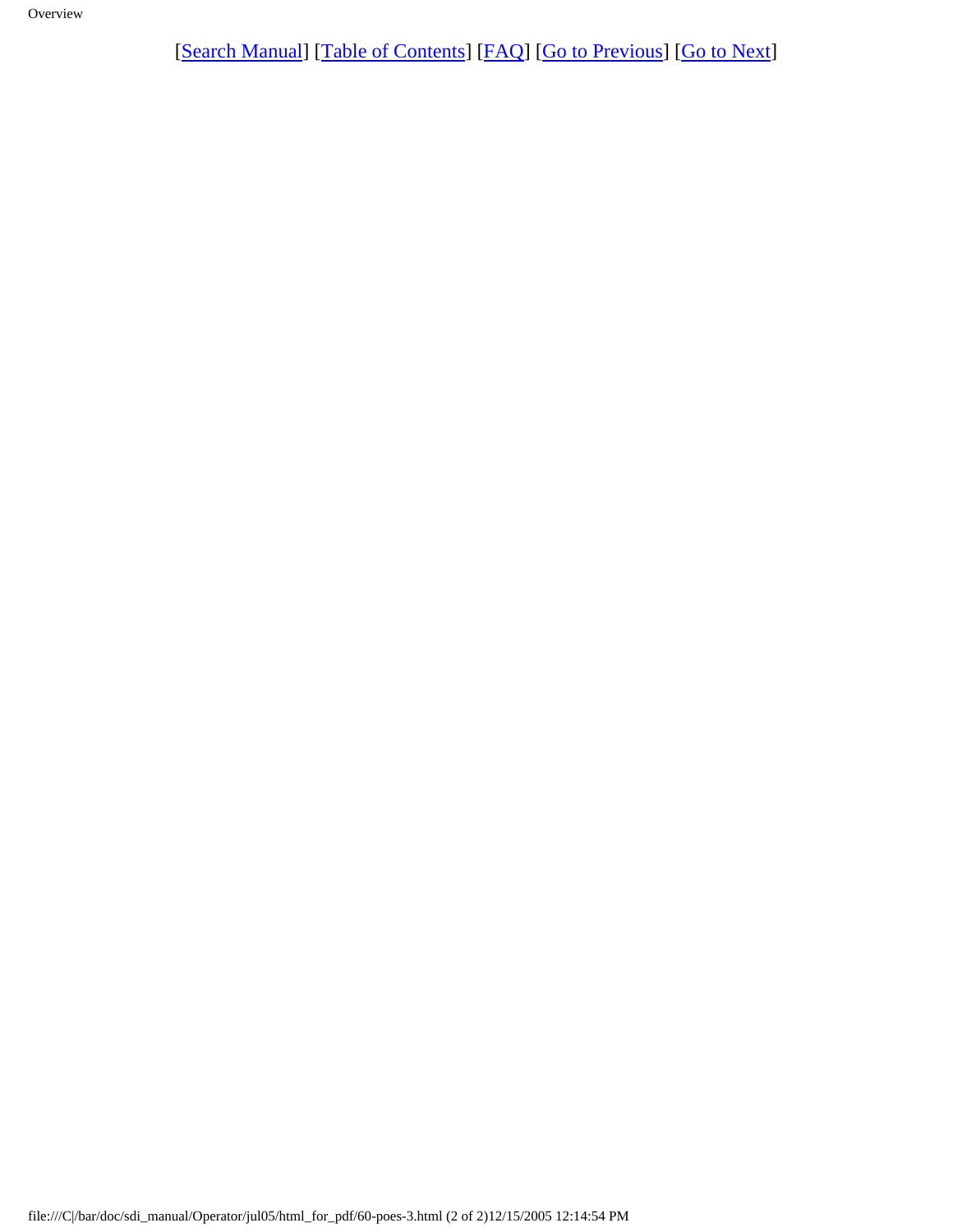[[Search Manual\]](file:///C|/bar/doc/sdi_manual/Operator/jul05/index.html) [\[Table of Contents\]](file:///C|/bar/doc/sdi_manual/Operator/jul05/html_for_pdf/index.html) [[FAQ\]](file:///C|/bar/doc/sdi_manual/Operator/jul05/html_for_pdf/appendixB.html) [[Go to Previous](file:///C|/bar/doc/sdi_manual/Operator/jul05/html_for_pdf/poes-3.html)] [[Go to Next](file:///C|/bar/doc/sdi_manual/Operator/jul05/html_for_pdf/poes-5.html)]

# **Bit Sync Requirements**

As shipped, the *PCI Ingestor* card in the SDI is configured to decode NRZ-L coded data. The bit sync that is normally used with POES outputs biphase formatted data. An SSEC designed and built converter called a *POES Sync Correlator* converts the biphase output from the bit sync to NRZ-L. However, if your bit sync produces NRZ-L or NRZ-S encoded outputs, do not use the *POES Sync Correlator*. Instead, connect the bit sync outputs directly to the SDI and configure the *PCI Ingestor* card as described in *Chapter 2 - [SDI Installation](file:///C|/bar/doc/sdi_manual/Operator/jul05/html_for_pdf/install-1.html#34212)*.

The clock and data outputs from the *POES Sync Correlator* should be TTL level outputs and terminated at 75 ohms. If you use a different bit sync that has NRZ-L or NRZ-S balanced or single-ended outputs, the SDI card can be reconfigured to receive it. Contact SSEC for reconfiguration instructions.

The POES bit rate is for 666 kilobits per second for HRPT and 1.33 megabits per second for GAC and LAC.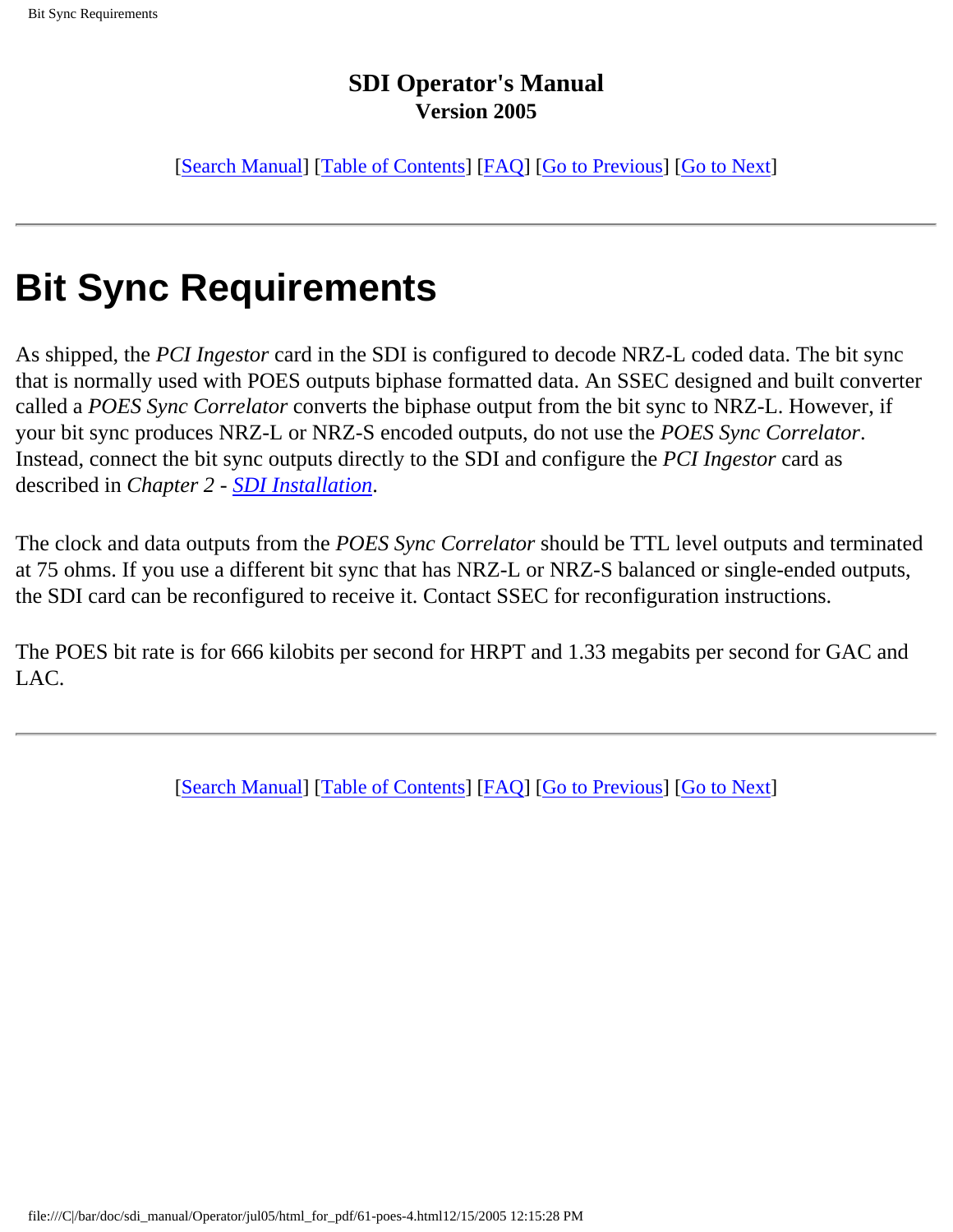[[Search Manual\]](file:///C|/bar/doc/sdi_manual/Operator/jul05/index.html) [\[Table of Contents\]](file:///C|/bar/doc/sdi_manual/Operator/jul05/html_for_pdf/index.html) [[FAQ\]](file:///C|/bar/doc/sdi_manual/Operator/jul05/html_for_pdf/appendixB.html) [[Go to Previous](file:///C|/bar/doc/sdi_manual/Operator/jul05/html_for_pdf/poes-4.html)] [[Go to Next](file:///C|/bar/doc/sdi_manual/Operator/jul05/html_for_pdf/poes-6.html)]

# **POES Ingestor Operating Procedures**

POES SDI operating procedures consist of the following:

- [Using the Ingestor Console](file:///C|/bar/doc/sdi_manual/Operator/jul05/html_for_pdf/poes-6.html#16901)
- [Interpreting Console Messages](file:///C|/bar/doc/sdi_manual/Operator/jul05/html_for_pdf/poes-7.html#41648)
- [Logging Console Messages](file:///C|/bar/doc/sdi_manual/Operator/jul05/html_for_pdf/poes-8.html#15032)
- [Stopping, Restarting or Shutting Down the Ingestor](file:///C|/bar/doc/sdi_manual/Operator/jul05/html_for_pdf/poes-9.html#31958)
- **[Changing the Amount of Retained Data](file:///C|/bar/doc/sdi_manual/Operator/jul05/html_for_pdf/poes-10.html#31059)**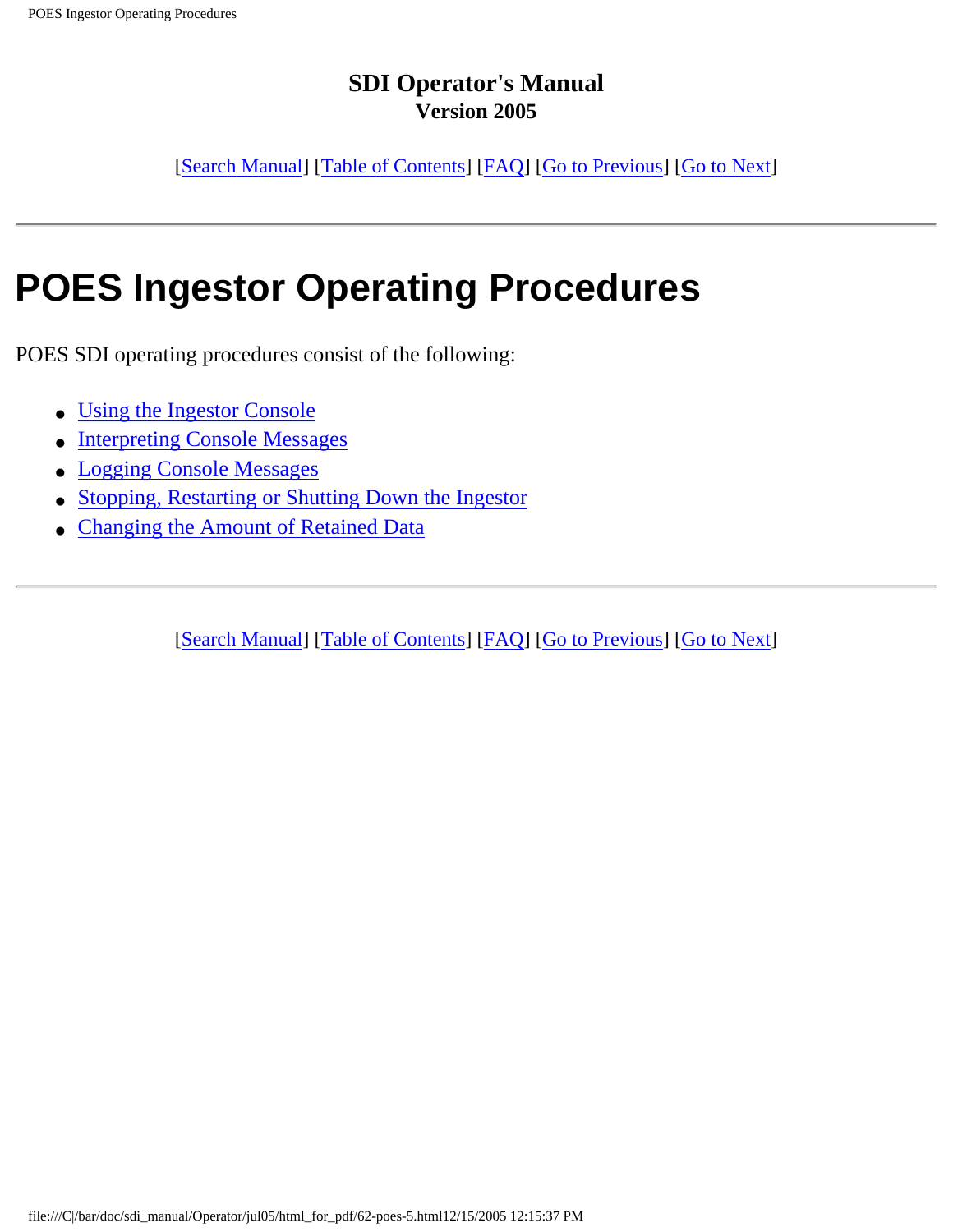[[Search Manual\]](file:///C|/bar/doc/sdi_manual/Operator/jul05/index.html) [\[Table of Contents\]](file:///C|/bar/doc/sdi_manual/Operator/jul05/html_for_pdf/index.html) [[FAQ\]](file:///C|/bar/doc/sdi_manual/Operator/jul05/html_for_pdf/appendixB.html) [[Go to Previous](file:///C|/bar/doc/sdi_manual/Operator/jul05/html_for_pdf/poes-5.html)] [[Go to Next](file:///C|/bar/doc/sdi_manual/Operator/jul05/html_for_pdf/poes-7.html)]

# **Using the Ingestor Console**

The Ingestor Console, referred to hereafter as console, displays the ingestor's status. This procedure describes two console choices, and provides a list of console messages and their interpretations.

The console is either a monitor that is physically connected to your SDI computer or an ssh session into the SDI computer from a remote workstation.

If you prefer to use a monitor, refer to Chapter 2 - *[SDI Installation](file:///C|/bar/doc/sdi_manual/Operator/jul05/html_for_pdf/install-1.html#34212)* for installation instructions. You will need to acquire a monitor locally since the SDI is not shipped with a monitor.

To use an ssh session, perform the following steps.

- 1. Log into the SDI as **root**.
- 2. Export the display to your workstation.

Type: **export DISPLAY=***workstation***:0**

where: *workstation* is the name of your workstation

3. Type: **(xterm -C&)**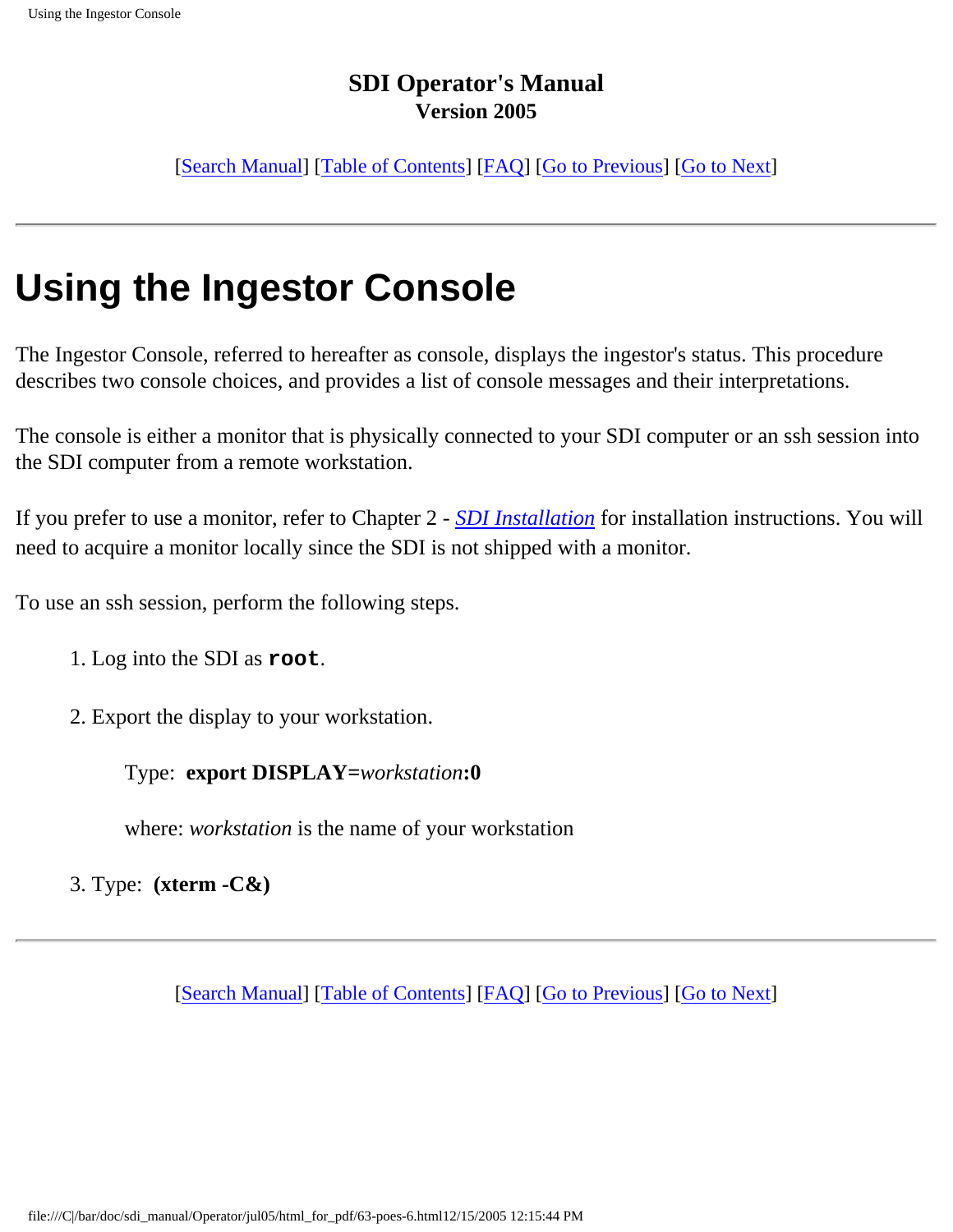[\[Search Manual\]](file:///C|/bar/doc/sdi_manual/Operator/jul05/index.html) [[Table of Contents\]](file:///C|/bar/doc/sdi_manual/Operator/jul05/html_for_pdf/index.html) [\[FAQ](file:///C|/bar/doc/sdi_manual/Operator/jul05/html_for_pdf/appendixB.html)] [\[Go to Previous](file:///C|/bar/doc/sdi_manual/Operator/jul05/html_for_pdf/poes-6.html)] [\[Go to Next\]](file:///C|/bar/doc/sdi_manual/Operator/jul05/html_for_pdf/poes-8.html)

## **Interpreting Console Messages**

If you have a console, these are the normal message types you may see; they are discussed below:

- [Deleted](file:///C|/bar/doc/sdi_manual/Operator/jul05/html_for_pdf/poes-7.html#24324)
- [New Image](file:///C|/bar/doc/sdi_manual/Operator/jul05/html_for_pdf/poes-7.html#26872) (index filed)

There may also be messages from the system that are unrelated to the satellite ingest process, for example disk error or full disk.

When an image ingest begins, a line similar to the following appears on the console.

poes.2005.198.122552.LAC

This message is an index file name. It is made up of the satellite type (POES in this example), the year, julian day and time that the image began being ingested, and the type of data in the file (Local Area Coverage, or LAC in this example). For complete information on the file naming scheme, refer to the *[Index File Naming Convention](file:///C|/bar/doc/sdi_manual/Operator/jul05/html_for_pdf/poes-12.html#42130)* section.

## **Deleted**

If the image contains less than 200 lines after it is completely ingested, it is automatically deleted, and the word **deleted** is appended to the console message to indicate its deletion. If the image above is deleted, this message would appear.

```
poes.2005.198.122552.LAC deleted
```
## **New Image**

If the image contains 200 or more lines after it is completely ingested, the image is kept, and additional information about the image is appended to the console message, as shown in the following example.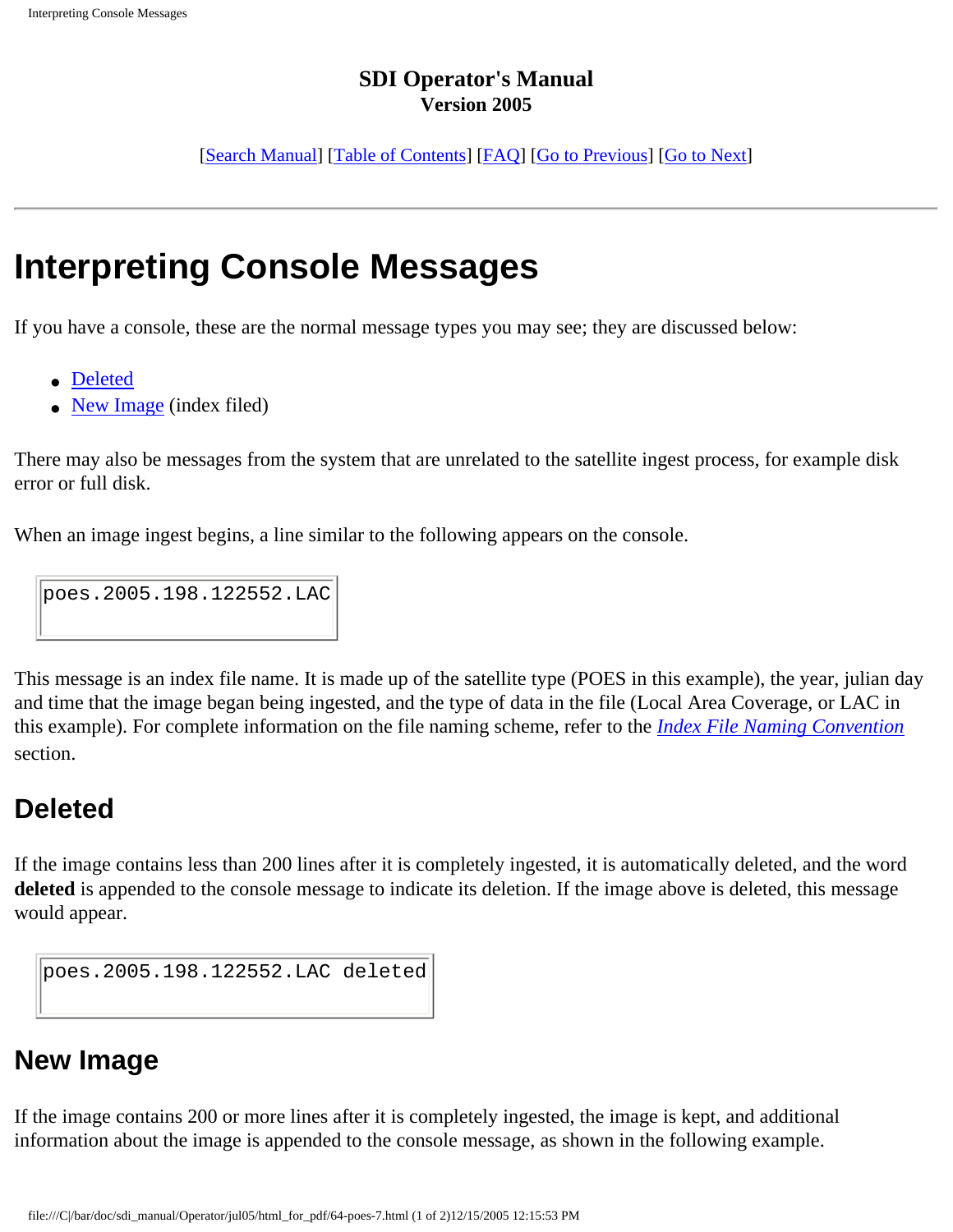poes.2005.198.113827.LAC sat=13 day=198 time=115444 lines=3716 del=2 err=2

The **sat=13** portion of this message is the spacecraft address as it is defined in the data stream. This is not the McIDAS Sensor Source (SS) number (see the [table](file:///C|/bar/doc/sdi_manual/Operator/jul05/html_for_pdf/poes-3.html#35162) at the beginning of this chapter).

The **day=198** portion is the nominal julian start day of the image.

The **time=115444** portion is the nominal start time (hhmmss) of the image.

The **lines=3716** portion is the total number of lines in this image.

The **del**=2 portion indicates the number of lines deleted from this image. Sometimes there is a small amount of bad data or data from the previous image at the start of the data transmissions. The **del=** parameter indicates how many of these lines have been deleted from the image. The first 60 lines of HRPT files generated at SSEC are always deleted before checking for bad data and are not shown in the **del=** count.

The **err=2** portion indicates the number of bit slips or data errors detected in the image.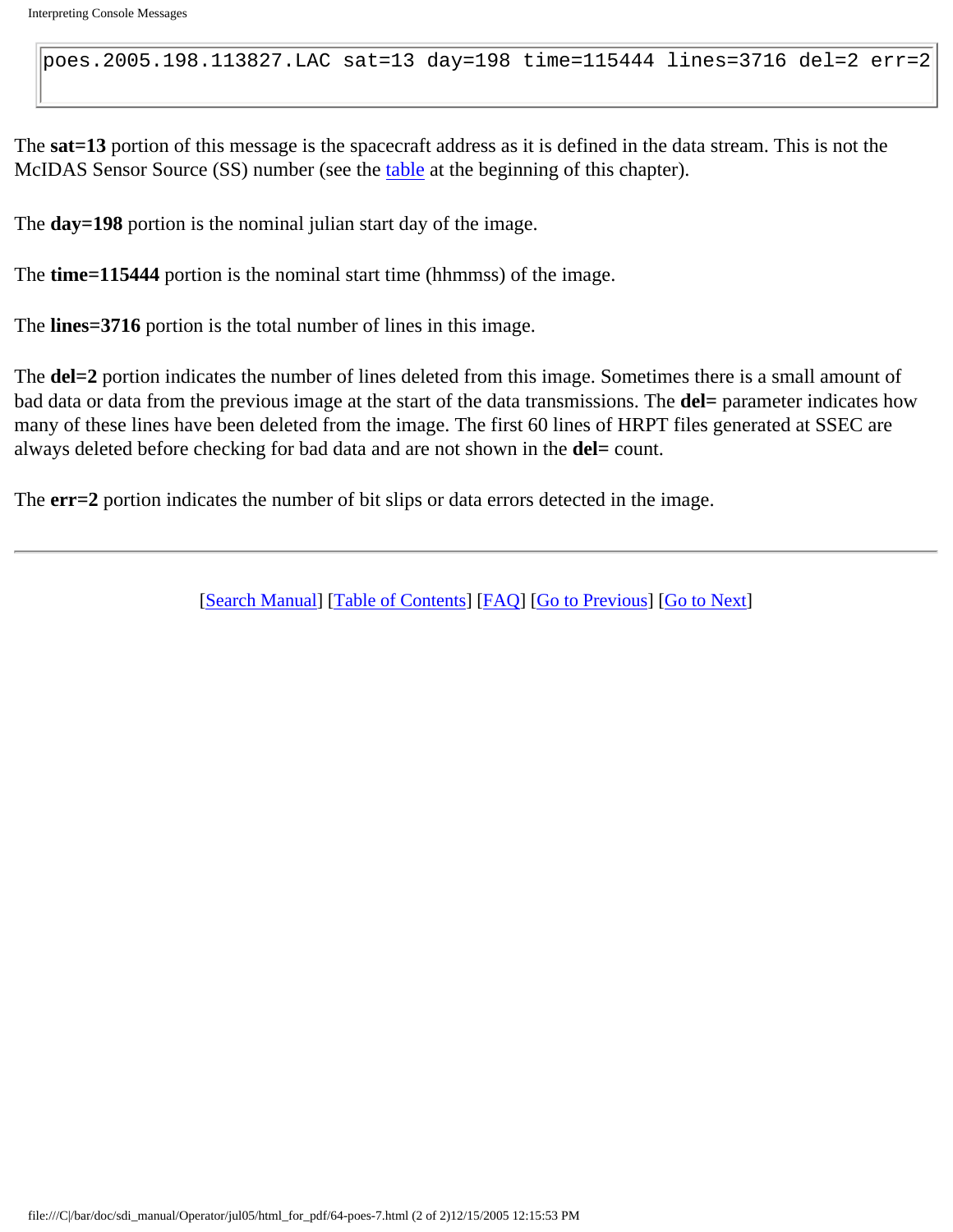[[Search Manual\]](file:///C|/bar/doc/sdi_manual/Operator/jul05/index.html) [\[Table of Contents\]](file:///C|/bar/doc/sdi_manual/Operator/jul05/html_for_pdf/index.html) [[FAQ\]](file:///C|/bar/doc/sdi_manual/Operator/jul05/html_for_pdf/appendixB.html) [[Go to Previous](file:///C|/bar/doc/sdi_manual/Operator/jul05/html_for_pdf/poes-7.html)] [[Go to Next](file:///C|/bar/doc/sdi_manual/Operator/jul05/html_for_pdf/poes-9.html)]

# **Logging Console Messages**

The console messages can also be routed to a file by setting the file name you want the messages written to in the environment variable **LOG**. SSEC's console messages are written to the file **/var/log/inge**.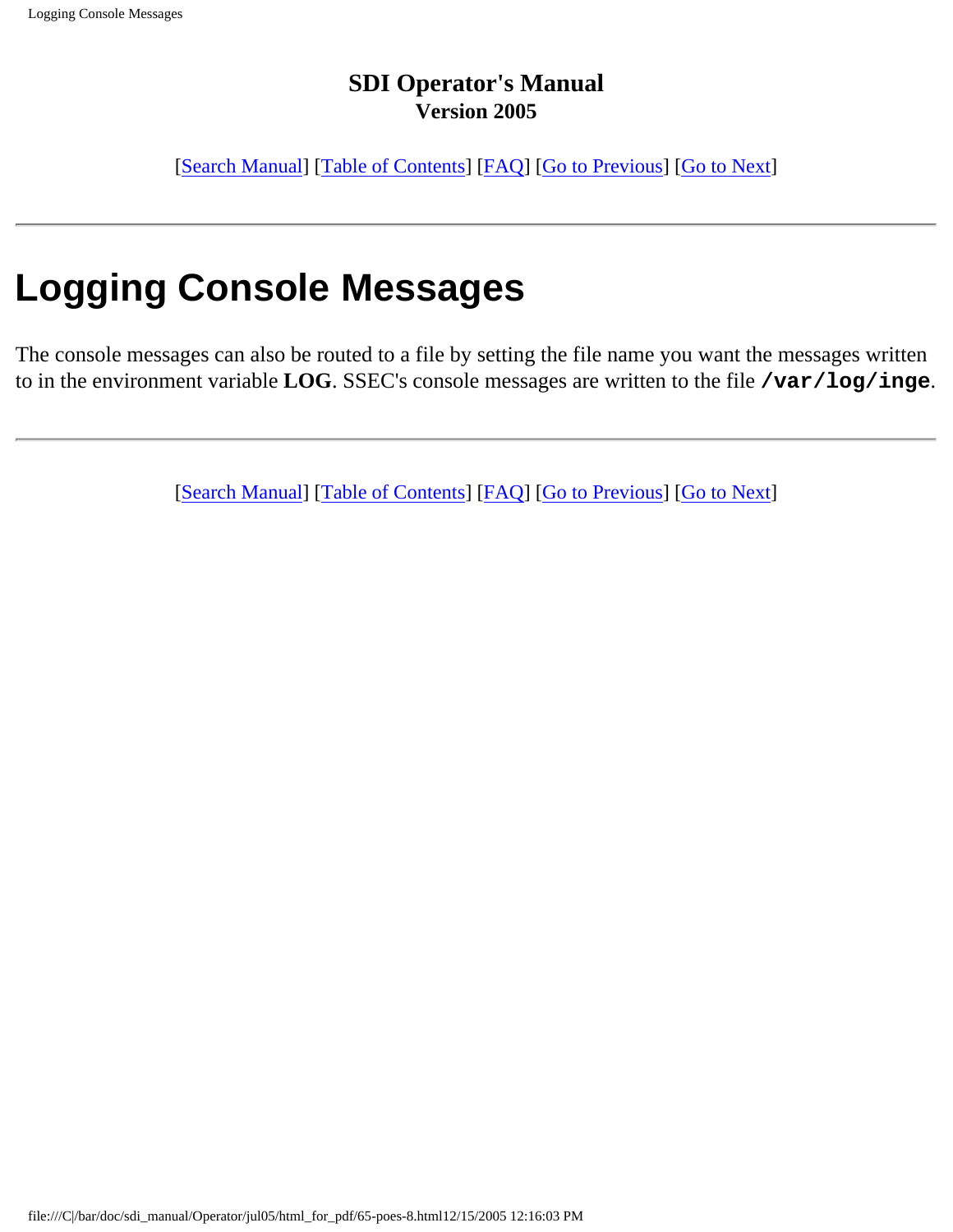[[Search Manual\]](file:///C|/bar/doc/sdi_manual/Operator/jul05/index.html) [\[Table of Contents\]](file:///C|/bar/doc/sdi_manual/Operator/jul05/html_for_pdf/index.html) [[FAQ\]](file:///C|/bar/doc/sdi_manual/Operator/jul05/html_for_pdf/appendixB.html) [[Go to Previous](file:///C|/bar/doc/sdi_manual/Operator/jul05/html_for_pdf/poes-8.html)] [[Go to Next](file:///C|/bar/doc/sdi_manual/Operator/jul05/html_for_pdf/poes-10.html)]

# **Stopping, Restarting or Shutting Down the Ingestor**

## **Stopping the Ingestor**

To stop the ingestor, issue a stop command from the console as user **root**.

Type: **/etc/init.d/ingcntl stop**

## **Restarting the Ingestor**

To restart the ingestor process, either reboot by performing the *Shutting Down the Workstation* procedure below and then cycling the power to restart the ingestor, or issue the start command from the console. To issue the start command,

Type: **/etc/init.d/ingcntl start**

## **Shutting Down the Workstation**

To shut down the entire workstation, including the ingestor, issue the workstation shutdown command from the console.

Type: **init 0**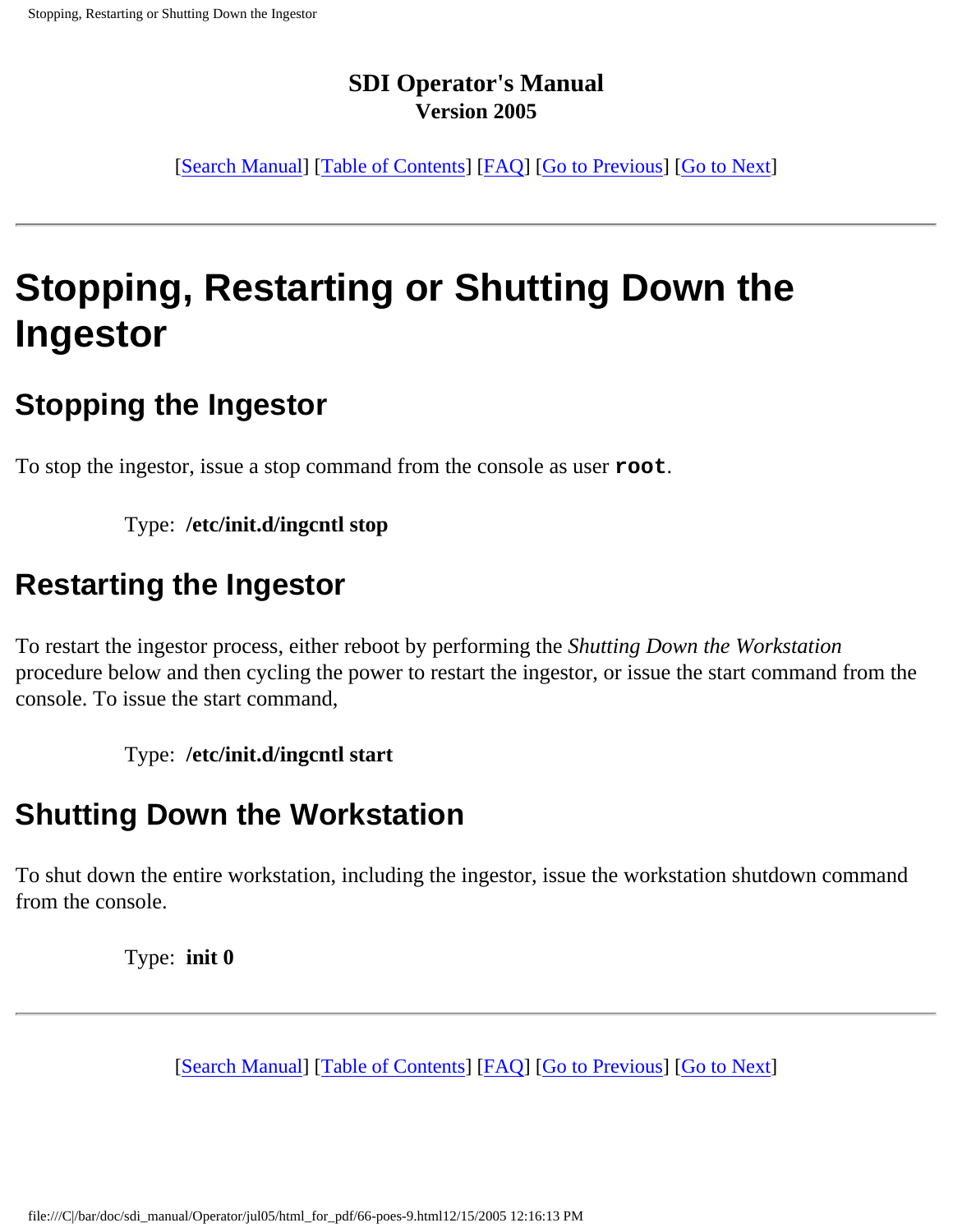[[Search Manual\]](file:///C|/bar/doc/sdi_manual/Operator/jul05/index.html) [\[Table of Contents\]](file:///C|/bar/doc/sdi_manual/Operator/jul05/html_for_pdf/index.html) [[FAQ\]](file:///C|/bar/doc/sdi_manual/Operator/jul05/html_for_pdf/appendixB.html) [[Go to Previous](file:///C|/bar/doc/sdi_manual/Operator/jul05/html_for_pdf/poes-9.html)] [[Go to Next](file:///C|/bar/doc/sdi_manual/Operator/jul05/html_for_pdf/poes-11.html)]

# **Changing the Amount of Retained Data**

SSEC sets the default for the amount of POES data to be retained as a function of the size of the hard disk installed prior to shipment. About 900 SDF files can be stored per gigabyte of hard drive space. For example, if SSEC is currently shipping machines equipped with a nine-gigabyte hard drive, its default is set to retain 7,000 SDF files. Perform the following procedure if you want to change the amount of data retained in your ingestor.

1. From the console, edit the file **/etc/init.d/ingcntl**.

2. Change the value of the variable named SAVE\_FILES= to the number of files to retain. One SDF file represents about six seconds of transmission time for GAC and LAC, or about 12 seconds of transmission time for HRPT. Therefore, 600 or 300 SDF files are generated per hour of GAC and LAC or HRPT data transmission time. This results in about 600 or 300 megabytes of data storage, respectively. The values realized operationally will vary because POES is not a continuous transmission. You will likely have to watch disk space utilization and adjust the SAVE\_FILES= variable accordingly.

3. Stop and restart the [ingestor process.](file:///C|/bar/doc/sdi_manual/Operator/jul05/html_for_pdf/poes-9.html)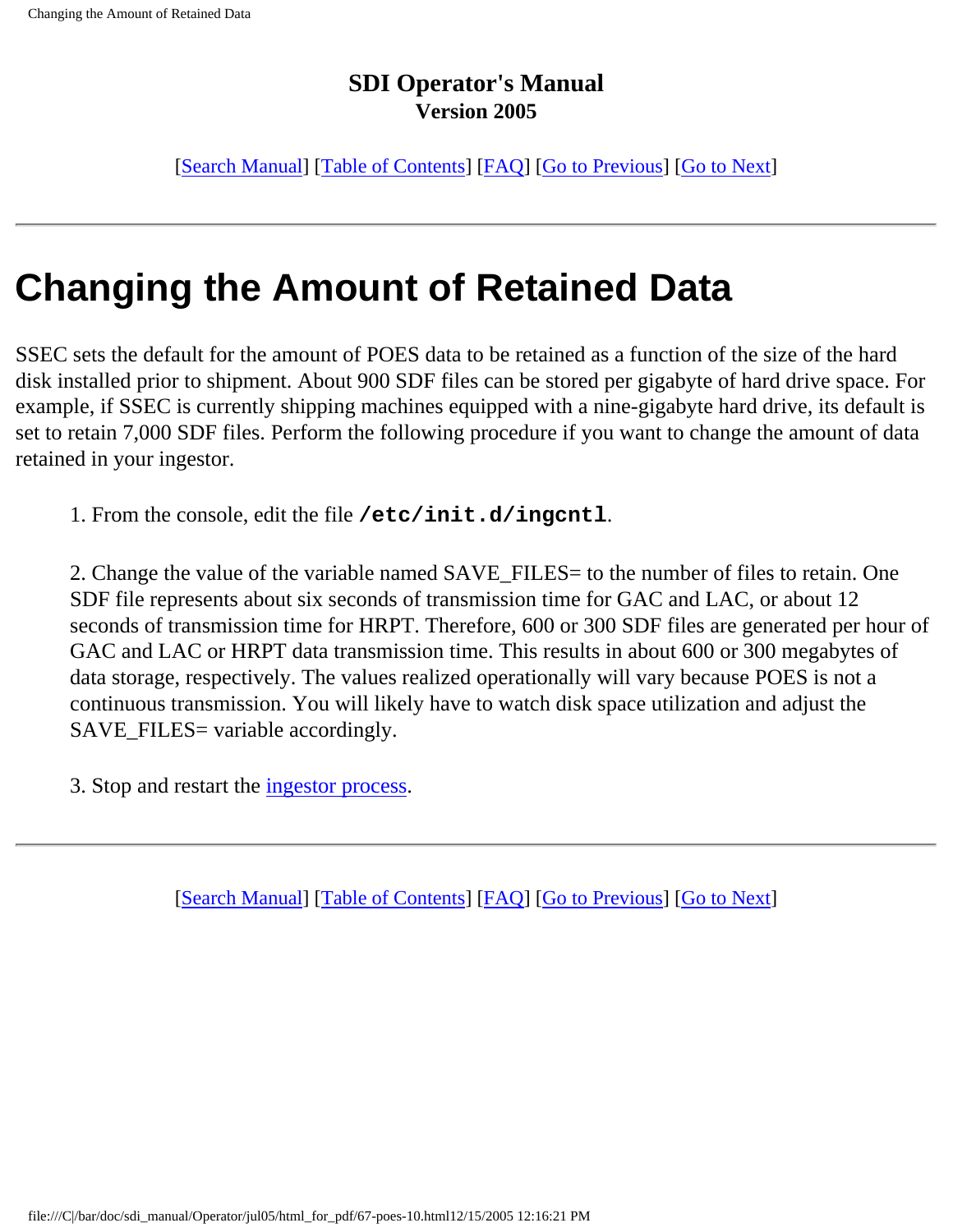[[Search Manual\]](file:///C|/bar/doc/sdi_manual/Operator/jul05/index.html) [\[Table of Contents\]](file:///C|/bar/doc/sdi_manual/Operator/jul05/html_for_pdf/index.html) [[FAQ\]](file:///C|/bar/doc/sdi_manual/Operator/jul05/html_for_pdf/appendixB.html) [[Go to Previous](file:///C|/bar/doc/sdi_manual/Operator/jul05/html_for_pdf/poes-10.html)] [[Go to Next](file:///C|/bar/doc/sdi_manual/Operator/jul05/html_for_pdf/poes-12.html)]

# **POES File Descriptions**

The following POES files are described:

- [POES Index Files](file:///C|/bar/doc/sdi_manual/Operator/jul05/html_for_pdf/poes-12.html#15846)
- [POES Descriptor Files](file:///C|/bar/doc/sdi_manual/Operator/jul05/html_for_pdf/poes-13.html#24113)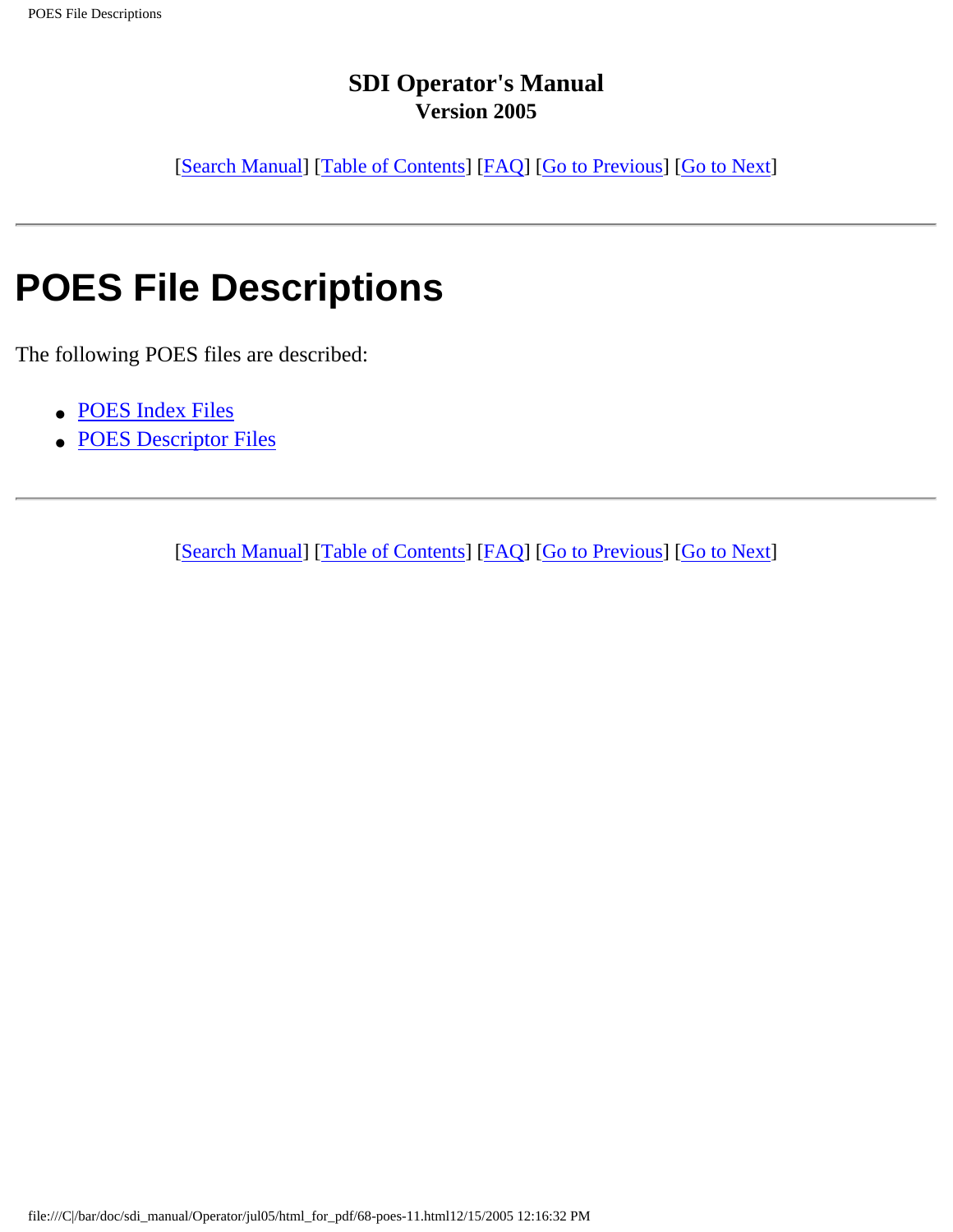[[Search Manual\]](file:///C|/bar/doc/sdi_manual/Operator/jul05/index.html) [\[Table of Contents\]](file:///C|/bar/doc/sdi_manual/Operator/jul05/html_for_pdf/index.html) [[FAQ\]](file:///C|/bar/doc/sdi_manual/Operator/jul05/html_for_pdf/appendixB.html) [[Go to Previous](file:///C|/bar/doc/sdi_manual/Operator/jul05/html_for_pdf/poes-11.html)] [[Go to Next](file:///C|/bar/doc/sdi_manual/Operator/jul05/html_for_pdf/poes-13.html)]

# **POES Index Files**

One index file is generated for each image detected in the SDFs.

## **Index File Naming Convention**

The naming convention is: *signal\_type.ccyy.ddd.hhmmss.mode*

Where:

|      | <i>signal_type</i> is the satellite signal type, e.g., poes     |
|------|-----------------------------------------------------------------|
| cc   | the century the image ingest started                            |
| yy   | the year the image ingest started                               |
| ddd  | the julian day the image ingest started                         |
| hh   | the UTC hour the image ingest started                           |
| mm   | is the minute the image ingest started                          |
| SS   | is the second the image ingest started                          |
| mode | is the transmission mode of the satellite, e.g., LAC, GAC, HRPT |

As an example, the index file name for a 2005 GAC image, whose start of ingestion date and time are 228 and 12:20:00, respectively, has the name **poes.2005.228.122000.GAC**.

## **Index File Format**

Each index file text entry has the following eight fields. One entry exists in the index file for each data frame.

The screen display below is a portion of a POES index file for an HRPT image. Each line consists of eight fields, described below.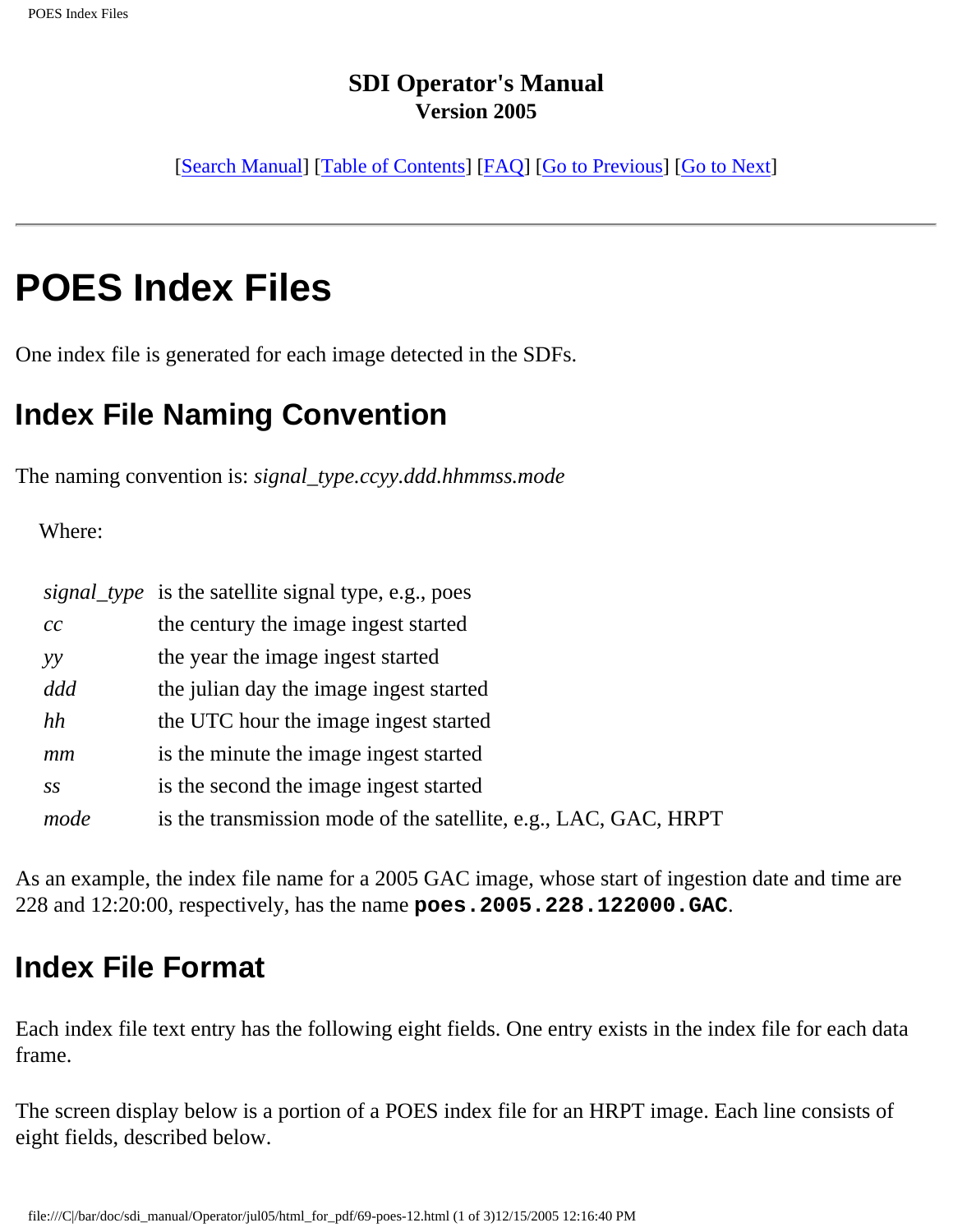|   |   |   | $\vert$ \$ more poes.2005.012.180623.HRPT       |             |   |  |       |     |                |
|---|---|---|-------------------------------------------------|-------------|---|--|-------|-----|----------------|
|   |   |   | poes.2005.012.180630 772767 6 5 1 12 180650 140 |             |   |  |       |     |                |
|   |   |   | poes.2005.012.180630 776630 2 5 2 12 180650 306 |             |   |  |       |     | $\overline{2}$ |
|   |   |   | poes.2005.012.180630 800492 6 5 3 12 180650     |             |   |  |       | 473 | 3              |
|   |   |   | poes.2005.012.180630 814355 2 5 1 12 180650 640 |             |   |  |       |     | 4              |
|   |   |   | poes.2005.012.180630 828217 6 5 2 12 180650 806 |             |   |  |       |     | 5              |
|   |   |   | poes.2005.012.180630 842080 2 5 3 12 180650 973 |             |   |  |       |     | 6              |
|   |   |   | poes.2005.012.180630 855942 6 5 1 12 180651 140 |             |   |  |       |     | 7              |
|   |   |   |                                                 |             |   |  |       |     | 8              |
|   |   |   |                                                 |             |   |  |       |     |                |
| a | b | C | d                                               | $\mathbf e$ | f |  | ghi i | k.  |                |
|   |   |   |                                                 |             |   |  |       |     |                |
|   |   |   |                                                 |             |   |  |       |     |                |

#### *Field Key Description*

**a-d** components that form the name of an SDF containing a portion of this image, where:

**a** is the signal type, e.g., POES **b** is the year, e.g., 2005 **c** is the julian day that the image was received , e.g., day 012 **d** is the hour, minute and second the image was received, e.g., 18:06:30

- **e** the byte address offset in the SDF that contains the start bit of the scan; for example, the first line in the screen display above begins somewhere in the 772,767th byte
- **f** the location of this scan's starting bit in the byte pointed to by **e**
- **g** the spacecraft address, not the McIDAS sensor source number, e.g., 5 (see the [table](file:///C|/bar/doc/sdi_manual/Operator/jul05/html_for_pdf/poes-3.html#35162) at the beginning of this chapter)
- **h** subblock; for GAC, this should always be zero; for HRPT and LAC this should be a repeating pattern, e.g., 1, 2, 3, 1, 2, 3,...
- **i** nominal julian day of the image
- **j** nominal hour, minute and second of the data, e.g., 18:06:50
- **k** millisecond within the nominal second (e.g., 50) described in **j**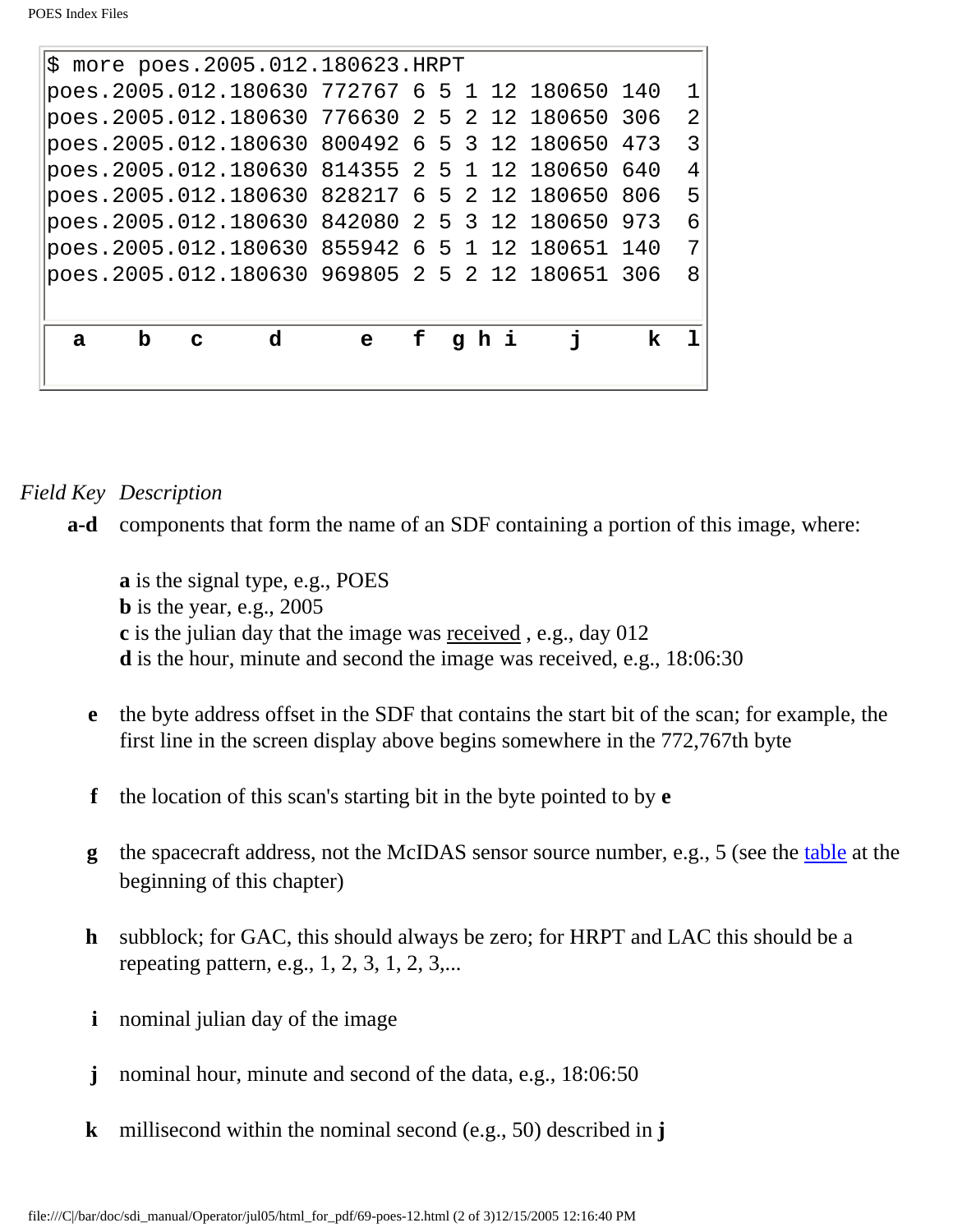**l** image frame line number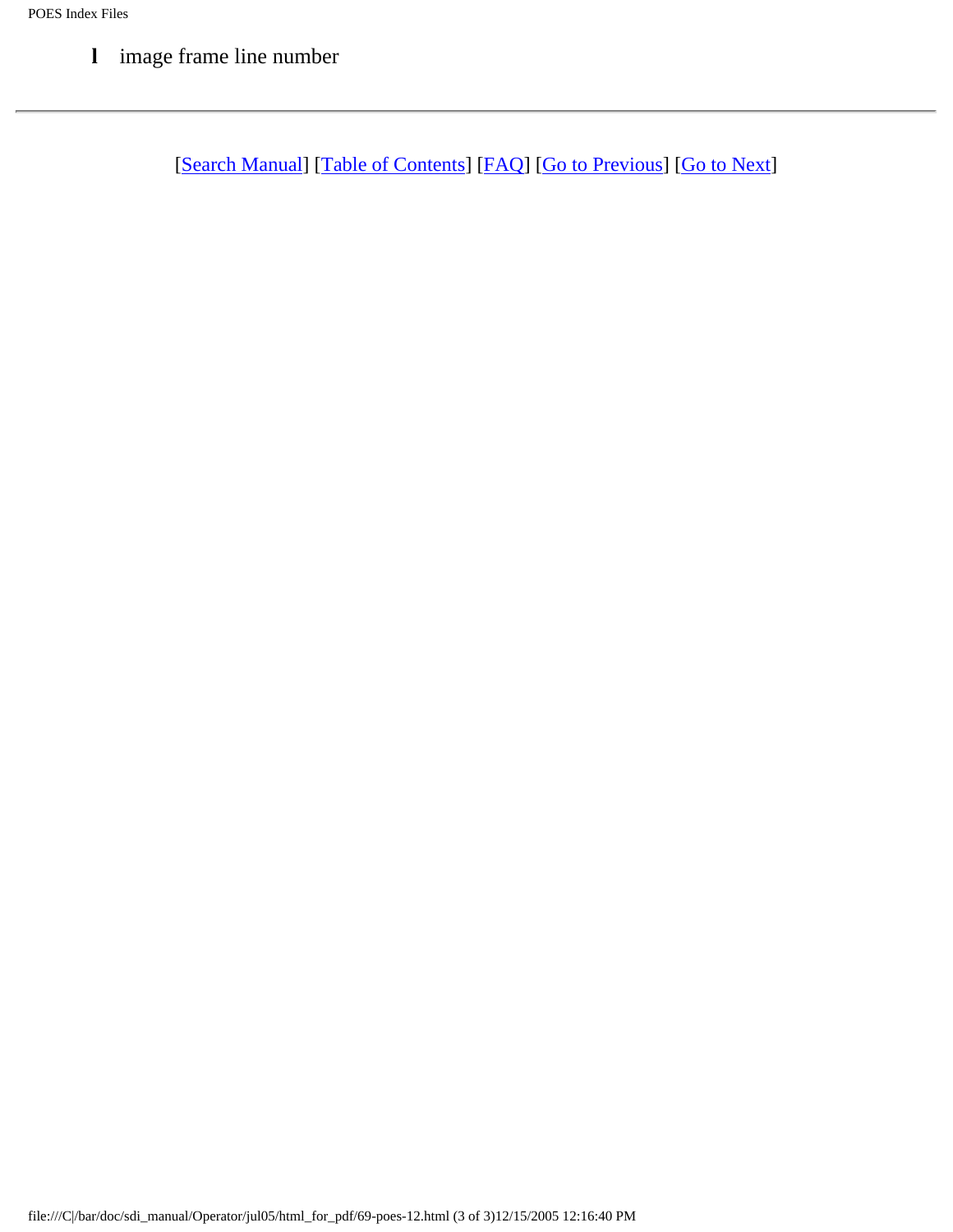[[Search Manual\]](file:///C|/bar/doc/sdi_manual/Operator/jul05/index.html) [\[Table of Contents\]](file:///C|/bar/doc/sdi_manual/Operator/jul05/html_for_pdf/index.html) [[FAQ\]](file:///C|/bar/doc/sdi_manual/Operator/jul05/html_for_pdf/appendixB.html) [[Go to Previous](file:///C|/bar/doc/sdi_manual/Operator/jul05/html_for_pdf/poes-12.html)] [[Go to Next](file:///C|/bar/doc/sdi_manual/Operator/jul05/html_for_pdf/poes-14.html)]

# **POES Descriptor Files**

POES descriptor files contain a list of currently available images for a specific data type. The data type is typically defined as the transfer mode. The file name indicates the transfer mode and each has a unique descriptor file name.

## **Descriptor File Naming Convention**

The naming convention is: **/data/descriptor**, where *descriptor* is the descriptor file name as defined by the transfer mode of the satellite. The descriptors used for POES are:

- ALL (list of all available POES images)
- GAC (Global Area Coverage)
- HRPT (High Resolution Picture Transfer)
- LAC (Local Area Coverage)

The descriptor name is designed to be used as a search tool for images and their times. No sectorizing is done by the SDI system.

## **Descriptor File Format**

The screen display below is an example of a POES GAC descriptor file. Each text entry consists of five fields, which are described below.

poes.2005.198.135033.GAC 5 198 104700 12779 141 poes.2005.198.143122.GAC 5 198 122800 12781 142 poes.2005.198.150627.GAC 9 198 132130 11100 143 poes.2005.198.151214.GAC 9 198 113230 13738 144 poes.2005.198.160938.GAC 5 198 141038 12525 145 poes.2005.198.164741.GAC 9 198 144851 12630 146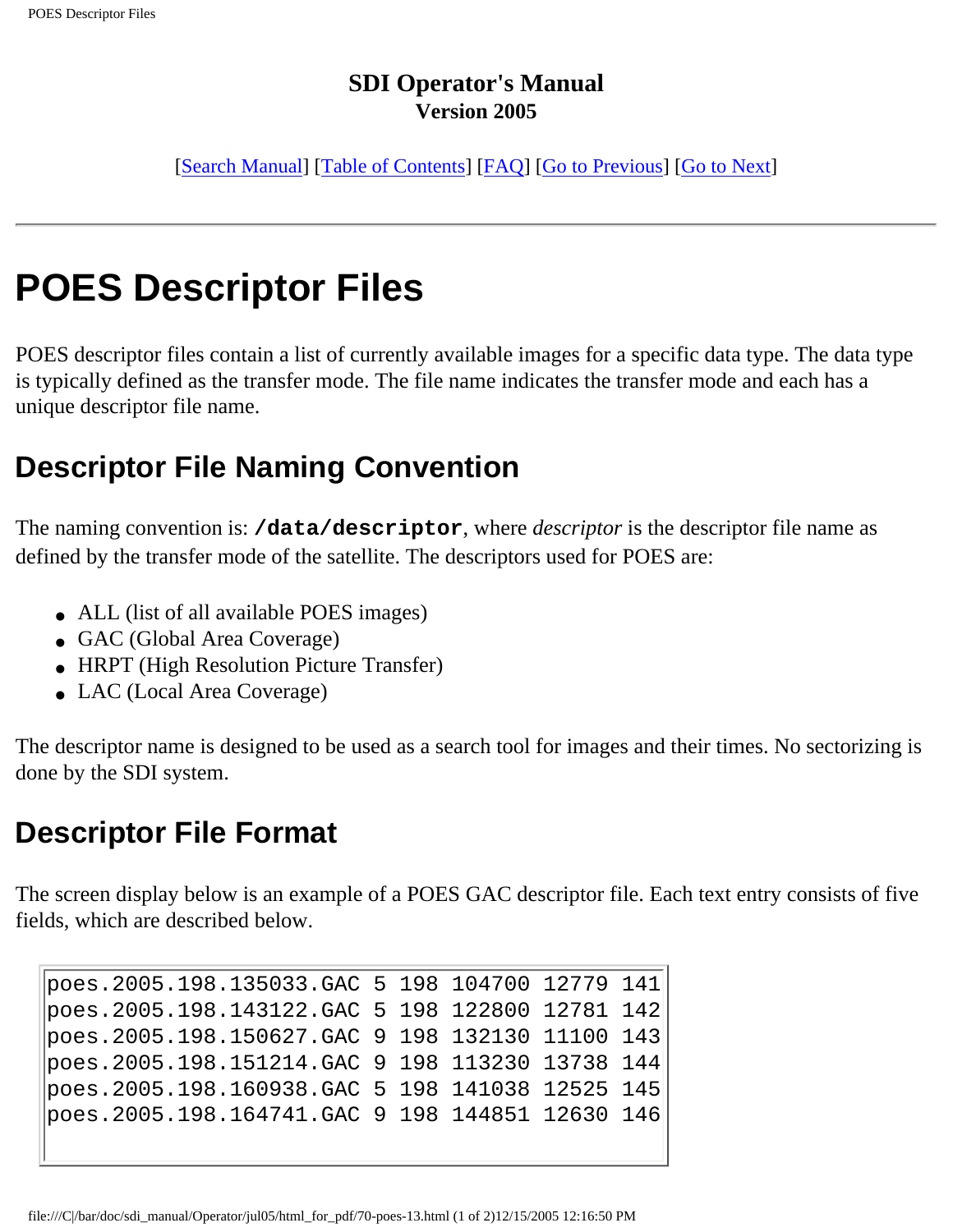#### POES Descriptor Files

| <b>Field Name</b> Description |                                                                                                                                                                             |
|-------------------------------|-----------------------------------------------------------------------------------------------------------------------------------------------------------------------------|
|                               | INDX_name consists of <b>a-d</b> , as described in the <i>Index File Format</i> section, plus the signal type (e.g.,                                                        |
|                               | GAC, LAC or HRPT)                                                                                                                                                           |
| Sat ID                        | the spacecraft address, not the McIDAS sensor source number (see the Spacecraft<br>Address column in the table at the beginning of this chapter), e.g., 5                   |
| Day                           | nominal start julian day (ddd) of the image                                                                                                                                 |
| Time                          | nominal start time (hhmmss) of the image                                                                                                                                    |
| eline                         | ending line number of the image                                                                                                                                             |
| position                      | unique number assigned to an image; if the same image is listed in more than one<br>descriptor file (e.g., All and HRPT) it will have the same position number in each file |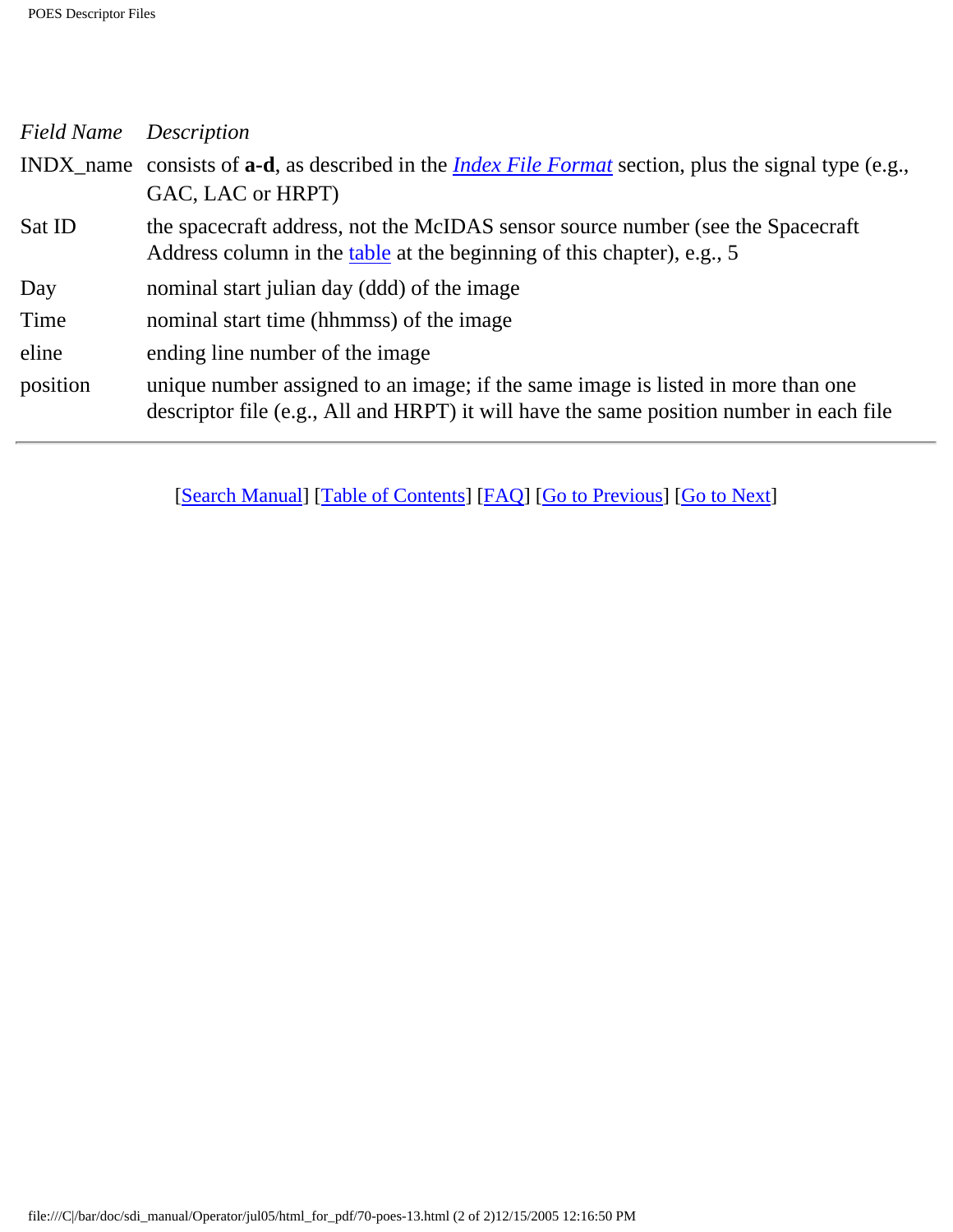[[Search Manual\]](file:///C|/bar/doc/sdi_manual/Operator/jul05/index.html) [\[Table of Contents\]](file:///C|/bar/doc/sdi_manual/Operator/jul05/html_for_pdf/index.html) [[FAQ\]](file:///C|/bar/doc/sdi_manual/Operator/jul05/html_for_pdf/appendixB.html) [[Go to Previous](file:///C|/bar/doc/sdi_manual/Operator/jul05/html_for_pdf/poes-13.html)] [[Go to Next](file:///C|/bar/doc/sdi_manual/Operator/jul05/html_for_pdf/poes-15.html)]

# **Navigation**

The SDI POES Ingestor does not perform any navigation processing. Navigation exists on the SDI ingestor system for the purpose of serving the image data. The server requires navigation because it must navigate the images in order to process requests and subsect the images.

The navigation file used by the ADDE image server is the McIDAS format SYSNAV1 file. This navigation file is updated with the latest POES navigation information from the TBUS messages transmitted on the Domestic Data Service conventional data circuit. The TBUS messages are decoded by the McIDAS-XCD conventional data ingestor/decoder, filed into the SYSNAV1 navigation file and predictions made. Twice daily, the SYSNAV1 file is copied from the -XCD decoder workstation to the SDI ingestor workstation and placed in the directory **~mcadde/mcidas/data**.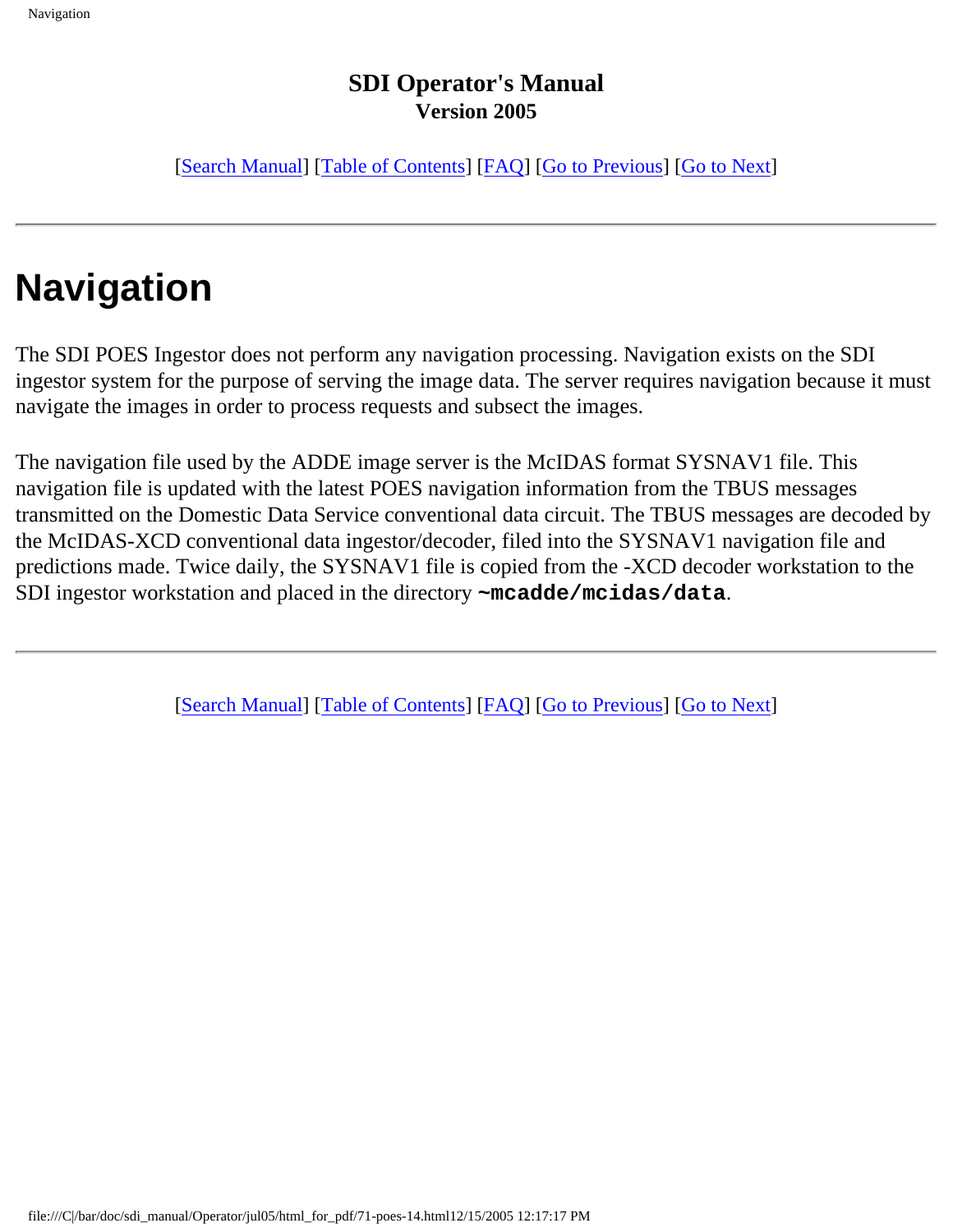[[Search Manual\]](file:///C|/bar/doc/sdi_manual/Operator/jul05/index.html) [\[Table of Contents\]](file:///C|/bar/doc/sdi_manual/Operator/jul05/html_for_pdf/index.html) [[FAQ\]](file:///C|/bar/doc/sdi_manual/Operator/jul05/html_for_pdf/appendixB.html) [[Go to Previous](file:///C|/bar/doc/sdi_manual/Operator/jul05/html_for_pdf/poes-14.html)] [[Go to Next](file:///C|/bar/doc/sdi_manual/Operator/jul05/html_for_pdf/poes-16.html)]

# **ADDE Server Procedures**

The procedures discussed in this section are:

- [Accessing the Data via ADDE](file:///C|/bar/doc/sdi_manual/Operator/jul05/html_for_pdf/poes-16.html#30885)
- [Changing Server Dataset Names](file:///C|/bar/doc/sdi_manual/Operator/jul05/html_for_pdf/poes-17.html#31168)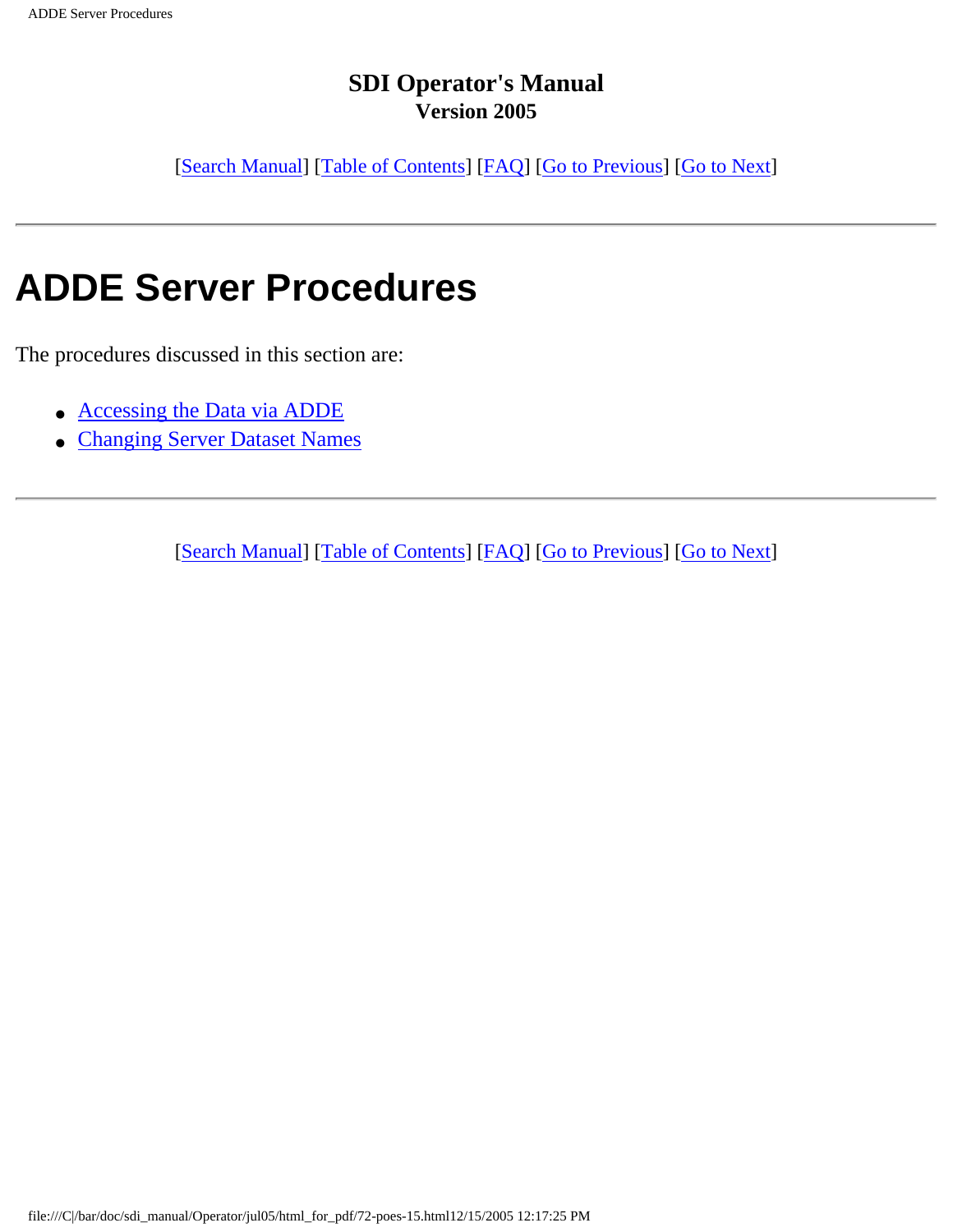[[Search Manual\]](file:///C|/bar/doc/sdi_manual/Operator/jul05/index.html) [\[Table of Contents\]](file:///C|/bar/doc/sdi_manual/Operator/jul05/html_for_pdf/index.html) [[FAQ\]](file:///C|/bar/doc/sdi_manual/Operator/jul05/html_for_pdf/appendixB.html) [[Go to Previous](file:///C|/bar/doc/sdi_manual/Operator/jul05/html_for_pdf/poes-15.html)] [[Go to Next](file:///C|/bar/doc/sdi_manual/Operator/jul05/html_for_pdf/poes-17.html)]

# **Accessing the Data via ADDE**

Once the SDI begins to ingest data and is connected to the network, the data can be accessed on workstations running McIDAS via ADDE. The ADDE group name, by default, is POES. Perform the *[Changing Server Dataset Names](file:///C|/bar/doc/sdi_manual/Operator/jul05/html_for_pdf/poes-17.html#31168)* procedure if you want to change it.

Perform these steps to access the SDI's data.

1. From a McIDAS workstation:

#### Type: **DATALOC ADD POES** *SDI\_IP\_address*

For example, if the SDI has an IP address of 144.92.108.32

#### Type: **DATALOC ADD POES 144.92.108.32**

2. Use the ADDE command named DSINFO to list the descriptor names.

#### Type: **DSINFO I POES**

The output should look something like: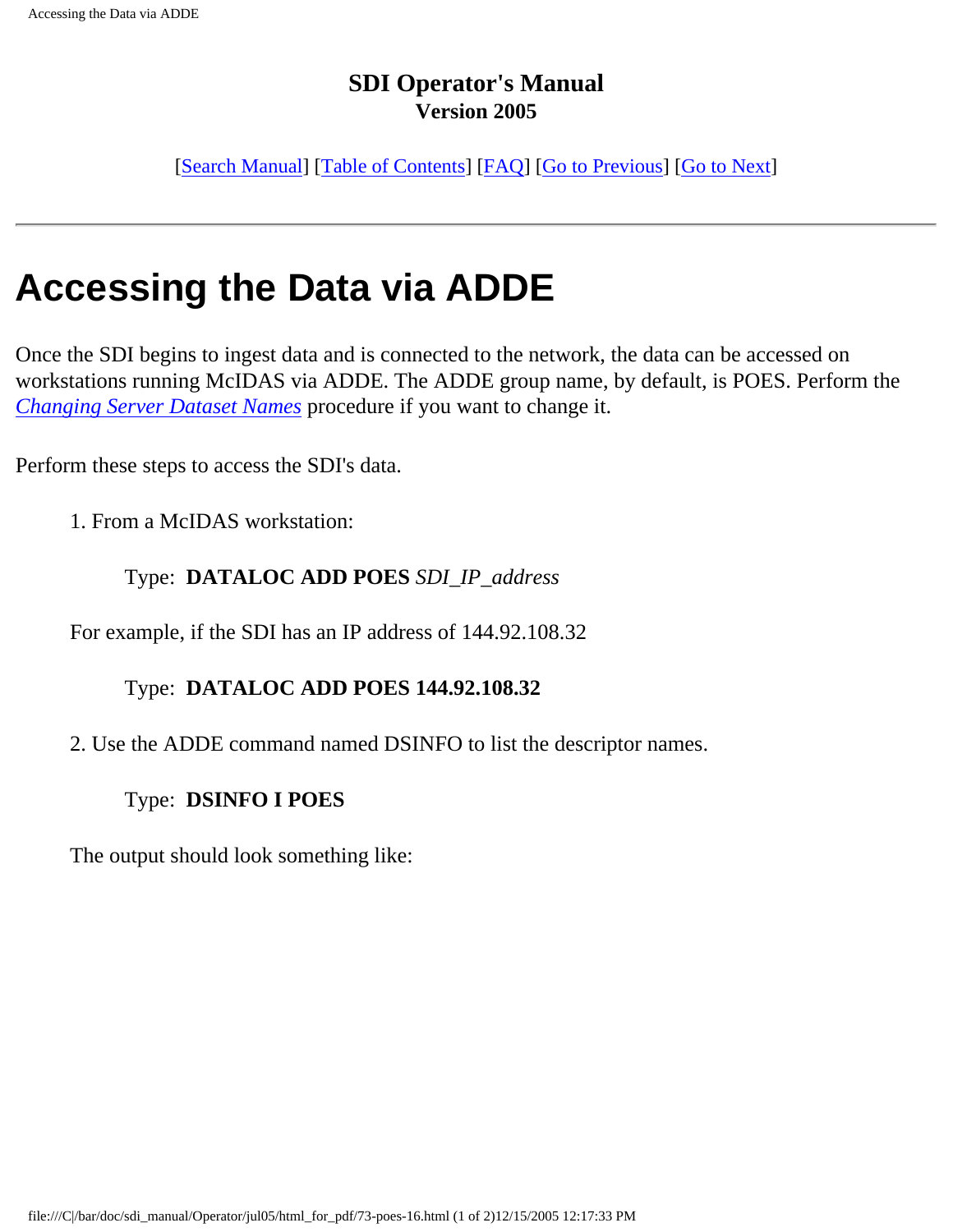| Dataset Names of Type: IMAGE in Group: POES |      |     |        |                     |                     |                     |
|---------------------------------------------|------|-----|--------|---------------------|---------------------|---------------------|
| Name                                        |      |     | NumPos |                     | Content             |                     |
| ALL                                         |      |     | 100    |                     | POES                | All POES images     |
| N15GAC                                      |      |     | 100    |                     | POES                | NOAA-15 GAC images  |
| N15HRPT                                     | 100  |     | POES   | NOAA-15 HRPT images |                     |                     |
| N15LAC                                      |      |     | 100    |                     | POES                | NOAA-15 LAC images  |
| N16GAC                                      |      |     | 100    |                     | POES                | NOAA-16 GAC images  |
| N16HRPT                                     |      |     | 100    |                     | POES                | NOAA-16 HRPT images |
| N16LAC                                      |      |     | 100    |                     | POES                | NOAA-16 LAC images  |
| N17GAC                                      |      |     | 100    |                     | POES                | NOAA-17 GAC images  |
| N17HRPT                                     |      | 100 |        | POES                | NOAA-17 HRPT images |                     |
| N17LAC                                      |      |     | 100    |                     | POES                | NOAA-17 LAC images  |
| N18GAC                                      |      |     | 100    |                     | POES                | NOAA-18 GAC images  |
| N18HRPT                                     |      |     | 100    |                     | POES                | NOAA-18 HRPT images |
| N18LAC                                      |      |     | 100    |                     | POES                | NOAA-18 LAC images  |
| DSINFO --                                   | done |     |        |                     |                     |                     |

At this point the suite of ADDE commands can be used with the data.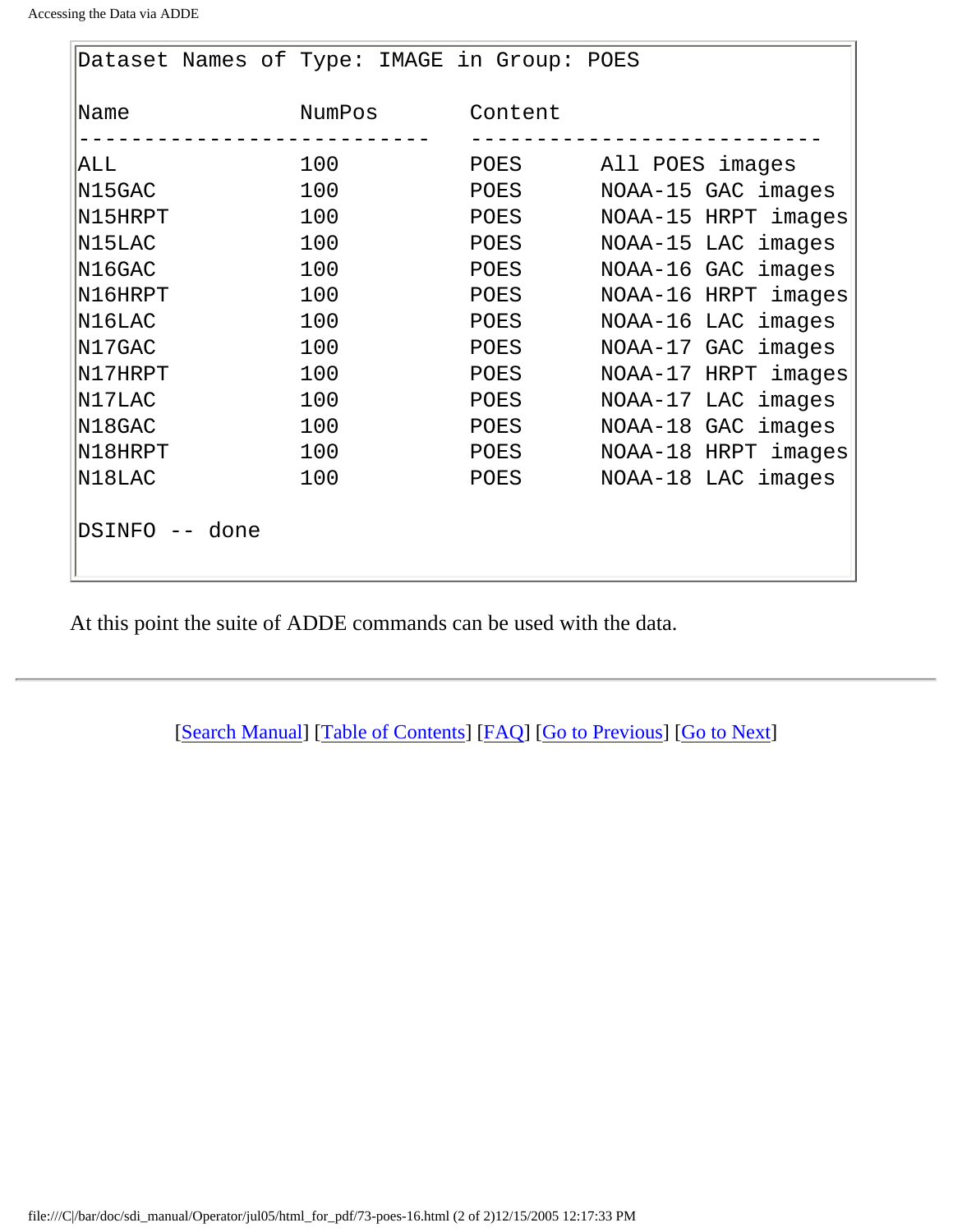[[Search Manual\]](file:///C|/bar/doc/sdi_manual/Operator/jul05/index.html) [\[Table of Contents\]](file:///C|/bar/doc/sdi_manual/Operator/jul05/html_for_pdf/index.html) [[FAQ\]](file:///C|/bar/doc/sdi_manual/Operator/jul05/html_for_pdf/appendixB.html) [[Go to Previous](file:///C|/bar/doc/sdi_manual/Operator/jul05/html_for_pdf/poes-16.html)] [[Go to Next](file:///C|/bar/doc/sdi_manual/Operator/jul05/html_for_pdf/poes-18.html)]

# **Changing Server Dataset Names**

Perform the following procedure to change or update server dataset names.

1. From the console, login as user **mcadde** or ssh into the ingestor as user **mcadde**.

2. To change ADDE names associated with particular datasets, edit the file **~mcadde/mcidas/ data/RESOLV.SRV**. The following is an example listing of this file. Notice that all fields are comma delimited. You can not place a comma in the comment field.

N1=POES,N2=N15LAC,TYPE=IMAGE,K=POES,R1=1,R2=100,Q=/data,C=POES NOAA-15 LAC images, N1=POES,N2=N16LAC,TYPE=IMAGE,K=POES,R1=1,R2=100,Q=/data,C=POES NOAA-16 LAC images, N1=POES,N2=N17LAC,TYPE=IMAGE,K=POES,R1=1,R2=100,Q=/data,C=POES NOAA-17 LAC images, N1=POES,N2=N18LAC,TYPE=IMAGE,K=POES,R1=1,R2=100,Q=/data,C=POES NOAA-18 LAC images, N1=POES,N2=N15GAC,TYPE=IMAGE,K=POES,R1=1,R2=100,Q=/data,C=POES NOAA-15 GAC images, N1=POES,N2=N16GAC,TYPE=IMAGE,K=POES,R1=1,R2=100,Q=/data,C=POES NOAA-16 GAC images, N1=POES,N2=N17GAC,TYPE=IMAGE,K=POES,R1=1,R2=100,Q=/data,C=POES NOAA-17 GAC images, N1=POES,N2=N18GAC,TYPE=IMAGE,K=POES,R1=1,R2=100,Q=/data,C=POES NOAA-18 GAC images,

Where:

**N1** is the ADDE group name (the default is POES; you can change N1 if desired)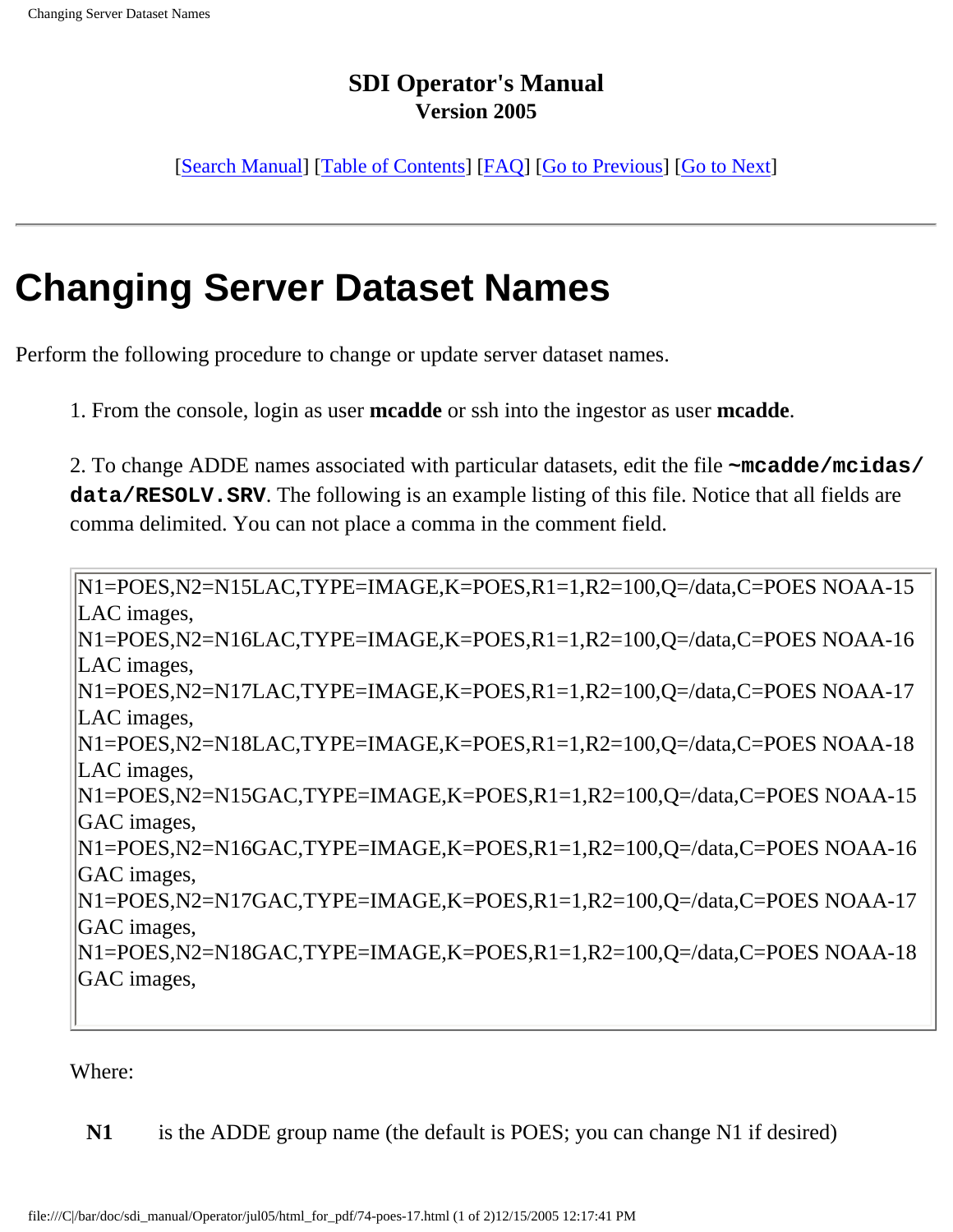- **N2** is the ADDE descriptor name (these names are fixed for POES and must not be changed)
- **TYPE** is the data type IMAGE
- **K** is the data format or kind POES
- **R1** is the beginning dataset position number (usually set to 1)
- **R2** is the ending dataset position number. This number should always be greater than the total number of images the ingestor has been configured to retain.
- **C** is the comment field displayed with DSINFO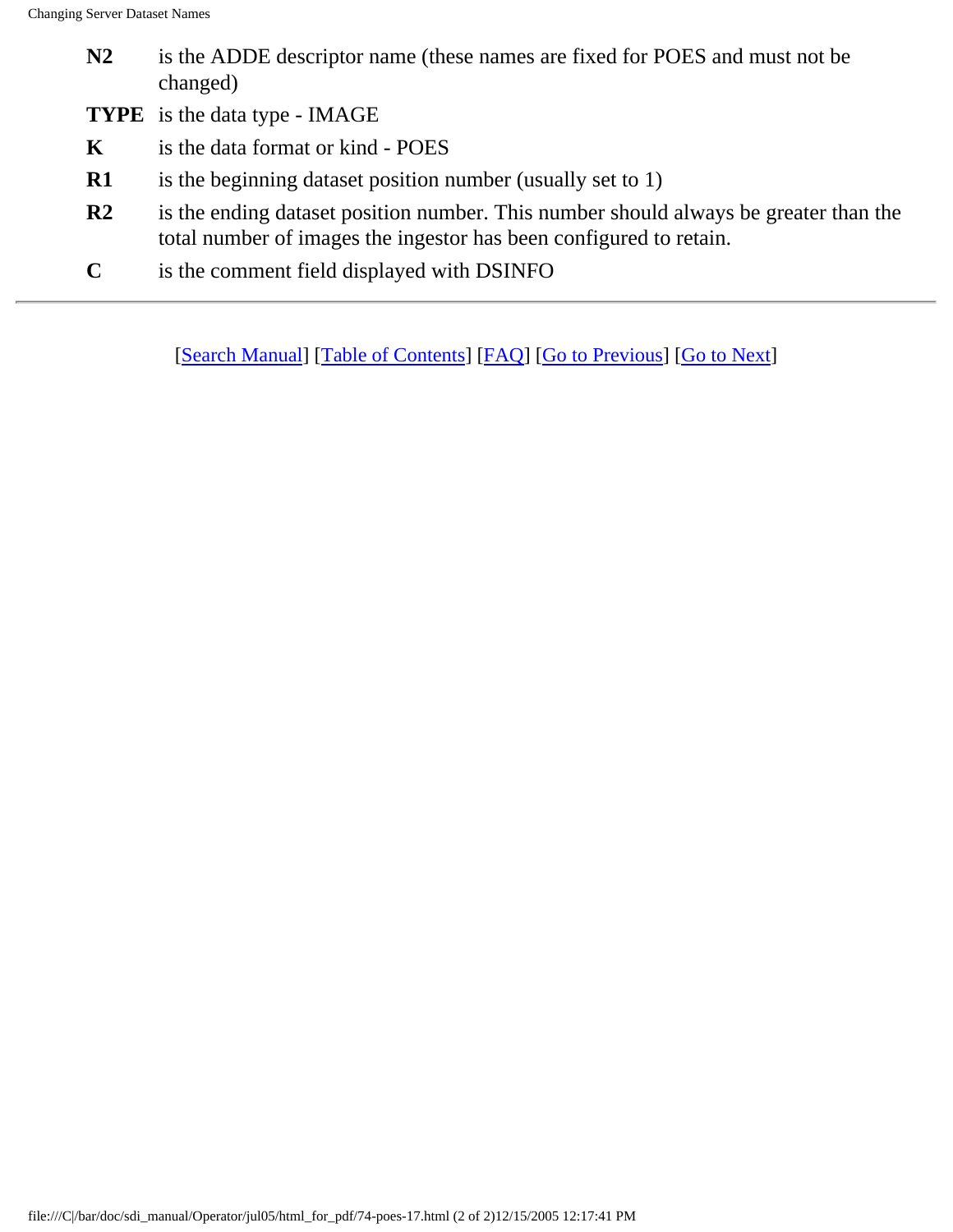[[Search Manual\]](file:///C|/bar/doc/sdi_manual/Operator/jul05/index.html) [\[Table of Contents\]](file:///C|/bar/doc/sdi_manual/Operator/jul05/html_for_pdf/index.html) [[FAQ\]](file:///C|/bar/doc/sdi_manual/Operator/jul05/html_for_pdf/appendixB.html) [[Go to Previous](file:///C|/bar/doc/sdi_manual/Operator/jul05/html_for_pdf/poes-17.html)] [[Go to Next](file:///C|/bar/doc/sdi_manual/Operator/jul05/html_for_pdf/poes-19.html)]

# **SDI POES Events**

As described in Chapter 1, the SDI ingestor implements an electronic mail event system. The POES ingestor generates only one event:

Index Created (new image)

The Index Created event is generated any time the POES ingestor sees a new image and creates an index file. The body of the e-mail for this event is in the following format:

*index\_file\_name sat\_id ddd hhmmss nlines*

#### Where:

| <i>index_file_name</i> | is the name of the index file; See <i>Index File Format</i> in this chapter for a<br>complete description of the format of this file name.                  |
|------------------------|-------------------------------------------------------------------------------------------------------------------------------------------------------------|
| sat_id                 | is the spacecraft address; this is the raw satellite ID number, not the McIDAS<br>sensor source (SS) number. See the table at the beginning of this chapter |
| ddd                    | is the julian day in DDD of the start of this image                                                                                                         |
| hhmmss                 | is the time in HHMMSS of the start of this image                                                                                                            |
| nlines                 | is the total number of lines in this image                                                                                                                  |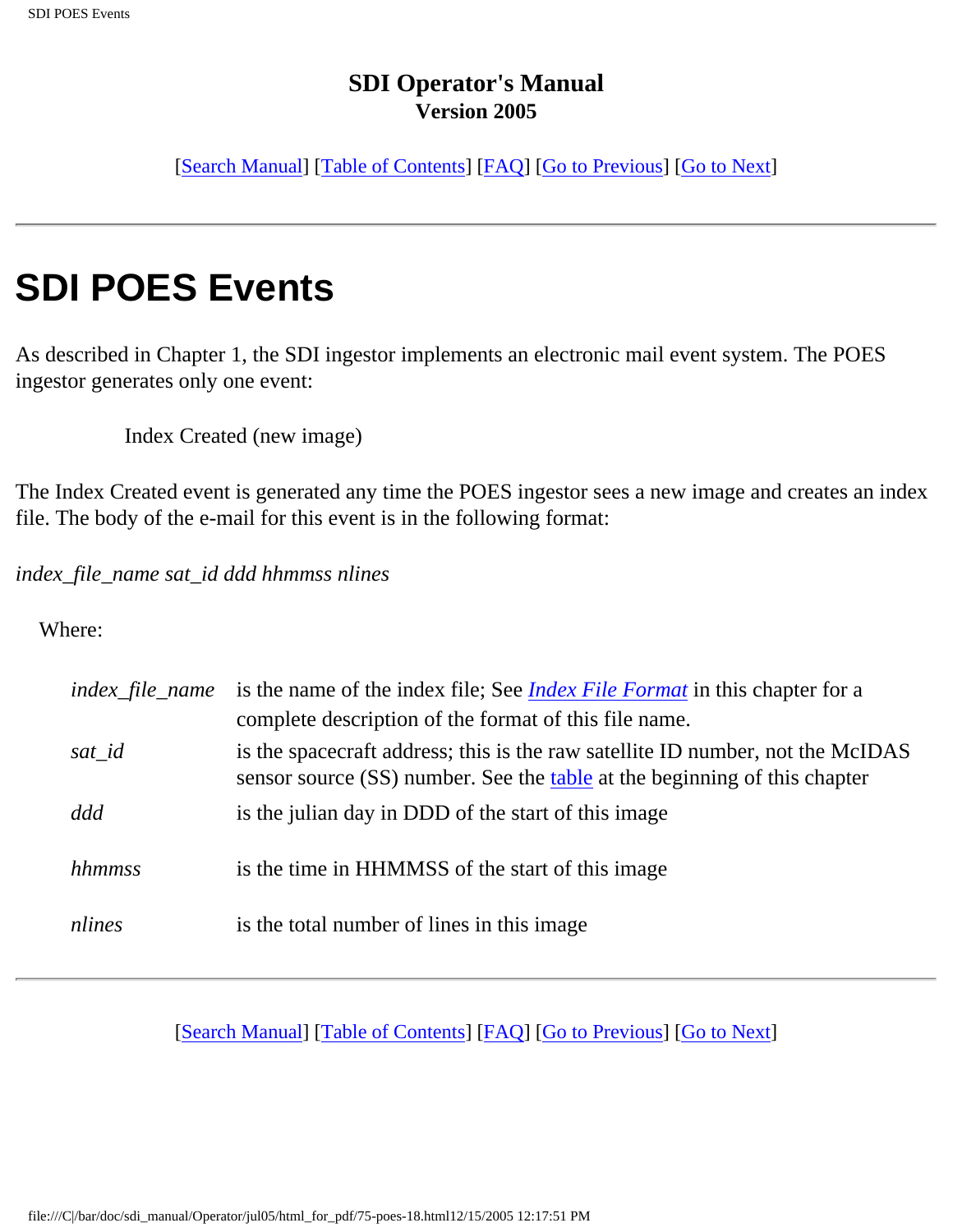[[Search Manual\]](file:///C|/bar/doc/sdi_manual/Operator/jul05/index.html) [\[Table of Contents\]](file:///C|/bar/doc/sdi_manual/Operator/jul05/html_for_pdf/index.html) [[FAQ\]](file:///C|/bar/doc/sdi_manual/Operator/jul05/html_for_pdf/appendixB.html) [[Go to Previous](file:///C|/bar/doc/sdi_manual/Operator/jul05/html_for_pdf/poes-18.html)] [[Go to Next](file:///C|/bar/doc/sdi_manual/Operator/jul05/html_for_pdf/poes-20.html)]

# **POES ATOVS**

The SDI is capable of decoding ATOVS (Advanced TIROS Operational Vertical Sounder) data from the NOAA-KLM series of satellites (NOAA-15, -16 and -17), as well as NOAA-N (NOAA-18). All ATOVS data are decoded into McIDAS area files, although users also have intermediate file formats available.

This section has information on the following:

- [Decoding ATOVS Data](file:///C|/bar/doc/sdi_manual/Operator/jul05/html_for_pdf/poes-20.html#46126)
- [ATOVS Decode Configuration Files](file:///C|/bar/doc/sdi_manual/Operator/jul05/html_for_pdf/poes-21.html#94383)
- [Serving ATOVS Data](file:///C|/bar/doc/sdi_manual/Operator/jul05/html_for_pdf/poes-22.html#56591)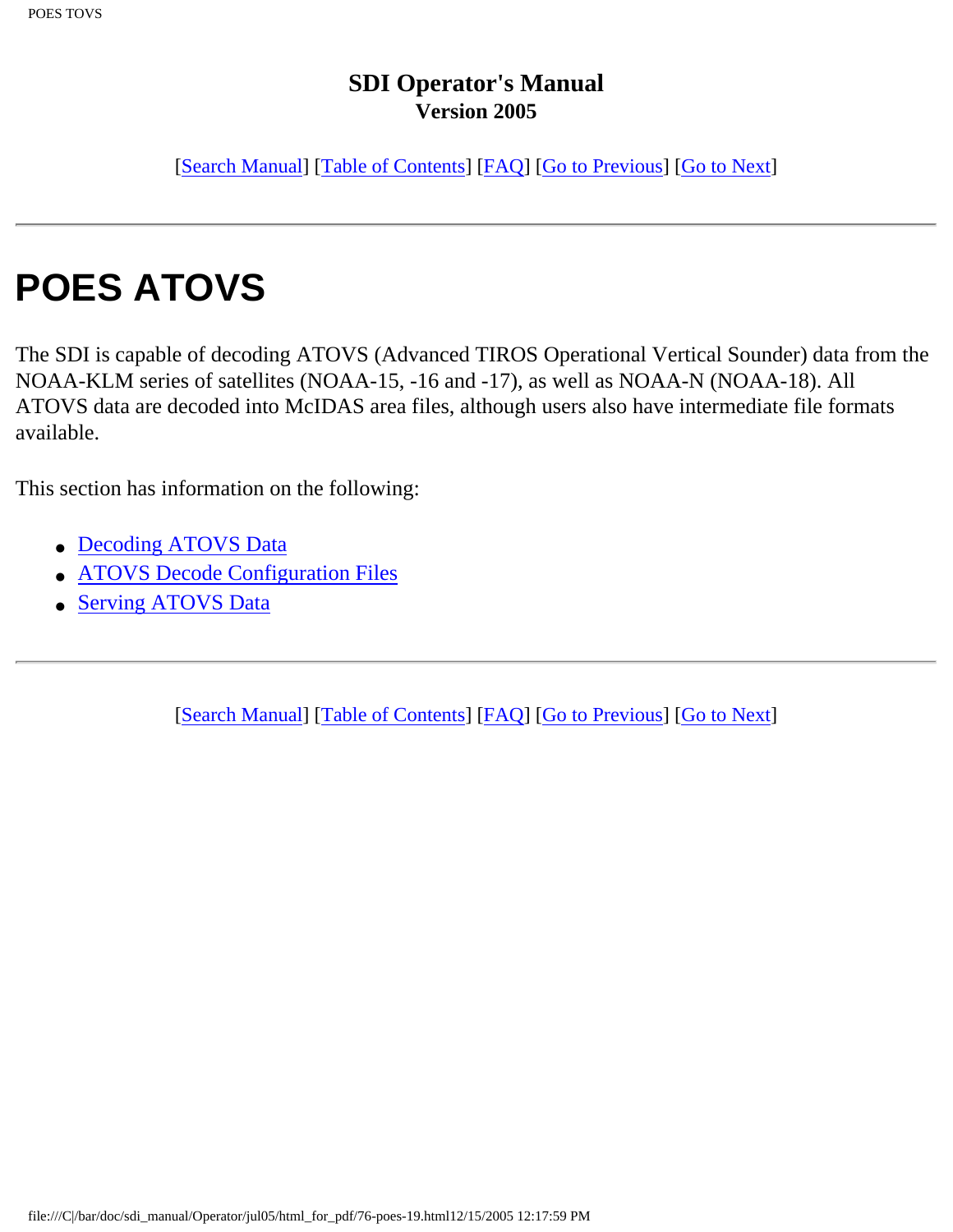[\[Search Manual\]](file:///C|/bar/doc/sdi_manual/Operator/jul05/index.html) [[Table of Contents](file:///C|/bar/doc/sdi_manual/Operator/jul05/html_for_pdf/index.html)] [[FAQ\]](file:///C|/bar/doc/sdi_manual/Operator/jul05/html_for_pdf/appendixB.html) [[Go to Previous\]](file:///C|/bar/doc/sdi_manual/Operator/jul05/html_for_pdf/poes-19.html) [[Go to Next](file:///C|/bar/doc/sdi_manual/Operator/jul05/html_for_pdf/poes-21.html)]

## **Decoding ATOVS Data**

After an HRPT, GAC, or LAC pass finishes, the POES ingestor sends an e-mail event to all users in the event notifier list file, **/data/notify.list**. The user **klmtip** should be in**/data/notify.list**. The user **klmtip** is a mail alias that starts a script called **/opt/tip/bin/klm\_tip**. This script reads the appropriate configuration files, and calls other scripts and programs to produce the final ATOVS areas. ATOVS areas are put into **/home/tip**. The Level 1b files are put into **/ data/l1b**.

The first thing done by the **klm\_tip** script is to read the configuration file **/home/tip/.tiprc**. This file sets up the environment and other defaults for the script. The **klm\_tip** script reads the appropriate configuration file named **noaa<***sat#***>\_<***noaaid#***>\_tip.cfg** (e.g., **noaa17\_11\_tip.cfg)**. This configuration file has information about whether the file is to be decoded or not, and area ranges. The script **klm\_tip** then runs the program **/opt/tip/bin/l1b** on the image referred to in the mail event message. This program creates three Level 1b files: a HIRS/3 file, an AMSU-A file, and an AMSU-B file. If areas are also to be generated, three more programs are run: **amsua**, **amsub**, and **hirs**. These programs create the areas and place them in the directory **/home/tip**.

The diagram below describes the flow of data to produce decoded ATOVS data.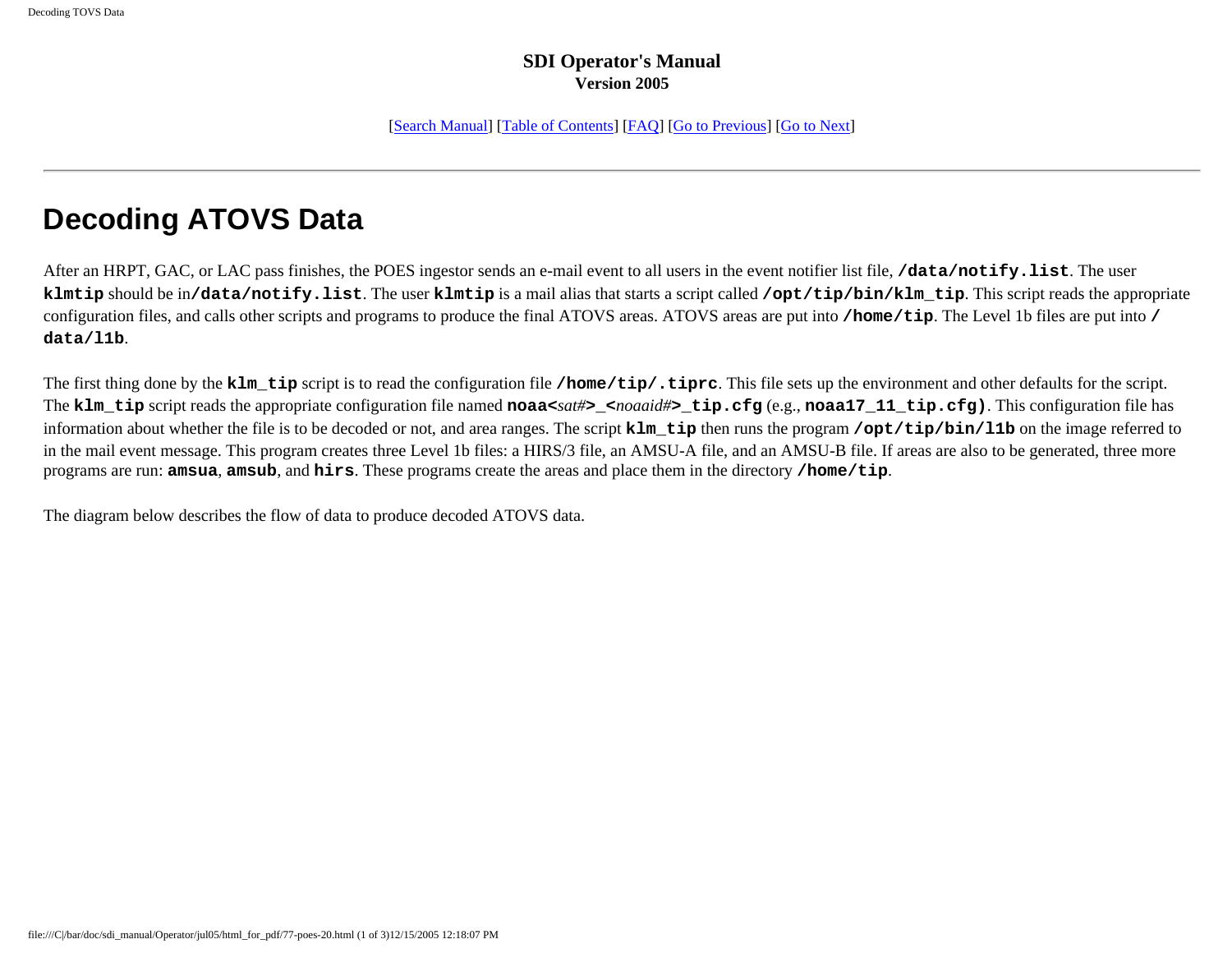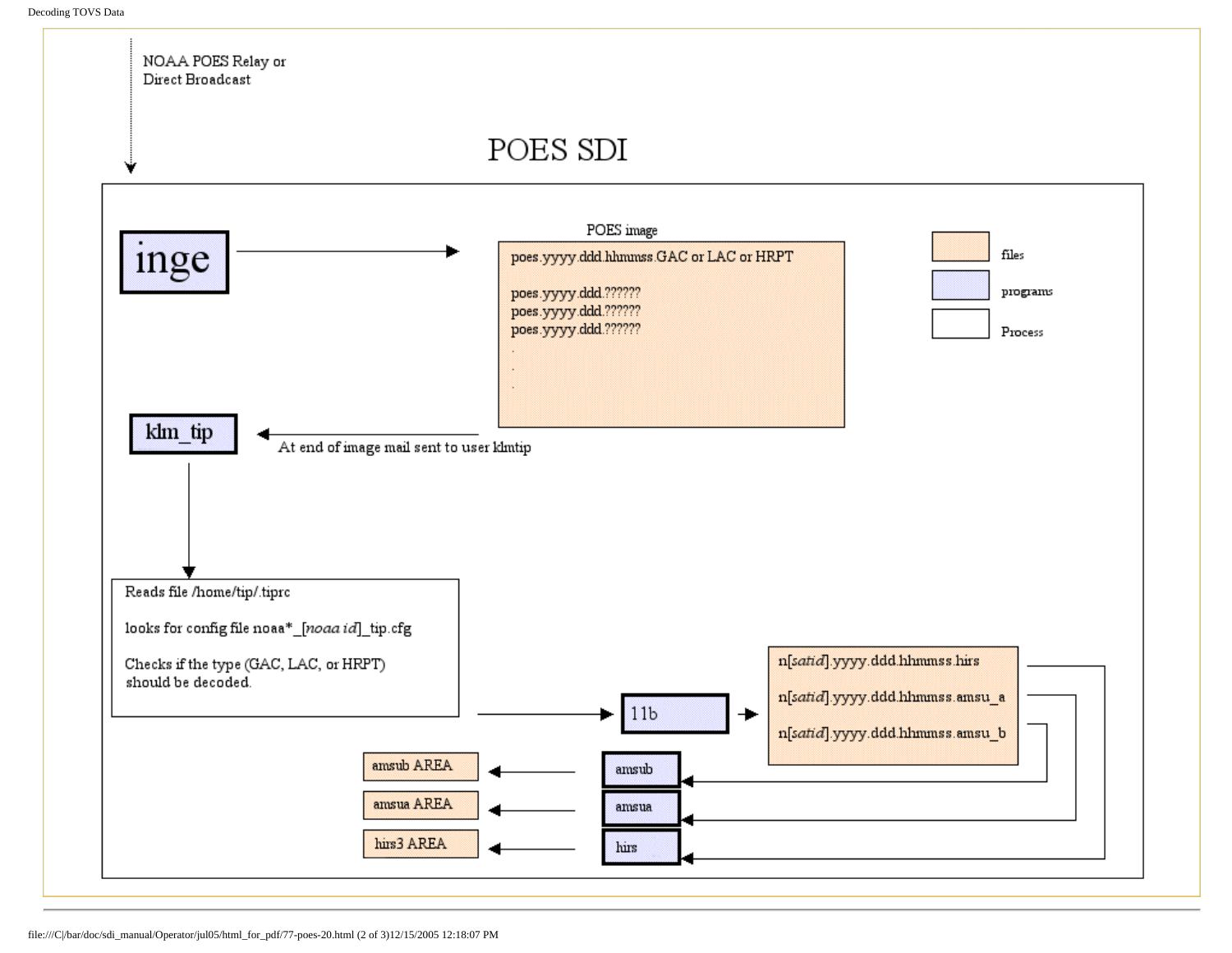Decoding TOVS Data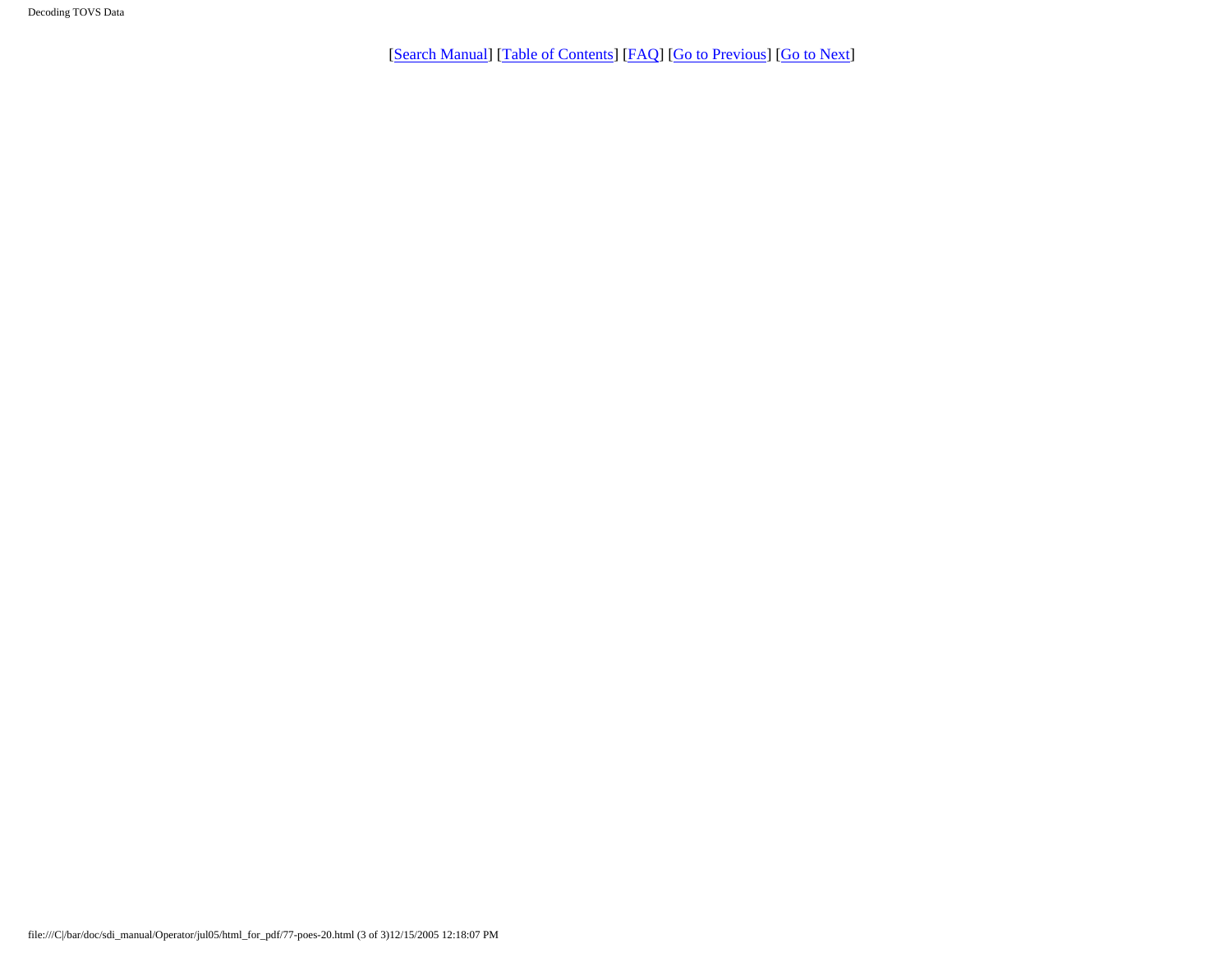[[Search Manual](file:///C|/bar/doc/sdi_manual/Operator/jul05/index.html)] [\[Table of Contents](file:///C|/bar/doc/sdi_manual/Operator/jul05/html_for_pdf/index.html)] [\[FAQ\]](file:///C|/bar/doc/sdi_manual/Operator/jul05/html_for_pdf/appendixB.html) [[Go to Previous\]](file:///C|/bar/doc/sdi_manual/Operator/jul05/html_for_pdf/poes-20.html) [[Go to Next](file:///C|/bar/doc/sdi_manual/Operator/jul05/html_for_pdf/poes-22.html)]

# **ATOVS Decode Configuration Files**

There are several configuration files needed for decoding ATOVS data. These files determine directories where the data resides, where areas are to be written, whether areas are to be written, etc.

The configuration file **/home/tip/.tiprc** provides information about where source data resides, where logging information is stored, and **PATH** and **MCPATH** information.

```
LOG_FILE=/home/tip/tip.log
DATADIR="/data"
PATH=$HOME/bin:/usr/bin:/usr/local/bin:/usr/openwin/bin:/opt/SUNWspro/bin
PATH=$PATH:/usr/ccs/bin:/usr/sbin:/opt/tip/bin:/home/mcidas/bin:.
export PATH
# MCPATH used by tip script
export MCPATH=/home/tip:/home/mcidas/data:/home/mcadde/mcidas/data/
```
The **/home/tip/noaa<***sat#***>\_<***noaaid#***>\_tip.cfg** configuration files contain general information for decoding POES ATOVS data. The current file that is shipped with POES SDIs set up to do ATOVS is named **/ home/tip/noaa15\_7\_tip.cfg**.

The file contains the lines listed below, which identify the satellite number (satnum value), whether it is a NOAA-KLM series satellite (NOAAKLM value) and which data is to be decoded (HRPT, GAC and LAC values).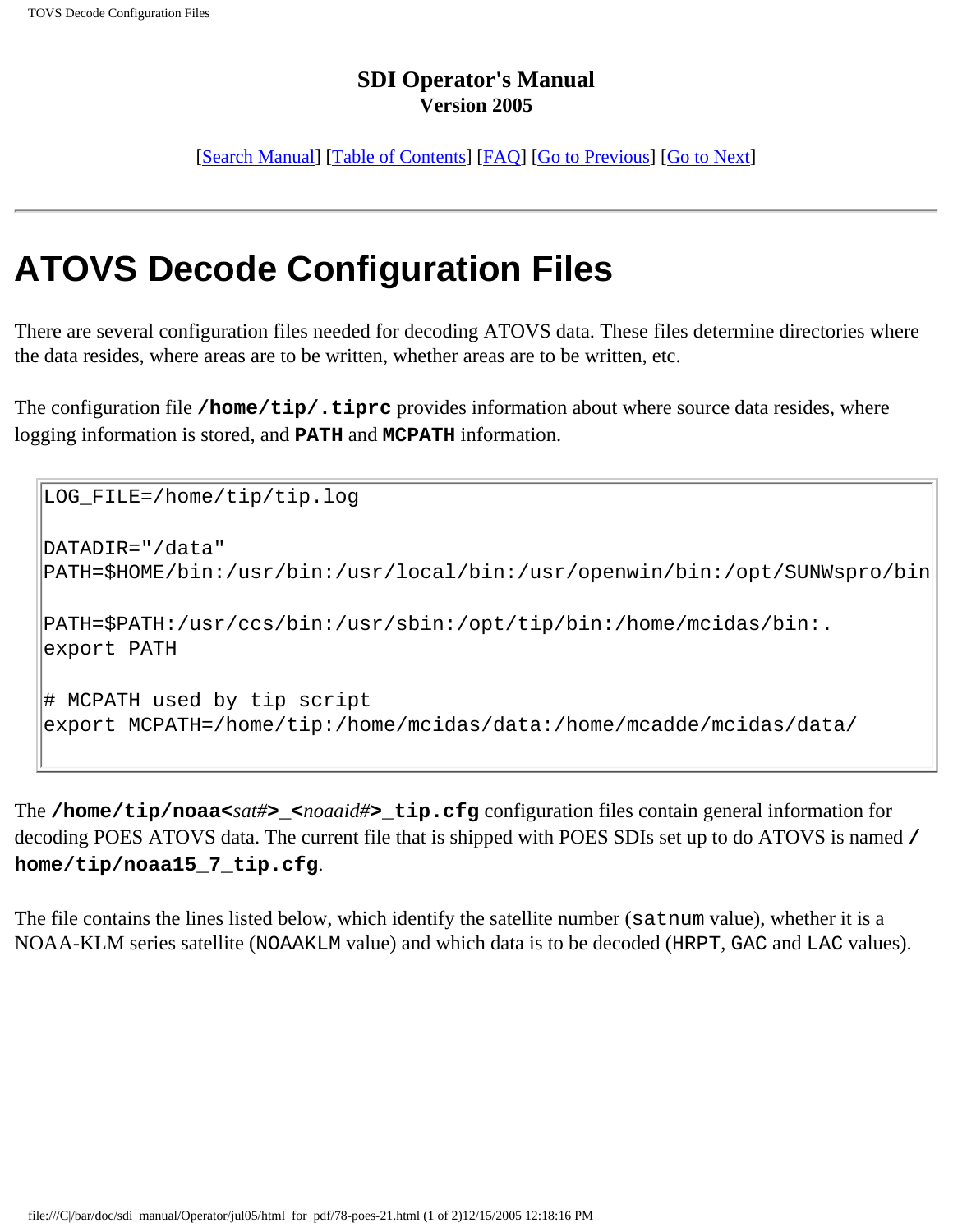TOVS Decode Configuration Files

```
satnum=15
NOAAKLM=YES
# Set AREA loops for NOAA-15 AREAs
HRPT=NO
GAC=YES
LAC=NO
```
In the example above the satellite is NOAA-15, it is a NOAA-KLM series satellite, and only GACs are to be decoded.

The next part of this configuration file sets the number of Level 1b files to retain for each instrument type. It also defines the beginning and ending area numbers for each instrument.

```
# If no level1b files are to be retained,
# Comment out the following 3 lines
#
AMSUA_SAV=4
AMSUB_SAV=4
HIRS3_SAV=4
# If AREAs are not to be produced,
# Comment out the following lines
#
BEG_AMSUA=3001
END_AMSUA=3020
BEG_AMSUB=4001
END_AMSUB=4020
BEG_HIRS=5001
END_HIRS=5020
```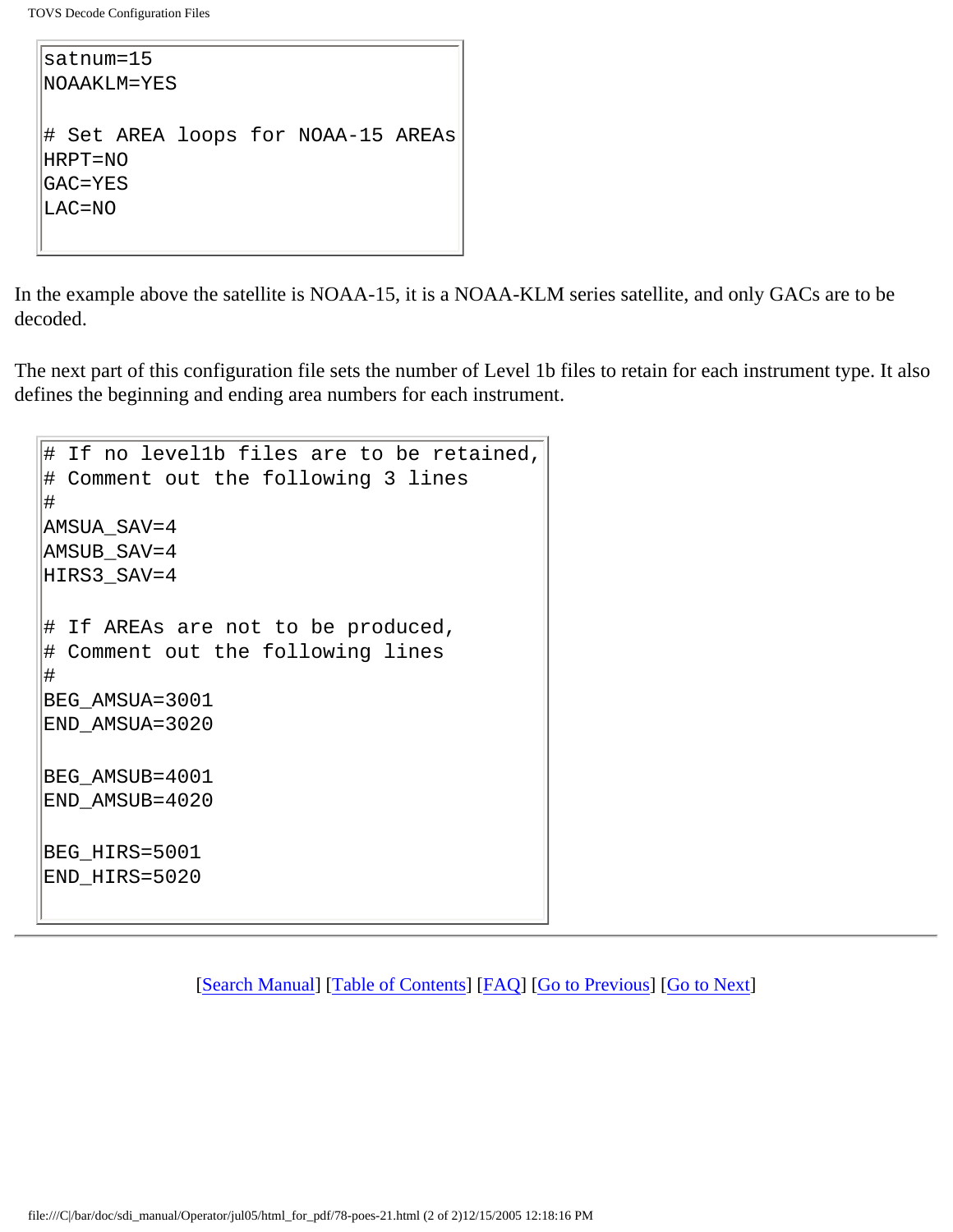[[Search Manual\]](file:///C|/bar/doc/sdi_manual/Operator/jul05/index.html) [[Table of Contents\]](file:///C|/bar/doc/sdi_manual/Operator/jul05/html_for_pdf/index.html) [\[FAQ](file:///C|/bar/doc/sdi_manual/Operator/jul05/html_for_pdf/appendixB.html)] [[Go to Previous\]](file:///C|/bar/doc/sdi_manual/Operator/jul05/html_for_pdf/poes-21.html) [[Go to Next](file:///C|/bar/doc/sdi_manual/Operator/jul05/html_for_pdf/meteosat-1.html)]

# **Serving ATOVS Data**

To serve the final ATOVS McIDAS areas, the file **~mcadde/mcidas/data/RESOLV.SRV** must reference the data. The directory storing the ATOVS areas must also be in the **MCPATH** of the server.

## **Configuring RESOLV.SRV**

The datasets that the ATOVS data is served from should be set in the file **RESOLV.SRV**. The following is an example.

N1=POES,N2=N16AMSUA,TYPE=IMAGE,K=AREA,R1=3001,R2=3020,C=NOAA-16 AMSUA AREAS, N1=POES,N2=N16AMSUB,TYPE=IMAGE,K=AREA,R1=3101,R2=3120,C=NOAA-16 AMSUB AREAS, N1=POES,N2=N16HIRS,TYPE=IMAGE,K=AREA,R1=3201,R2=3220,C=NOAA-16 HIRS3 AREAS, N1=POES,N2=N17AMSUA,TYPE=IMAGE,K=AREA,R1=3301,R2=3320,C=NOAA-17 AMSUA AREAS, N1=POES,N2=N17AMSUB,TYPE=IMAGE,K=AREA,R1=3401,R2=3420,C=NOAA-17 AMSUB AREAS, N1=POES,N2=N17HIRS,TYPE=IMAGE,K=AREA,R1=3501,R2=3520,C=NOAA-17 HIRS3 AREAS, N1=POES,N2=N18AMSUA,TYPE=IMAGE,K=AREA,R1=3601,R2=3620,C=NOAA-18 AMSUA AREAS, N1=POES,N2=N18AMSUB,TYPE=IMAGE,K=AREA,R1=3701,R2=3720,C=NOAA-18 AMSUB AREAS, N1=POES,N2=N18HIRS,TYPE=IMAGE,K=AREA,R1=3801,R2=3820,C=NOAA-18 HIRS3 AREAS,

For detailed information about editing **RESOLV.SRV** see the section *[Changing Server Dataset Names](file:///C|/bar/doc/sdi_manual/Operator/jul05/html_for_pdf/poes-17.html#31168)*.

## **Configuring .mcenv**

The **MCPATH** setting in the file **~mcadde/.mcenv** also needs to contain the directory storing the area files. The following is an example.

```
MCPATH=$HOME/mcidas/data
MCPATH=$MCPATH:/home/tip
MCPATH=$MCPATH:~mcadde/mcidas/data
export MCPATH
```